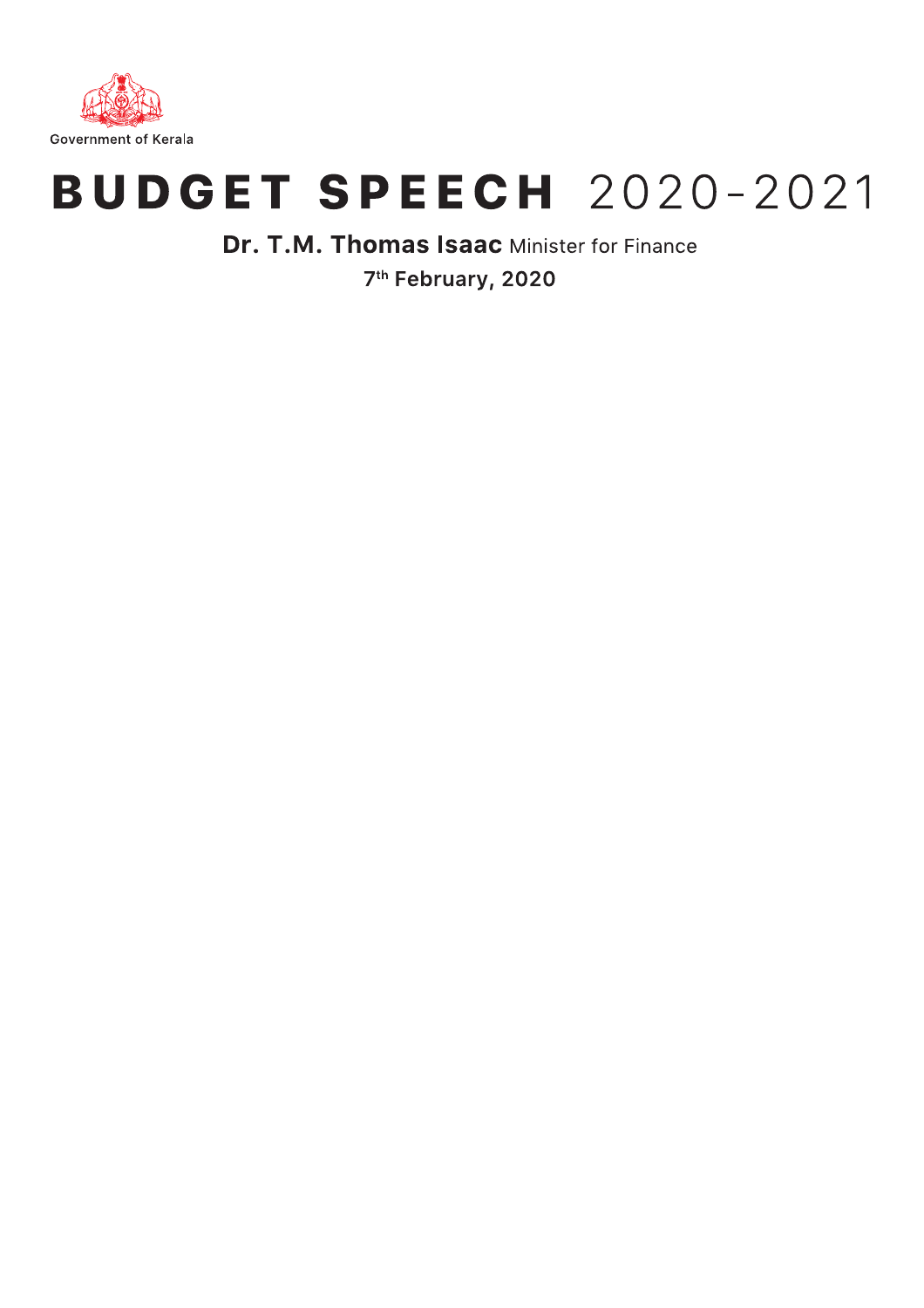- Sir,
	- **1)** I am presenting the Budget for the Financial Year 2020-21 before this August House against the backdrop of the unusual challenges being faced by our nation. Before entering into the Budget proposals we have to perceive the gravity of the situation.

# **I**

# **PREFACE**

# **Menace of Communalism**

- **2)** Democracy and dictatorship are standing face to face in India. The rulers in Delhi speak only in the language of hatred and rancour. Their followers consider violence and attack as their karma. The administrative set up has completely yielded to communalism. Generally speaking, this is the India of today.
- **3)** Sir, Let me quote the doubt raised by Anand in the article, 'The pathways before a nation', "how could a society so highly educated and standing at the forefront of intellectual world, be suddenly possessed by hatred towards a community and indulge in unbelievable crimes?"
- **4)** Anwar Ali wrote about the times we live,

'When things undreamed of in our minds Whirl in like stormy winds, We are living in times'.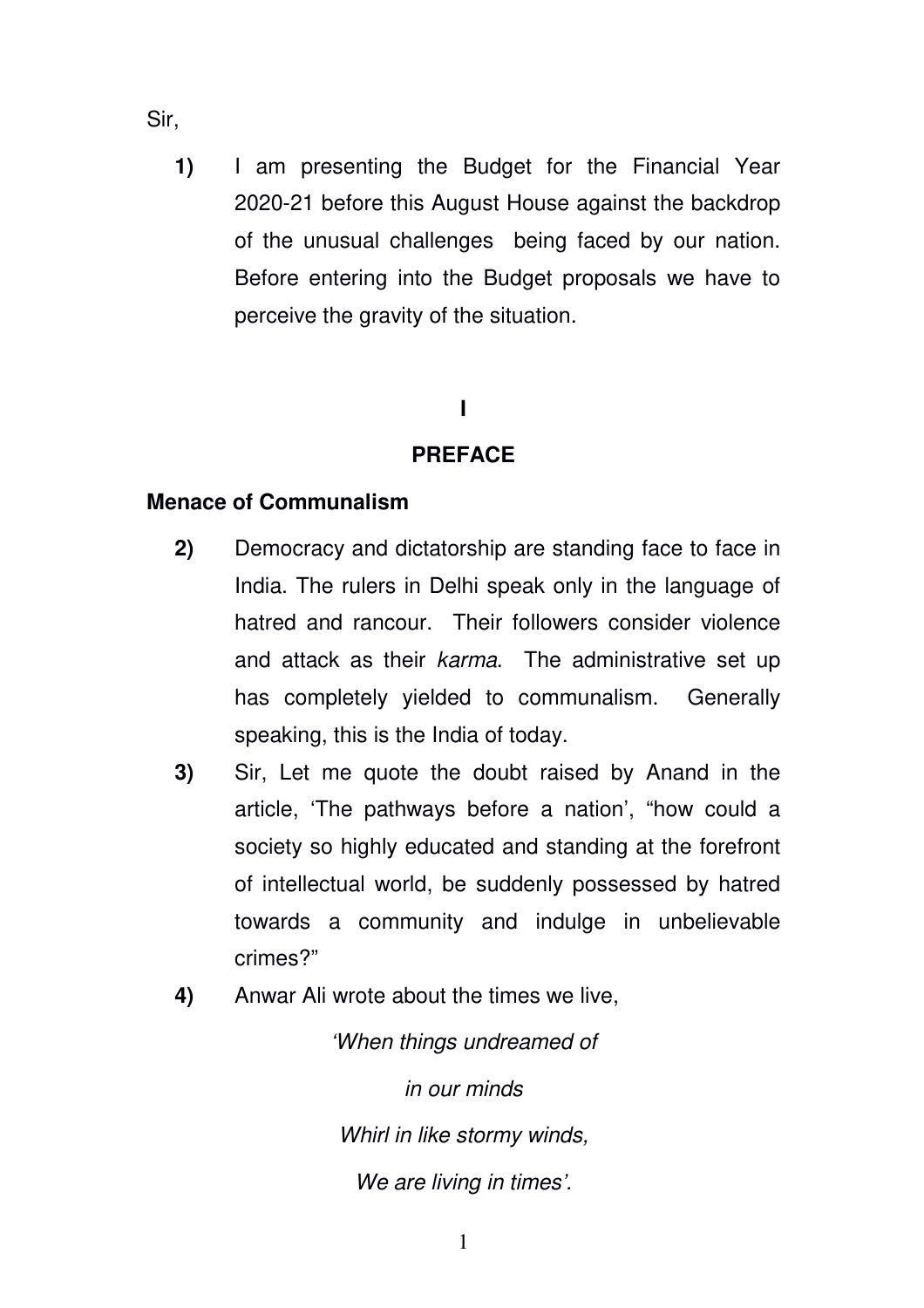O.P. Suresh literally encapsulated this situation thus,

'Malice is the pennant, Terrorism, the diplomacy, Attack, the mode of greeting Every citizen, a mighty explosion'.

The anxiety spread by the amendment to Citizenship Act and National Register of Citizens is beyond words.

'Fear is a nation,

Silence is an ornament there'.

We have to remember that these are the lines written by Drupath Gautham, a 15 year old higher secondary student at Meenangadi in Wayanad. Fear has engulfed even the imagination of our children.

The threat of detention camps is hanging over the heads of 19 lakh Assamese, who have lived as Indians till yesterday.

'Just like a house incorrectly drawn,

was wiped out by a child

with an eraser'.

P.N. Gopikrishnan has written about loss of house. With the same lucidity the rulers are getting ready to erase the citizenship rights of the people. But, Sir, we cannot give in to this threat. The future of the nation is in the youth who thronged the street taking the pledge not to give up India. Agitations are rising up everywhere in the country against the Citizenship Amendment Act that undermines the very essence of the Constitution.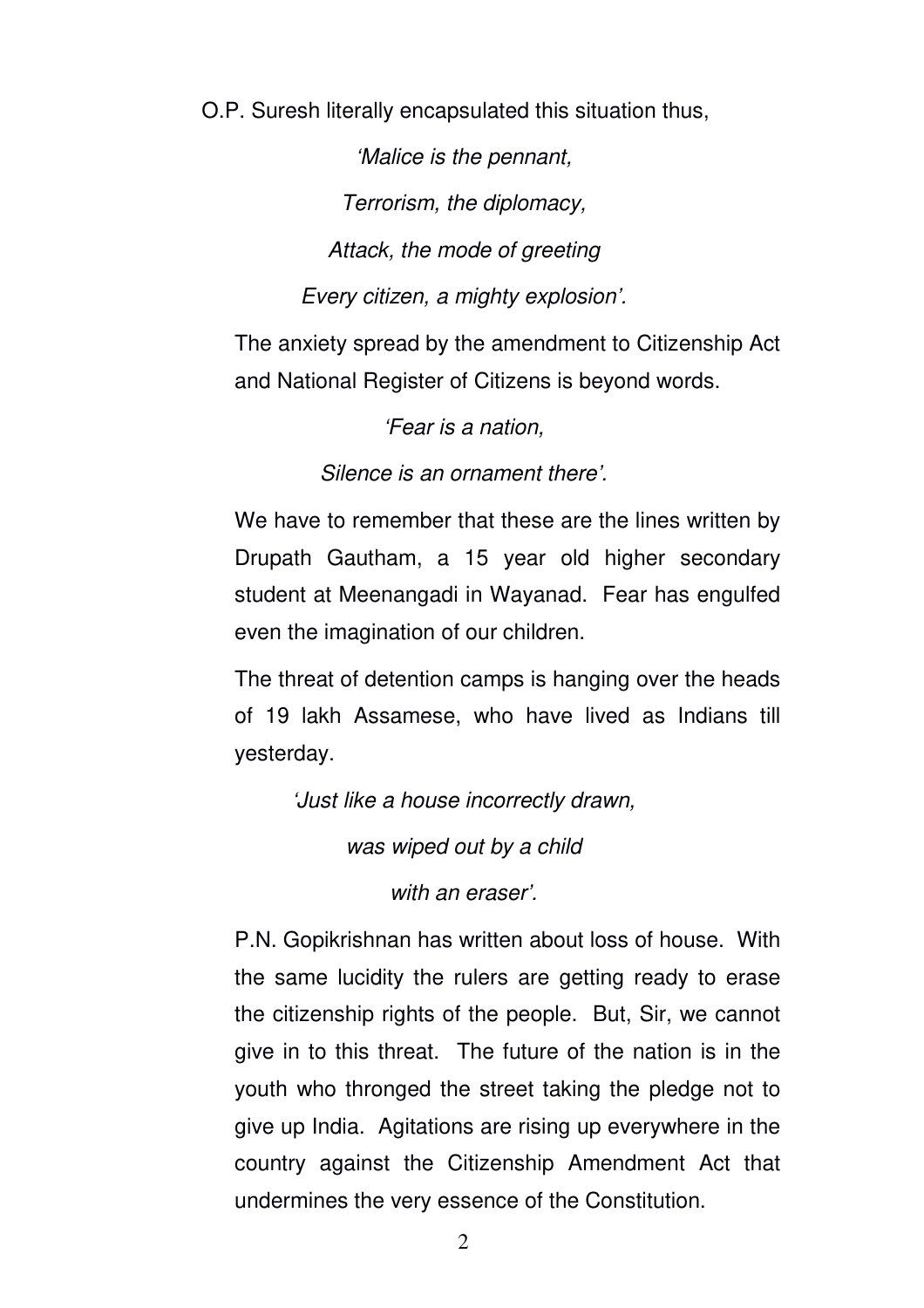**5)** We are passing through a period of the biggest agitation in the history of independent India. Students, youth and women are at the forefront of this struggle.

As pointed out by Prabha Varma,

'The campuses are resonating with curled fists

That declare they wouldn't yield an inch

To the fear emanating From reverberations of guffaws, The murk of echoing cries,

And eternal black scorpion lashings of

hatred'.

Vinod Vaishakhi's lines are also a true picture of this reverberation.

> 'Over the snow Girls gleaming like torches, Cry out "Sanghvad Se Azadi'

> > 'We, we are the youth

You cannot but fall

into garbage heaps'.

The aspiration of Refeeq Ahammed will definitely become a reality.

**6)** Sir, which Keralite can't be enthused by the fact that Kerala provided the moral leadership to these agitations? Kerala is already a model to India in many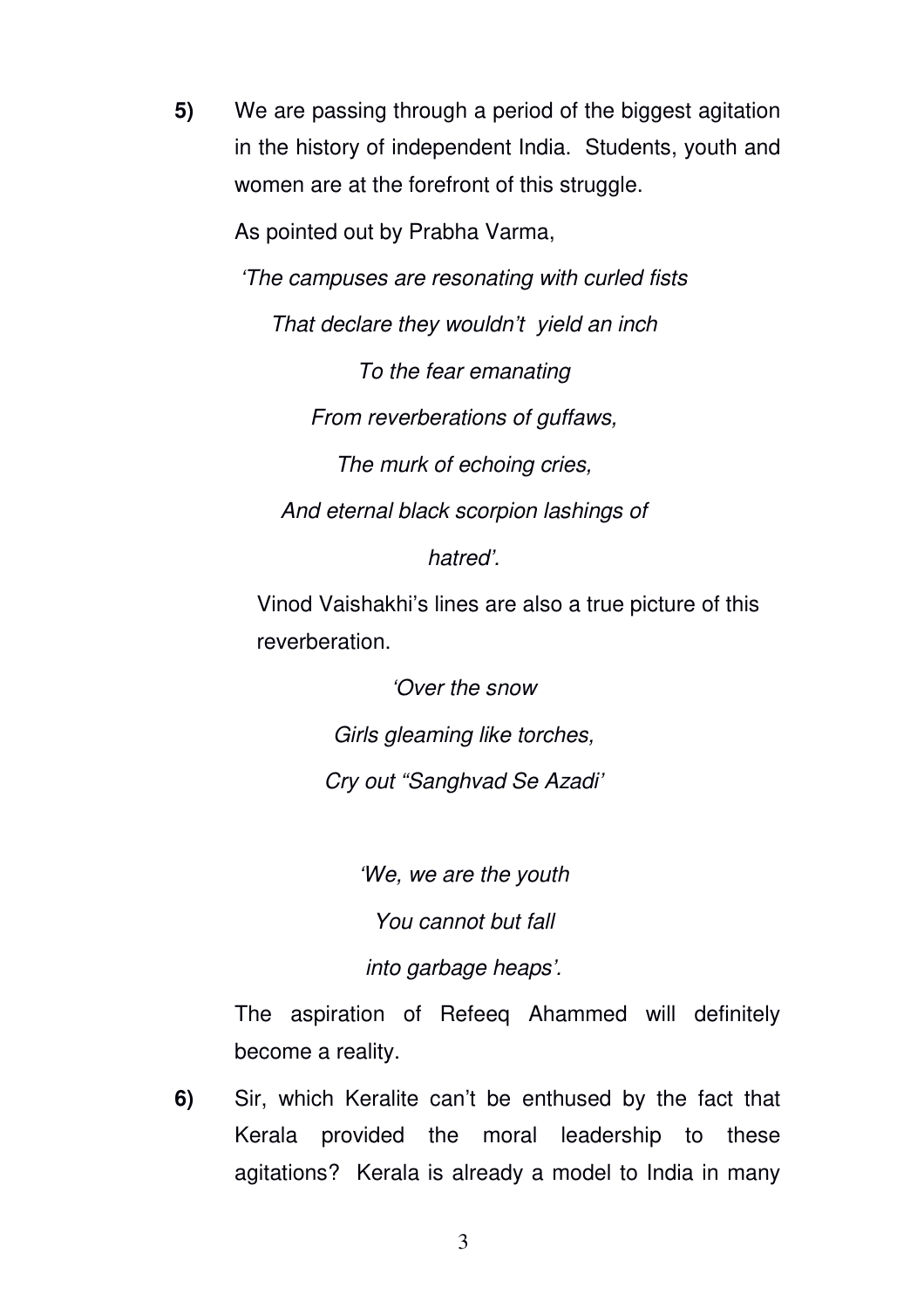areas. Kerala shall create a new model of unity, when the country is facing a threat to its very existence. The joint agitation organised against the amendment to Citizenship Act by LDF and UDF, keeping away their differences was a surprise to other States. Chief Minister and Opposition Leader sitting at Sathyagraha on the same agitation platform was a powerful message to the whole nation. Then the legislature of Kerala unanimously passed a resolution against this communal amendment. Even at the time of filing a case against the Central Government in the Supreme Court as per Article 130, we were in unison. I am proud to say that the other States in India view with wonder the unity evolved in Kerala.

**7)** There is a chapter named, "Freedom", in the novel 'Mullappoo niramulla pakalukal'by Benyamin. The chapter begin thus, "by three o' clock in the afternoon, people began to slowly flow along the streets……… Some held the national flag and some others the white flag of peace. Some others moved draped in the national flag. This nation does not belong to anybody else, but it is ours". This was the message given by them. Wasn't Benyamin predicting the act ofKerala which stood along the National Highway holding hand in hand on  $26<sup>th</sup>$  January 2020? I recollect the words of KGS that there is nothing more beautiful than the virtue that gathers up tocalm the clamour. The 'human chain' revealed the beauty of virtue.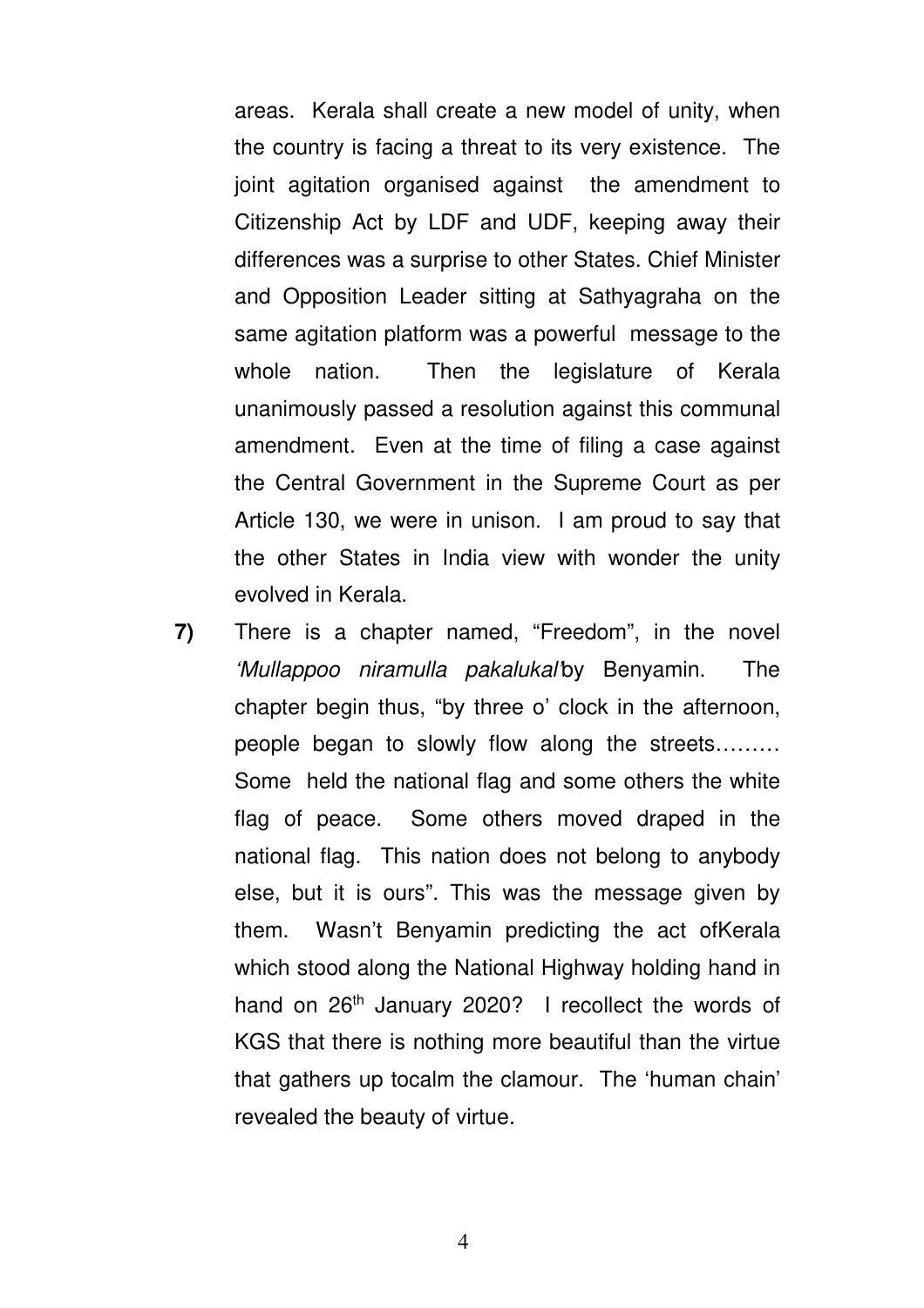## **Nation in Economic Recession**

- **8)** The financial stagnation engulfing the Nation and the suffering of the people are not a problem for the rulers at the Centre. Their greatest issue is the amendment to Citizenship Act. Indian economy is moving towards an economic downturn similar to the one faced in the year 2009. Even the Central Government has admitted that the annual growth ratein 2019-20 would be below 5%. The reason for this is the short fall in the total demand in the economy, ie.,in consumption, investment and export. Unemployment is at an all time high. The per capita consumption is lower than that in 2011-12. Food inflation has reached 14 percentage. Life has become a misery.
- **9)** How did the nations of the world, including India, overcome such a situation in 2009? Government raised the demand by enhancing expenditure. Fiscal deficit was allowed to go up for the purpose. But the present stand of the Central Government is contrary to this. The tax revenue of the government has come down due to economic recession. The stand now being taken by the Central Government is to reduce the expenditure. If the Government also reacts the way individual'sreact, the recession will get more acute.
- **10)** The perception of the Central Government is that reason for this crisis is not the lack of demand, but issues in the area of supply. Theyare reluctant to enhance the outlay for Employment Guarantee Scheme. Similarly, they are unwilling to enhance the outlay for other schemes aimed at increasing the income and welfare of the common man. They are not willing to provide loans at reduced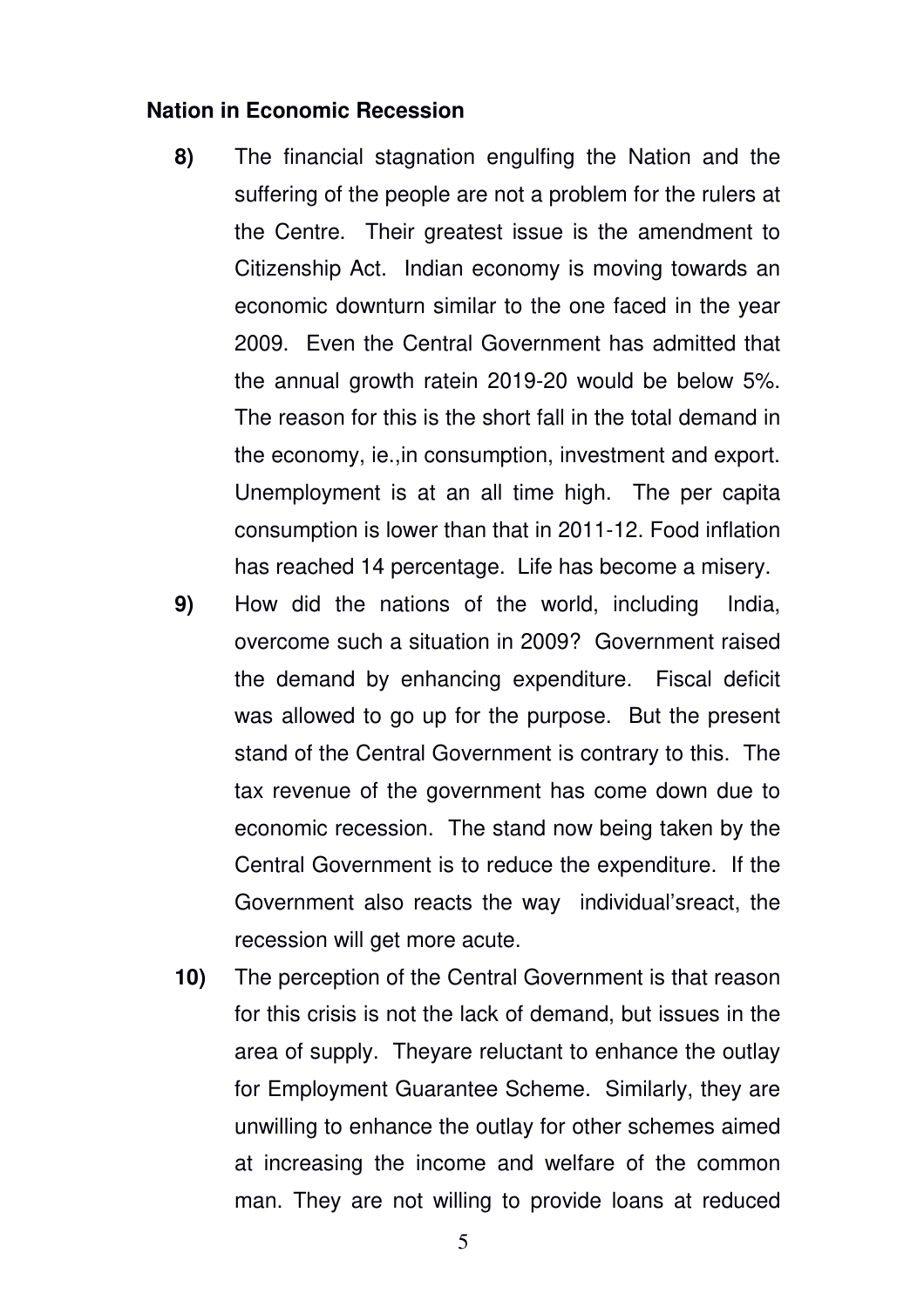rates to common man for purchase of houses and consumables. Instead, large scale tax rebates are doled out to the Corporates. Anti-labour reforms are being intensified. Privatisation is accelerated.

**11)** This supply-side economics of the Central Government has imposed an unbearable burden on the farmers and labourers. The national strike on January 8 was a splendid demonstration of public resistance against this approach. Kerala was at the forefront of this national strike.

> 'What if they have never swarmed in protest? Today, raising their firsts in front of the horde,

> > Stands the old.

The children who went to learn history, Water the streets with their own blood To create history'.

In this way Vishnu Prasad etched the context.

# **Discrimination of the Centre**

**12)** The Central Government is stealing the powers of the states in all areas as their unilateral decision to amend the Citizenship Act. The federal nature of Indian Constitution is getting diluted every day. The incursion of Central Government into the State Lists,nullifyingthe Seventh Schedule has become so rampant. Executive power is also being misused. The G.S.T. Council, the Fiscal Responsibility Act and the 15<sup>th</sup>Central Finance Commission all seem to have deprived the state governmentsof theirentire fiscal freedom.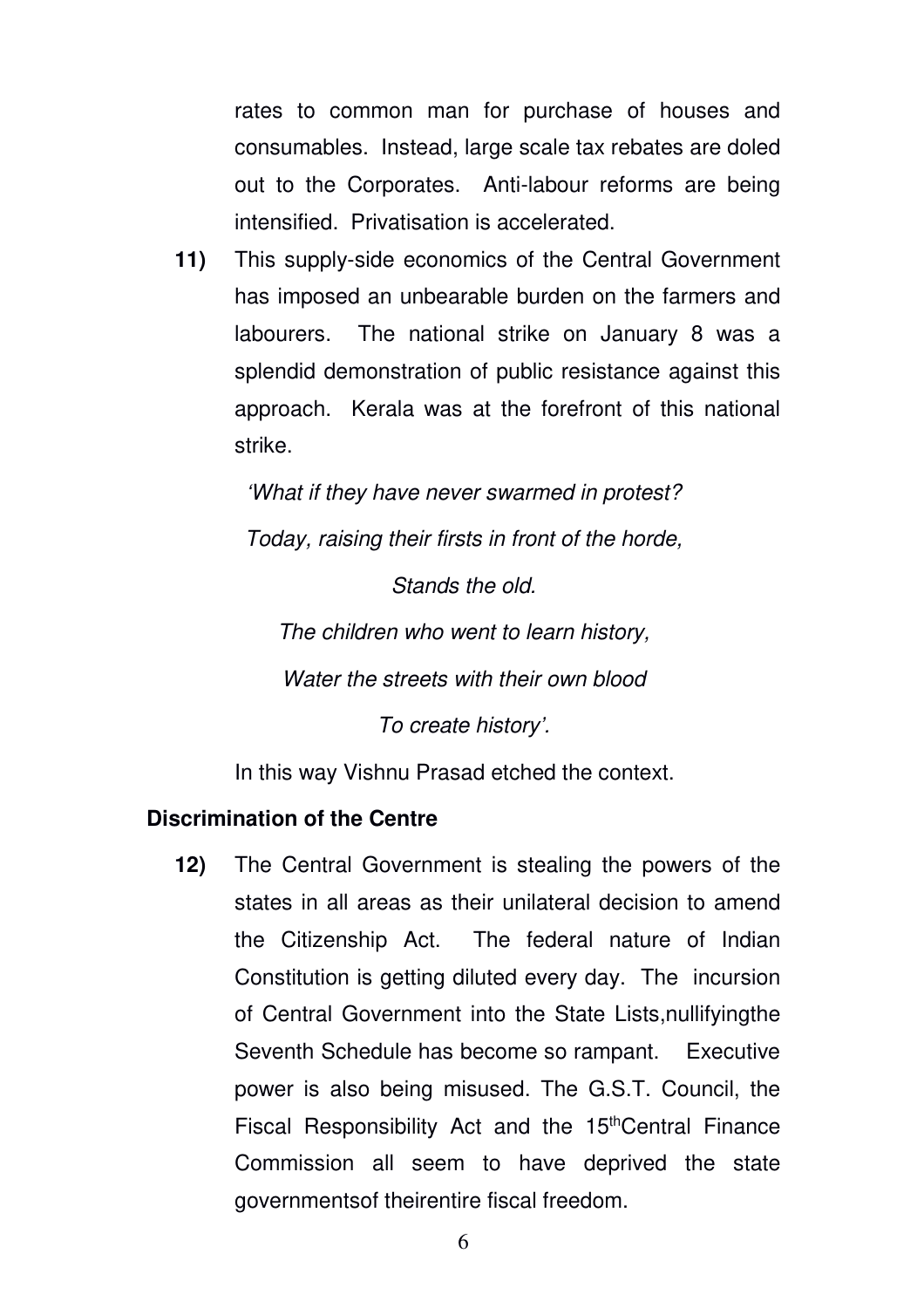- **13)** It is apparent that the economic policy of the Central Government is to strangle the state governmentfinancially. 3% of the internal revenue of the state is allowed as loan. Based on this, an amount of ₹24915 crore was earmarked in the state budget. But by the middle of the financial year, the Central Government informed that ₹5325 crore would be cut off from the loan amount. Even by this criteria, we had the right to borrow ₹4900 crore in the last quarter. But from this, ₹3000 crore was again slashed arbitrarily. Hence we now have permission to avail loan only for ₹1920 crore. From this amount, ₹1400 crore has to be paid to Central Government as repayment of loan availed in 2009. In effect, the state government has no scope for availing any loan during the last quarter of the current financial year.
- **14)** Grants from Central Government are also being cut short. The Central Government is not ready to give the due GST compensation for the month of December 2019. The arrear will cross ₹3000 crore in February. In addition to this, there is indication that ₹6866 crore received as tax share for the last quarter of the previous financial year would come down to ₹4525 crore during the current financial year. Thus there will be a total short fall of ₹8330 crore in the Central assistance, including loans, for the months of January, February and March 2020. This has put unprecedented financial constraints on the state exchequer.
- **15)** There are also huge amounts pending to be released from the Centrally Sponsored Schemes. Yesterday, the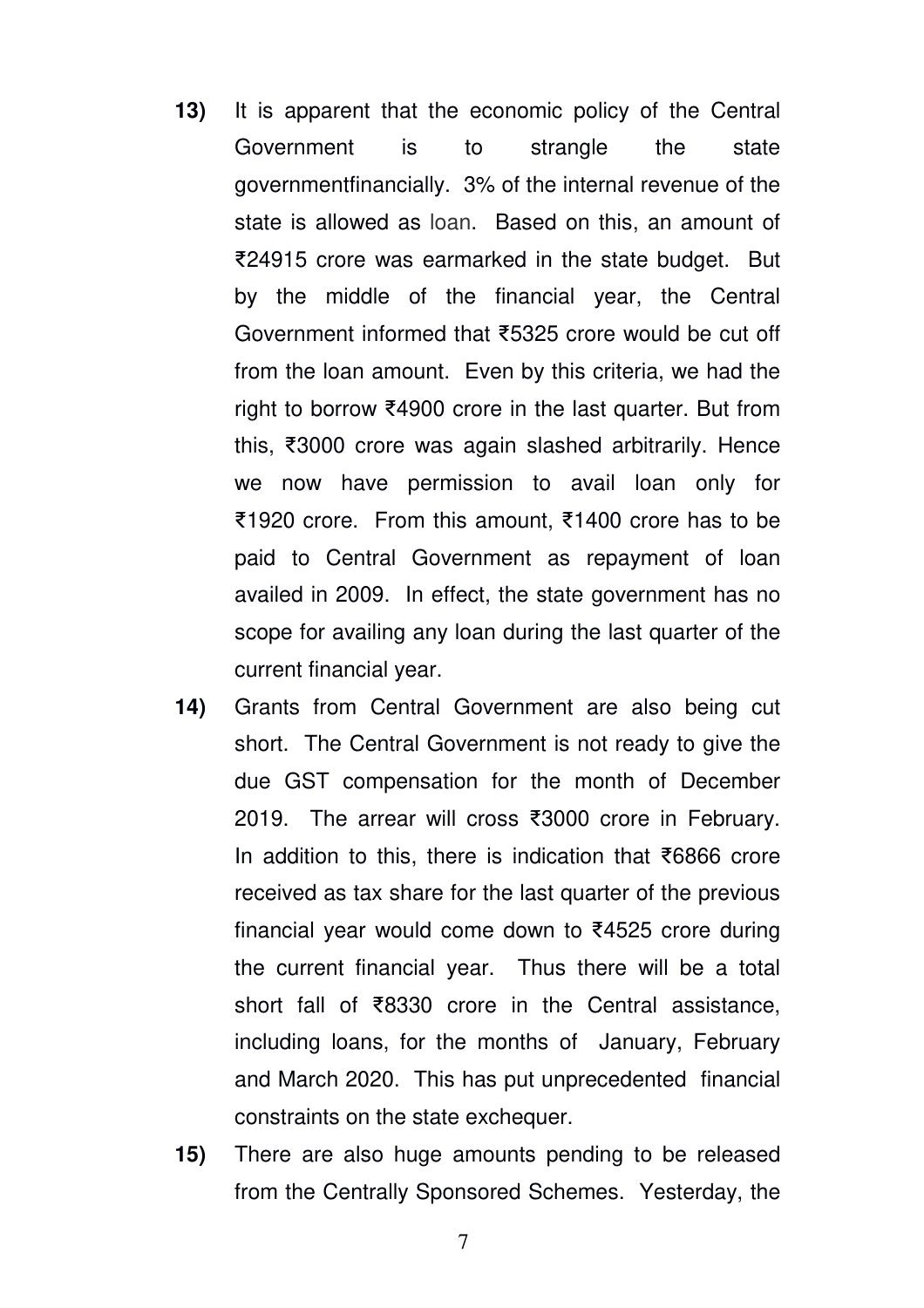arrear of National Rural Employment Guarantee Scheme was received six months late. An amount of ₹1035 crore needs to be received from the Centre for the already procured paddy. As a result, loans provided by banks to farmers as paddy price have become arrears. Further more, Centre has excluded Kerala from flood relief assistance of 2019. Foreign loans availed for flood related reconstruction were also included in the normal annual borrowing limit. The Central Government has unilaterally retracted from the assurance given in the GST Council that the foreign loans availed for reconstruction would be considered outside the normal borrowing limit.

**16)** The reason cited by the Central Government for curtailing the borrowing limit is that there had been an increase of more than ₹6000 crore as treasury deposit during 2016-17 than what was mentioned in the budget. The contention of the State Government, that a significant portion of the amount deposited in Treasuryhad been the unspent balance of various departments, has not been accepted by the Central Government. Another factoris that many employees and pensioners had kept their arrear emoluments in treasury as fixed deposits. Until 2016-17, no other government at the centerhad taken a policy of considering such deposits as state government's loan and curtailingthe borrowing limit in the succeeding year. But, even after three years, the BJP government is curtailing loans on account of this. The Central Government is adopting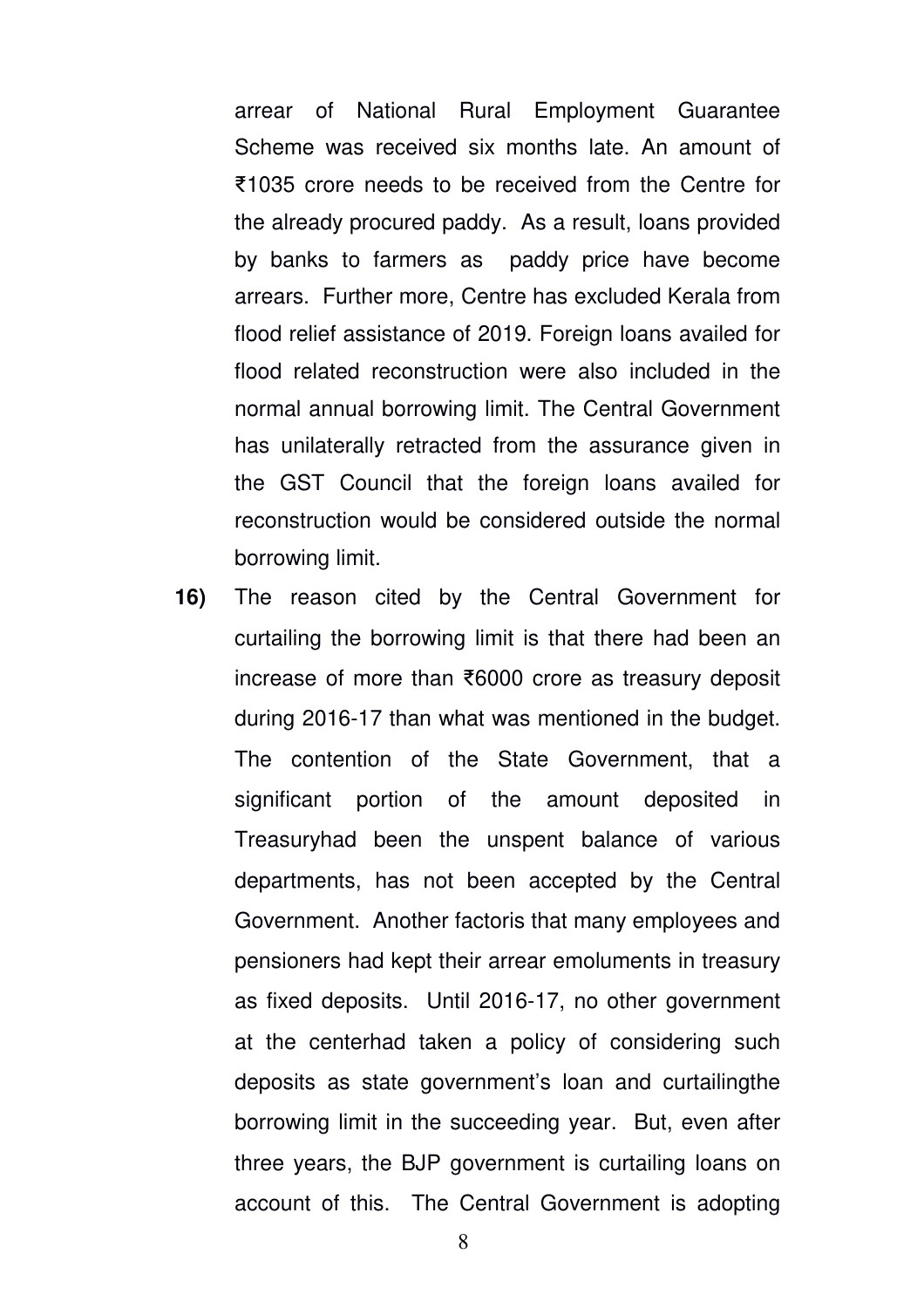such an approach without any consideration for the financialproblems of the state.

#### **Financial Crisis**

- **17)** The average growth of the state expenditure during the period from 2013-14 to 2018-19 was 16.13 %, whereas the revenue income during the period rose only by13.26 %. This gap between income and expenditure has accelerated the crisis. During the period of last LDF government,the revenue deficit could be reduced and the state could be led towards a stable financial path by increasing revenue income by 18 – 20%. However, the expected gainin GST collection has not been materialised.
- **18)** Being a consumer state GST for Kerala should have been beneficial. The lion's share of our consumer goods are coming from other states. If it is ensured that these goods are transported through e-way bills, the tax evasion could be prevented. But live downloading of e-way bills has not been made so far.Similarly, tax evasion could be prevented only if annual returns are available for scrutiny. After a long wait, the annual returns of first year were received only in last December. The steep cut effected in the GST rate, just before the last Lok Sabha elections, was also a set back. Recession has also adversely affected tax collection. It is expected that there will be a short fall of ₹10113 crore in the anticipated tax income of this year.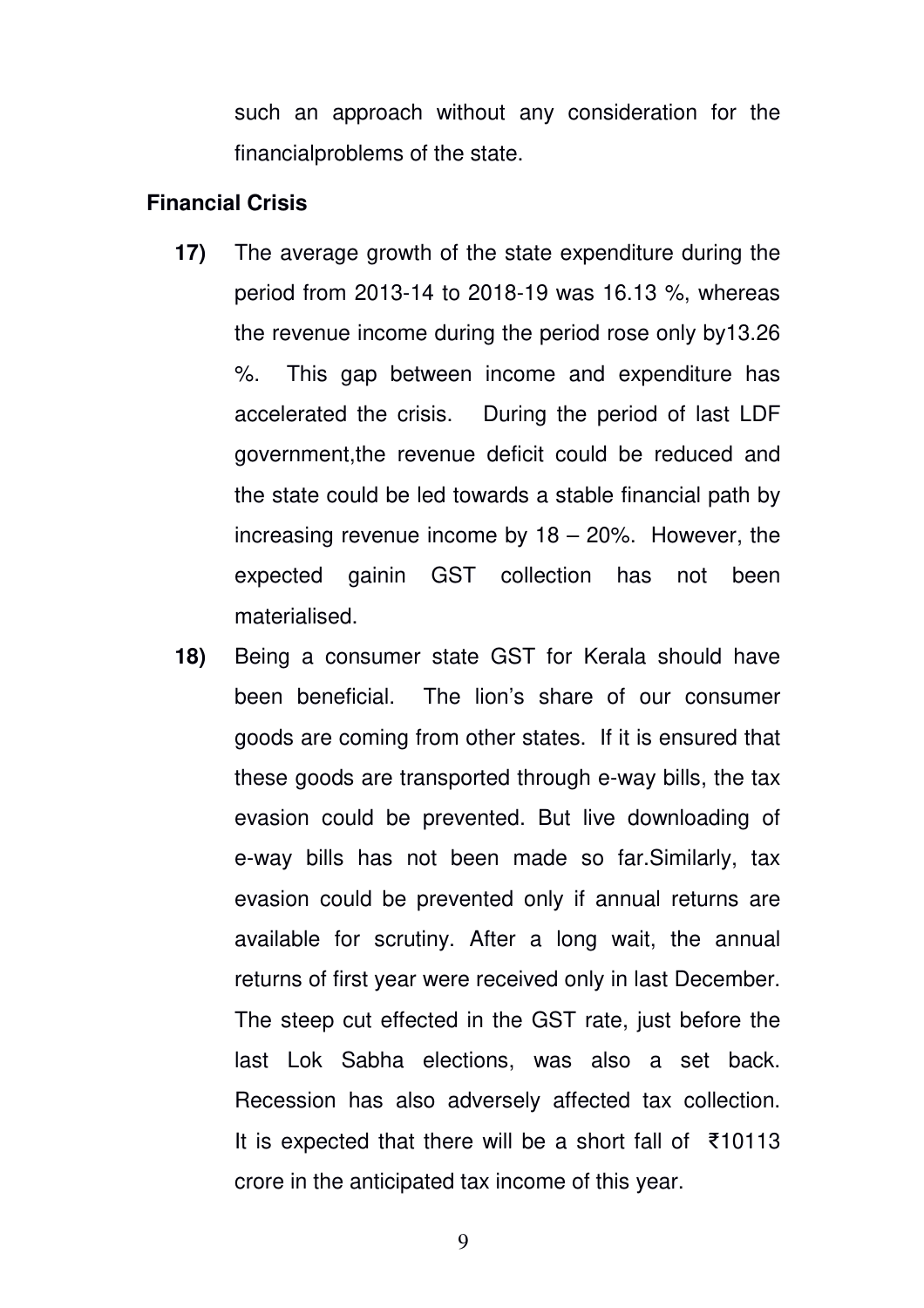# **A leap in Developmental Achievements**

- **19)** Let me emphasis the fact that, any developmental stagnation in the state was not permitted due to this financial crisis. This government, within a span of four years, has surpassed the five year performance of the previous government.
	- **i)** The previous government had disbursed ₹9311 crore for Welfare Pensions. Now, on completion of its  $4<sup>th</sup>$  year, the LDF government has crossed ₹22000 crore. Social security pension has been given to 13 lakh old age people. Sir, all Welfare Pensions are enhanced to ₹1300/-.
	- **ii)** The total outlay for the Local Self Government Institutions which had been ₹7679 crore during 2015-16 is enhanced to ₹12074 crore in 2020-21. The outlay is raised from 24 percentage to 25.93 percentage. Sir, in addition to this, ₹1000 crore is additionally allocated for the Chief Minister's Rural Road Rebuild Scheme implemented through Local Government Institutions. Including this, the outlay for the road rebuild scheme is ₹2500 crore.
	- **iii)** In 2015-16, an amount of ₹188 crore had been expended for coastal development including Tsunami Schemes. Sir, the total outlay for coastal scheme is raised to ₹380 crore. Including this, ₹1000 crore is earmarked for coastal package in 2020-21.
	- **iv)** During the period of the previous government, an amount of ₹503 crore had been spent from the Chief Minister's Distress Relief Fund. But during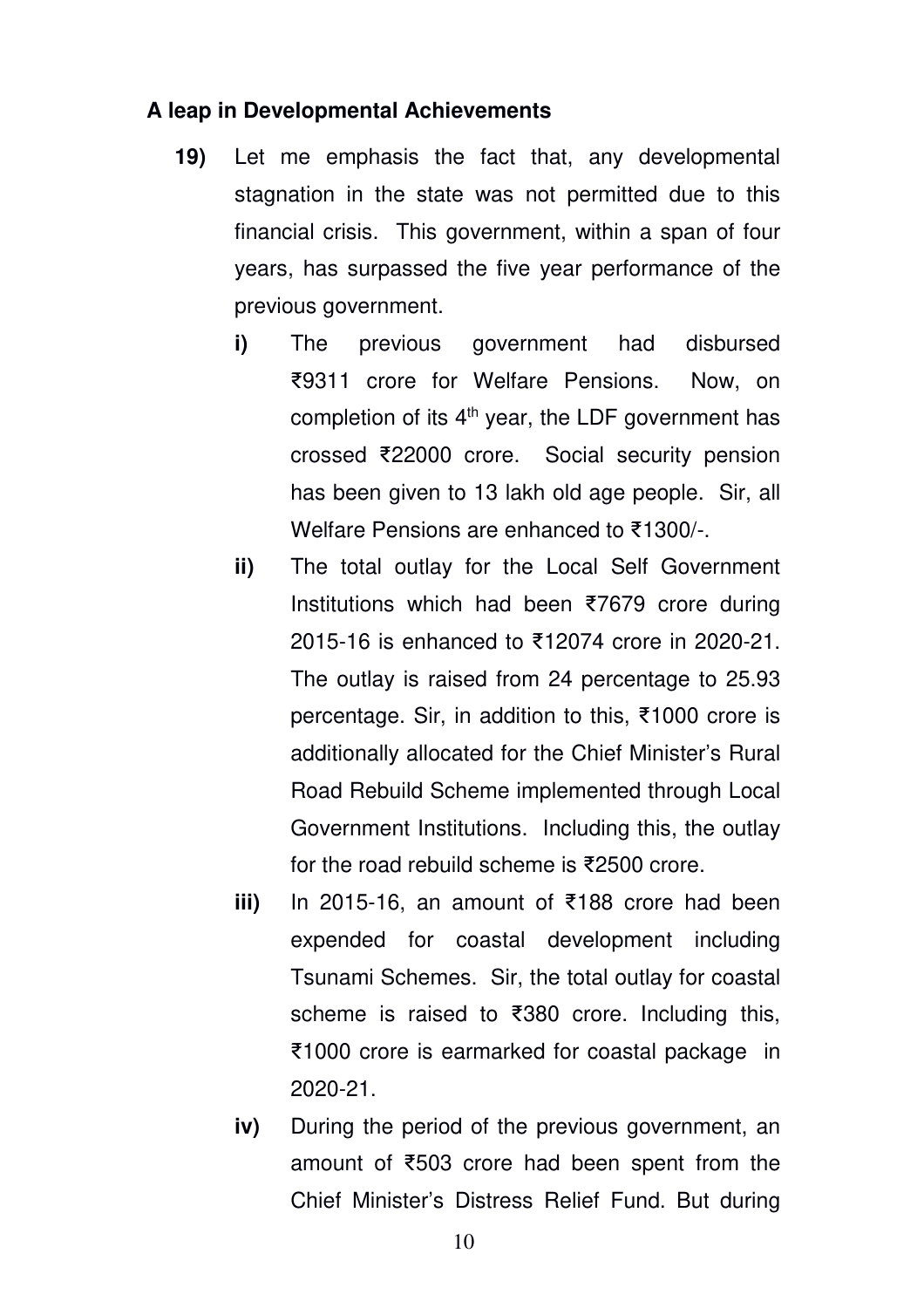the four years of the LDF government, the amount has surpassed ₹1216 crore. Apart from this, ₹2851 crore has been disbursed as flood relief.

- **v)** During the tenure of the previous government, the total capital expenditure provided in the budget was ₹29689 crore. Whereas the total expenditure provided in the budget for the last 4 years of the LDF government was ₹40497 crore. Sir, the capital expenditure was ₹8342crore in 2015-16. In 2020-21capital expenditure is raised to ₹14428 crore.
- **vi)** The Public Works Department had repaired or renovated 7780 Km road during the period 2011-16. But 14623 Km of roads were completed and 68 bridges were constructed during the period 2016-19. Sir, ₹1102 crore is earmarked in the budget for Public Works. ₹1500 crore is additionally sanctioned for the works proposed by Legislators and 20 percentage of the required fund is earmarked for this.
- **vii)** During the period of the previous Government, 4.9 lakh drinking water connections were provided by Kerala Water Authority. The LDF Government have provided 7.5 lakh connections so far. 2.5 lakh more houses will be given water connection in 2020-21.
- **viii)** The previous Government had spent ₹7191 crore for health related schemes. LDF Government have already spent ₹9651 crore. Sir, the number of outpatients in government hospitals has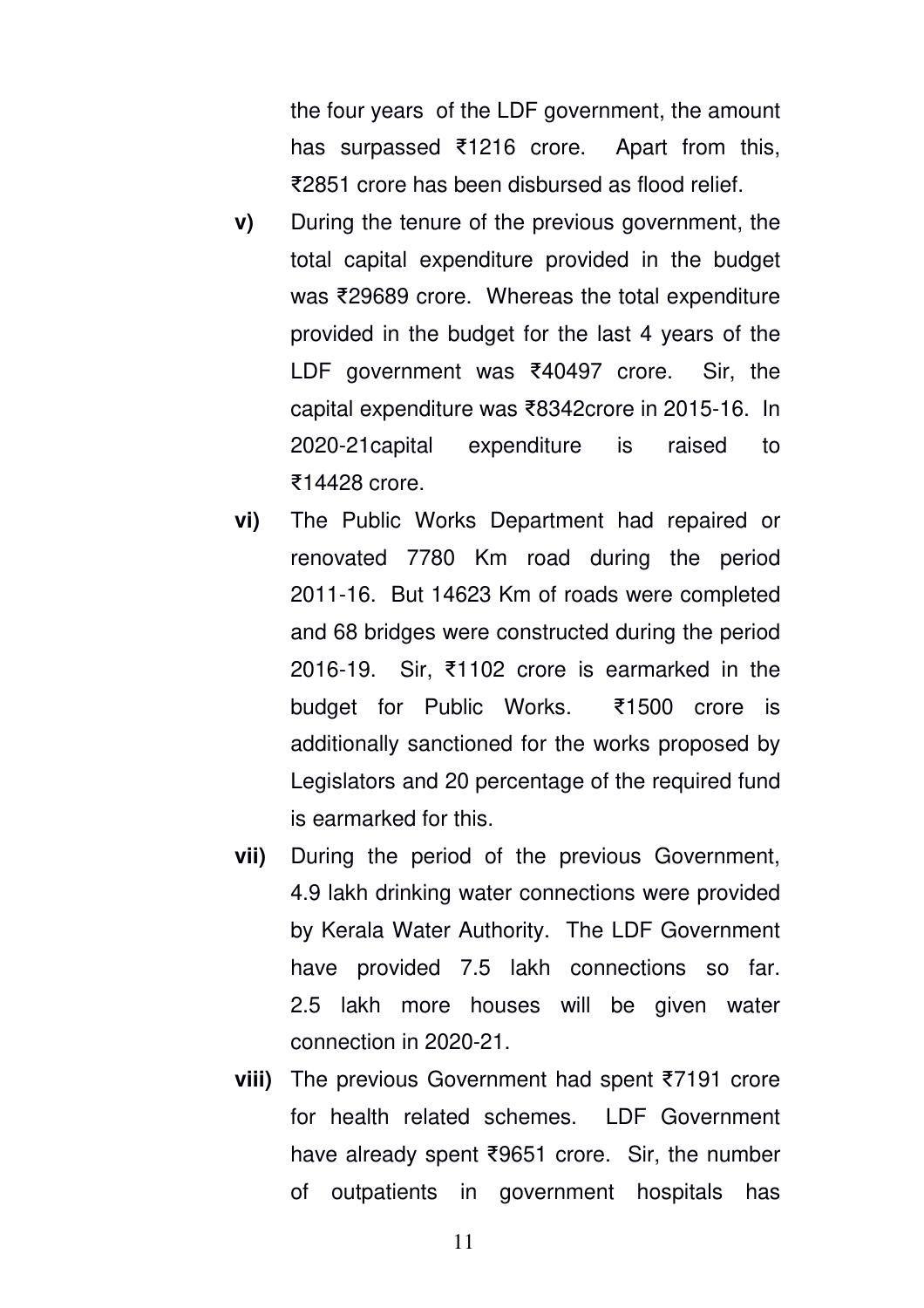increased to 3.3 crore from 1.2 crore and the number of inpatients has escalated to 9 lakh from 5.4 lakh.

- **ix)** Around 5 lakh students have additionally joined public schools in standards II to X. As a result of this, a significant increase was seen in the overall number of students in public schools. The number had been steadily falling until 2016. The number of students had come down to 499450 in public schools during the tenure of previous government.
- **x)** So far 258658 houses have been constructed through Life Mission and other agencies. Sir, 1 lakh houses / flats will be constructed in 2020-21.
- **xi)** 14 lakh families were sanctioned new electric connection. Total electrification has been accomplished. Transmission and distribution losses were reduced to 13.4% and 15% respectively. This government have additionally generated 205 Mega Watt electricity whereas, it was 87 Mega Watt during the period of the previous Government. 500 Mega Watt installed capacity will additionally be created in 2020-21.
- **xii)** NORKA Welfare fund membership rose to 4.7 lakh from 1.1 lakh. The previous Government had spent ₹68 crore for the welfare of NRKs. This Government has already spent ₹152 crore. The outlay for NORKA welfare is enhanced to ₹90 crore in 2020-21.
- **xiii)** Membership of Kudumbasree has increased to 45 lakh from 40 lakh. Bank linkage loan rose to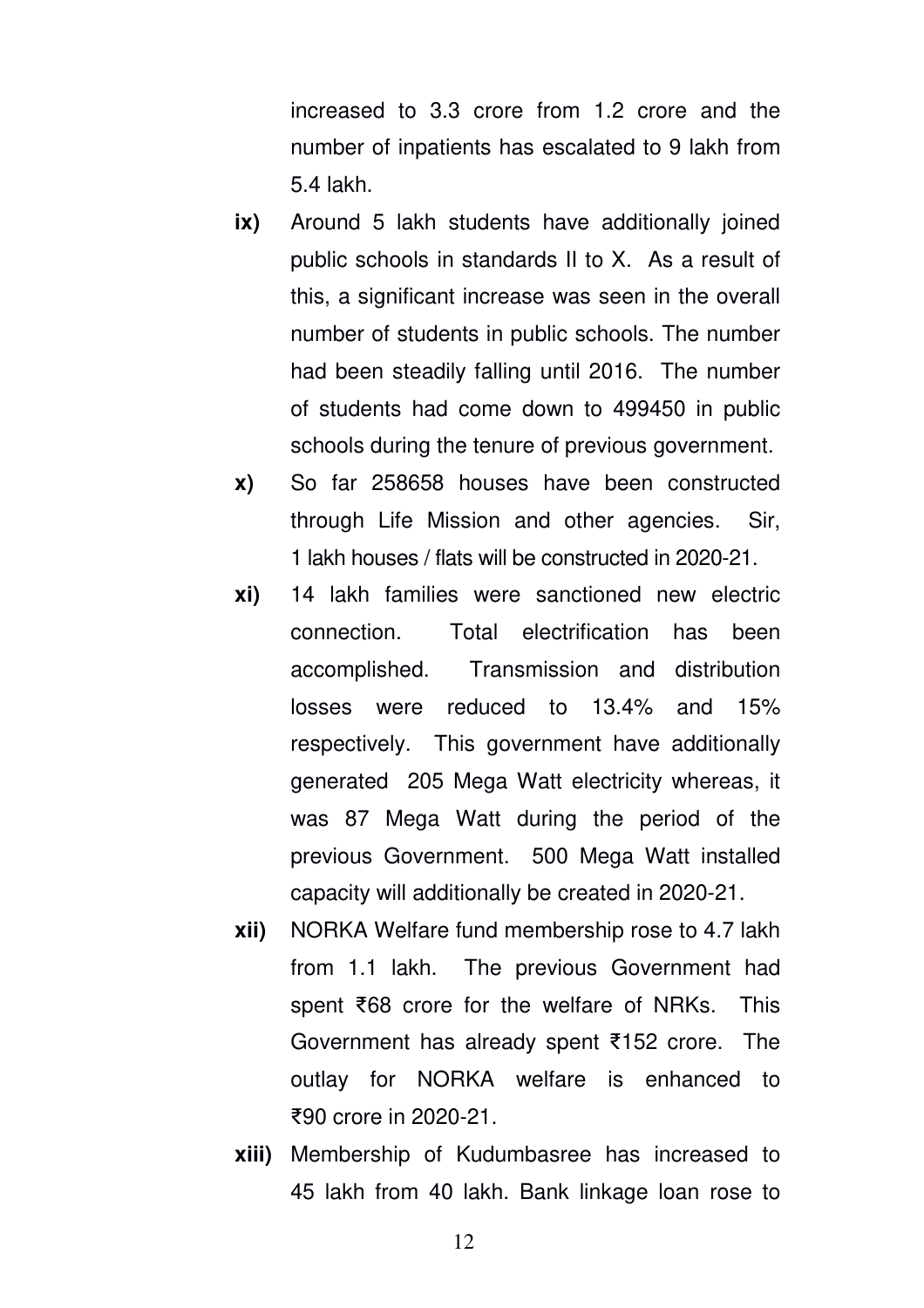₹10499 crore from ₹5717 crore. The number of labour oriented ventures has risen to 23453 from 10177 and the number of agricultural groups has increased to 68000 from 54000.

- **xiv)** Till date the price of selected grocery items supplied from Maveli Stores has not been increased after 2015-16.
- **xv)** 27490 number of houses were constructed for Scheduled Castes during the tenure of previous government. Now within 4 years, 51926 number of houses have been constructed.
- **xvi)** The extent of paddy land has been on the rise. The extent of paddy land which hadbeen declining steadily over the past few decades and was confined to 1.7 lakh hectares in 2016-17, but has risen to 2.03 lakh hectares during the year 2018-19. The paddy production rose to 5.8 lakh tonne from 4.4 lakh tonne. Sir, paddy cultivation has a vital role to maintain the ecological balance of nature. Considering this importance ₹40 crore is earmarked as a beginning for providing royalty to the farmers.
- **xvii)** The fish production in Kerala was also plummeting. In 2015-16 this was 7.28 lakh tonne, which now stands at 8.02 lakh tonne.
- **xviii)** The production of Public Sector Undertakings that stoodat ₹2799 crore in 2015-16 rose to ₹3442 crore in 2018-19. The cumulative loss of ₹213 crore in 2015-16 has now turned into a cumulative profit of ₹102 crore.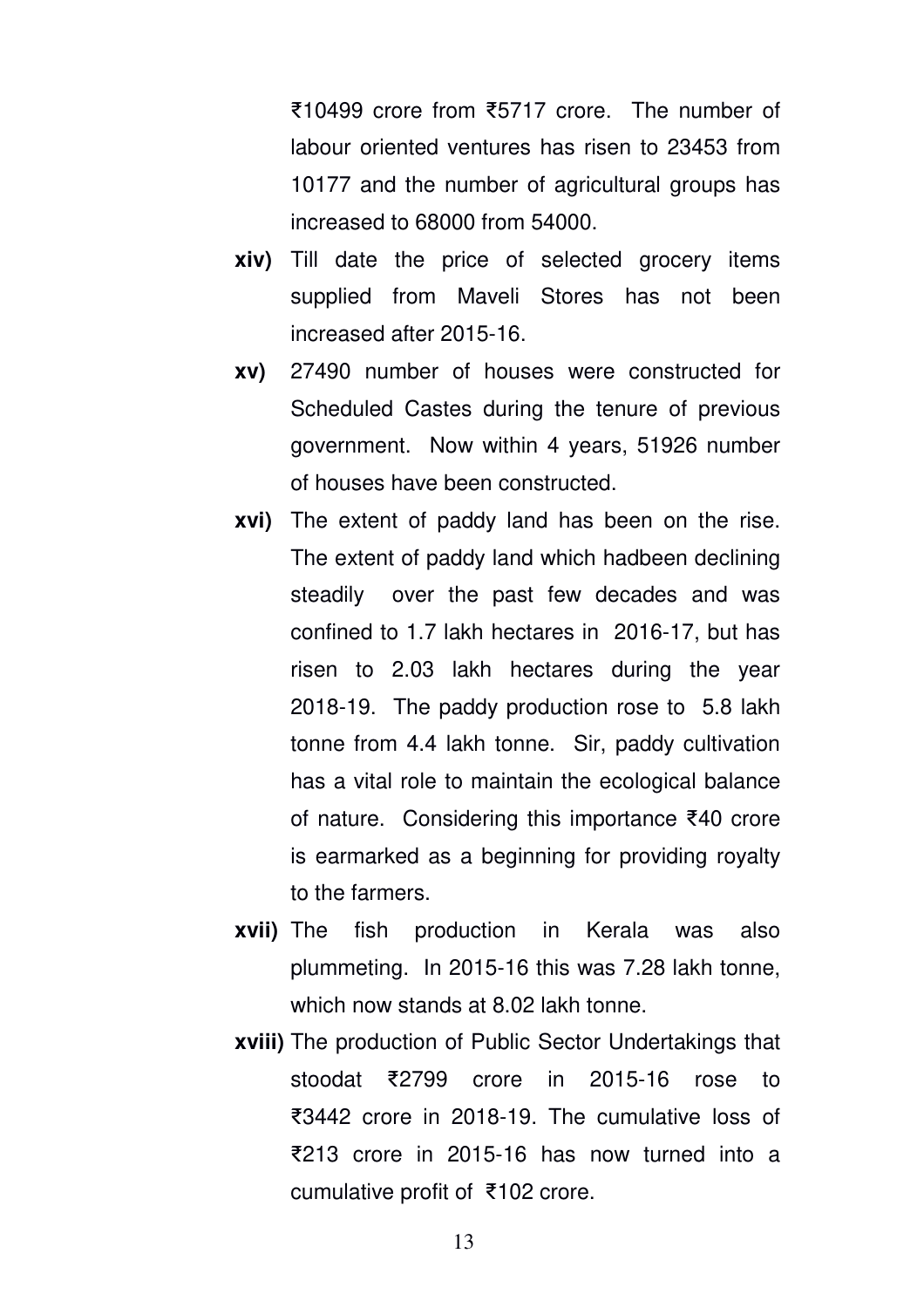- **xix)** 1.83 lakh jobs, ₹4700 crore investment and 52137 new enterprises in small scale sector have been ensured during the period of this government.
- **xx)** The economic growth of Kerala that stood at 4.9 percentage during 2011-12/2015-16 has risen to 7.2 percentage during the period of 2016-17/2018-19. The economic growth of Kerala that had been below the national average in the earlier period has now gone above the national average. Sir, surmounting adverse circumstances we were able to make the development of Kerala a reality.

#### **II**

#### **LARGE SCALE INVESTMENT PROJECTS**

#### **KIIFB and Anti-Recession Package**

**20)** The experiences of the last four years make us confident that we could overcome the recession. Government had declared anti-recession package in the budget of 2016-17, with the foresight regarding the grave situation that might occur due to Gulf crisis and slump in cash crop prices. Under the Indian federal system, it is not possible to formulate anti-recession package by means of borrowing included in the budget without the concurrence of the Central Government. On the contrary, the Central Government is reducing expenditure of the state governmentsthrough constrains even during the recession period. It is an insane act comparable to that of demonetisation. Against this back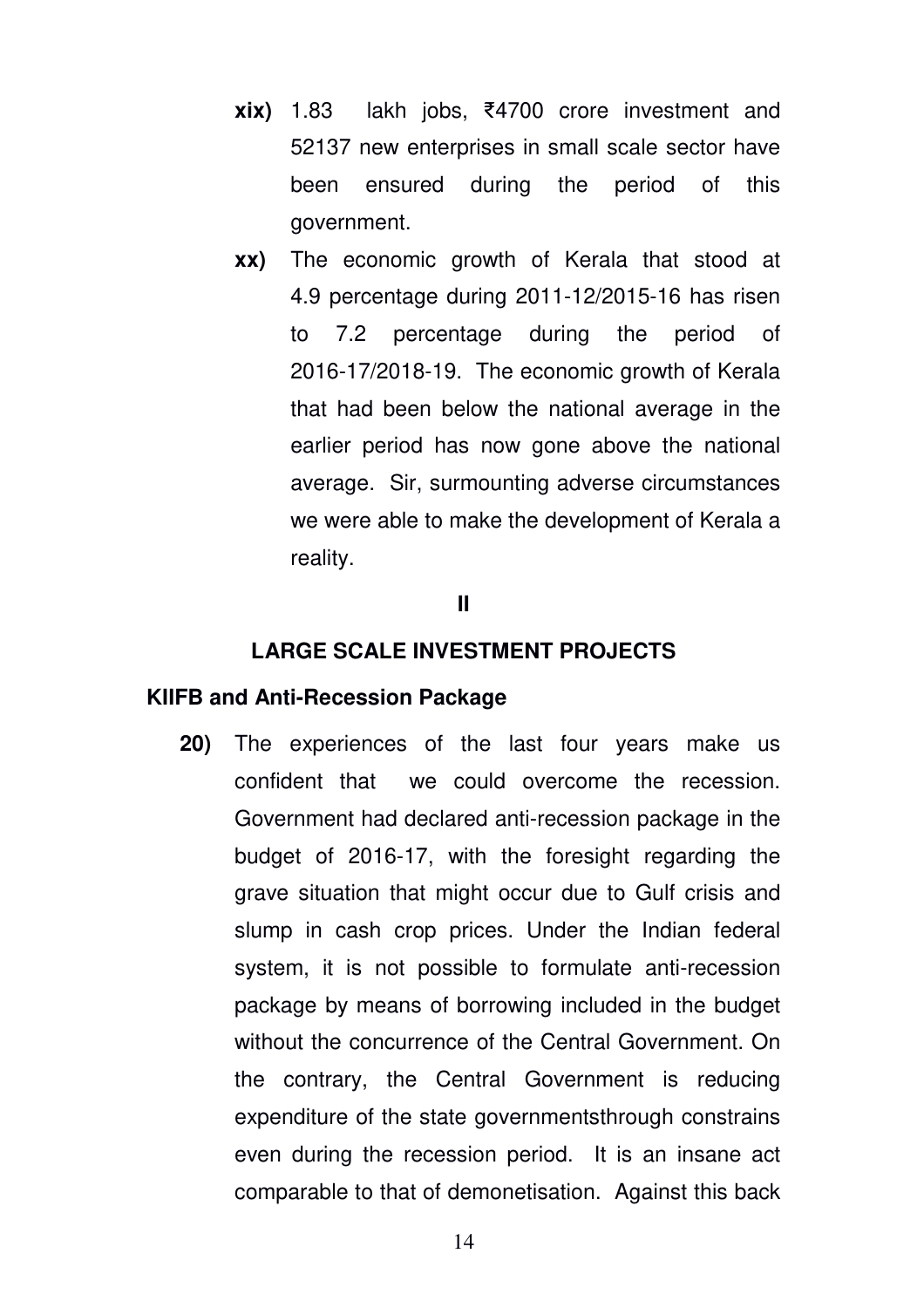drop of the preposterous economic policy of the Central Government, it was decided to invest a capital of ₹50000 crore through KIIFB funding as loan outside the budget. The Act for this purpose was unanimously passed by this August House. The opposition has been criticising this investment project as a day dream because of its sheer complexity and enormity. But now everybody is eying to obtain more and more projects through KIIFB.

- **21)** KIIFB has already sanctioned 675 projects worth ₹35028 crore. Apart from this KIIFB has approved projects worth ₹14275 crore for land acquisition for industrial parks and ₹5374 crore for land acquisition for National Highways. Thus, the total outlay of the projects approved by KIIFB amounts to ₹54678 crore. Of this, tender has been floated for projects worth ₹13616 crore and work has been completed for projects worth of ₹4500 crore.
- **22)** Thereafter, criticism was about the non-availability of funds. However, the sceptics were silenced by the success of Masala Bonds. The next apprehension was about the repayment of debt. As envisaged in the KIIFB Act, passed by this August House, the collection of half of the motor vehicle tax along with petrol cess for 15 years will be sufficient for KIIFB to repay the loan and interest. You may recollect this, as it was discussed in detail in this house earlier.
- **23)** Sir, steps have been completed to spend ₹20000 crore from KIIFB in 2020-21. The KIIFB investment has been changing the face of our state.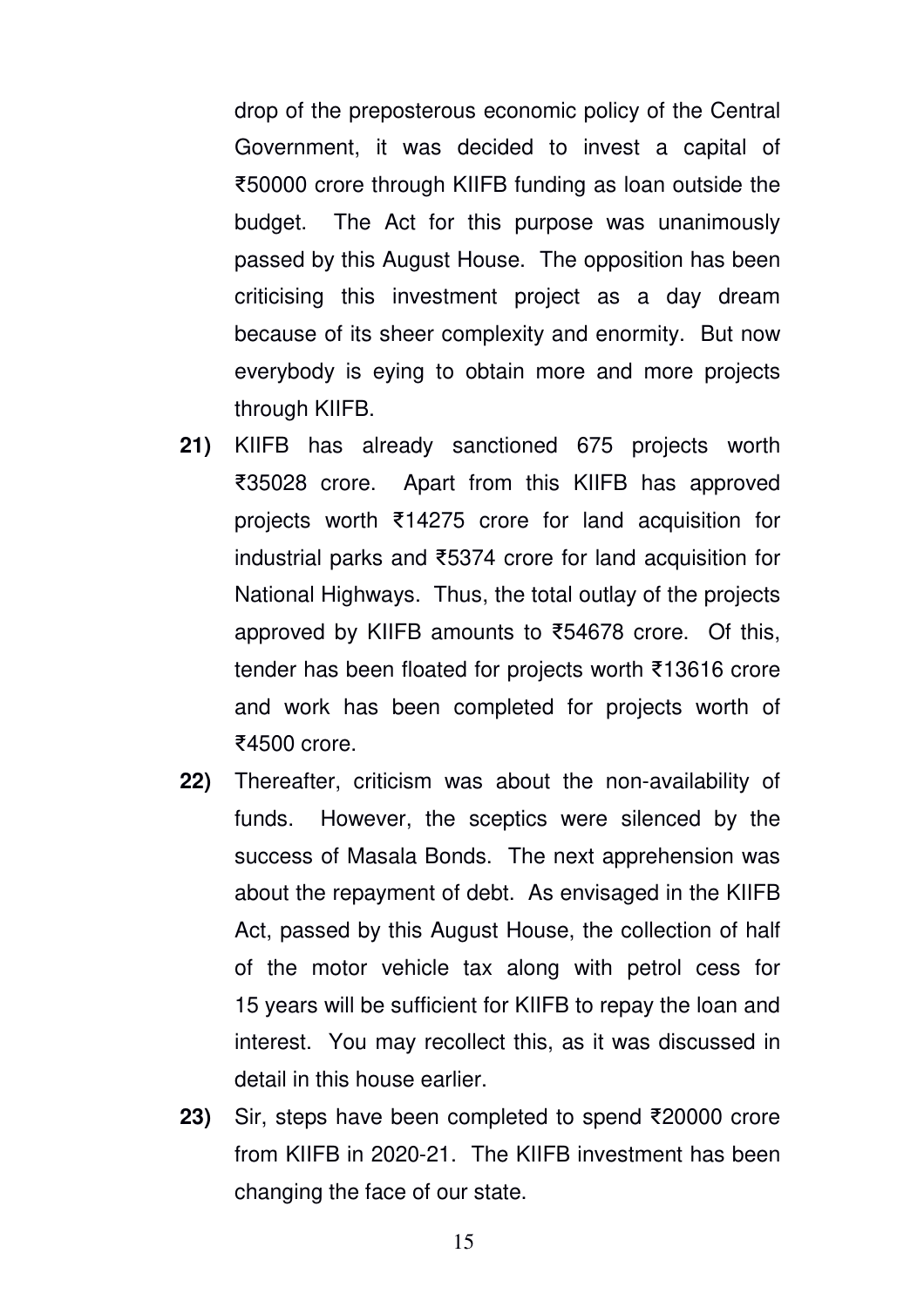- 2985 Km of designed roads, 10 by-passes extending to 43 Kms, 20 Flyovers over 22 Kms, 74 bridges over 53 Kms.
- North-South water way from Kovalam to Bekal.
- Transgrid 2.0 project that ensures electricity up to the year 2040.
- K-Phone project that provides free Internet connectivity to weaker sections.
- 57 lakh sq.feet new school buildings and complete digitalisation.
- 33 lakh sq.feet University and college buildings.
- 4.65 lakh sq.feet IT buildings.
- 4 lakh sq.feet Cultural Institutions.
- 44 Stadiums having a built up area of 37 lakh sq.feet.
- 46 lakh sq.feet hospital buildings, most modern dialysis units, cardiology, oncology facilities and equipments.
- Drinking water projects for ₹4384 crore, 1520 MLD capacity, 2450 Km distribution pipeline, 85 lakh consumers.
- **24)** Sir, 237 projects will be inaugurated before 2021 March having a built up area of 85 lakh sq.ft, 77 roads and bridges covering a distance of 1000 Km will be opened. The construction of all sanctioned projects will commence and industrial parks to the extent of 5000 acres will be created.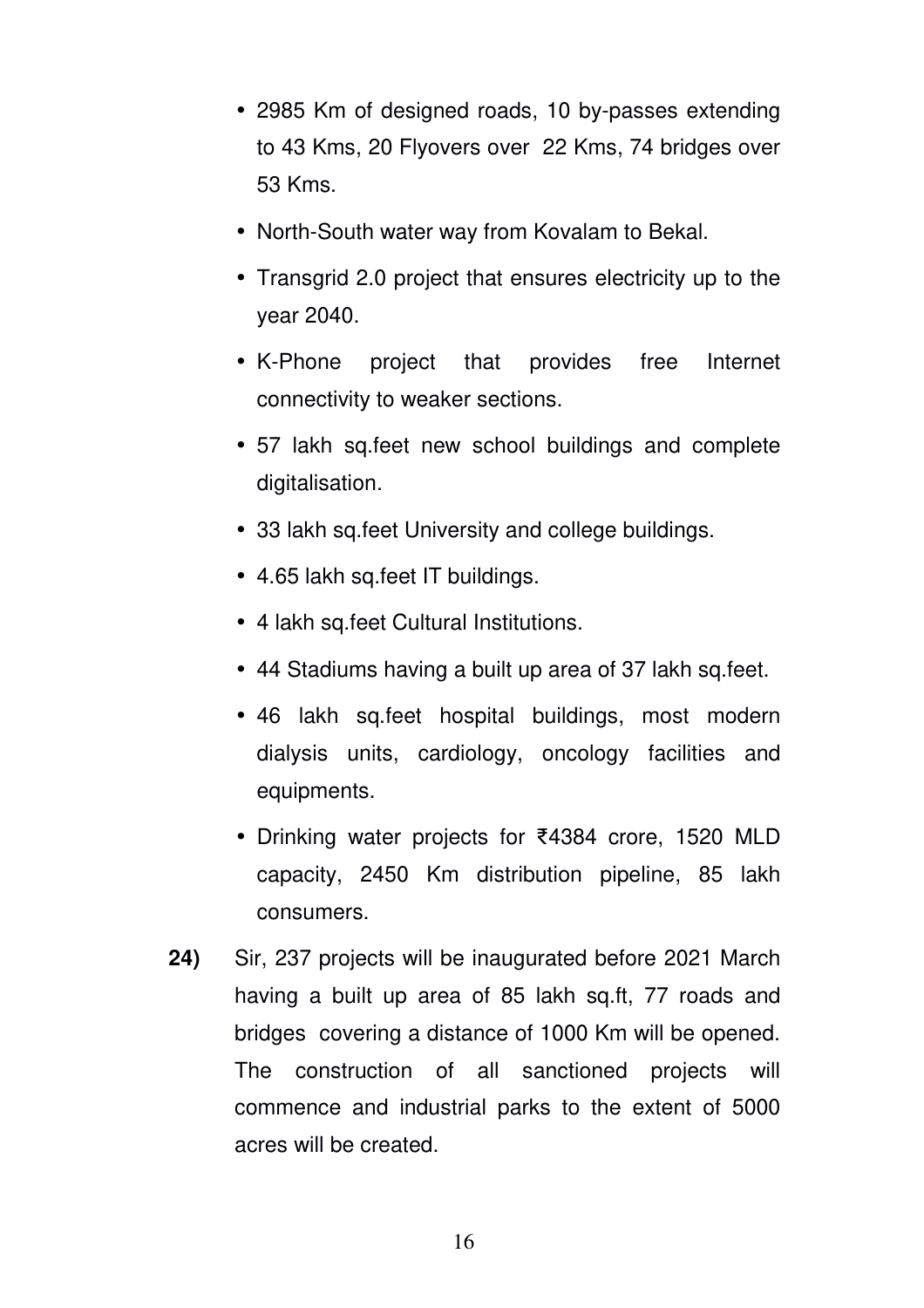- **25)** The biggest anti-recession package being implemented in the country is in Kerala. This will support the state economy during the crisis period. It will be ensured that infrastructure facilities, that normally require 25 to 30 years will be materialised in Kerala within a span of next 3 years. The benefit of this will be available to all of ussoon. While calculating the construction cost after 20 to 30 years, the burden of present interest is comparatively lower. The real challenge before us is how to complete these projects in a time bound manner and with the assured quality.
- **26)** Sir, In the last budget speech more than two dozen projects capable of deep impact in the future of Kerala had been dealt with. In the pre-budget session many have raised queries as to what has happened to those projects? Therefore, such an examination is relevant.

# **Industrial Parks and Corporate Investments**

**27)** 15 land acquisition units will be started for KIIFB for speedy acquisition of land specifically for industrial parks. Half of482 acres of land acquired from FACT has already been bought for Cochin Refinery and Petro Chemical Parks. Measures are progressing to acquire land for the remaining proposed industrial park and national park. The State Government is willing to take over Hindustan News Print along with its liabilities. At least 500 acres of land will be available for creating a new Industrial Park. KIIFB will fund this. KINFRA will acquire land for Titanium Metal Complex near KMML.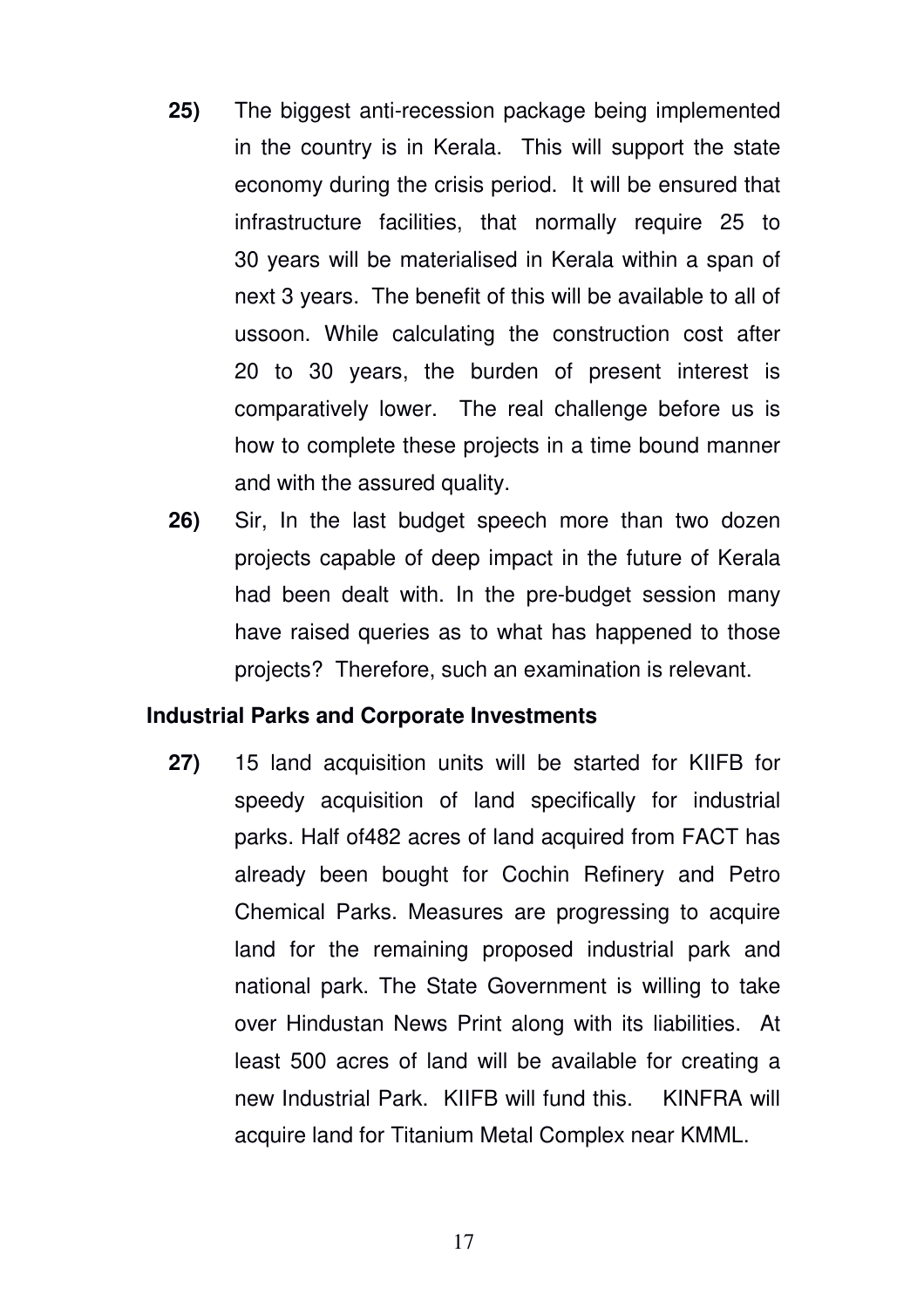- **28)** All theprominent Corporate companies that had expressed their desire to make investments in Industrial Parks as discussed in my previous budget speech have already commenced their operations in Kerala.
	- Nissan has given employment to 800 in Technopark in the field of data science and artificial intelligence. An understanding has been reached to create a new center for the electrical vehicles of the company in a 30 acre plot in Technocity.
	- Taurus has commenced the work of two buildings in Technopark having an area of 27 lakh sq.ft. A complex with 57 lakh sq.ft will be completed before 2024.
	- H R Block has operationalised 40000 sq.ft building and given employment to 800 persons.
	- Nano Space Park of VSSC is ready for opening in Space and Aero Center of Excellence. Electronic components meant for aero space are produced here. VSSC has also completed A P J Abdul Kalam Knowledge Center. Brigade Enterprises has come forward for a building having an area of 2 lakh sq.ft.
	- Tech Mahindra commenced their operation in an area of 12000 sq.ft and provides employment to 150 persons.
	- Ernest and Young provided employment to 5000 persons in Cochin and Thiruvananthapuram.
	- Teranet provides employment to 500 persons in an area of 9000 sq.ft.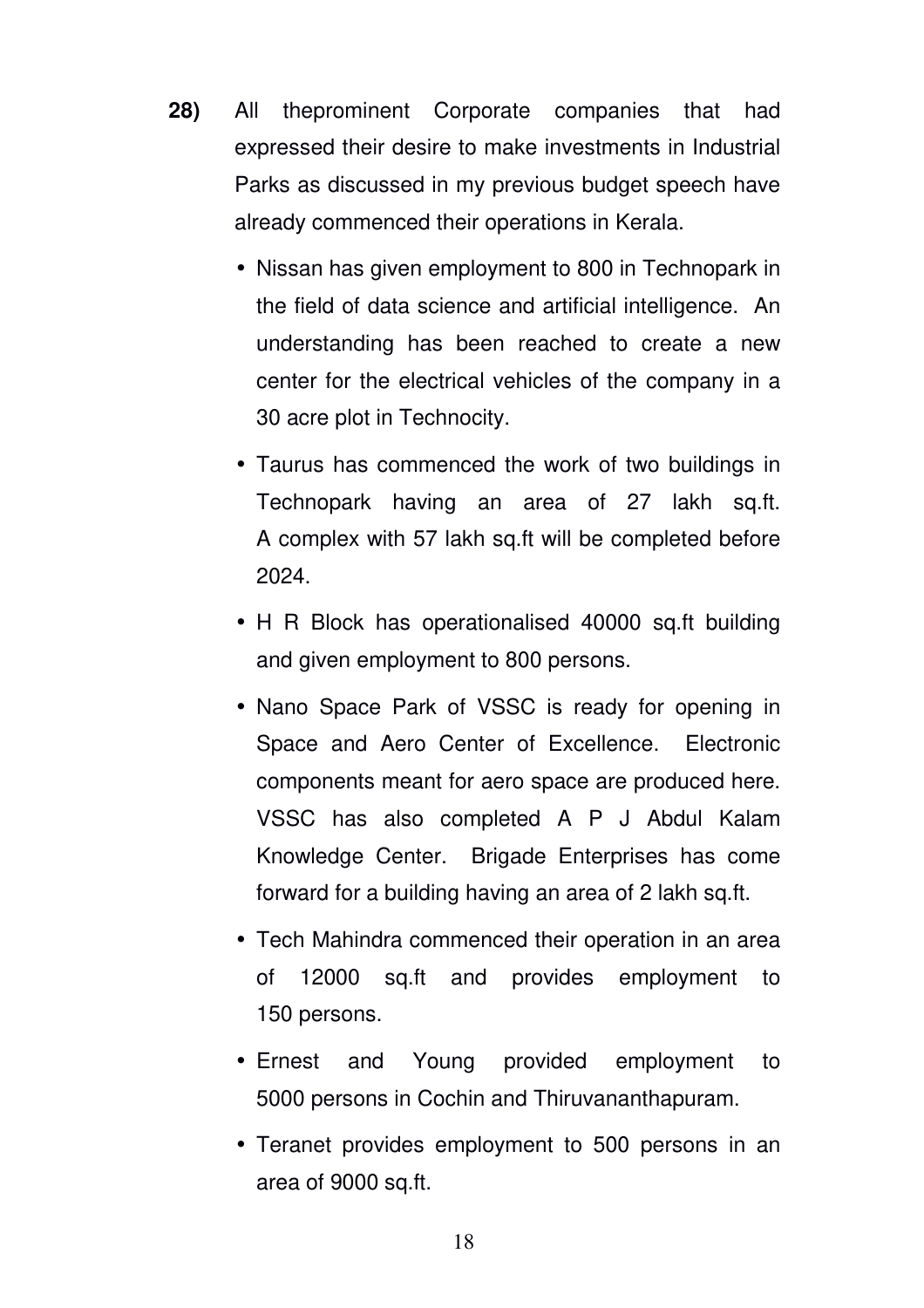- Fijitsu operates a joint venture with Hitachi Nissan Center. Skeleton staff have already been appointed for commencing the operation.
- Kerala Government has entered into an agreement with the Airbus Company. Under this agreement, the incubator unit of Incubator Altire Company has commenced training in augmented reality. This is under the Startup Mission.
- Way.com has already employed 100 persons in an area of 6000 sq.ft.
- The joint venture Coconics has commenced operations for manufacturing of laptops. 100 persons have already been employed. The expected production capacity is 2.50 lakh laptops.
- **29)** Most prominent electronic companies in the world have expressed their desire to invest in Kerala. Since there is non-disclosure clause their names cannot be revealed. In 2016 around 78000 persons were employed in IT/IT related fields. Now the number has risen to nearly 1 lakh. In 2021, another 85000 persons are expected to be employed here.
- **30)** In 2016, the total area of Techno Park, Info Park and Cyber Park was about 145 lakh sq.ft. In 2021 this will be raised to 245 lakh sq.ft. The building of Technocity having an area of 2 lakh sq.ft which is expected to be completed by March has been completely booked by various companies. Against this backdrop the government is adopting a policy that encourages the private companies themselves to establish parks.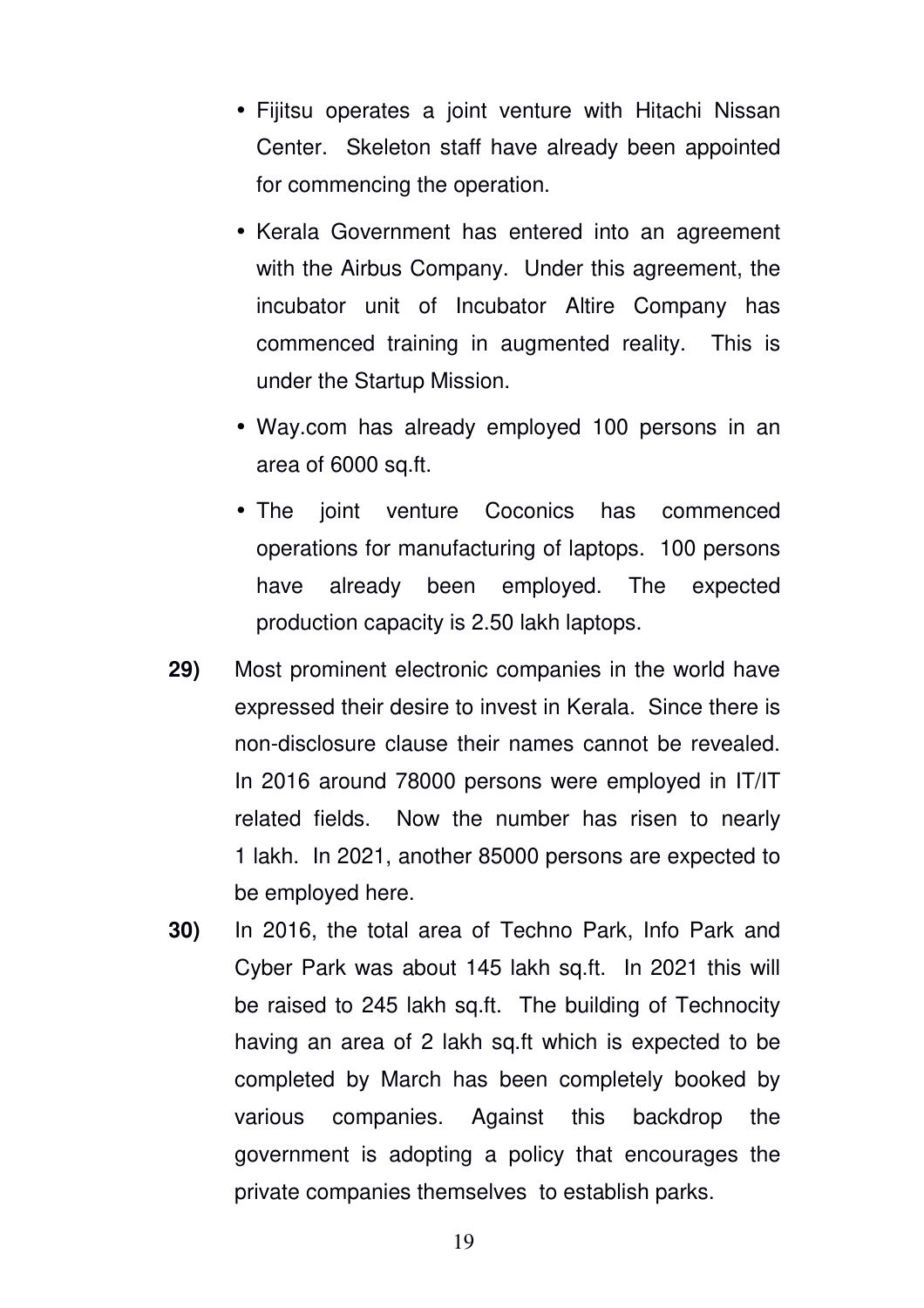- **31)** In 'Ascent 2020' held in Ernakulam, promises for investment more than ₹1 lakh crore were made. Among them the biggest offer was that ofLogistics Park of Abudabi Investment Authority worth ₹66900 crore. Kerala Infrastructure Fund Management Ltd (KIFML), a subsidiary of KIIFB, aims at an investment around ₹8110 crore in six projects of Bliss Edutainment Township. 15 prominent companies have signed Memorandum of Understanding.
- **32)** Kerala is becoming more investment friendly. The measures announced by the Chief Minister of Kerala will lift Kerala to a place among the top 5 states in India in 'ease-of-doing-business index' within 10 years from its present 21<sup>st</sup> position. As part of this package, Hon'ble Chief Minister has declared a scheme for financial aid for enterprises that create new employment opportunities.
- **33)** Sir, Government will give the employers of the newly registered ventures in Kerala either the employer contribution or one month salary of the employee as subsidy.The limit for the maximum amount will be fixed. In case of women employees, an additional amount of ₹2000/- will be given. For this ₹100 crore is earmarked.

#### **Startups**

**34)** Kerala holds the first place in the 'startup promotion ranking' by the Union Ministry of Commerce in 2018. Today, 2300 startups are working across various sectors. Paucity of capital is the biggest issue faced by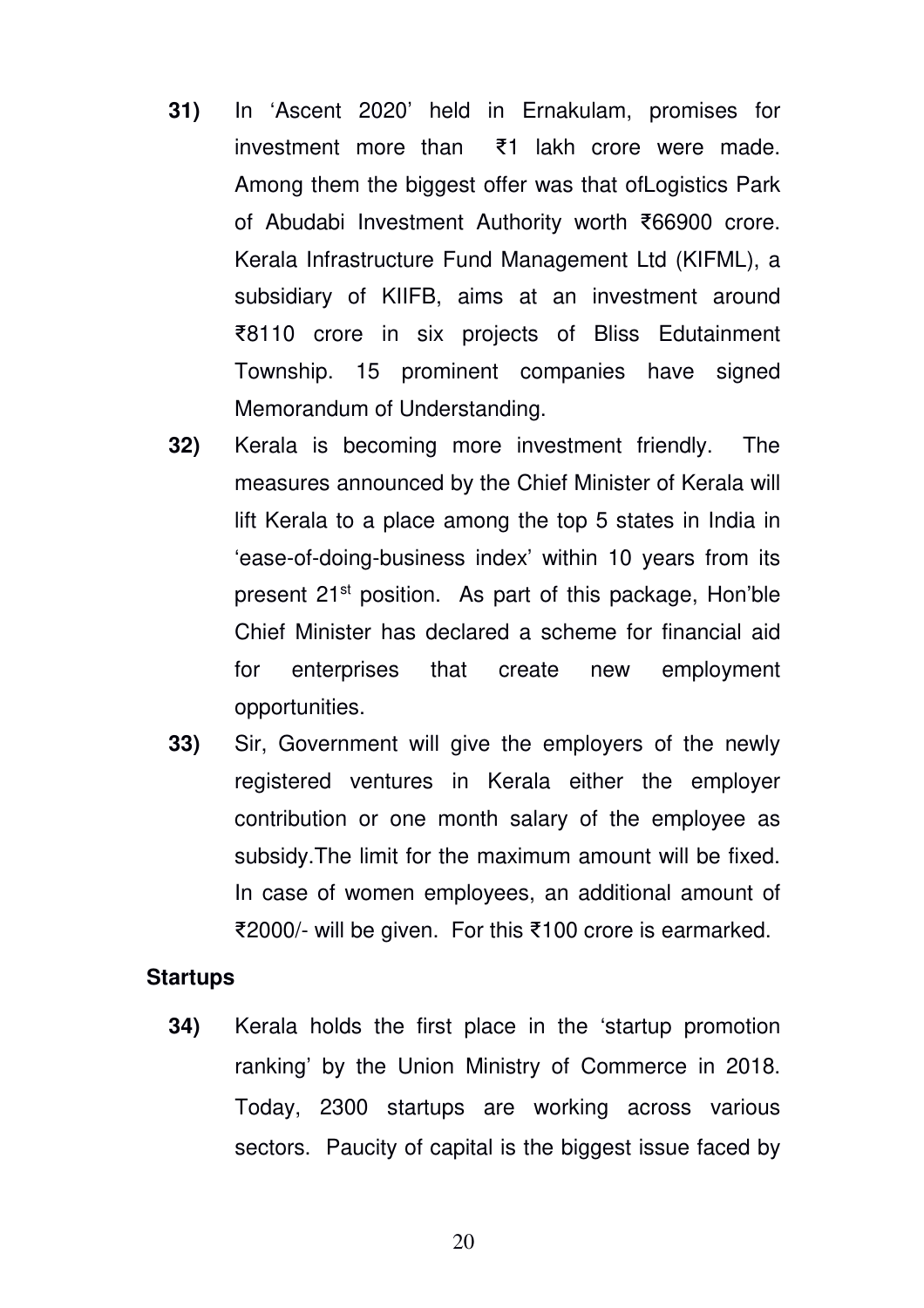them. As a solution to this, three major decisions are announced.

- **35)** Loans would be made available without asset security to those who have secured work order from Government/Quasi government/Major corporates or Institutions. A scheme is being announced for providing 90% of work order as loan, up to a maximum of 10 crore at an interest rate of 10%. If these are purchase orders, money will be given after discounting them. KFC & KSIDC will give money across the counter without any collateral security on the recommendation of an expert committee chaired by the IT Secretary. Any loss sustainedon account of this will be made good by the government.
- **36)** Financial assistance up to ₹1 crore will be provided at the time of expansion of new product prototypes that are related to sustainable development goals of UNO and are also required by any government department. For this, an amount of ₹10 crore is provided to KFC. An amount of ₹73.50crore is earmarked for Startup Mission in 2020-21.
- **37)** There has been a criticism that new companies have their headquarters in Chennai and Bangalore since the stamp duty in Kerala for starting and merging the companies is higher when compared to that in Tamilnadu and Karnataka. It will be included in the Finance Bill to examine and rationalise the rates.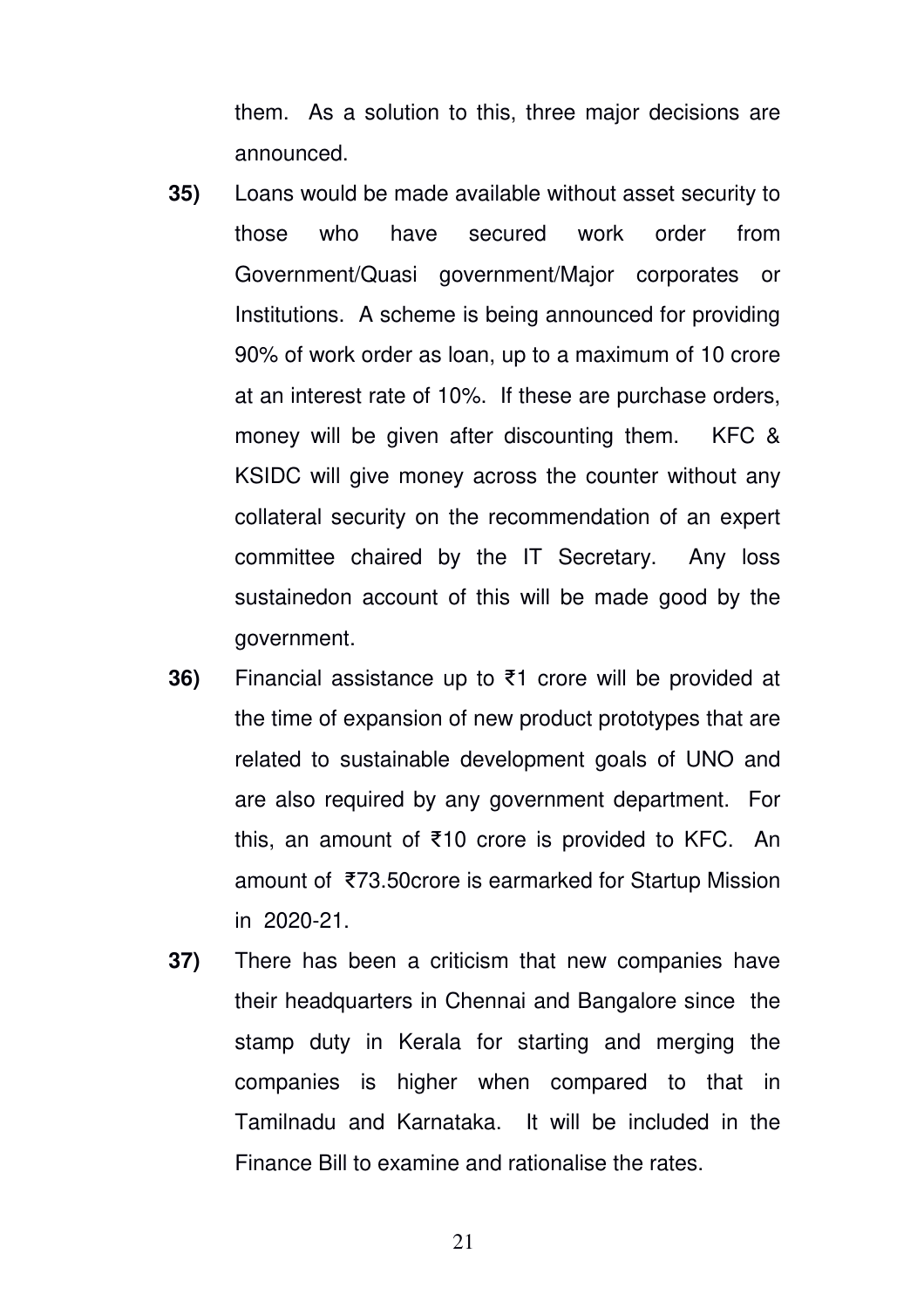# **Energy Mission**

- **38)** Insufficient power supply and frequent power failure are the most important problems in Kerala's power sector. Remedies are being found for these two issues. The first can be resolved by constructing transmission lines. The amount of electricity that can be brought through the completed Kochi-Edamon corridor is equivalent to 2000 Mega Watt of installed capacity. The work of Transgrid 2 worth ₹10000 crore has been started. Through this, electricity power equivalent to 2000 Mega Watt installed capacity can be brought from outside and electricity requirements up to 2040 can be fulfilled. Voltage deficiency and power cuts will become a thing of past. Next thing to be resolvedis frequent interruptions in distribution. 'Dyuthi, 2020 Distribution Renovation Scheme' worth ₹4000 crore is envisaged for avoiding the interruption by ensuring at least double lines from 11KV line to transformer. E-safe scheme will be implemented to reduce dangers resulting from electricity.
- **39)** As per statistics, 2.5 crore LED bulbs were installed during the last year. Street light and bulbs in government institutions will be completely shifted to LED.
	- Sir, the sale of CFL and filament bulbs will be banned from November 2020.
	- Assistance will be given to initiatives like Zero Filament at Peelicode for energy economy. The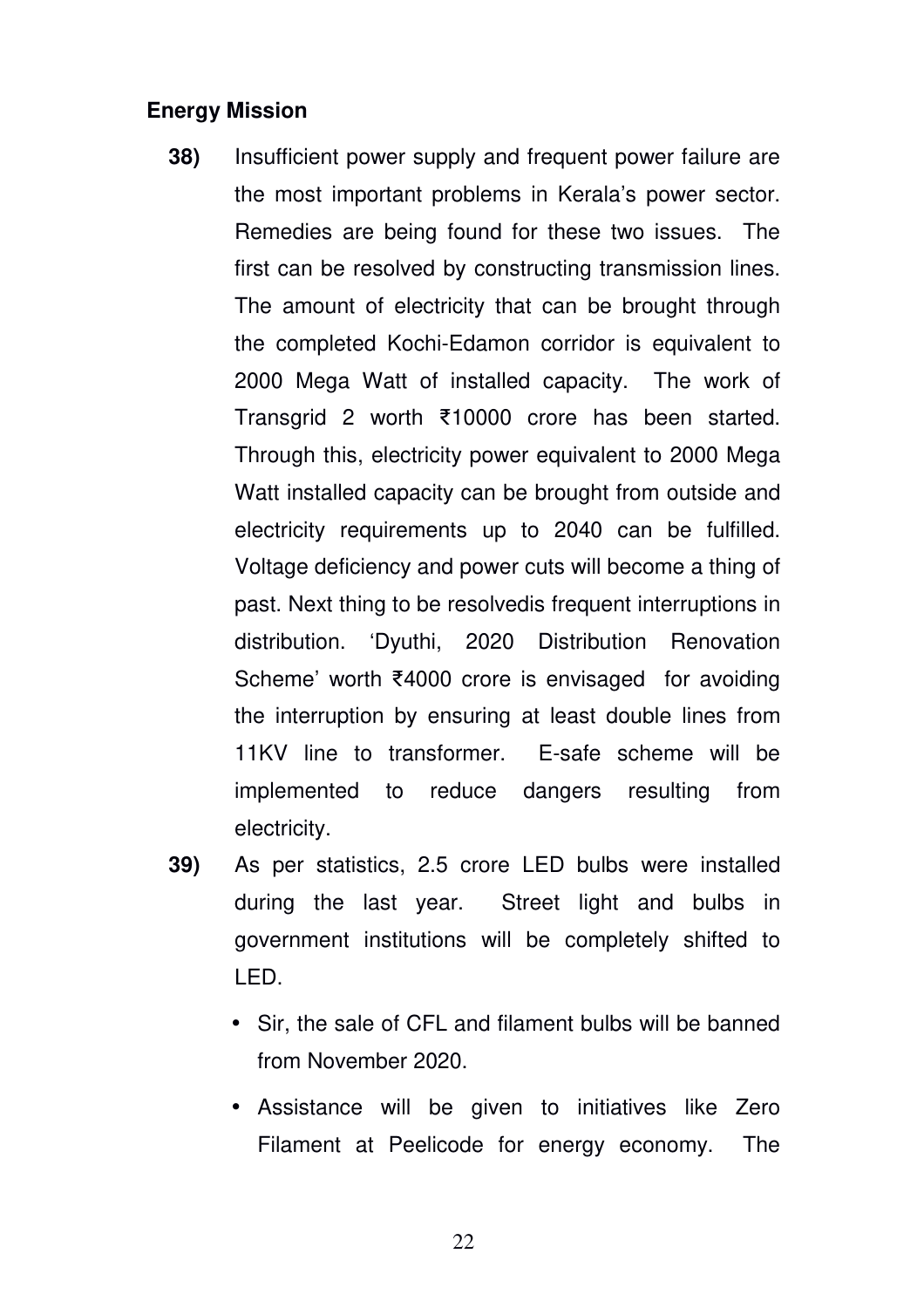scheme at Aranmula for getting rid of dangers resulting from electricity is also exemplary.

**40)** The outlay for the power sector is ₹1765 crore. In 2020-21, 500 Mega Watt installed capacity will be created mainly from solar power stations. For this, Roof Top Solar scheme will be intensified.

# **Designed Roads**

- **41)** The transformation of prevailing methods in Public Works Department into designed roads using modern technology envisaged in the last budget is being realised. These roads constructed under Rebuild Kerala and KIIFB strictly adhering to the standards of Indian Road Congress will ensure safety, surface drainage and along with long term maintenance. Technique such as full depth reclamation, cold recycling, thin white topping, geo-textiles, mixtures of plastic and rubber added with bitumen etc. are being utilised.
- **42)** ₹1102 crore has been earmarked under Plan Scheme. At least ₹3500crore can be expected under Non Plan for maintenance, for new roads and for clearing pending bills.In addition to this construction worksamounting more than ₹25000 crore, including ₹13358 crore, ₹4500 crore from earlier Plan schemes, ₹1100 crore from Central Road Fund, ₹1400 crore from Rebuild Kerala and ₹800 crore from KSDP are being carried out by Public Works Department. The construction of 5000 Km roads will be completed during 2020-21.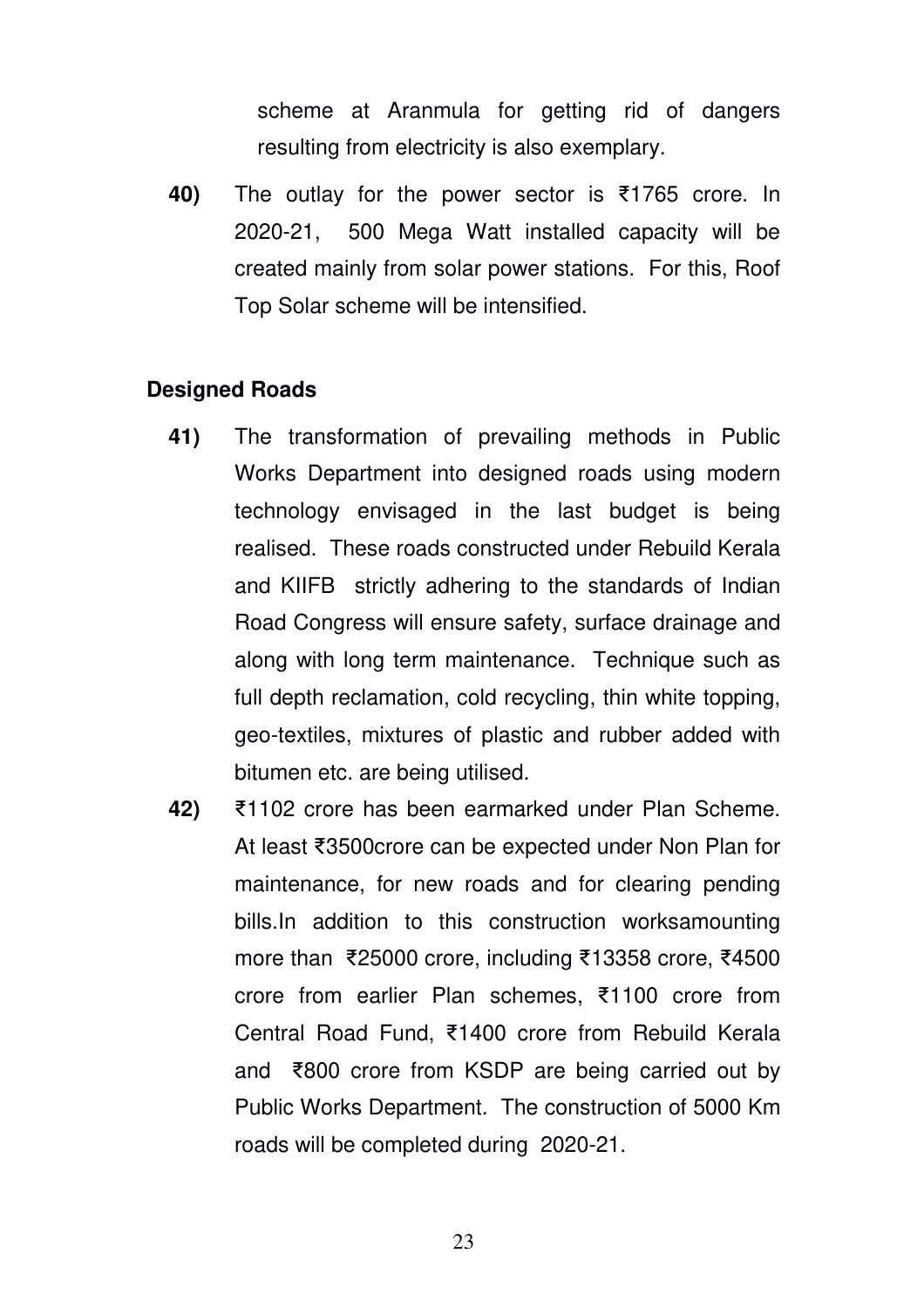# **West Coast Canal**

- **43)** The construction of West Coast Canal is progressing in a time-bound manner with the entry of CIAL partnered with Kerala Water Ways Infrastructure. Sir, 585 Km long water way from Bakel to Kovalam will be opened for transportation in 2020-21.
- **44)** Now the canals are 18 to 20 meter wide. 40 meter width will be ensured by 2025. If so 50% of the freight transportation within the state can be made through the water way. This will give impetus to tourism also. A scheme for linking water ways with 3 airports, minor ports, industrial commercial center etc. in Kerala is being prepared.

# **Silver Line Project**

- **45)** A Greenfield railway track which was mentioned in the previous budget is going to be a reality. It will be the work requiring the highest investment in Kerala. Aerial survey has been completed. Alignment will be determined next. Land acquisition procedures will be started in 2020. Once the land is acquired, it could be completed within 3 years. Several International Agencies are ready to invest in this project.
- **46)** This is not just a rail track, but will have a new service road and 5 townships. It will be able to reach Kasaragod from Thiruvananthapuram within 4 hours for ₹1457/-. Time also could be saved. It is expected that there will be 67740 daily commuters in 2024-25 and 147120 commuters in 2051. Even though there are 10 stations, there will be short distance trains to the 28 feeder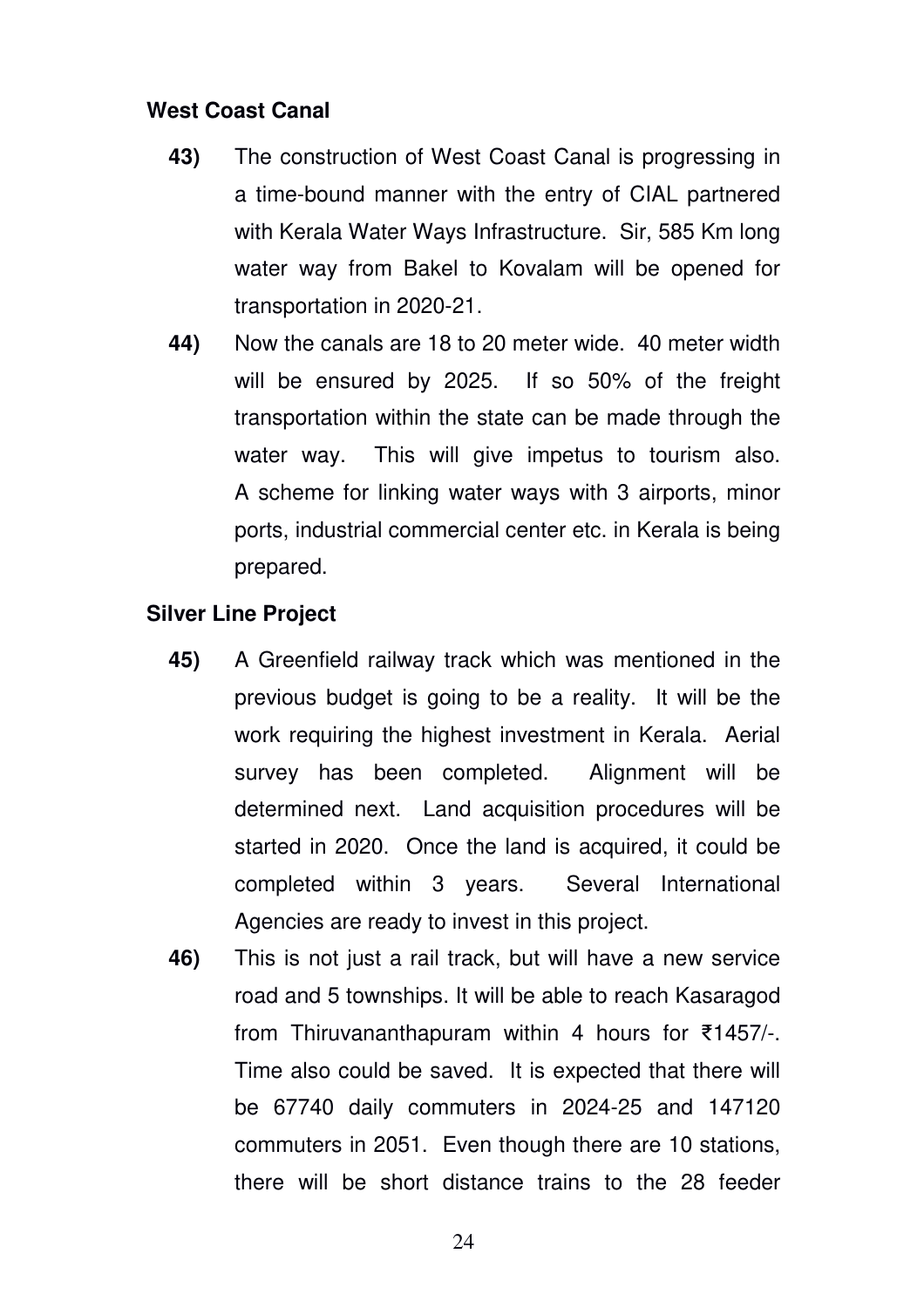stations. Ro-Ro facility for transporting vehicles and freight at night time will be available in this rail. One third of the ticket charge is expected as non ticket revenue. Employment will be provided for 50000 during construction and for 10000 on permanent basis.

**47)** Discussions are going on for availing loan at lower rate from International Agencies including Japan Development Agency with 40 or more years of repayment period. Some major investment organisations have come forward for investment in the development of townships. Today, 95% of transportation in Kerala depends on road. This is not at all desirable. There will be an eco-friendly fundamental change in the transport structure of Kerala when the water way and rail development are added.

# **Kochi Green Mobility Zone**

- **48)** Sir, 'Seamless Mobility for Kochi' project has received an award from Central Ministry of Urban Affairs. An eco-friendly and integrated urban transport system will evolve in Kochi. Projects to be implemented in 2020 are given below.
	- New lines for Kochi Metro from Petta to Thripunithura and from Jawaharlal Nehru Stadium to Kakkanad Infopark. Expenditure towards this will come to Rs.3025 crore.
	- Integrated water transport in 16 routes with 76 Km water ways and 38 jetties. Expenditure towards this will come to ₹682 crore.
	- Solar boats for water transport department.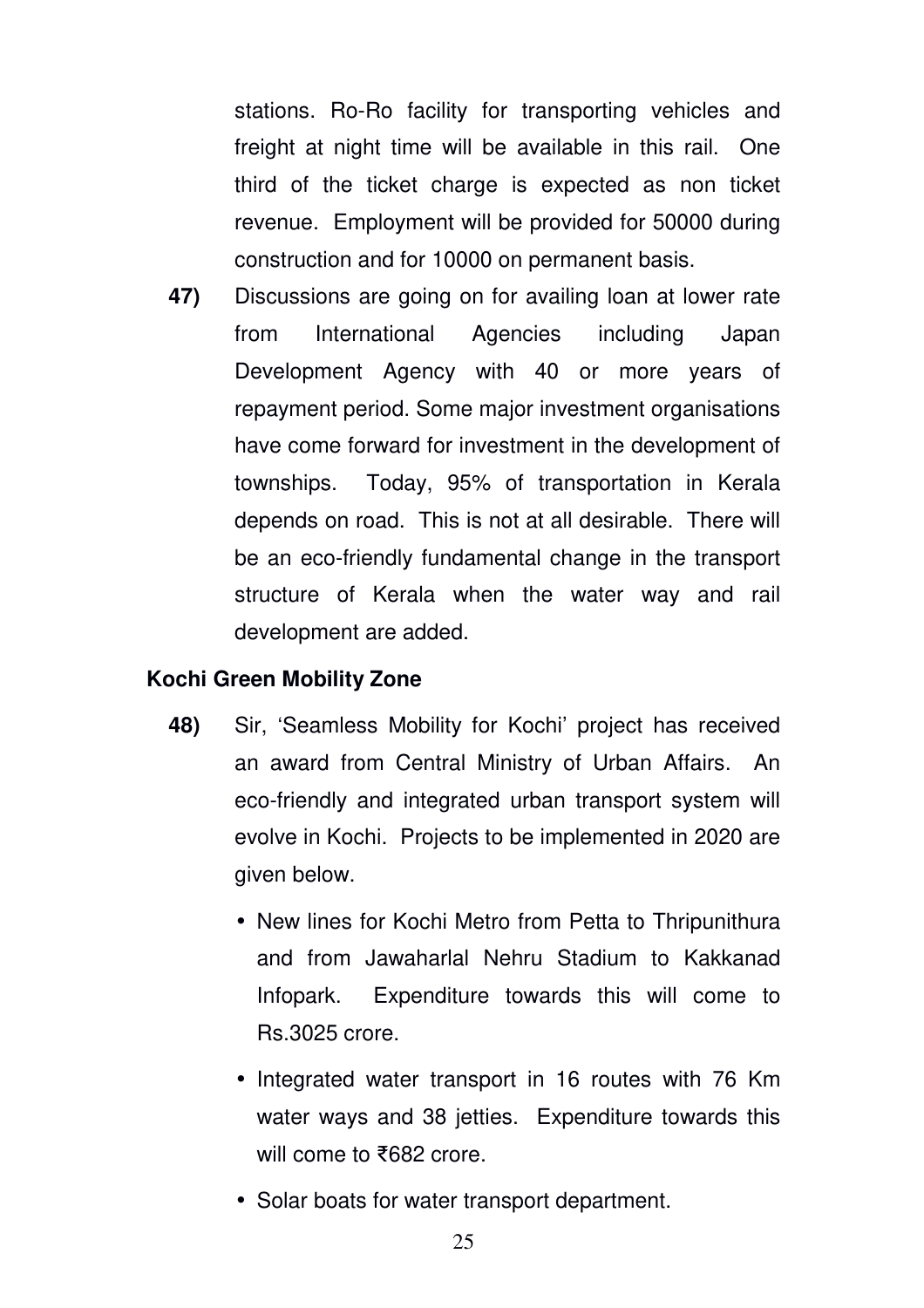- Green vehicles, subsidies for e-autos, electric/CNG transport buses and KSEB charging stations.
- Smart services such as e-ticketing, mobile app, CCTV, passenger information system etc. will be implemented for all bus operators by forming a cluster. Unified ticket card will be introduced for metro, water transport and buses. Award has been received for this project.
- Arrangements will be made for creating maximum non-vehicle travel facilities. Kochi Metro Zone Project for safe foot-path, cycle track, road-safety, metro rail – water transport connectivity etc. Expenditure towards this will come to ₹239 crores.
- An amount of ₹2.5 crore is earmarked for Kochi-Metropolitan Transport Authority which supervises all these projects. Sir, construction works amounting to ₹6000 crore are allocated for Cochin City including the above mentioned works, important over bridges and other roads. It may be noted that Railway over bridges and flyovers have not been included in it.

## **Tourism**

- **49)** Kerala Tourism has overcome two flood ravages. Effective marketing has played a vital role in this. 18.5 percentage growth could be achieved in the number of domestic tourists and 8.24 percent for foreign tourists in 2019. ₹320 crore is earmarked for development of tourism. Out of this, ₹63 crore is allotted for marketing.
- **50)** Kerala Boat League was one of the most important tourism announcements in the last budget. Kerala Boat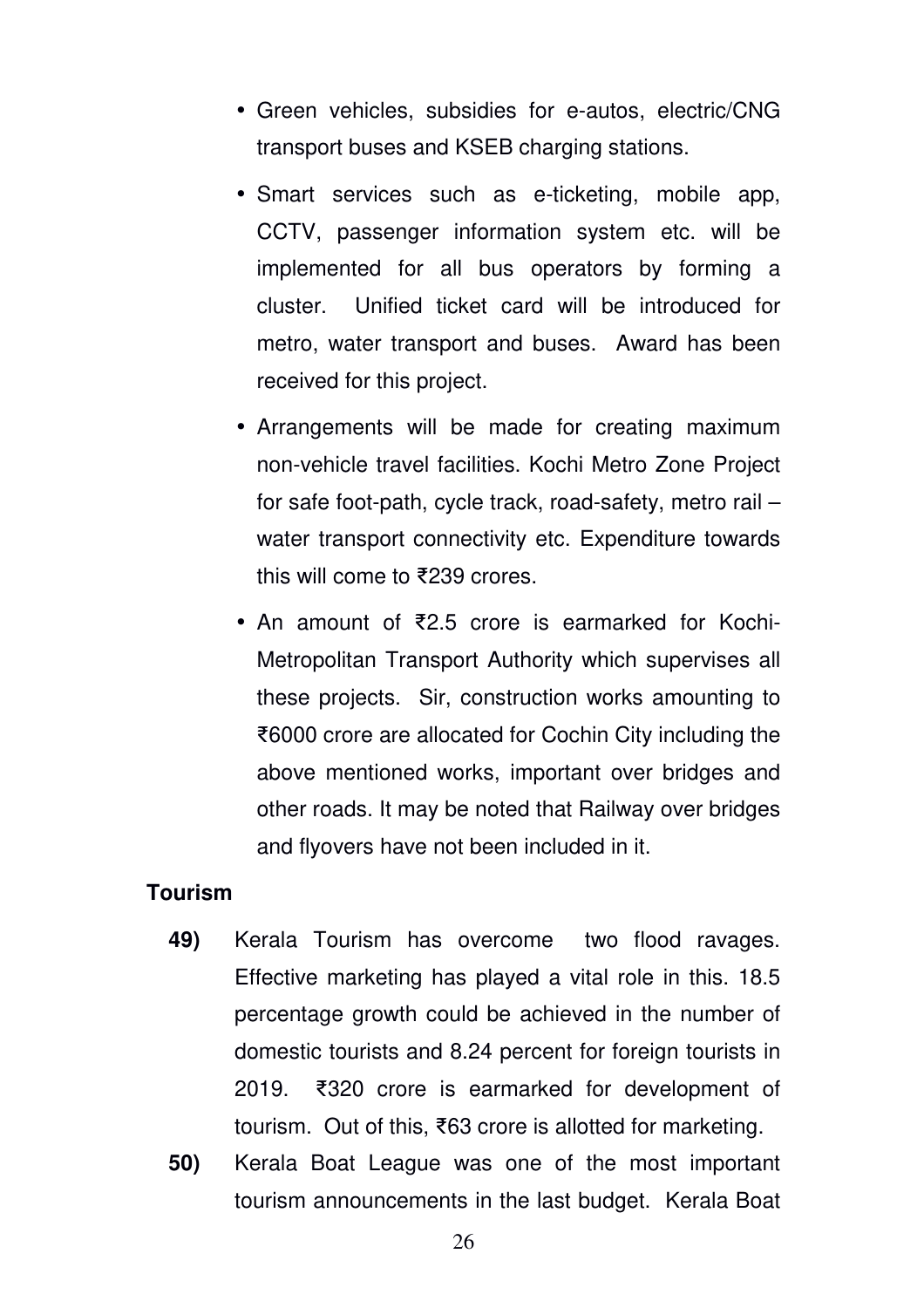League was successfully organised by completely emphasising the sports, entertainment and tourism potential of boat race. Boat League will be highlighted as the main attraction in this year's tourism marketing. Financial assistance will be given to 'Jalamelas' which do not come under the league. Necessary changes will be introduced in the implementation. An amount of ₹20 crore is earmarked for Kerala Boat League and other 'Jalamelas'.

- **51)** When future possibilities are taken into consideration, Spices Route Project is the most elaborate tourism project. The theme of this circuit is the international path traveled by spices of Kerala from ancient times similar to that of Chinese Silk Route. China and East Asian countries, Africa and Europe will be partners in this. UNESCO has expressed interest in this. We are presently implementing heritage preservation projects, centered on our port cities. Among them, the heritage projects in Muziris and Alappuzha have moved a lot further. Activities of tourism circuits centered at Thalassery are going on. The plans of Kozhikkode, Ponnani and Thankassery ports are being formulated. Muziris Heritage Project will be commissioned in 2020-21. This is not merely a tourism project. This journey along the Muziris historical monuments isa historical study tour as well. The profit from Muziris company will be utilised for encouraging and helping the school study groups for this purpose.
- **52)** At least a dozen museums in Alappuzha could be opened to the public in 2020-21. Ormatheruvu project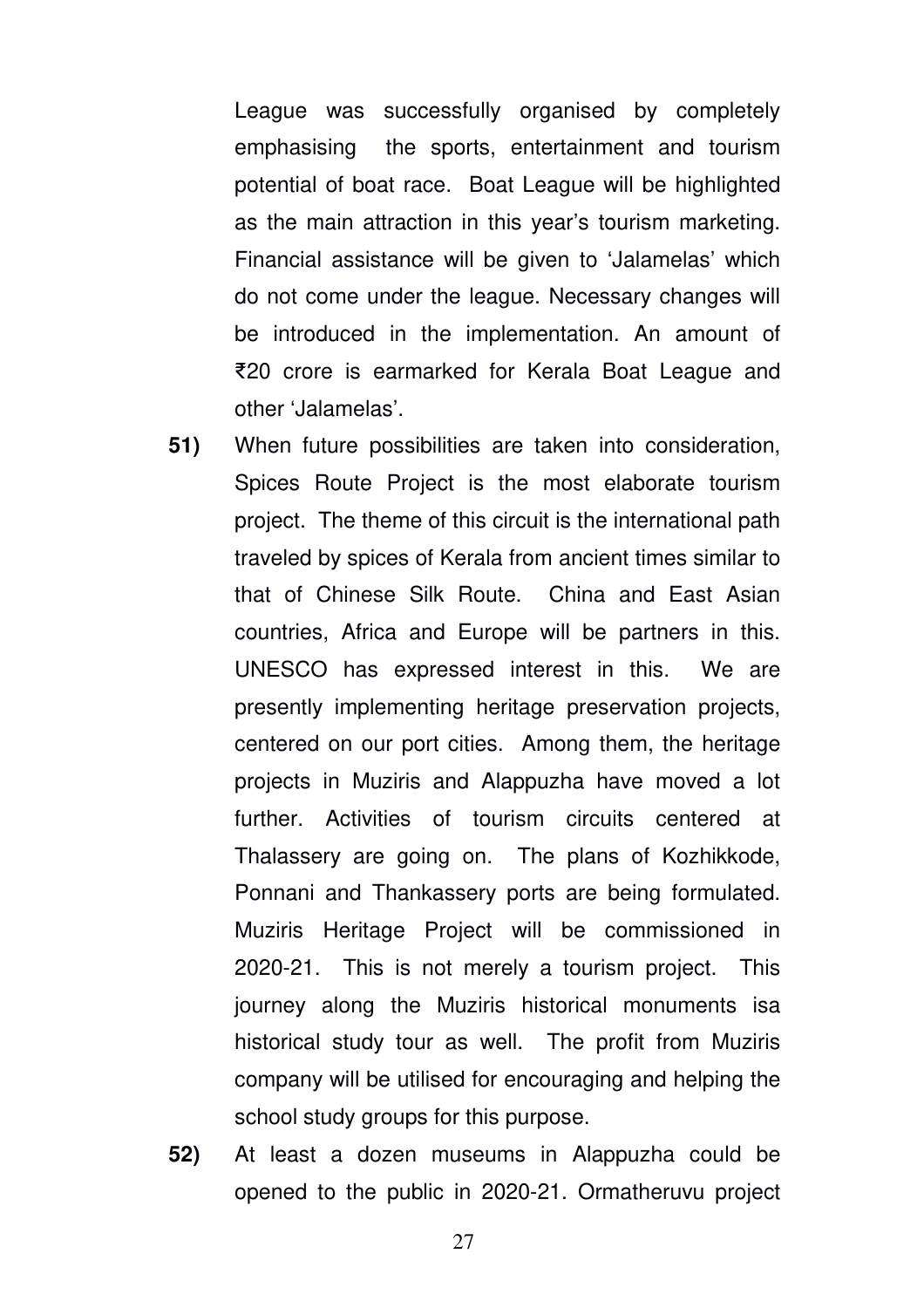focused on erstwhile Gujarati regions will also be inaugurated. Conservation activities of heritage mansions constructed in  $19<sup>th</sup>$  century including Churches/Mosques/Temples educational-health-commercial institutions etc. will be completed. When these activities are added with canal renovation works aided by KIIFB, Alappuzha will get a rebirth as a heritage city.

**53)** Special emphasis is given to tourism projects in Malabar region. The attractiveness of Malabar cruise will be enhanced with the inauguration of National Water Way. Sir, a project will be formulated with the co-operation of Devaswom Board for the renovation of temples in its antiquity, facing ruin and having architectural beauty like that of Mahadeva Temple at Koothattukulam. An amount of ₹5 crore is earmarked for this. A pilgrim tourist circuit will be envisaged by the name, "thatwamasi". Fund will be provided after preparing the outline for it. ₹10 crore is earmarked for Travancore Heritage Scheme. An autonomous Hotel Management College with International standards will be started at Dharmadom.

# **Industries**

**54)** A new vigour is evident in Kerala's industrial sector. The share of industrial sector in state's domestic revenue which was 9.8 percent in 2014-15 has raised to 13.2 percent in 2018-19. In national factory production, the share of Kerala has increased to 1.6 percent from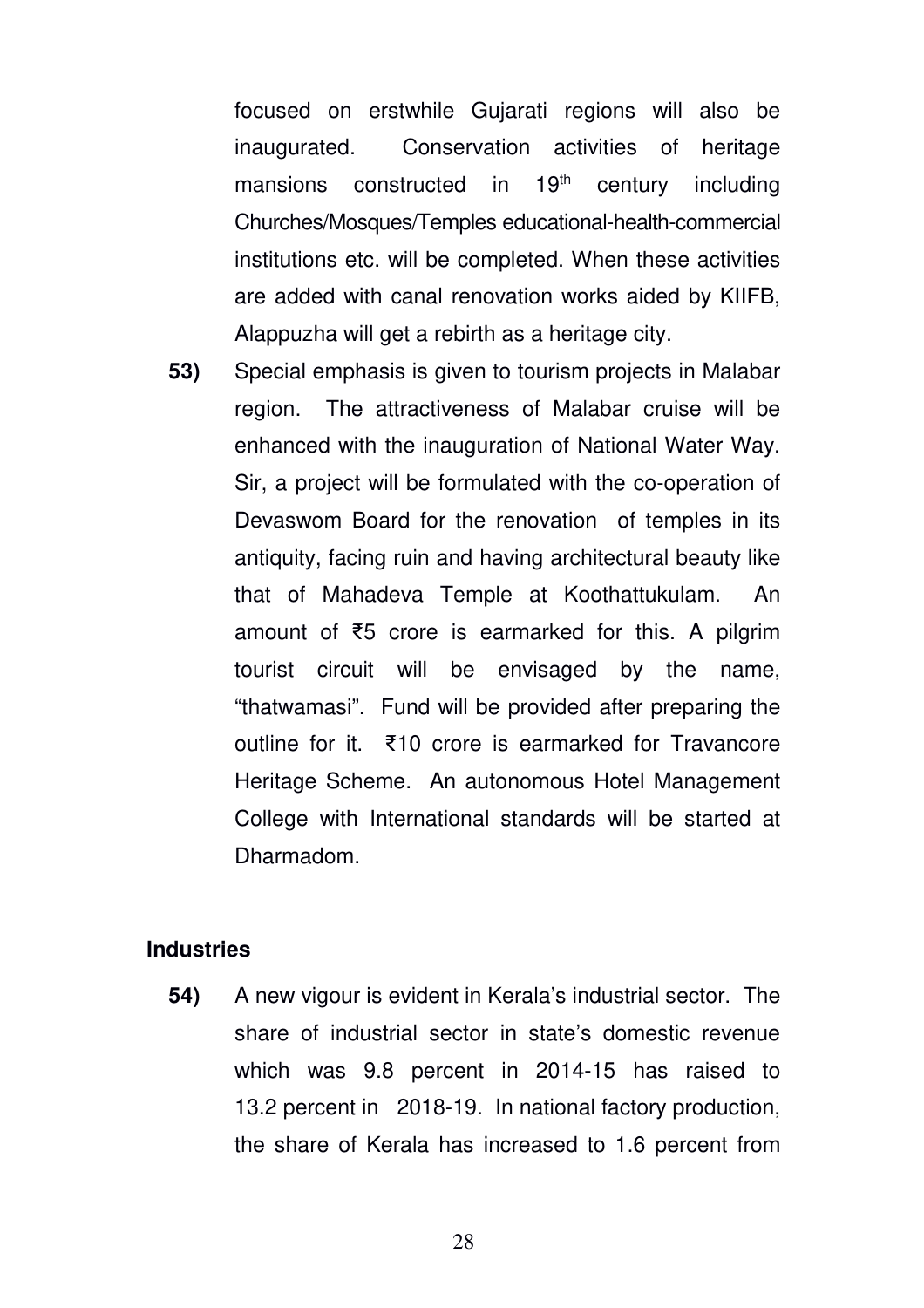1.2 percent. Investment promotion strategies to strengthen this trend have already been explained.

**55)** KMML has invested ₹65 crore for its expansion from its own profit. TTP pollution control systems have been completed. Keltron's co-operationin defensesectoris progressing. On getting accreditation from railway, Autocast's foundry is moving towards bogie manufacturing. Kerala Automobiles have launched e-auto in the market. Thus the public sector is progressing. In total, an amount of ₹280 crore is earmarked for the Public Sector in 2020-21.

| • Travancore Titanium Products | ₹ 21.5 crore |
|--------------------------------|--------------|
| • Travancore Cements           | ₹ 10 crore   |
| $\bullet$ $KSDP$               | ₹ 20 crore   |
| $\bullet$ KEL                  | ₹ 21 crore   |
| • TELK                         | ₹10 crore    |
| • TRACO Cables                 | ₹9 crore     |
| • United Electricals           | ₹ 6 crore    |
| • Steel Industries & Forging   | ₹7.1 crore   |
| • Autocast                     | ₹20 crore    |
| $\bullet$ SILK                 | ₹ 10 crore   |
| • Metal Industries             | ₹ 3 crore    |
| • Kerala Automobiles           | ₹ 13.6 crore |
| • KELTRON                      | ₹ 17.7 crore |
| • Kerala Ceramics              | ₹15 crore    |
| • Kerala Clays and Ceramics    | ₹4 crore     |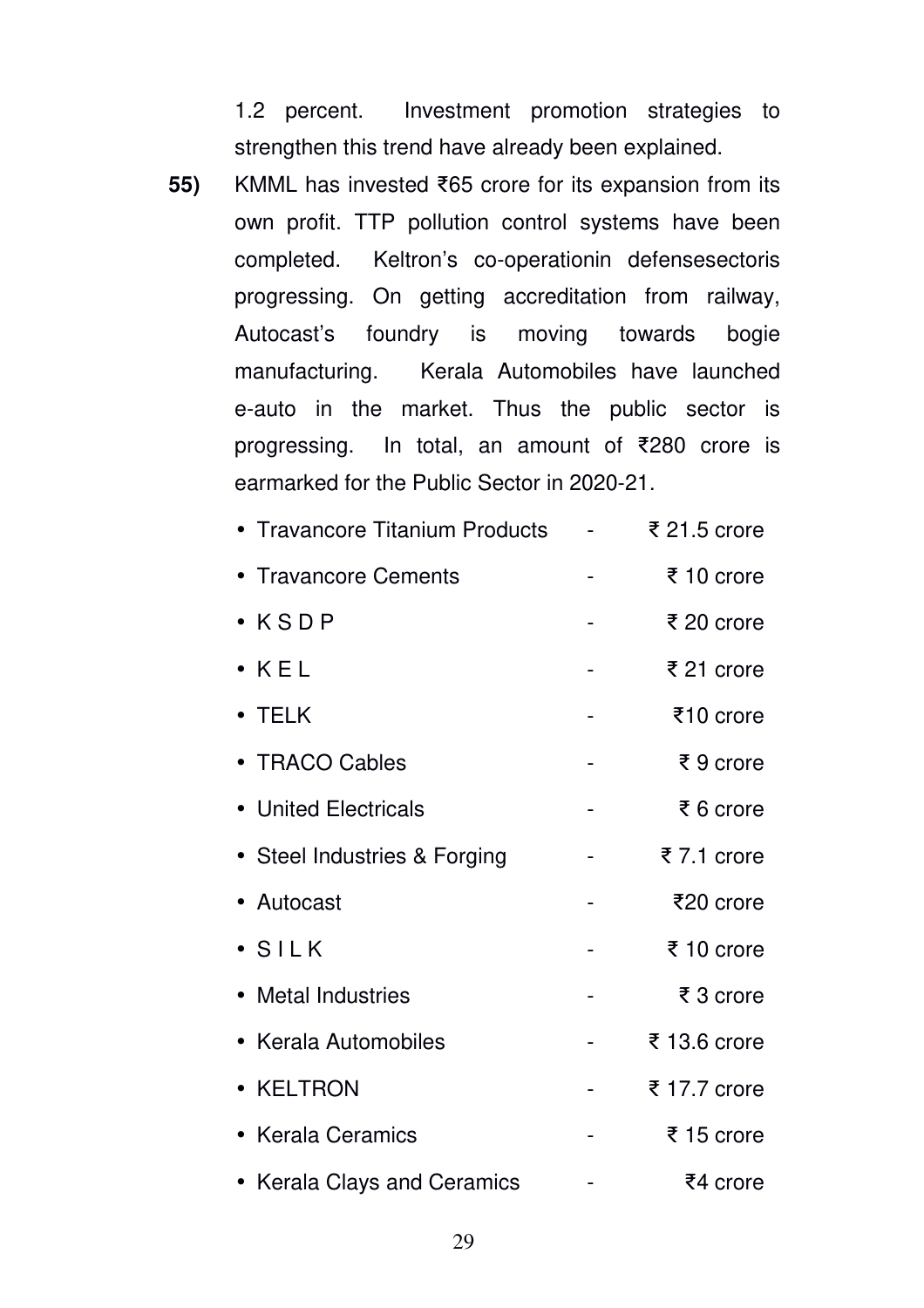| $\bullet$ SIDCO          | ₹ 17.9 crore                     |
|--------------------------|----------------------------------|
| • Bamboo Corporation     | ₹ 5.8 crore                      |
| • Handicraft Corporation | ₹ 5 crore                        |
| • Spinning Mills         | $\text{\textsterling}33.8$ crore |
| • Working Capital        | ₹ 30 crore                       |

- **56)** It was KSDP that I have quoted in all the previous budgets, as the symbol of progress of the industrial sector. In 2015-16 the production was ₹28 crore. The target to achieve in 2020-21 is ₹150 crore . Non beta lactum injectable plant, with an investment of ₹40 crore will be inaugurated in the month of April. The essential medicines for post organ transplantation surgery will commence production by then. The average daily expenditure of 5 essential medicines that is usually used for thiscomes to ₹250, whereas KSDP is going to make available these medicines for ₹28. Like wise, the cost of medicine for cancer can also be reduced. For this, construction of an Oncology Park with the aid of KIIFB in the 6.4 acre land near to KSDP will begin in 2020-21. The responsibilityfor managing the park restswith KSDP. Out of the allocation of Medical Services Corporation an amount of ₹50crore will be made available as advance for medicine. New automatic high pressure moulding line will be established in Autocast for bogie manufacturing.
- **57)** The construction of building for the new Pharmaceutical Manufacturing Unit of HOMCO has been completed. This will be commissioned in 2020-21 after installing machineries and obtaining certifications. An amount of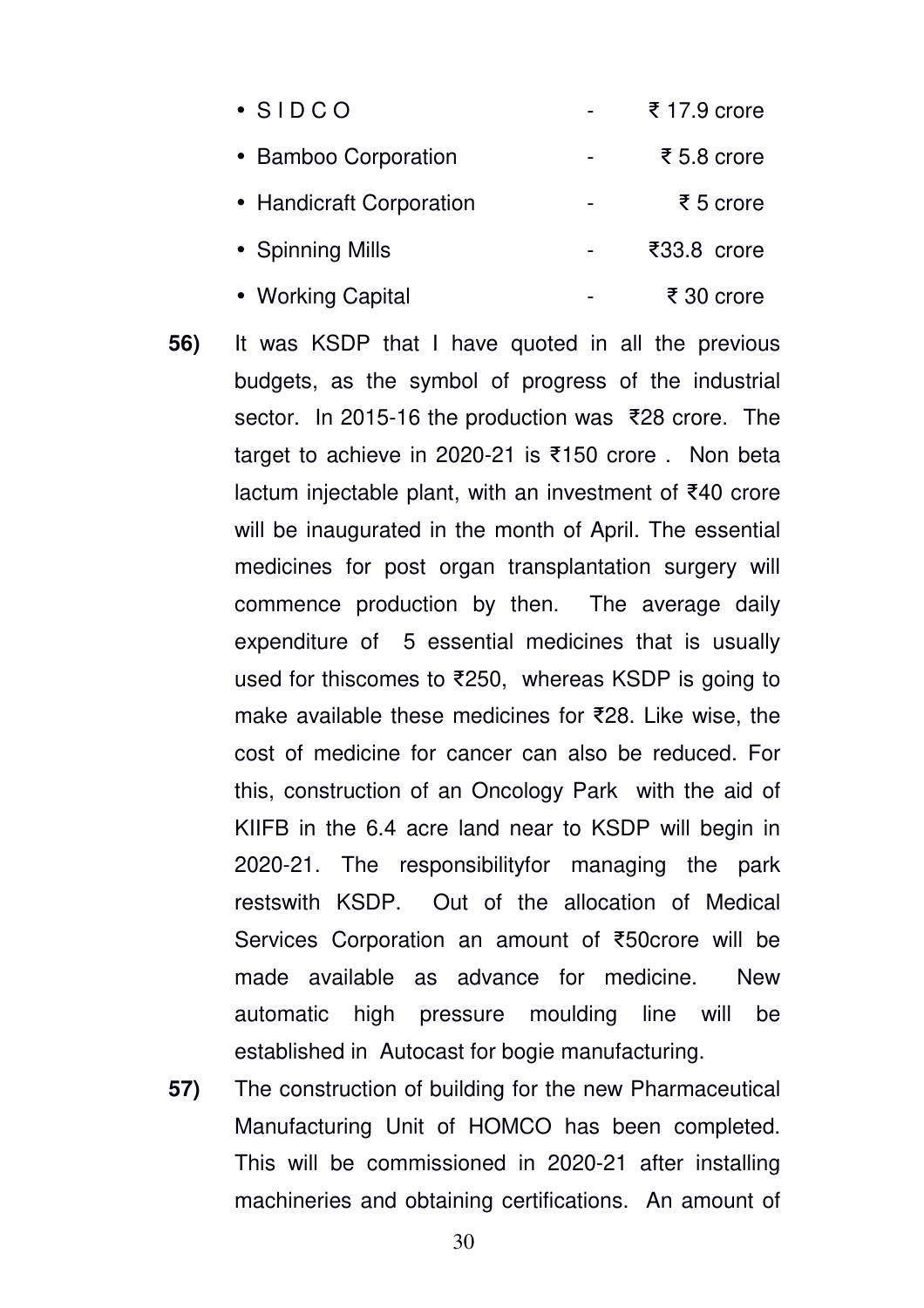₹10 crore is additionally earmarked for the completion of this new factory. An amount of ₹4 crore, to be distributed as advance compensation to employees of Excel Glass is yet to be disbursed. This amount will be made available in 2020-21.

**58)** The outlay for Medium and Large Scale Industrial Sector including investments in Public Sector Enterprises is ₹468 crore. Of this, ₹109 crore is for KSIDC and ₹92 crore is for KINFRA. The construction of all industrial parks mentioned in the last budget is progressing swiftly.

#### **Expatriate Investments and Safety**

- **59)** The changes effected in the Central Budget on the definition of expatriates and taxes imposed on them is a huge set back for us. The Central Government is not ready to give due consideration to the expatriates, whose contribution is critical for compensating the trade deficit of the country. Sir, the outlay for NORKA which was ₹30 crore in 2019-20 is raised to ₹90 crore. An amount of ₹36 crore was additionally sanctioned in the previous year over and above the budget allocation. In the 5 year tenure of the previous government, the allocation to NORKA was only ₹82 crore.
- **60)** Top most priority is given to the rehabilitation of expatriate returnees.
	- An amount of ₹27 crore is allocated for the Santhwanam Scheme. The family income limit for availing benefits has been raised to ₹1.5 lakh from ₹1 lakh.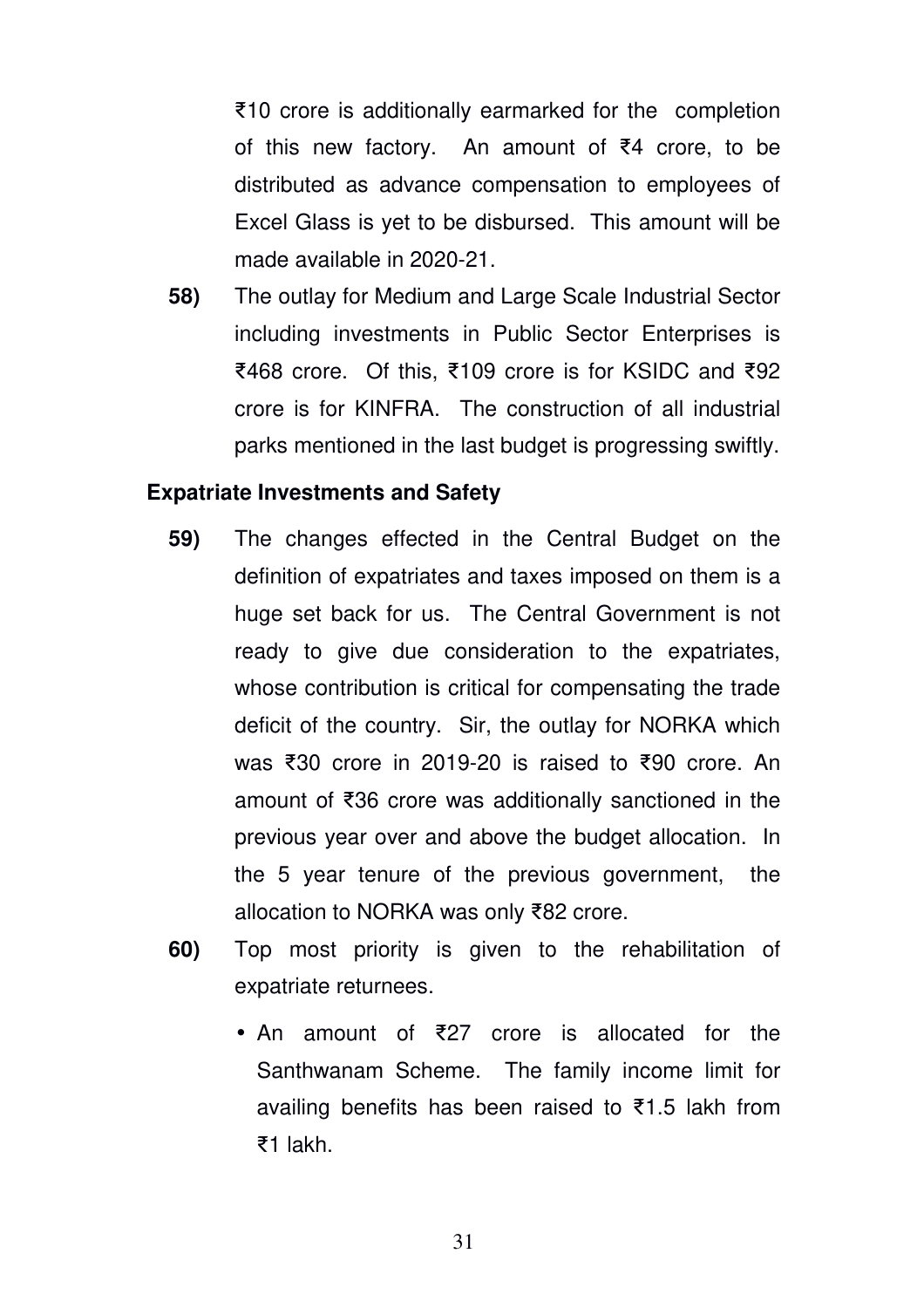- An amount of ₹9 crore is allocated for Pravasi Kshema Nidhi.
- An amount of ₹18 crore is allocated for givinginterest subsidy for 4 years and capital subsidy to small scale entrepreneurs.
- 'Care Home' or 'Garden of Life Project' is a scheme meant for ensuring the usually available facilities to the old age members of Malayalee families settled abroad. NORKA will provide 5 acres of land to the company formed for this purpose,being the share of the first unit.
- An amount of ₹2 crore is for NORKA Business Facilitation Centre.
- **61)** Foreign employment will be promoted.
	- An amount of ₹1 crore for comprehensive revision of job portal with the help of an expert team.
	- An amount of ₹2 crore for technical enrichment.
	- An amount of ₹5 crore for conducting crash finishing course to 10000 nurses for overseas employment. The finishing school will include various foreign language training, certification of language proficiency as stipulated by each country, technical refreshment programme, IT skills and soft skills. This project will be implemented through Community Skill Parks of ASAP, the skill development initiative of Higher Education Department.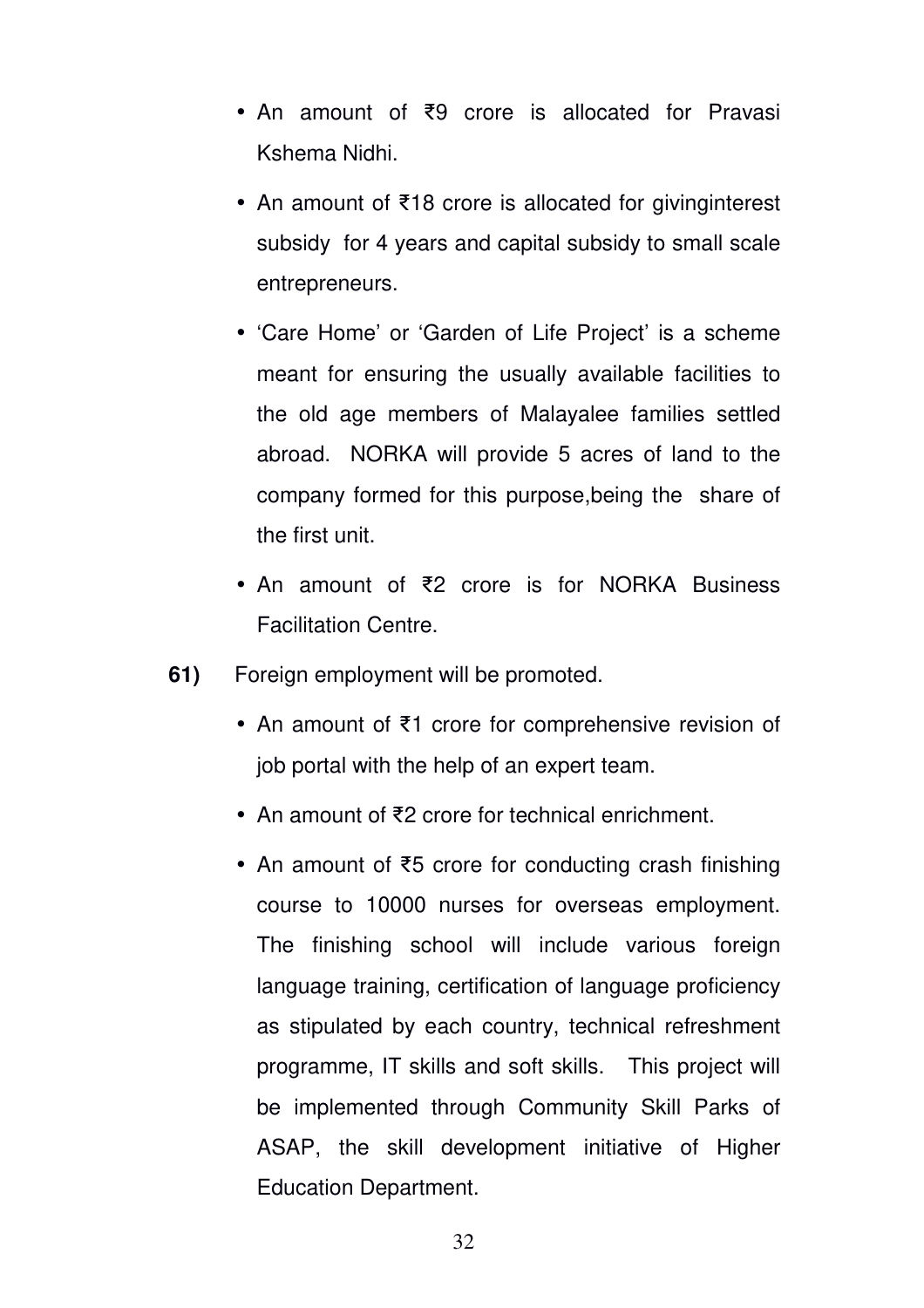- **62)** Assistance programmefor expatriates
	- An amount of ₹3 crore for Pravasi Legal Aid Cell, Awareness campaign andfor providing 24 hour helpline.
	- An amount of ₹2 crore for financial assistance toPravasi organizations.
	- An amount of ₹1.5 crore for airport evacuation and airport ambulance.
	- An amount of ₹3 crore is allocated to Malayalam Mission for starting on-line malayalam learning course, libraries in various study centres of Malayalam Mission and Internet radio.
- **63)** An amount of ₹12 crore for Loka Kerala Sabha and Loka Samskarika Mela.
- **64)** Two important schemes initiated for the welfare and financial prudence of the expatriates are Pravasi Chitty and Pravasi Dividend. Both the schemes will be fully operational in 2020-21.
	- In the Pravasi Dividend Scheme government will guarantee a monthly dividend of 10% with subsidy for investment.
	- Where as in Pravasi Chits, along with all the benefits of chits, expatriates will be ensured the benefits of pension and insurance as well. Expatriate Malayalees can sponsor projects in Kerala. Incentives will be made available to expatriate organisations for charity in Kerala.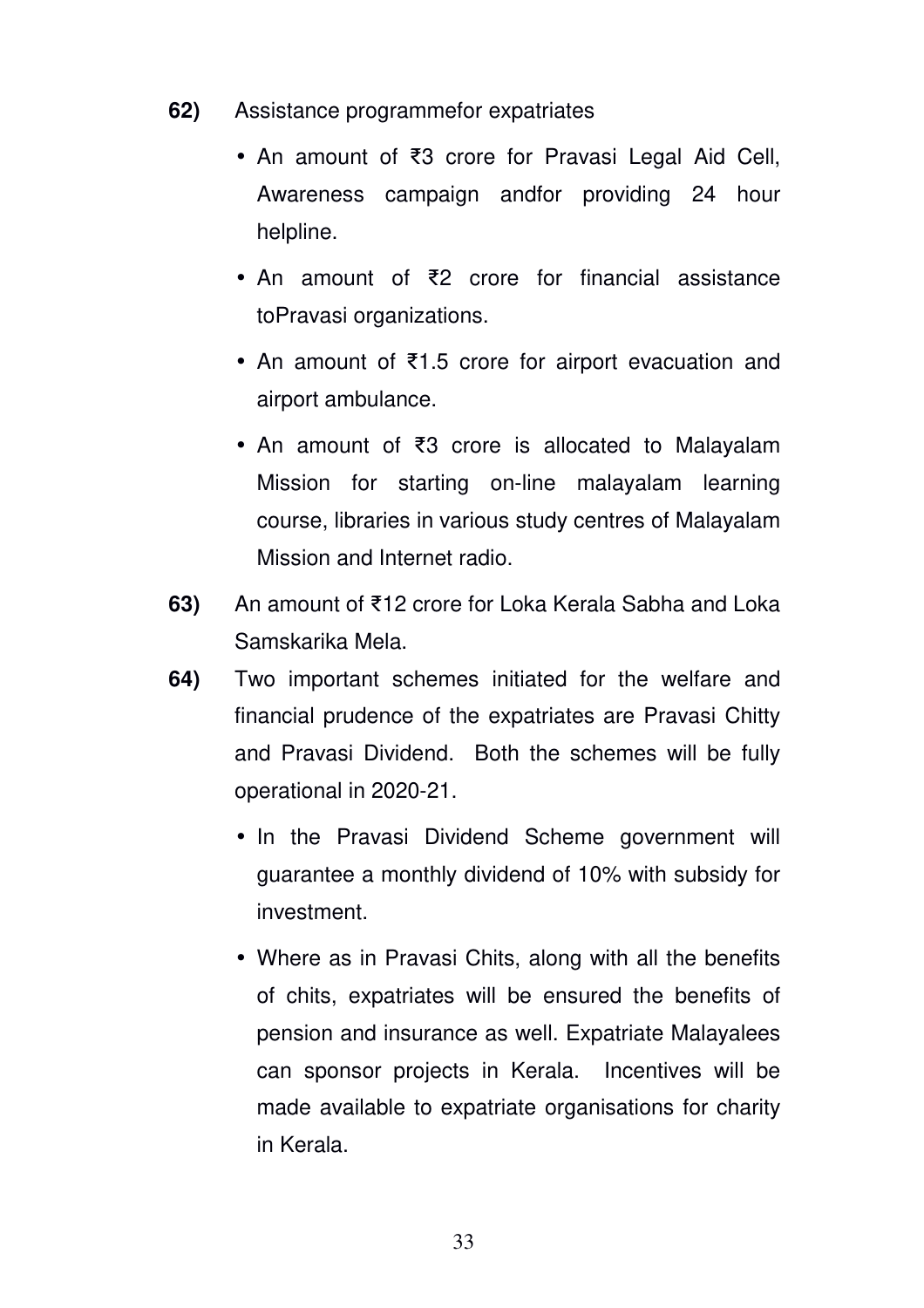## **Kerala Bank**

- **65)** Kerala Bank has become a reality. This enormous achievement is the result of constant and vigilant efforts for the past 3 years. The merger of District Co-operative Banks as per statute has already been completed. Software unification for products and services is progressing swiftly. The deployment of staff is also under consideration of the Government.
- **66)** Today, Kerala Bank is the second largest bank in Kerala to have one lakh crore business. Our target is to attain a business of 3 lakh crore rupees and 5000 touch points including primary co-operative societies. A banking network like this, having an organic linkage with Kerala, will be a big support for our Small and Medium Scale Agricultural and Non-agricultural Enterprises. This will create a big leap in domestic investments. The wealth of the state will be utilised for the development and benefits of the State. Kerala Bank will move forward adhering to Reserve Bank guidelines and firmly following co-operative principles and values. The main benefit of Kerala Bank is that, it will notloot the public. The practice of squeezing the public through exhorbitant service charge, fees, penalty etc. will not be followed. For providing all sorts of modern technological services to the public, our primary co-operative societies will be equipped through their apex banks by partnering them in core-banking system.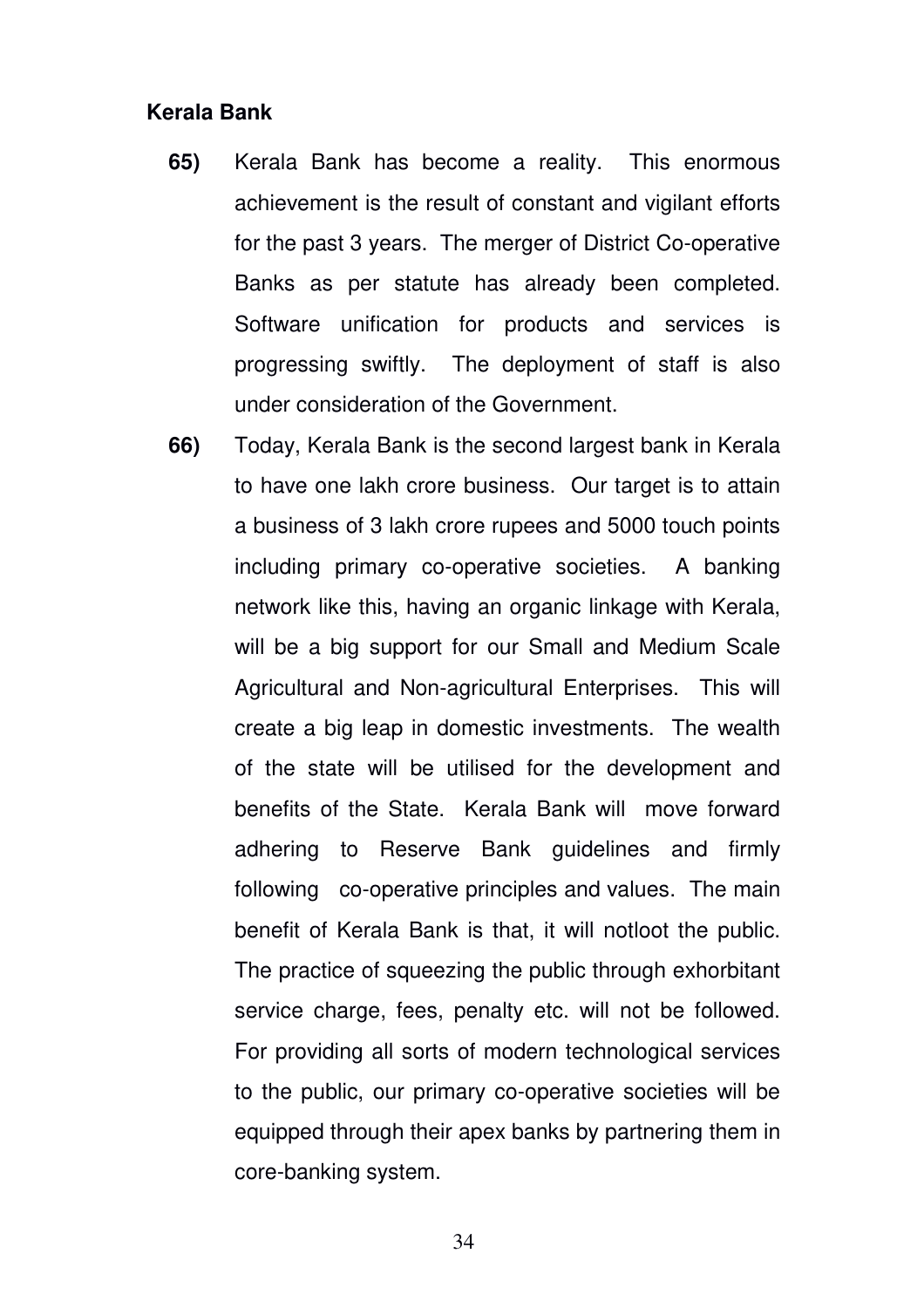#### **III**

#### **DECENTRALISED APPROACH**

#### **People's Plan**

- 67) We are entering into the 25<sup>th</sup> anniversary of People's Plan by next August. From the advent of People's Plan, Kerala stands first in India in the decentralisation of power. While centralised mechanism is important for large infrastructures and investment, decentralisation of power is inevitable for small scale production, service sectors etc. where public participation is essential. We are adoptingsuch a dual developmental approach.
- **68)** The decentralised planning experience of the past 25 years needs to be analysed. Each Grama Panchayat and Municipality has to prepare a comprehensive report on what they have achieved, not achieved and advancements made in new directions as envisaged in the Development Report of 1996. Working groups will be constituted for preparing the report in the month of May. After getting the approval of the new administrative council, this report will be subjected to elaborate local deliberations.
- **69)** KILA will organise an extensive conference in November 2021 for presenting these experiences. Besides thescholars who participated in the International Seminar in 2000, other research fellows, peoples representatives, volunteers, officials etc. will participate in the conference. An amount of ₹1 crore is allocated for this.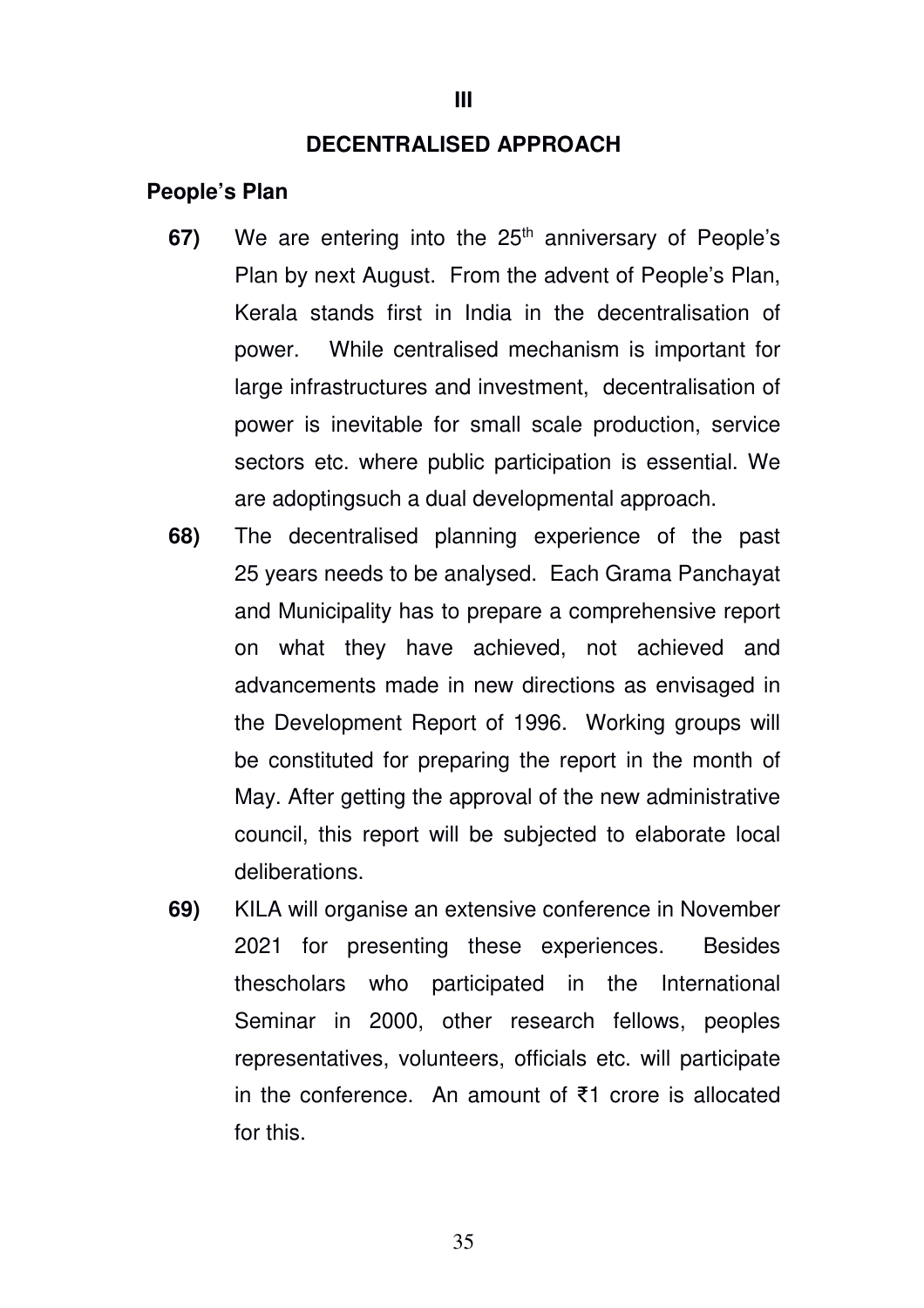## **We for Ourselves**

**70)** Kerala is going to witness another people's campaign in the  $25<sup>th</sup>$  year of People's Plan. Comprehensive local plans will be formulated for preventing disasters due to climate change. Such an extensive disaster prevention/response programme at the local level will be first of its kind in the world. The training with necessary guidelines for this has been completed. Before finalising the annual plan, draft reports will be prepared. The core aspect of this report illustrates what should be the preventive actions and precautions to be taken on each ward, based on the lessons learned during the natural disasters in 2018 and 2019, if such an eventuality re-occur. This will be discussed in all gramasabhas. Based on these discussions, at least some projects will be included in the plan.

## **River Rejuvenation**

**71)** Sir, let me draw the attention of this August House to the few lines of the poem penned by Thwahitha Shir of Ottappalam Vaniyamkulam School in Palakkad District Youth Festival competition.

> 'Tree River **Wind** It was history researchers who discovered those words destroyed by termites. It is not just enough to discover them.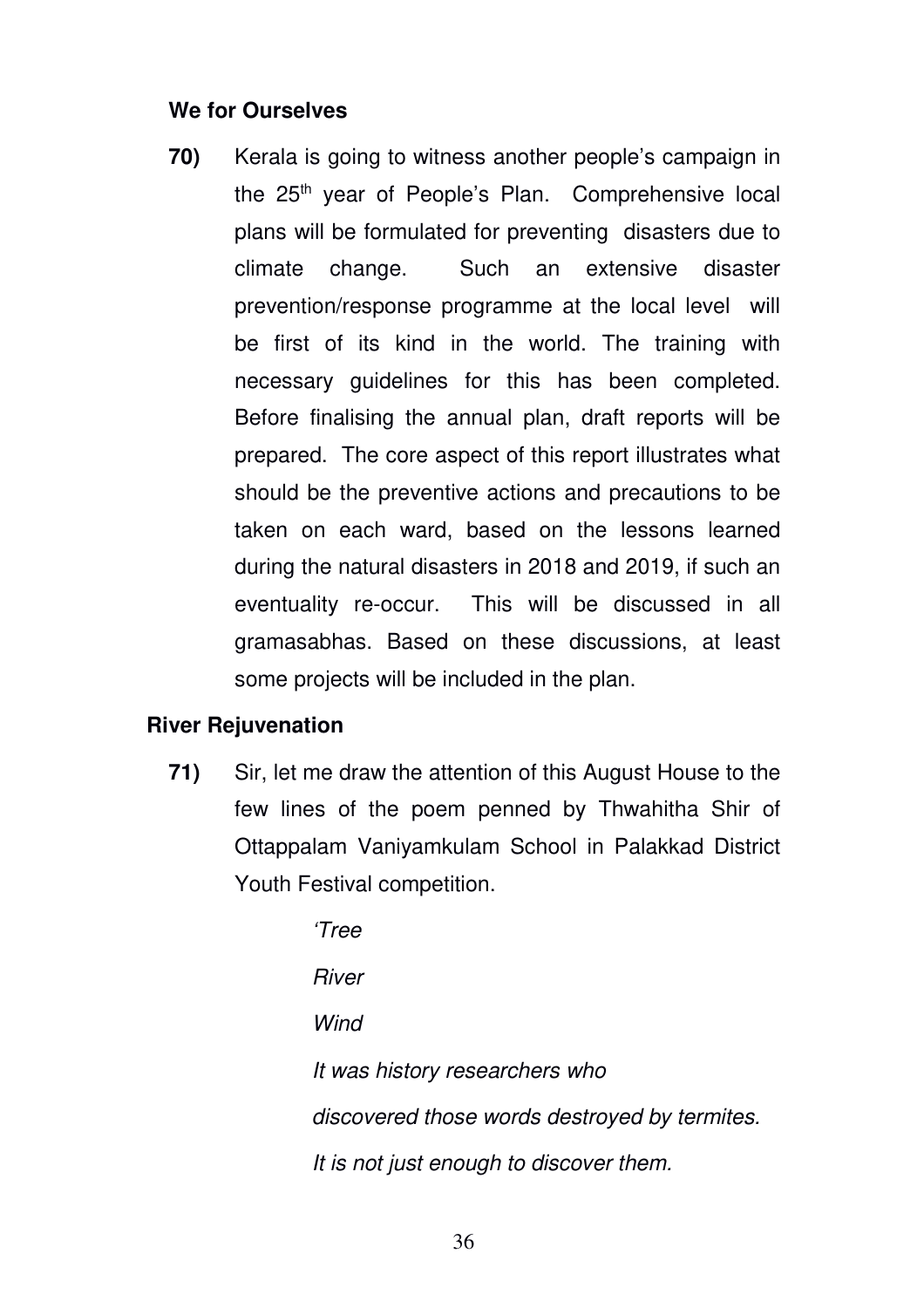The meaning should be made clear. I racked my brains. I Google – searched.'

The poem which begins with this line is a strong criticism of the next generation towards the atrocities being committed by our generation to Mother Nature. Sir, we ought to protect our nature and rivers for the next generation.

- **72)** The river rejuvenation projects announced in the previous budget has been carried along by Haritha Mission.The Meenachal River Project in Kottayam is the most prominent example for this. Canals and rivers at a length of 1450 KM have already been cleansed. Many clogged streams have been opened. Barren land to an extend of 4000 acreswere cultivated. 20 acres ofencroachments were reclaimed. Novel water tourism projects have been initiated.Sir, we bagged an award at the National level for the way in which the Employment Guarantee Scheme for these activities were utilised. Killiyar in Thiruvananthapuram is another example for this. An amount of ₹20 crore is earmarked as additional assistance to similar river rejuvenation projects.
- **73)** By including them in Employment Guarantee Schemes, activities relating to strengthening of river banks by organic means are taken up for cleansing and carpeting the banks with geo textiles. 2000 KM rivulets having a width of more than 200 meter were cleaned under the aegis of Haritha Mission alone. Sir, the total length of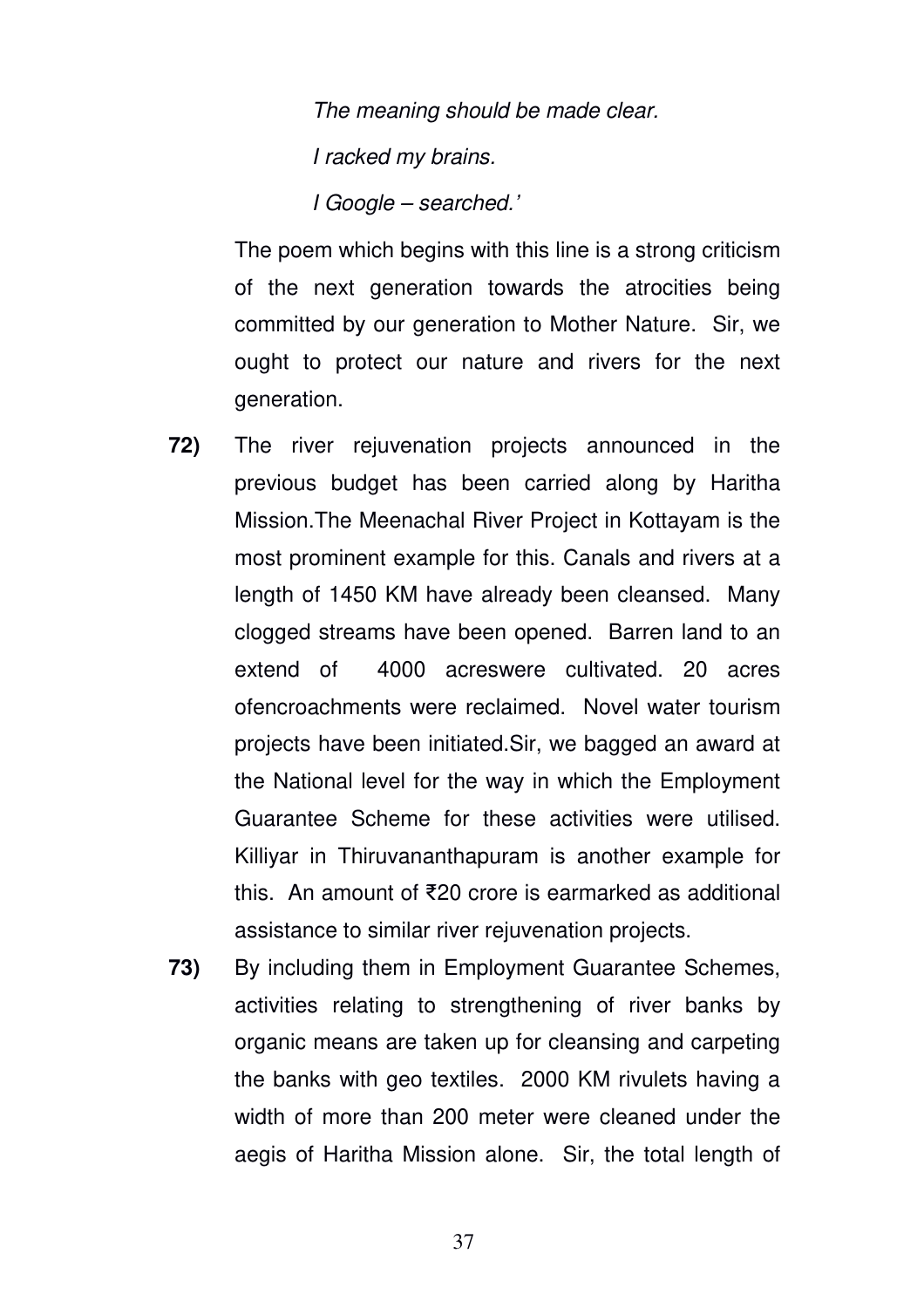rivulets in the state is 82000 KM. Of this, 50000 KM rivulets, will be cleaned before the end of 2020-21.

- **74)** Centralised septage plants are inevitable. Presently, septage in Kerala is entirely being drained into water bodies. This has to be avoided. An amount of ₹5 crore each will be given as a special grant for the developmental activities of Panchayaths,that ensure land and public consent for the installation of septage plants.
- **75)** Utilising the Employment Guarantee Scheme recharging of wells and renovation of ponds will be undertaken extensively. In 2020-21, 50,000 wells will be recharged. 25,000 ponds will be renovated or new one's will be constructed.

### **Suchitwa Keralam**

**76)** It will take many more years to clean all the water bodies. But the goal of modern solid waste management is achievable. The local self government institutions presented such a tableau and varied experiences in the 'Haritha Sangamam 2020'. In 2021, 500 Panchayats and 50 Towns including Thiruvananthapuram will attain total cleanlinessstatus in Solid Waste Management. For this, strict criteria is to be adhered to. Waste of households and institutions should be segregated at its source itself. Biowaste should be processed at the source itself or nearby. Non Bio degradable waste shall be collected through Green Work Force (Haritha Karma Sena) and brought to the Resource Recovery Centres. Green Protocol should be complied with in all Public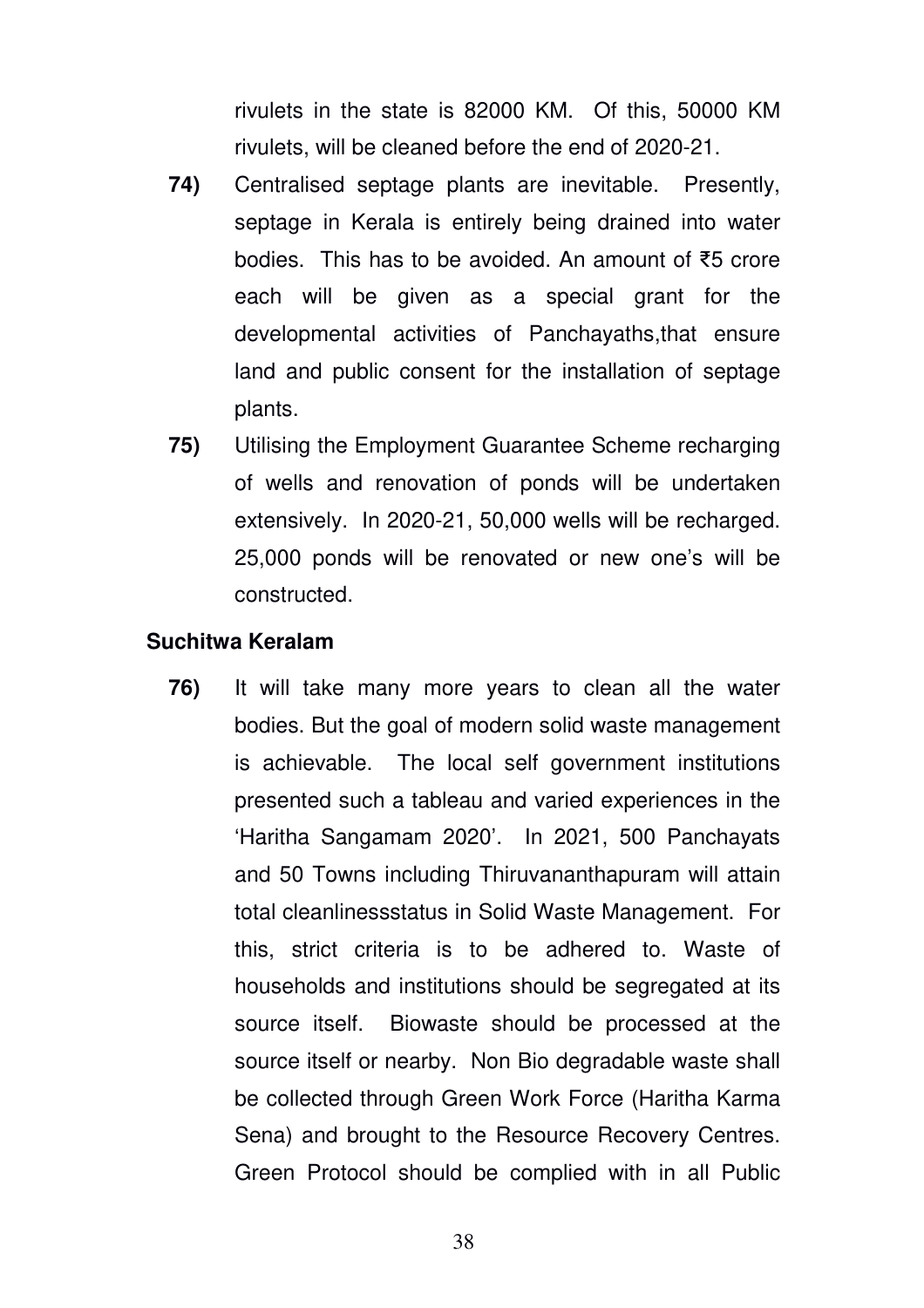functions and Public Offices. The public roads have to be kept clean. There should not be any dumping centres. I would consider it as a proud achievement that amajor part of Kerala has changed this way. In order to achieve the same all Local Self Government Institutions must earmark funds and projects in the Plan. An amount of ₹20 crore will be made available to Clean Kerala company from the outlay of Suchitwa Mission as a revolving fund.

- **77)** Ayyankali Employment Guarantee Scheme occupies an important position in the cleanliness drive of cities. The outlay for this is raised to ₹100 crore.
- **78)** 12000 public toilets will be constructed in 2020-21. In addition tothe renovation of toilets in existing petrol pumps, toilets in "take a break rest centres" under Kudumbashree and toilets sponsored by other Government agencies and public sector undertakings Local Self Government Institutions will start toilets. This is essential for attaining complete clean status for the State.

### **Fruit Crop – Horticorp Campaign**

**79)** The third item of people's Green Initiative will be the Fruity / Horti Corp Campaign announced by the Hon'ble Chief Minister on the eve of new year. This is a campaign for planting one crore saplings of fruit bearing trees each year for a decade. The expenditure for this will be around ₹54 crore each year. This is expected to create an additional income of ₹50,000 crore in the state within 10 years. Along with this, horticulture and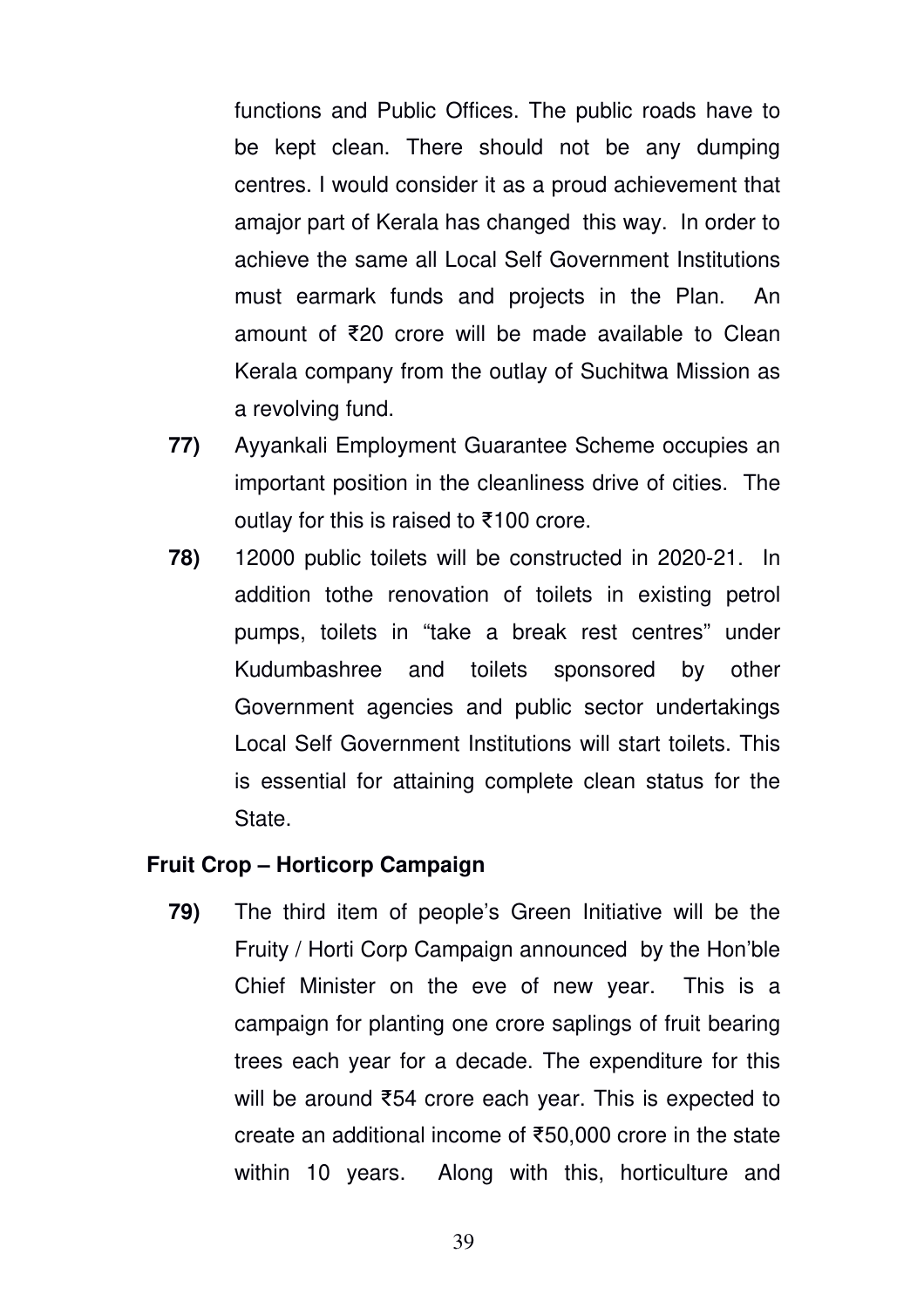floriculture will be expanded by extensively constructing rain shelters. Amount has been earmarked to Agriculture Department for giving technical assistance to this and for making nurseries. Besides this, there will be a stipulation that Local Self Government Institutions will earmark 10 percent of their annual plan for this green campaign. Thus, an amount of ₹1000 crore will be expended towards the expansion of fruity and horti crops in 2020-21. An amount of ₹7 crore is earmarked for Haritha Keralam Mission.

#### **Local Employment Assurance Programme (LEAP)**

**80)** A programme for giving employment to 1.5 lakh people per year will be started through Local Self Government Institutions in non agrarian sector through local ventures. Employment should be created at the rate of one person per thousand persons. This may be implemented through Kudumbashree, Co-operative Society or Private Entrepreneurs. A special programme incorporating this should be included in all local plan documents. Initiatives such as non plastic products, value added farm products and other small scale industries may be included in these initiatives. The financial assistance for this may be made available from plan fund. The block and district panchayats ought to support for entrepreneurship training and marketing. Start up Mission is now focusing on IT sector. Start ups such as small scale agricultural processing initiatives, electrical and mechanical initiatives will be given special encouragement.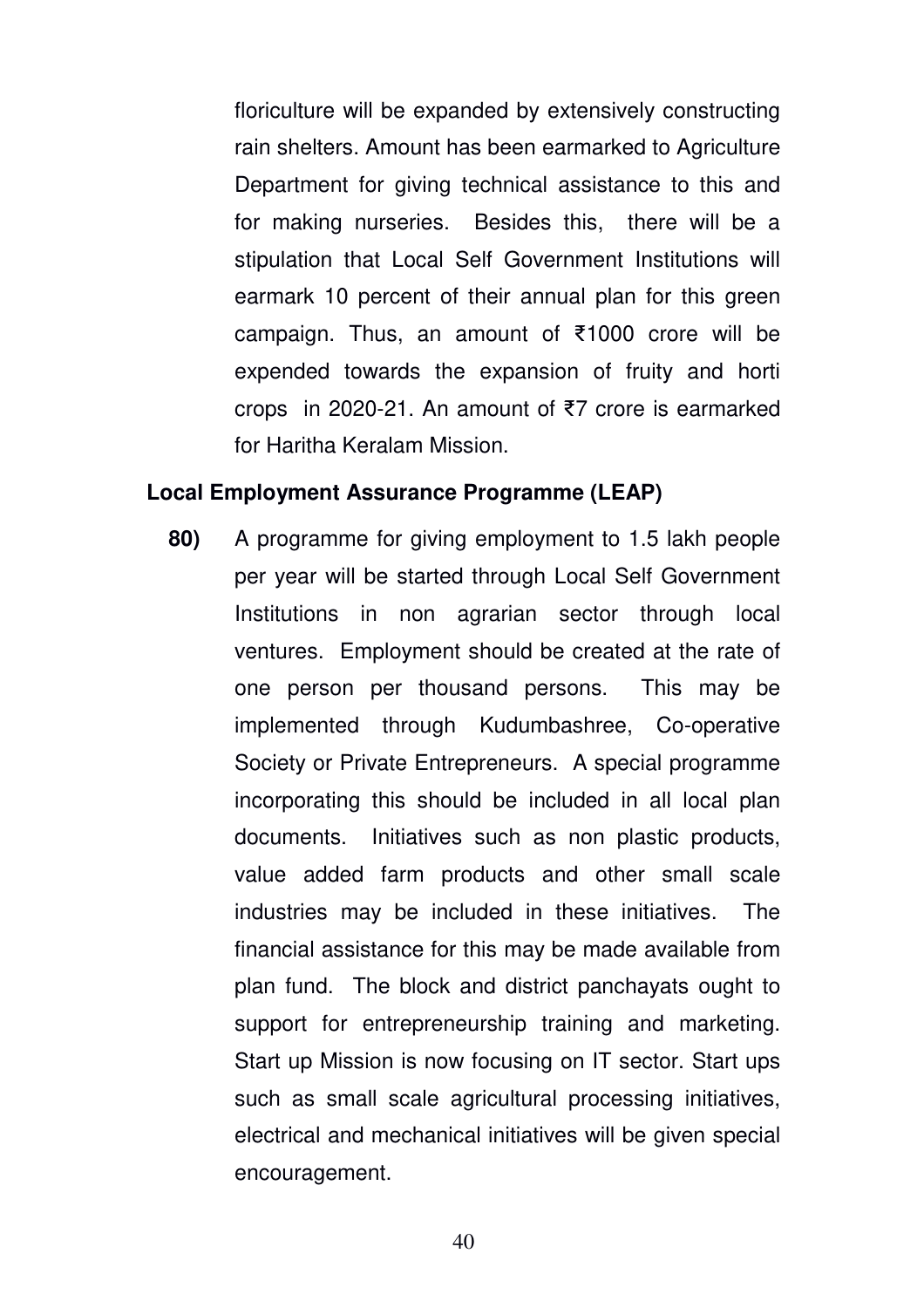- **81)** Technical assistance is essential for implementation of the above mentioned projects. Technical Educational Institutions of the locality will be linked with this campaign. All units of NSS should participate in this. Internship programme will be started for young engineering graduates at the rate of 3 in Corporation / District Panchayath, 2 in Block / Municipality and 1 in Grama Panchayath. During the Onam season, all Local Self Government Institutions should publish the appraisal report of all the above five programmes.
- **82)** An amount of ₹12074 crore is earmarked for Local Self Government Institutions in 2020-21.

- General Purpose Grant ₹1717 crore
- Maintenance Grant ₹2943 crore
- Urban Service Delivery Projects ₹255 crore
- Of the Development Fund ₹1221 crore is for Scheduled Caste Sub Plan and ₹183 crore is for Scheduled Tribe Sub Plan.
- **83)** Apart from this, ₹6285 crore will also be made available to Local Self Government Institutions in 2020-21.

| • Centrally Sponsored Schemes   | $\overline{5}1411$ crore |
|---------------------------------|--------------------------|
| • State Sponsored Schemes       | ₹1027 crore              |
| • Chief Minister's Village Road |                          |
| Development Programme           | ₹2400 crore              |
| • Rural Development             | ₹344 crore               |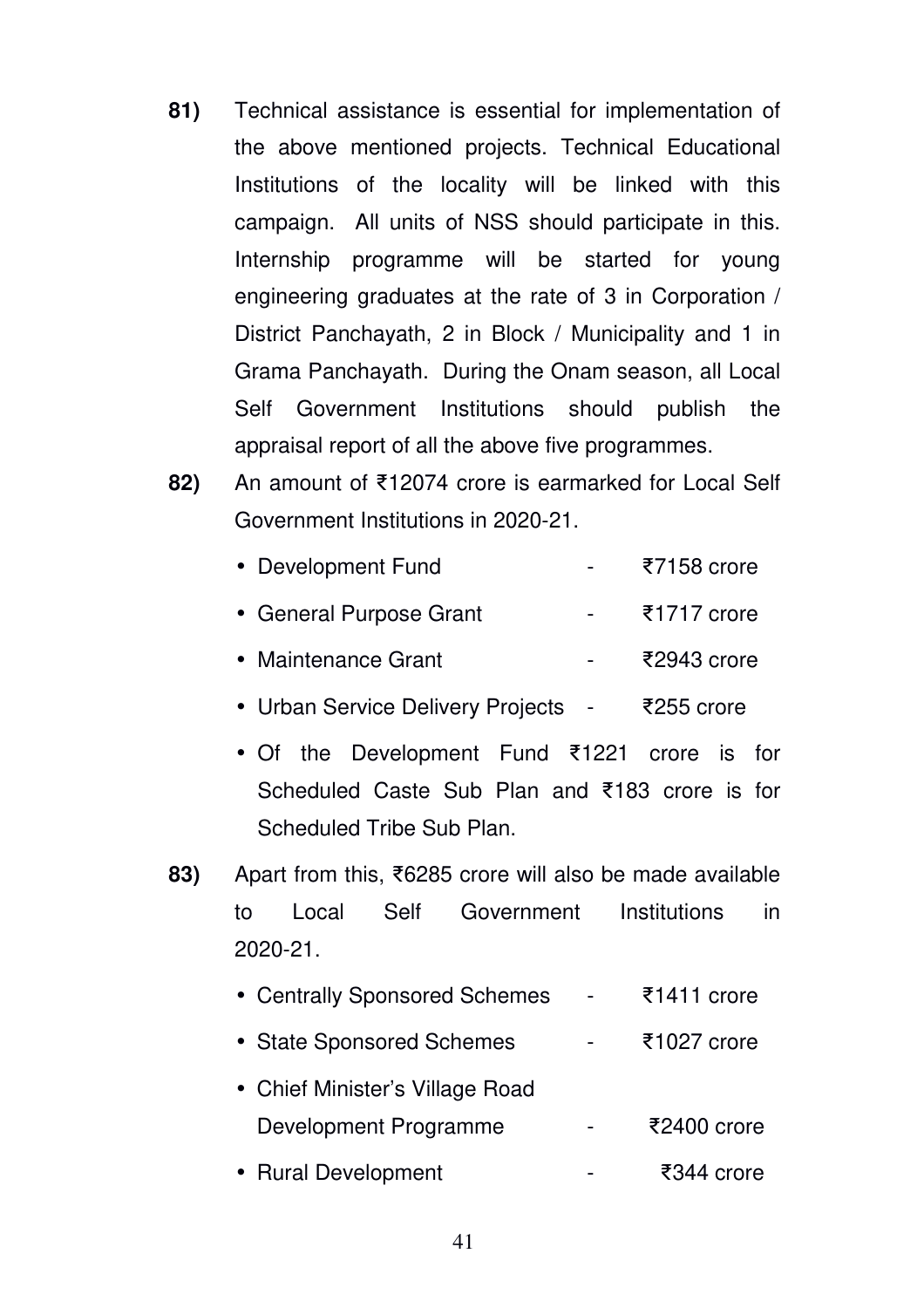- Urban Development ₹1945 crore
- Life Mission ₹2000 crore
- **84)** Utmost care has been taken to ensure that treasury restriction hasnot adversely affected the activities of Local Self Government Institutions. Local Self Government Institutions have been exempted from 20% plan cut of 2018 and 30% plan cut of 2019.

### **Hunger Free Kerala**

**85)** Sir, food for the hungry, water for the thirsty, blanket for the chilled and bed for the exhausted is the definition for independence given by Sri. Balachandran Chullikad. The government too share the same perspective. A scheme has been announced in the last budget to make Kerala a hunger free state, in the country which has been sliding down in its ranking in the World Hunger Index. Food Department has given final shape to this scheme. This scheme will be implemented through voluntary organizations& institutions. They mayfreely deliver food to bedridden patients at home. Or else food courts could be established for providing meals at a maximum rate of₹25. At least 10% of meals should be given free through sponsorship. The Civil Supplies Corporation after ascertaining the number of beneficiaries will provide rice at ration rate and groceries at subsidized rate to the willing institutions. Based on this criteria, Ambalappuzha, Cherthala Taluks will be declared as hunger free zones fromApril onwards. This scheme can be expanded to more areas in 2020-21. An amount of ₹20 crore is set apart as special financial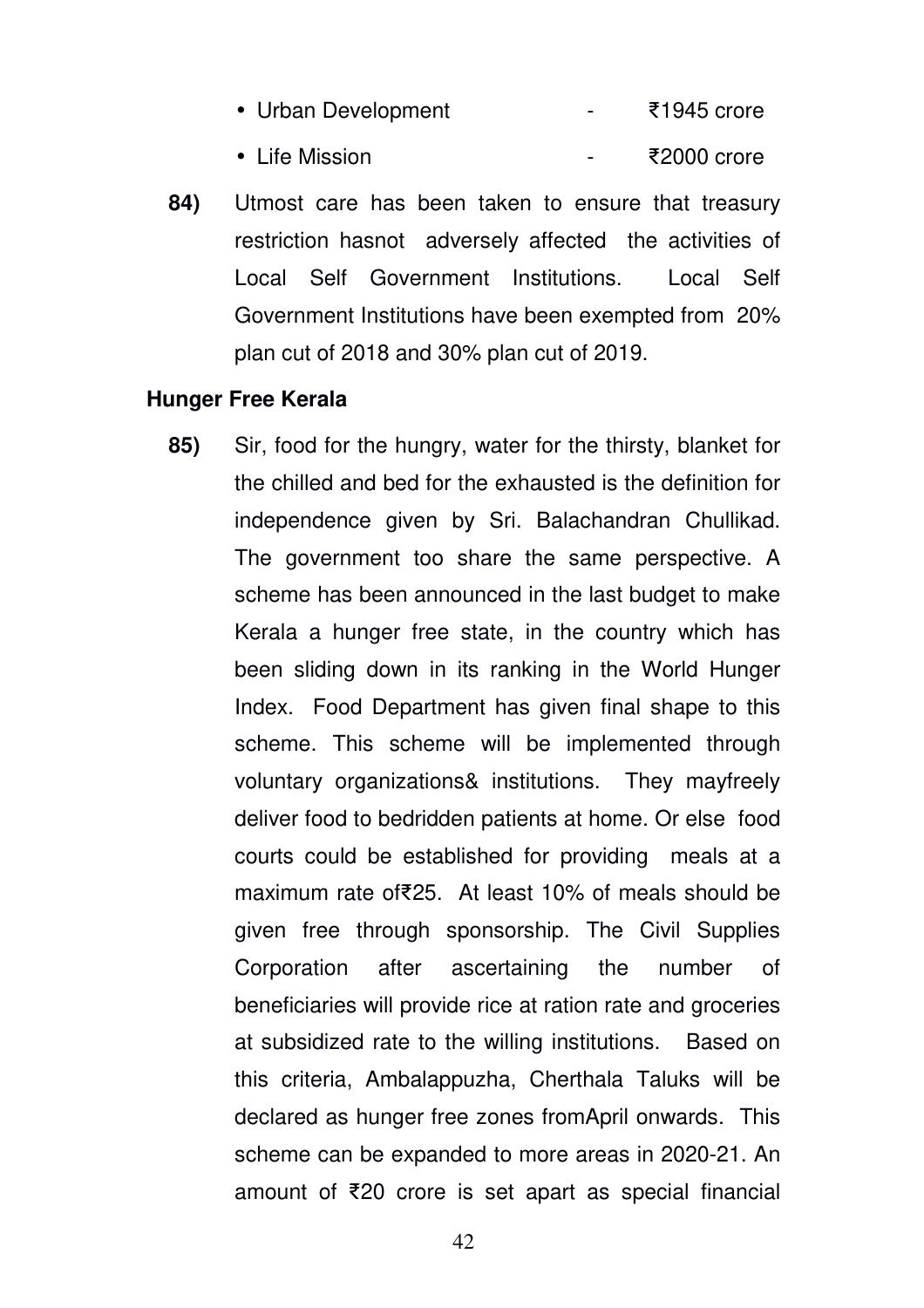assistance for this. Under the aegis of Kudumbashree, 1000 food courts will be started for providing food at ₹25/-.

**86)** In the plan fund, ₹62 crore is earmarked for Civil Supplies Corporation. ₹1036 crore is the food subsidy. Additional fundsfor food subsidy and market interventions will be made available, as required.

#### **Women empowerment & Kudumbasree Branding**

- **87)** Sir, the cover page of Gender Budget Overview Report is a painting of Anujath, a  $9<sup>th</sup>$  standard student from Thrissur. This painting was viral in social media. The colour combination and composition reminiscencing Mughal era surely will attract our eyes. But what striked my mind was not that. It was the neighbourhood activities of the mother and peer mothers that Anujath painted. Sir, the Kudumbashree's contribution in showcasing the visibility of women in Kerala is immense. During 2016-17 the total outlay for schemes for women was ₹760 crore which was 4% of plan outlay. Sir, in the budget 2020-21, this amount is enhanced to ₹1509 crore which is 7.3 percent of plan outlay. If the special component for women in other Schemes is also taken into account, the total share for women will come to 18.4%. This was 11.5% during 2017-18. This gender priority for women has become the hallmark of the Budget expenditure of Kerala Government.
- **88)** It was stated in the last budget that Kudumbashree would introduce brand based centralized marketing for 12 micro entrepreneurship items. As part of this,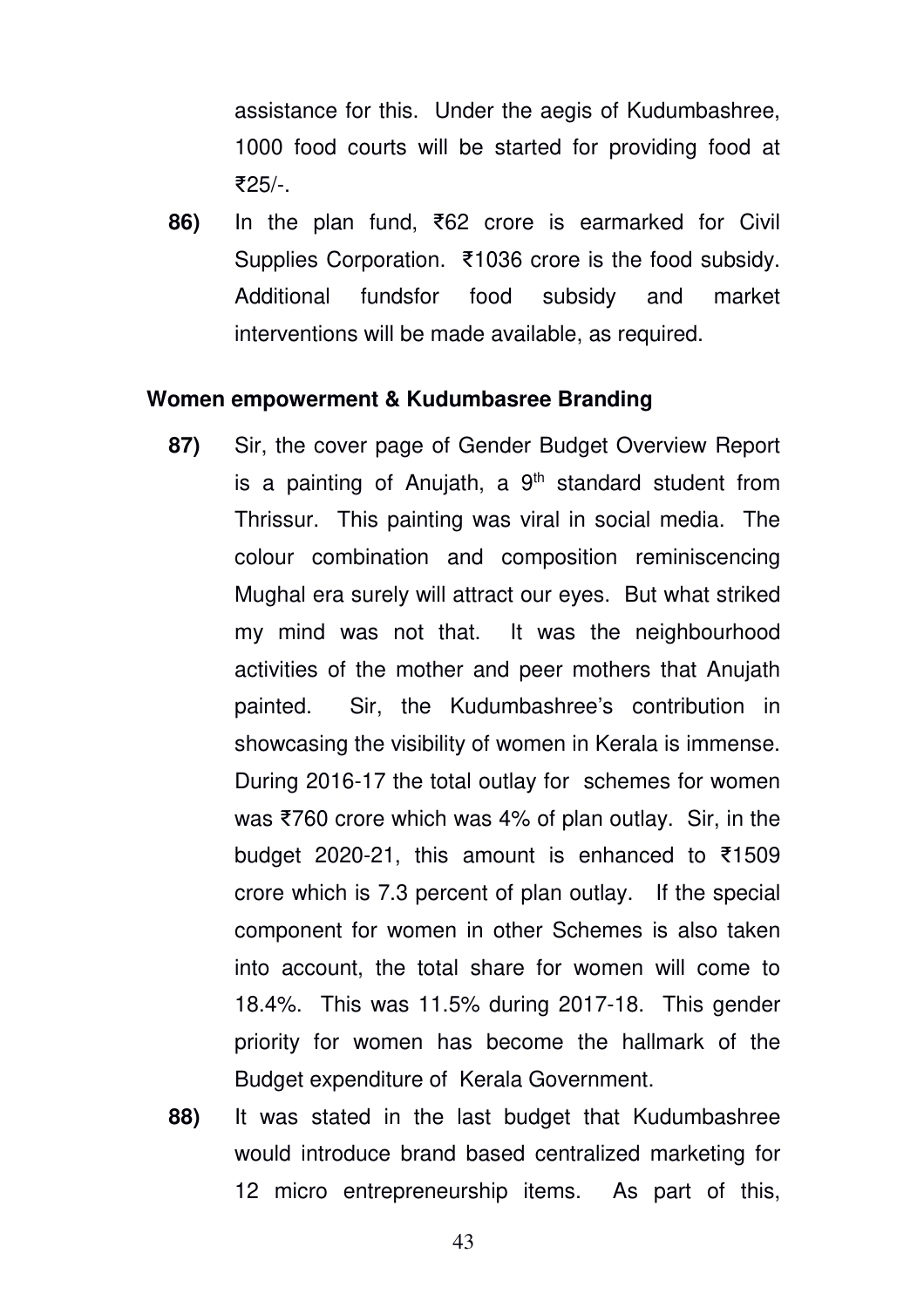agreement has been executed for manufacturing products such as umbrella, coconut products and curry powders on cluster basis with common name and selling it through the outlets of Civil Supplies Corporation. Kerala Chicken has been launched in the market. Already around 1000 poultry units are working under Kudumbashree. Under the brand name 'Nutrimix', general nutritious food items were introduced in the market. 212 handicraft products were launched online in the market. Also, 275 Building construction units run by women, 206 Multi Task teams, 76 Event Management Teams were started. Agreement has been executed for starting more than 100 "Take-A-Break" centres.

'Wrinkled and grey,

With its outer cover cracked.

The unread autobiography'

is the evaluation of feminine life by Vijila Chirappad. The main duty of every modern society is to rewrite such episodes.

- **89)** Along with strengthening of the above mentioned activities, the following targets have been fixed for Kudumbashree in 2020-21.
	- She Lodge enterprises in all cities.
	- 200 Kerala Chicken outlets.
	- 1000 Green initiatives in partnership with Green Work **Forces**
	- 50 Hotels with a daily turn over of ₹30,000/- per day.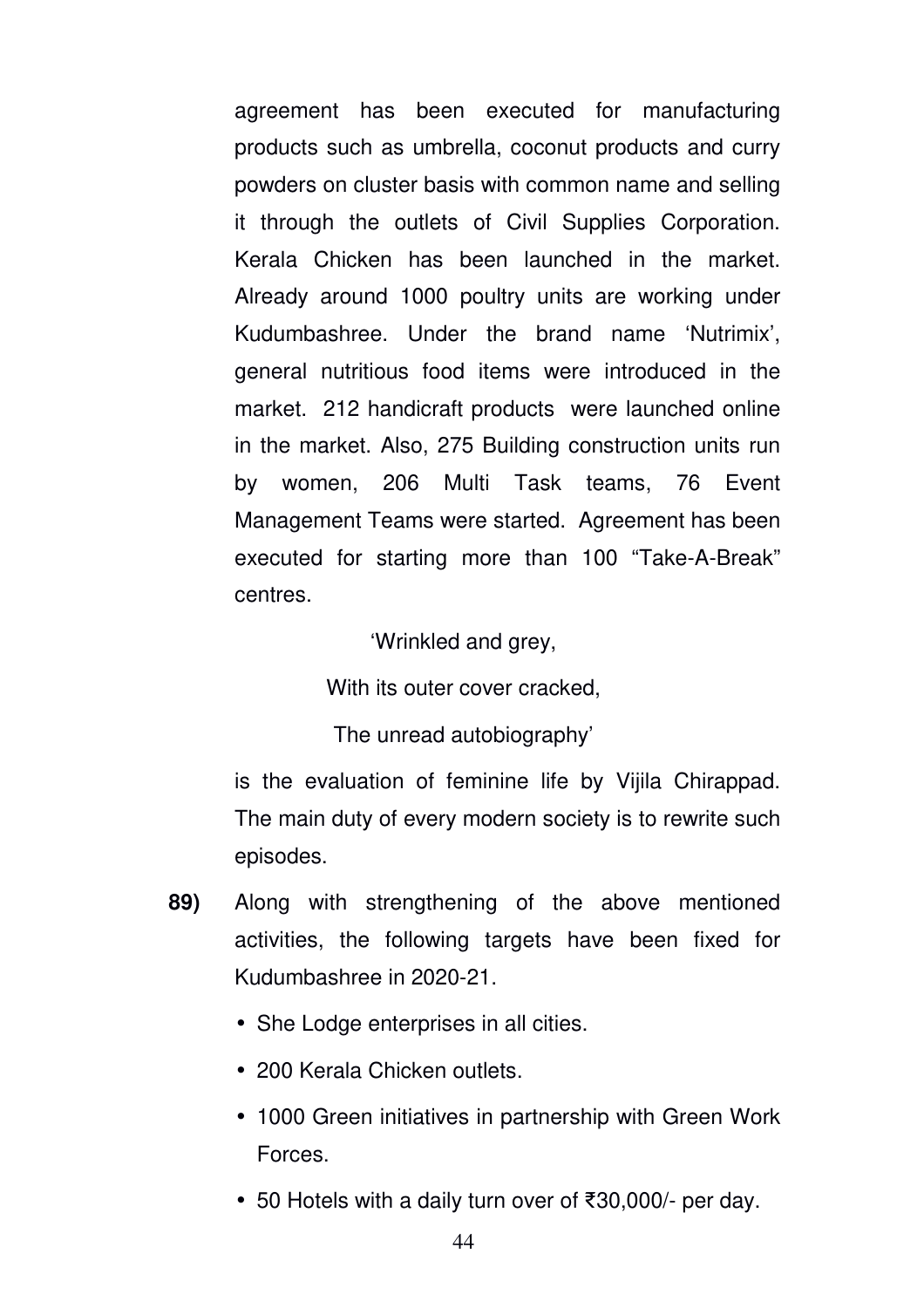- 1000 Hunger free hotel initiatives.
- Management of 500 toilet complexes.
- 5000 new labour initiatives.
- 14 Tribal Micro Projects based on Alappuzha Model.
- Bio Group Farming in 20000 acres.
- 500 Gender Resource Centres
- Home shops in all districts based on Kozhikode model.
- Kudumbashree Internship Program.
- ₹3000 crore bank loan at 4% interest.
- **90)** An amount of₹250 crore is set apart for Kudumbashree. In addition to this, an amount of ₹200 crore will be made available from Rebuild Kerala for livelihood initiatives. The total budget of Kudumbashree is ₹600 crore including assistance from Local Self Government Institutions. Apart from this, Centrally Sponsored Schemes for urban areas amounting to ₹950 crore are being implemented through Kudumbashree.
- **91)** The outlay for Women & Child Development Department including Centrally Sponsored Schemes is ₹1053 crore. Dr.Saradakutty makes the society vigilant that the culprit for the heinous crime that shatters the surprises and wonder world of girl children is not an individual, but the whole society. Sir, with such a realisation the government is approaching the budget. The government and the society have the responsibility to find a solution to such atrocities committed on woman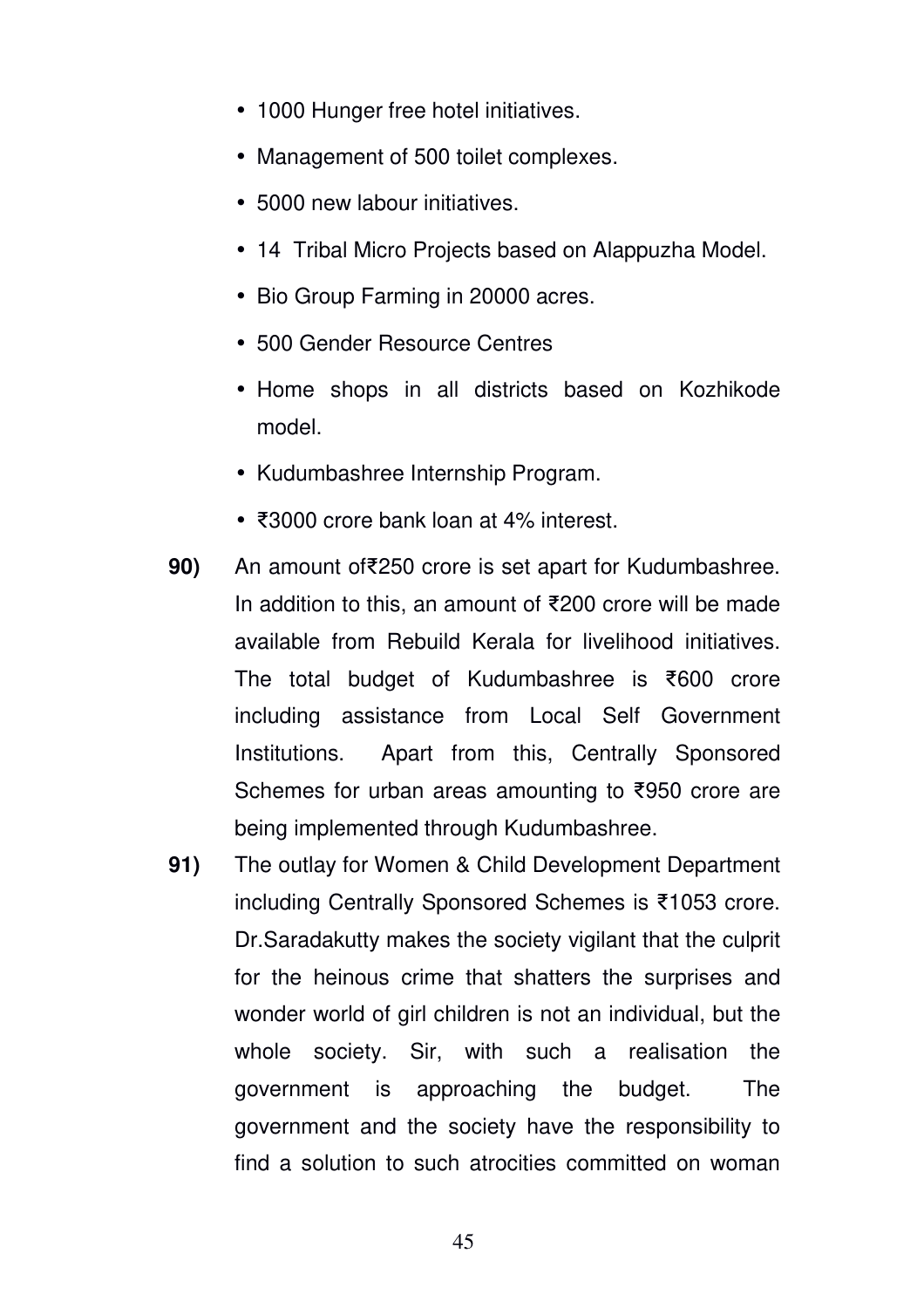and children. Maintenance assistance for Nirbhaya Home is raised to ₹10 crore.

- Anganwadis that lack proper building facilities and enough children in attendance will be integrated to make Model Centres working in day time.
- Secured rooms for women travelers will be arranged in Working Women's Hostels.
- Facilities will be provided for Specially Challenged Children in selected Anganawadis.
- Smart Anganawadi Scheme will continue.
- International Trade Centre will be opened in Gender Park for marketing the commodities produced by women.

Sir,

# 'How do we dismantle the chains that

## bind the soul'

Thus doubts, Girija Pathekkara. One of the most important task of LDF government is to set free women from all such visible and invisible fetters.

# **Complete Housing**

**92)** Third stage of Life Mission will commence in 2020-21. 40,000 houses will be made available to scheduled community and fisher folks. Another 60,000 persons will be given house / flats. The emphasis at this stage is to provide land to those homeless who do not own land. They will be provided with land and house where ever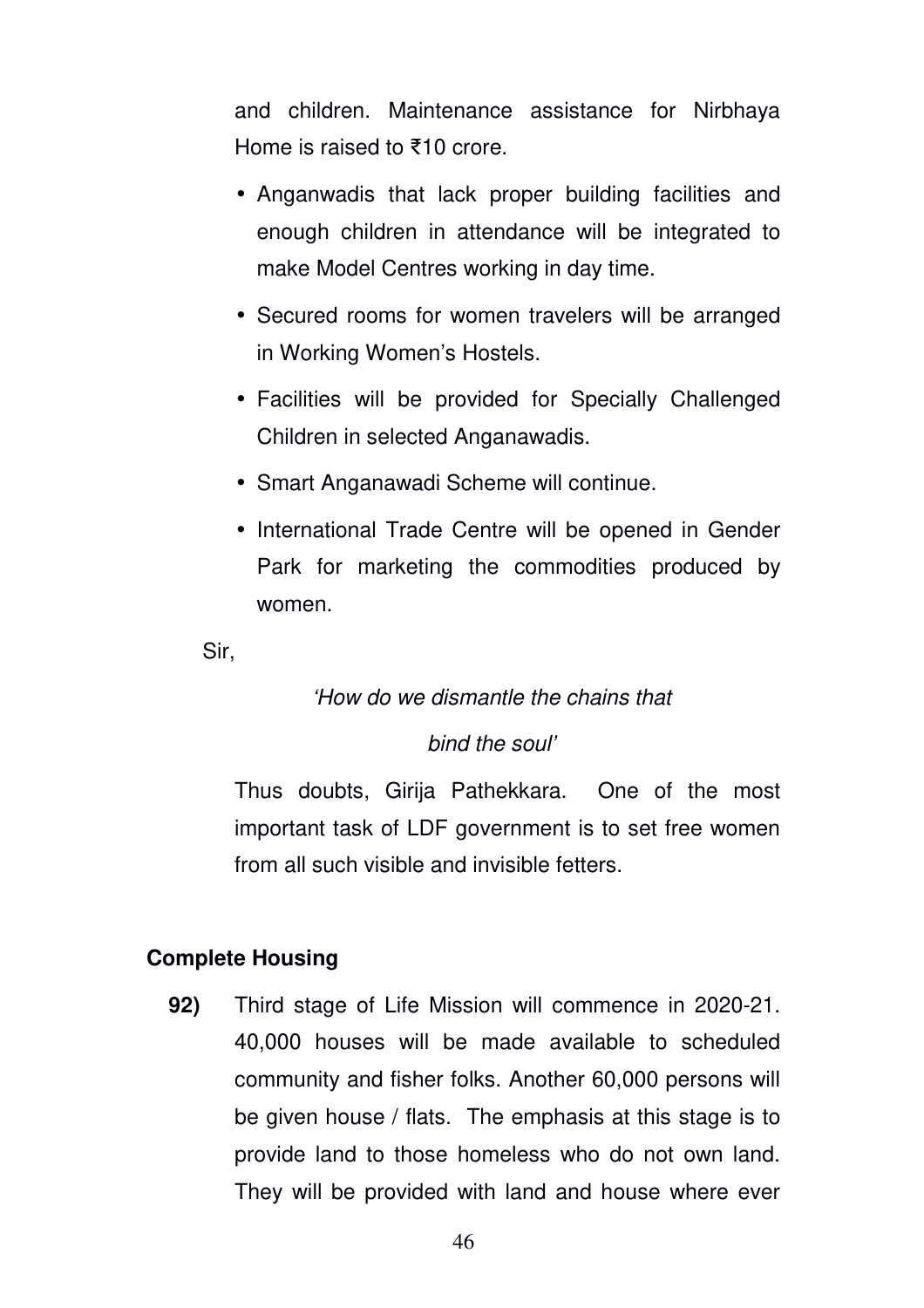land is available. It is proposed to construct flats in other areas. The land for this has been found in all the districts. Construction of 10 flat complexes has already been commenced.

**93)** The outlay for Housing Department is ₹61 crore. Of this, ₹45 crore is for Housing Board. The important projects are the rented flats for government servants at Kozhikode, new projects for the homeless, Aswas Kendras, Working Womens Hostel and Grihasree. The land of Housing Board at Vallavanad will be acquired by government at Ponnum Vila (premium rate). The price given for this can also be utilised for expansion of the afore mentioned schemes.

### **Towards Educational Excellence**

**94)** In the poem of Sachithanandan 'Monologue of an Indian student' there is a mention of a golden river which flows through the pure and mischief filled minds of children depositing dreams. Let me say it with pride that the golden river Educational Protection Drive is flowing through Public Educational Institutions of Kerala by depositing dreams of excellence. The main component of the renewed vigour in the educational sector is the expansion of facilities in the public education sector. Sir, there are umpteen avenues opened for the children to express their flair of imagination through the opportunities that spreads open by the General Education Protection Campaign. In the school wiki page of Meenangadi Higher Secondary School student Faikha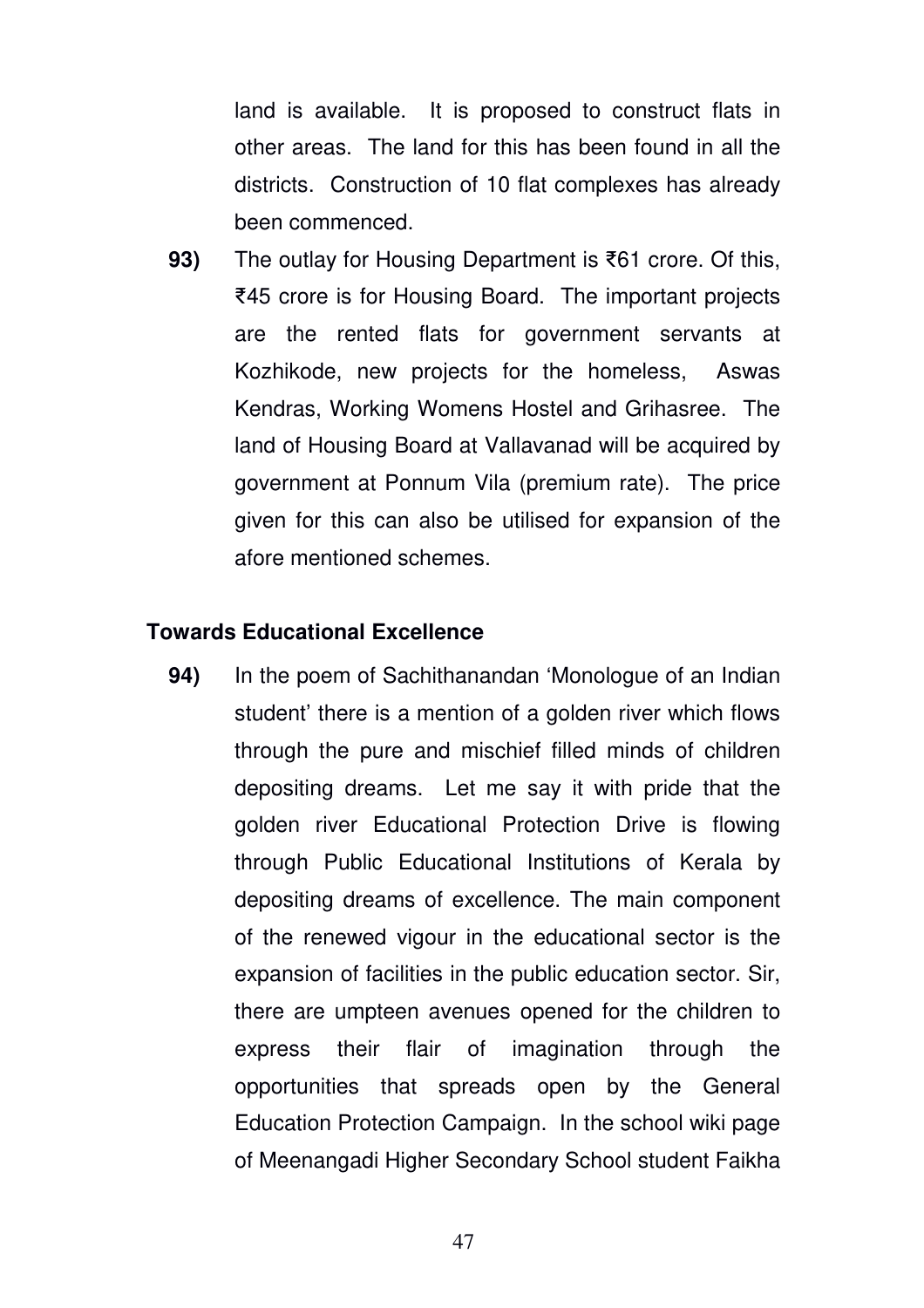Jaffer, who wrote a poem 'Book of shelf have something to say'

> 'Life itself Was tacked as letters On pieces of paper. To narrate stories of the dark age, Ann, she awaits.'

While going through these lines, we are unlocking the key to the readings and thoughts of a  $10<sup>th</sup>$  standard student in our public education school. The public schools will be renovated in such a way as to nurture the imagination of children. Construction of buildings measuring 80 lakh Sq.feet at a cost of ₹3500 crore funded from KIIFB Plan Fund, MLA Fund, MP Fund & LSGD Schemes are in progress. This renovation is unparalleled in history. An amount of ₹20 crore has already been given to Aided Schools as Challenge Fund. This scheme will continue in 2020-21 also.

- **95)** The total outlay for General Education sector is ₹19129.55 crore. All schemes meant for improving academic excellence and allied educational programmes will continue. The following schemes will also be taken up.
	- A scheme will be formulated for procurement of new furniture in new buildings . Old furnitures will be reused.
	- Solar units will be installed step-by-step in all schools.

48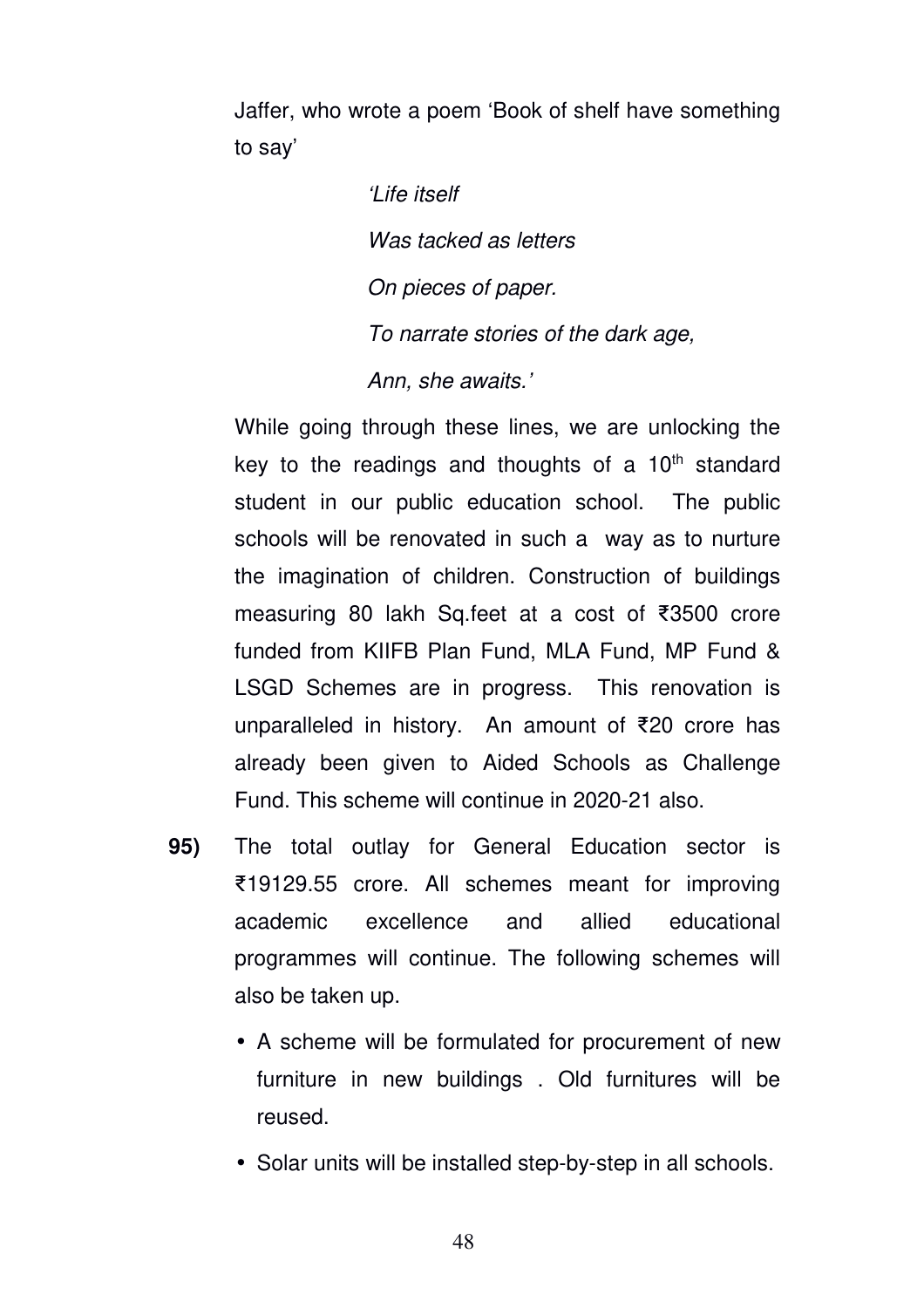- A talent scheme will be formulated to foster the aesthetic flair of students in school clusters.
- 'Sradha Schemes' will be expanded.
- Labs will be modernised.
- School uniform allowance will be enhanced to ₹600 from ₹400.
- The Scheme 'Prathibhatheeram' will be expanded.
- The allowance of Pre-Primary Teachers is enhanced by ₹500
- The wages of cooking staff is enhanced by ₹50

# **Universal Health Security Scheme**

- **96)** 'Karunya Arogya Suraksha Padhathi' is implemented in Kerala ensuring in-patient treatment up to ₹5 lakh per family for 41.37lakh families. The expenditure for this is ₹700 crore. Where as the central assistance provided is only ₹140 crore. Along with this, the families who are outside this scheme and not included in any other health schemes will get the benefits of the old Karunya scheme.
- **97)** As part of Ardram Scheme, 350 Primary Health Centres were upgraded into Family Health Centres. Out Patient service is available here even in the afternoon. Lab and pharmacy are also available. The renovation of secondary and tertiary hospitals is progressing on a warfooting. Treatment can be made available to 80% of cancer patients in Public Health Sector itself soon. Steps are being taken to establish Cardiology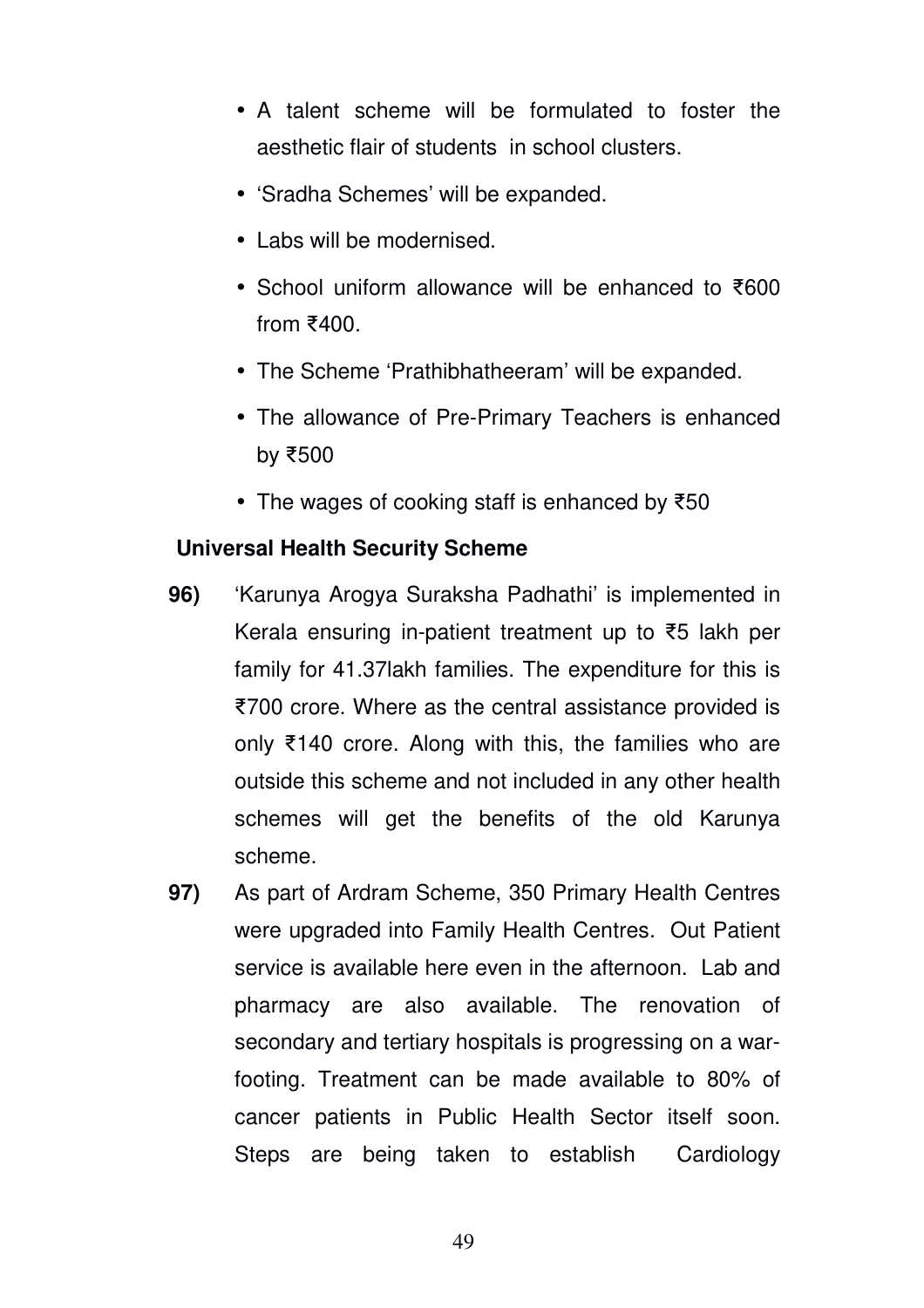Department in all District Hospitals and Trauma Care & Dialysis Units in all Taluk Hospitals.

- **98)** Government have approved the Palliative Policy. Palliative network has become a public health initiative that spread to every nook and corner of Kerala. This people's intervention should be expanded to preventive measures and to monitoring of severity of illness. The Health force, along with extension activists in the sub centres, Asha workers and voluntary workers will take up this responsibility. The Aardram Mission could be transformed into a people's movement, only through this.
- **99)** ₹10 crore is additionally earmarked as a special assistance for Local Self Government Institutions which make the database on the health condition of people, evaluate patients through screening, provide treatment and ensure disease prevention activities and arrange palliative care to the needy including mentally challenged. Honorarium for Asha workers is enhanced by ₹500/-.
- **100)** A comprehensive support system will be created with the help of modern technology for palliative treatment and elderly care. Patients will be under surveillance of automated camera. Artificial Intelligence tools will be used to monitor the health condition remotely and alert the nearest palliative centre/health work in use of emergency. The facilities will be inbuilt in the system to provide basic health indicators such as blood pressure, pulse and oxygen status to the health centre. Including camera and other accessories, a patient will need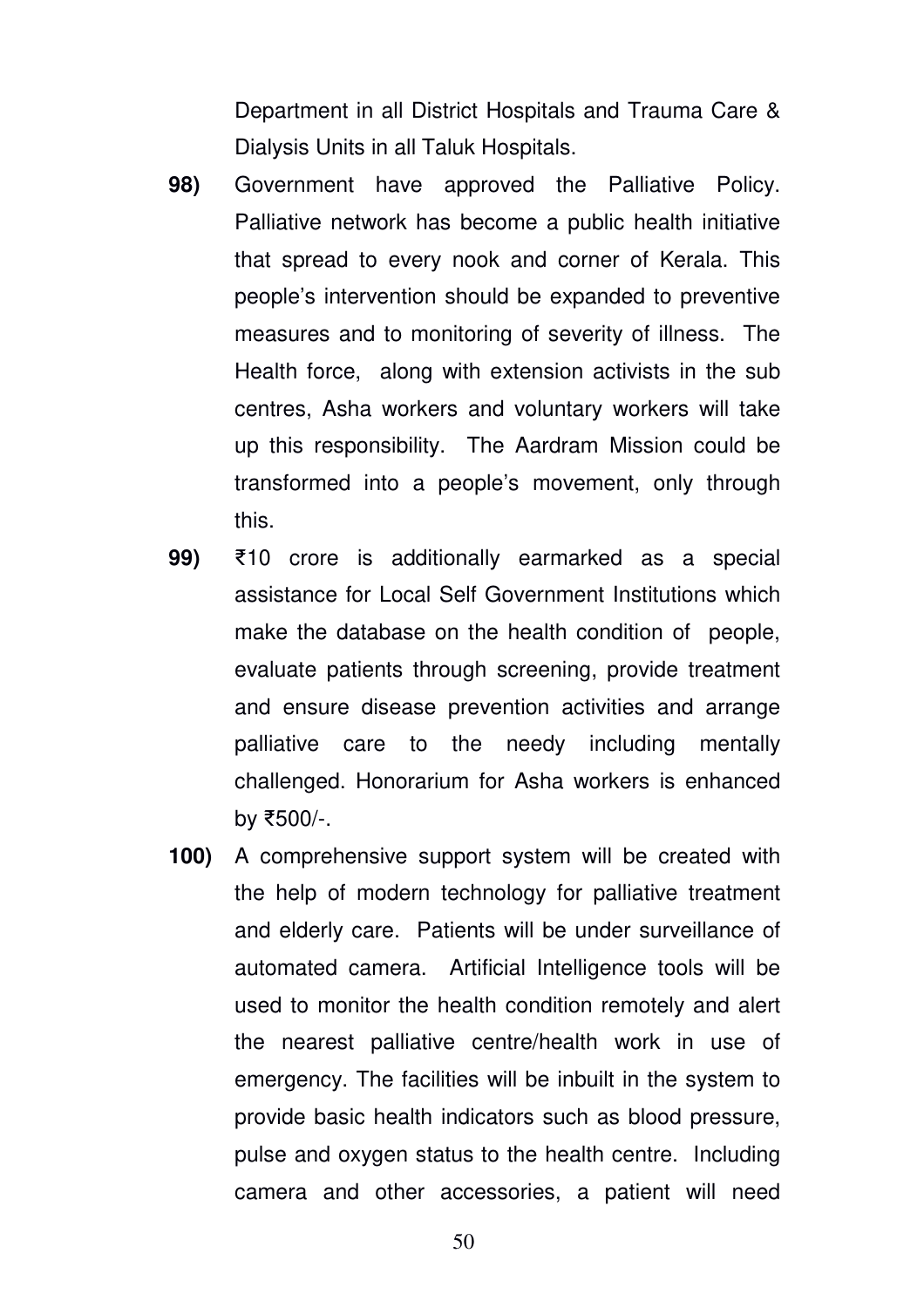around ₹10000 for this. Pilot projects for this will be implemented at select places in Kannur and Alappuzha. ₹10 crore is additionally earmarked for this.

### **IV**

#### **PACKAGES**

#### **Coastal Area Package**

- **101)** The coastal area package announced in the previous budget worth ₹5000 crore will be implemented in 5 years. ₹380 crore is earmarked as plan fund in the current year for Fisheries sector including Harbour Engineering Department.In addition to this, ₹750 crore will be spent through KIIFB in 2020-21.₹64 crore for schools, ₹201 crore for hospitals, ₹57 crore for sea wall and pulimuttu, ₹209 crore for harbour, ₹100 crore for fish market, ₹150 crore for roads are the projects. The construction of Chethi and Parappanangadi harbours will be commenced in the summer. ₹50 crore is available in the budget for other harbours. As part of Life Mission7000 houses worth ₹280 crore will be constructed in the fisheries sector. The project amounting to ₹2450 crore from Rebuild Kerala has been approved for the rehabilitation of Fishermen folks in the coastal area with ₹10 lakh per family.
- **102)** Some of the projects mentioned above may take many years to complete. Even if such expenditure in the succeeding years is set aside, the outlay for coastal package for 2020-21 will come to ₹1000 crore. Unfortunately the fisheries sector is unaware of this unprecedented developmental intervention. District level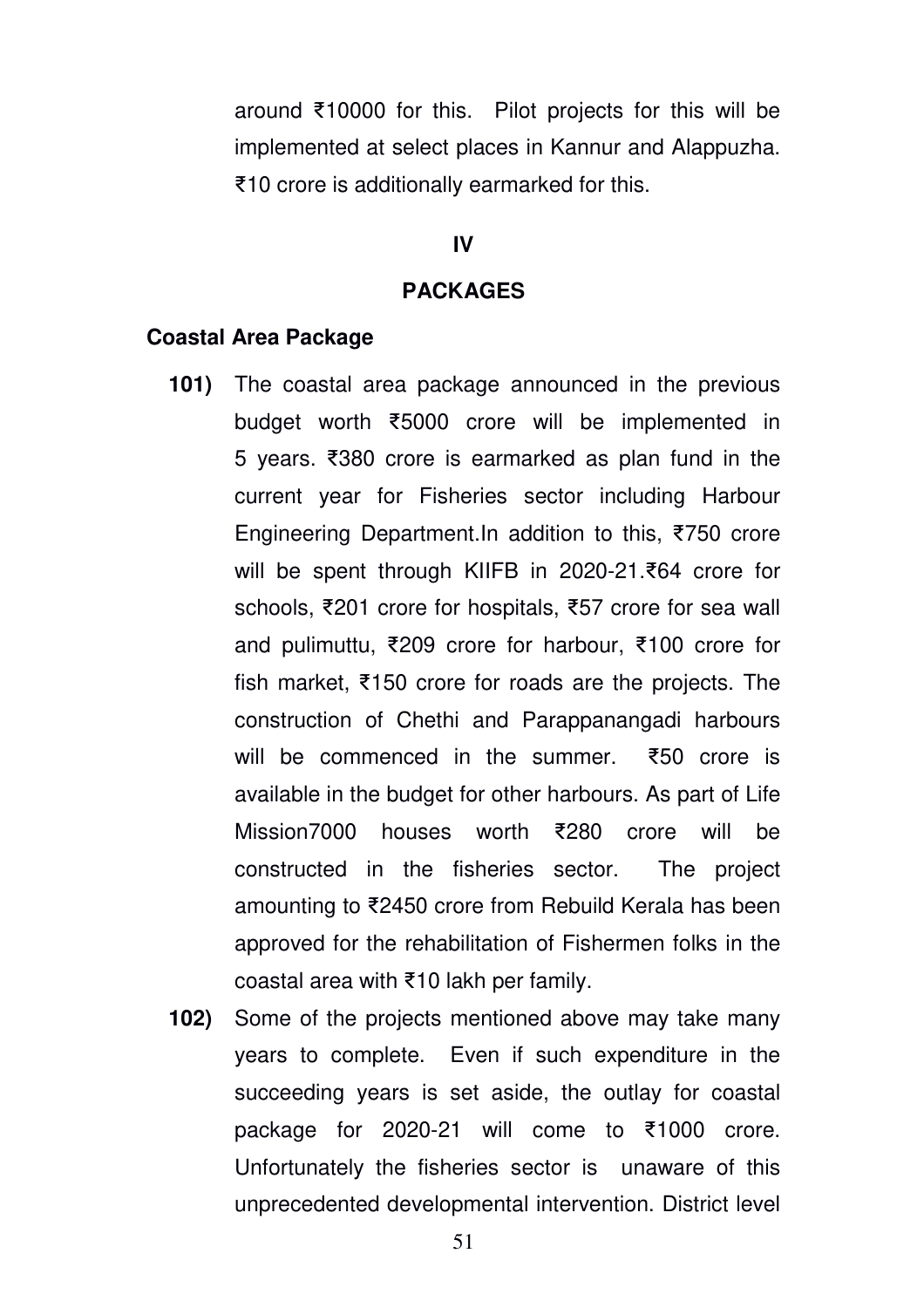review meetings will be conducted regarding this . Okhi fund has been expended properly. Even then, critics still air false allegations from some corners. Hence a social audit will be conducted by a team headed by Smt. Aruna Roy on Okhi expenditure.

**103)** An amount of ₹15 crore is earmarked for development of other allied jobs for the women infisher folk families and ₹6 crore for fish vending women. Fish storage centres in all fishing harbours and online marketing of the same will be implemented through Matsyafed.

### **Kuttanad Package**

- **104)** Kuttanad is the best example for the effectiveness of flood rehabilitation activities in Kerala. After the floods in 2018, 126054 people belonging to 50000 families were relocated within one week without any epidemic or emergency. An amount of ₹10000 each was given to 54066 families. 1920 houses were totally damaged in the flood. Of this, first installment assistance was given to 1880 houses for rebuilding. Reconstruction of 627 houses has been completed. ₹274 crore has been given for maintenance of 49083 partially damaged houses. An amount of ₹152 crore was distributed as agrarian compensation.
- **105)** The Planning Board has prepared a package of ₹2400 crore for Kuttanad. The 2nd Kuttanad package has to be implemented consideringthe experiences learned from flood.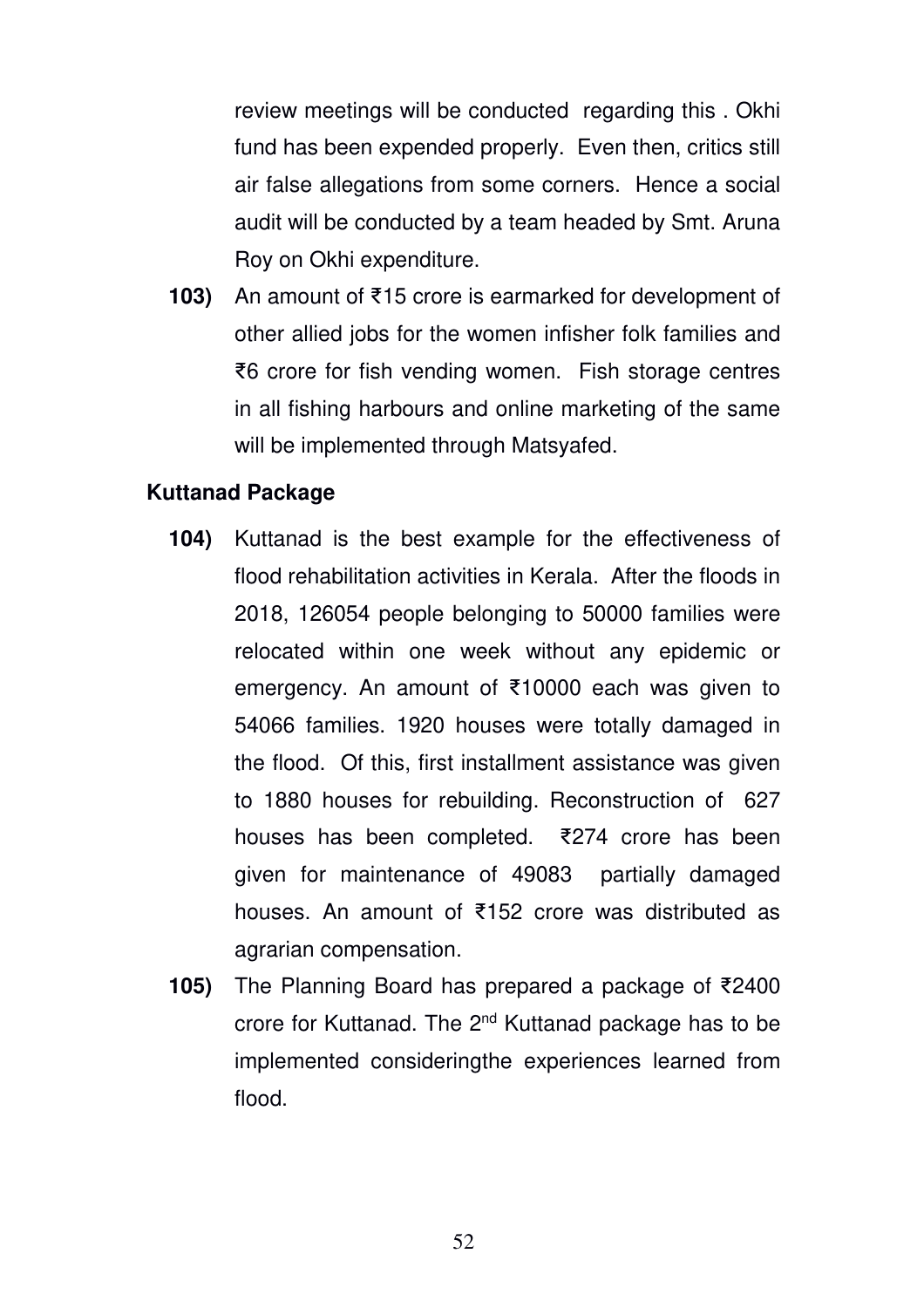- The first step is to get rid of the plastic wastes from the bottom of the back waters with the help of fisher folks.
- The absorption capacity of back waters will be enhanced by mechanised lifting of muddy sludge from the back water swamp. ₹10 crore is earmarked for the above purposes.
- A massive scheme with the financial assistance of KIIFB will be implemented to draw sludge and sediment from the back waters and canals and to utilize it for widening the outer bunds in order to strengthen it with suitable methodologies. The rubbles and slabs will be used in essential places.
- **106)** Such a comprehensive scheme with people's participation is being implemented in Nedumudy Panchayath on an experimental basis with the aid of Kanalpy, Alappuzha. ₹30 lakh is sanctioned as a special assistance for this. Employment Guarantee Scheme (MNREGS) is primarily used for this. With the help of Coir Corporation, National Coir Research and Management Institute (NCRMI) and Pulinkunnu Engineering College the Grama Panchayat will rebuild one of the paddy field bunds using slurry and geo textiles. Suitable grass carpeting will be provided. Based on this model, not only in Kuttanad area but also in all the Panchayaths on the banks of Vembanadu, a scheme for deepening and cleaning of canals with people's participation will be implemented in the ensuing summer.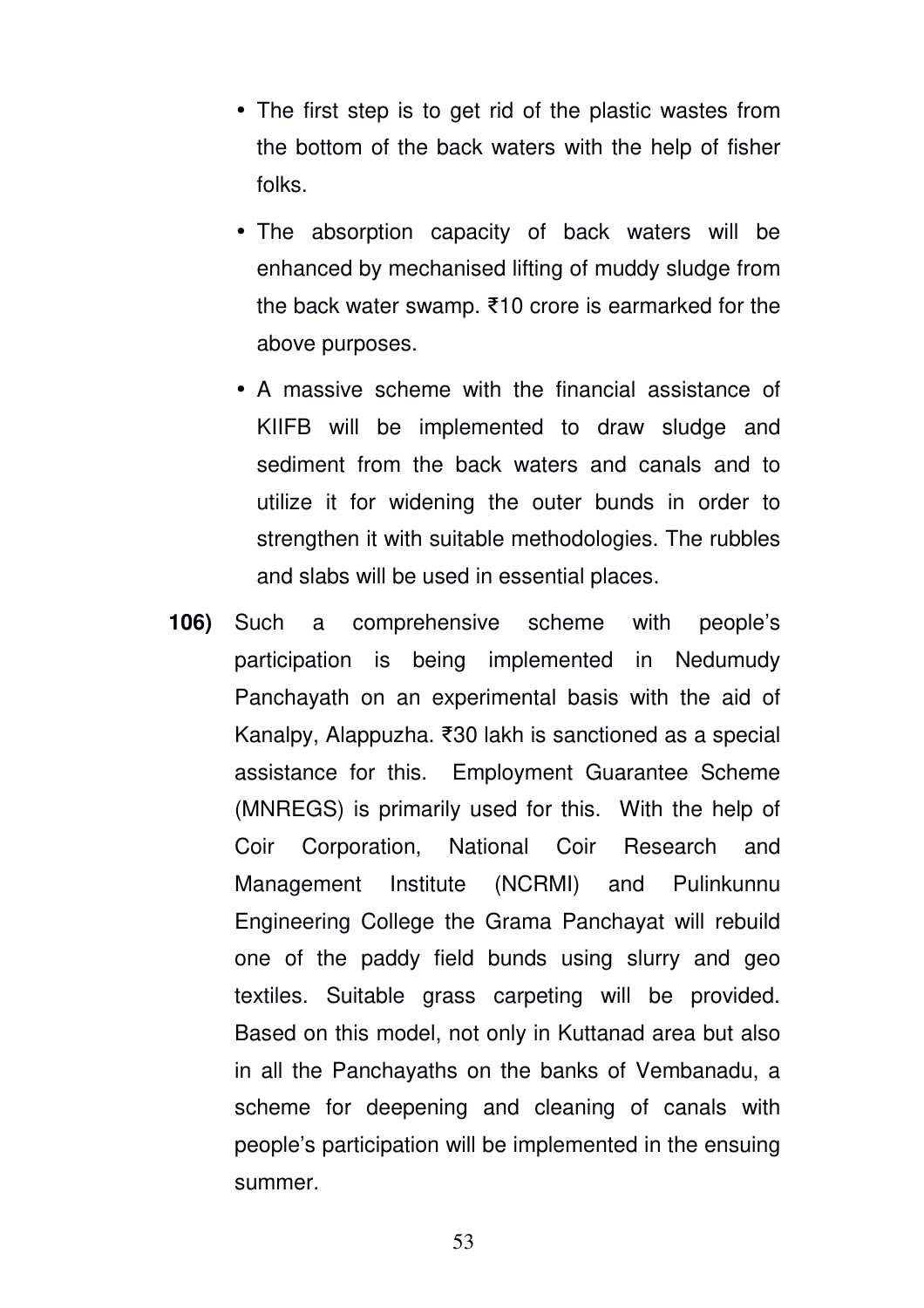- **107)** Backwaters can be kept clean only if towns and villages on its banks are kept waste free. The major chunk of people's programme to clean the canals similar to roads in Alappuzha town will be completed by this year. The practice of releasing waste from Alappuzha into the backwaters will be ceased. Septage plants will be established urgently.
- **108)** An amount of ₹74 crore is earmarked to the Irrigation Department for flood control measures in Kuttanad. This will be utilized for construction of outer bunds and removal of sediments. In the current year's plan, an amount of ₹20 crore is earmarked for Agriculture, ₹11 crore to Inland fish farming and ₹7 crore to Duck farming. The outlay for Roads and Bridges of PWD for which permission has been granted or construction is underway amounts to ₹385 crore. Works worth ₹50 crore is sanctioned under Chief Minister's Village Road Renovation Scheme. Apart from this, ₹50 crore is also earmarked for post flood road renovation works. Thus ₹750 crore will be expended from the budget provision for Kuttanad.
- **109)** As part of Kuttanad package, sanction is accorded for many important schemes which will be completed in two or three years.

| • Kuttanad Drinking Water Scheme - | ₹291 crore |
|------------------------------------|------------|
| • Thottapally Spillway             | ₹280 crore |
| • Alappuzha – Changanassery        |            |
| <b>Elevated Road</b>               | ₹450 crore |
| • Pulinkunnu Hospital              | ₹150 crore |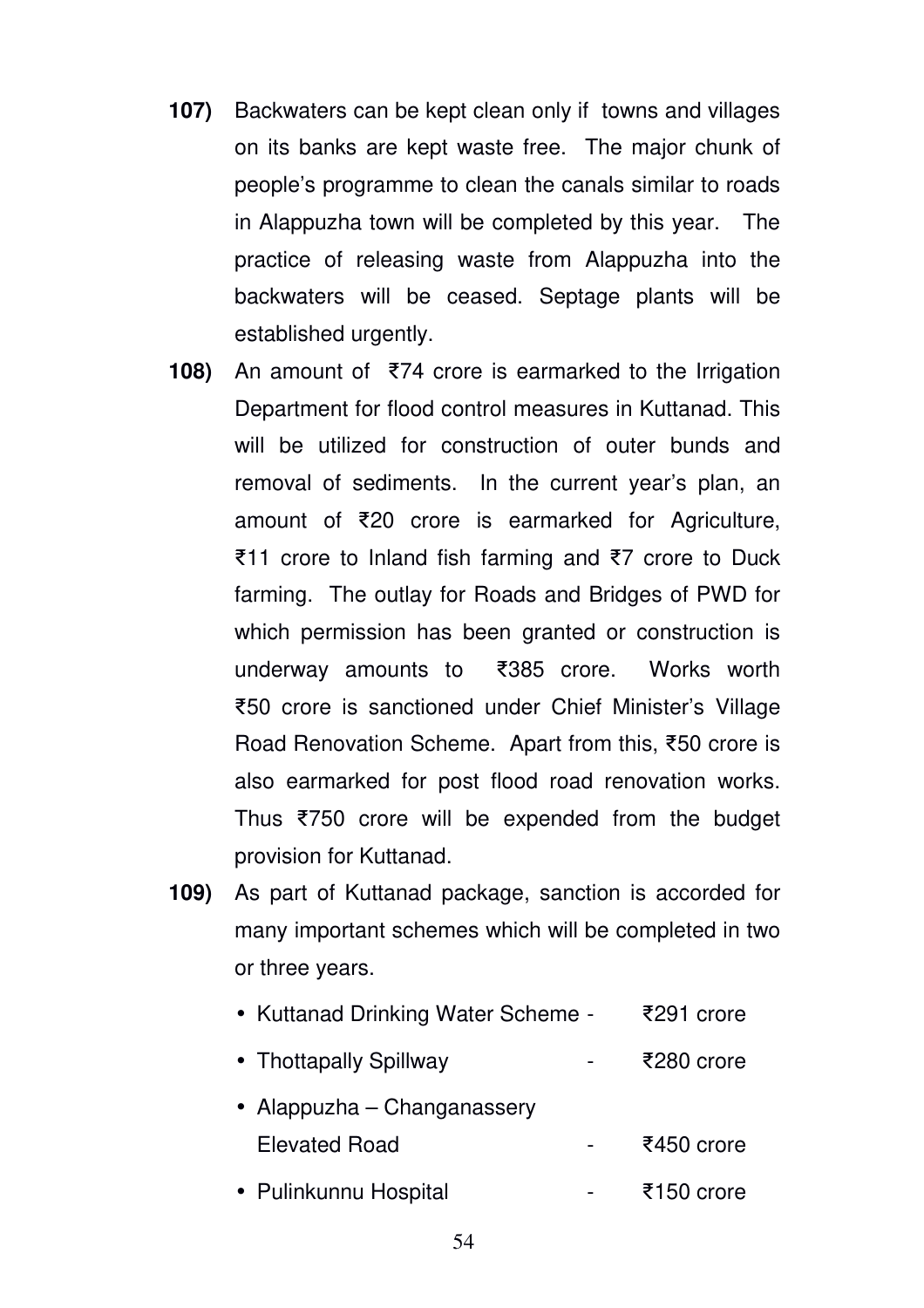- Other KIIFB Projects ₹ 541 crore
- From Rebuild Kerala ₹200 crore
- **110)** The dream of cleansing Kuttanad by intake of saline water with openingof Thaneermukkam bund for at least one year will be commenced on completion of Kuttanad Drinking Water Project. A new agrarian calender needs to be discussed and approved by Padhashekara Samithies.

## **Wayanad Package and Branded Coffee**

- **111)** Malabar Coffee and Carbon Neutral Wayanad Scheme announced in the previous budget is the focal point of Wayanad Package. The total expenditure expected for this is ₹500 crore.
	- Mega Food Park worth ₹150 crore in 100 acres of KINFRA. Its construction will start in 2020-21. Common processing facilities for branded coffee and fruits will be located here.
	- An amount of ₹13 crore is earmarked for Agriculture Department for classifying coffee plantation areas to micro regions considering the local characteristics, ensuring adequate preservation methods and farmer producer societies.
	- An amount of ₹10 crore is earmarked for providing the drip irrigation to coffee. In addition to this, an amount of ₹4 crore is provided in micro irrigation project.
	- Carbon neutral project will help Wayanad for branding coffee. Presently, the carbon emission is 15 lakh tonne. Existing trees could sequester 13 lakh tonne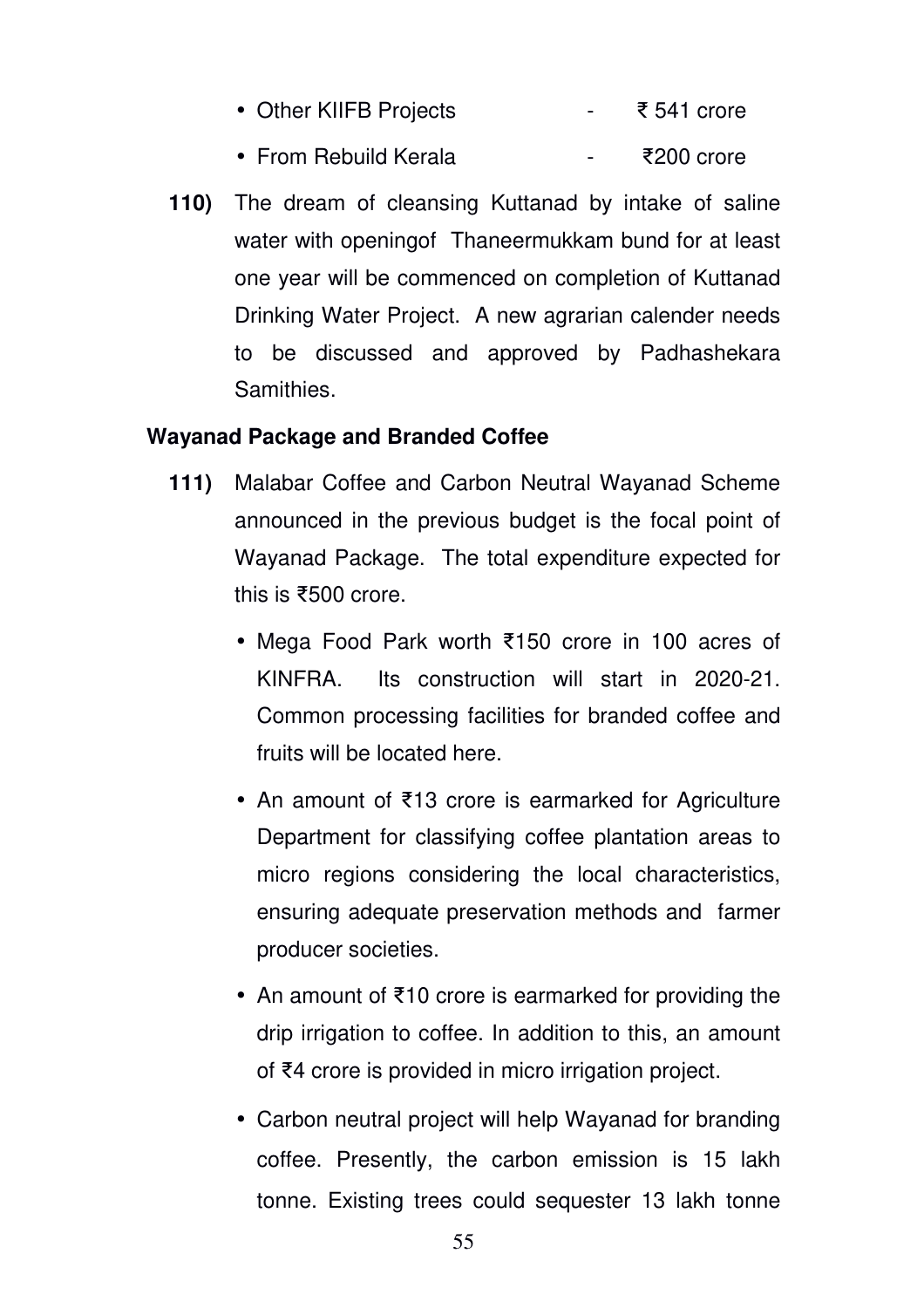out of this. 60000 tonne carbon emission will be reduced through panchayath level projects.

- Bamboo will be planted in 6500 hactre for sequestering the remaining carbon. 70 lakh trees will also be planted.
- Following the Meenangadi Panchayath model, farmers will be provided ₹50 per tree per annum from the third year onwards. Loans are to be repaid only on the occasion of cutting trees. For this, ₹200 crore will be given to banks as deposits from green bonds.
- Biodiversity will catalyze eco tourism. An amount of ₹5 crore is earmarked for tourism development.
- **112)** By including in the annual plan an amount of ₹127 crore is earmarked for Wayanad district. In addition to this, more amount will be sanctioned for controlling wildlife menaces. An amount of ₹25 crore will be spent from TSP for creating job opportunities for tribal women and for other welfare activities. An amount of ₹719 crore is sanctioned from KIIFB for various projects. Medical College will also have KIIFB assistance. D.P.R for alternate Wayanad Tunnel Project is being prepared. Works worth ₹65 crore is being undertaken by PWD in the district. An amount of ₹214 crore is provided for Chief Minister's Rural Road Restoration Programme and Rebuild Kerala Initiative. Thus, the outlay for Wayanad District Package, which is to be implemented within three years, is ₹2000 crore.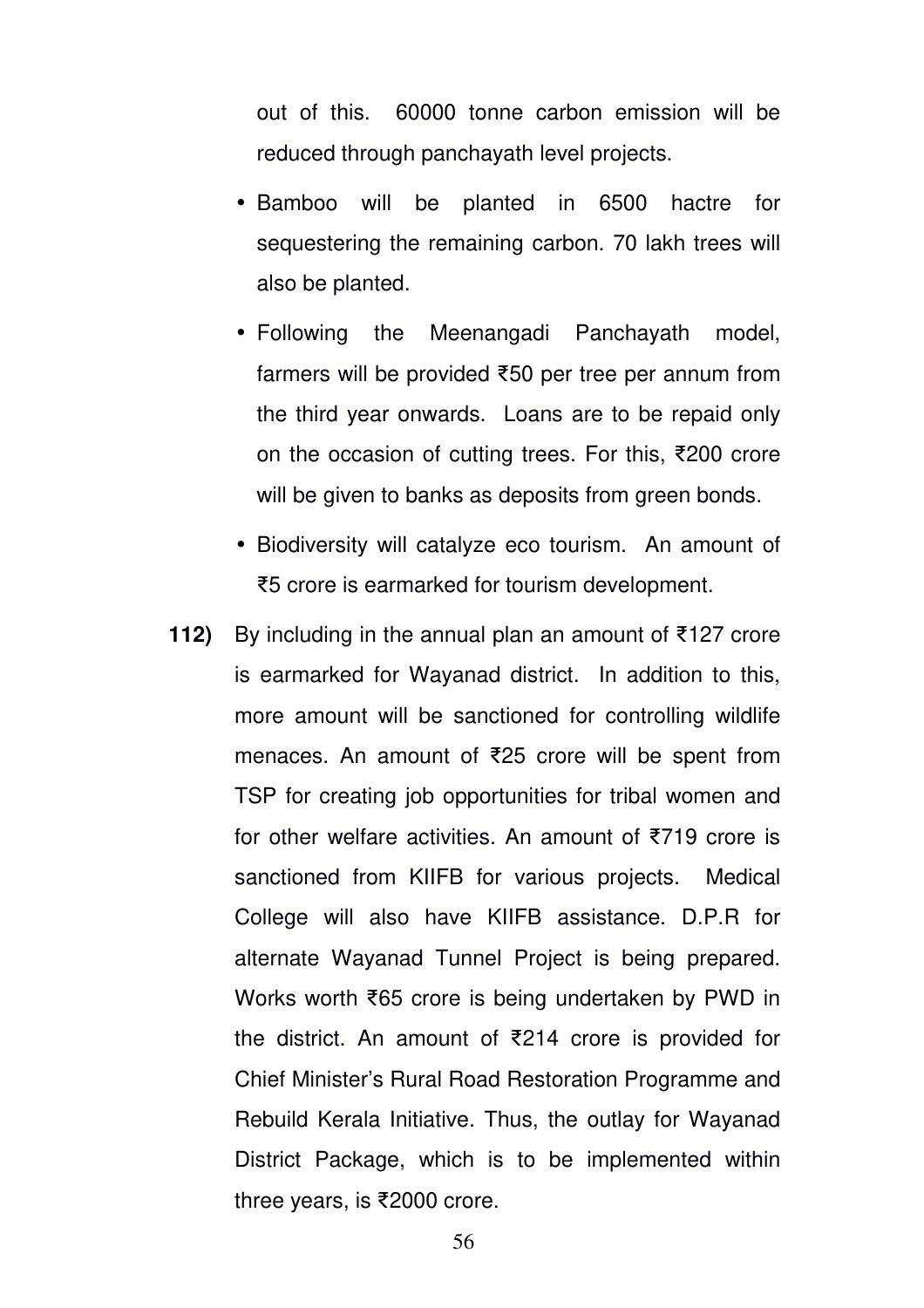### **Idukki Package**

- **113)** Idukki basically needs a development strategy for augmenting the production and productivity of spices such as tea, pepper, cardomom and fruits such as jack fruit, by ensuring ecological balance. An amount of ₹100 crore will be set aside for Idukki district in 2020-21 from Agriculture, Soil - Water Conservation and Animal Husbandry departments. The construction of Spices Park and Agro Park will be intensified. A special consideration will be imparted to winter crops in Vattavada.
- **114)** It is important to retain Idukki as a region suitable for agriculture and inhabitation. A proper consensus regarding land utilisation should emerge from the grass roots. For regaining the lost nutrients and bio components of agricultural lands, remedial measures will be adopted on the basis of soil testing. We have to move towards organic farming. Watershed basedland use planning will be implemented with public participation. An amount of ₹200 crore will be made available from Rebuild Kerala for such an elaborate programme. Local disaster management plan, sanitation and water conservation programmes and tree plantation campaigns have to be connected with this. An amount of ₹10 crore is additionally earmarked for the initial activities of this programme.
- **115)** Sir, a special directorate will be set up with the aim of achieving the prosperity of plantations in Kerala. Housing projects for plantation labourers will be made part of Life Mission.

57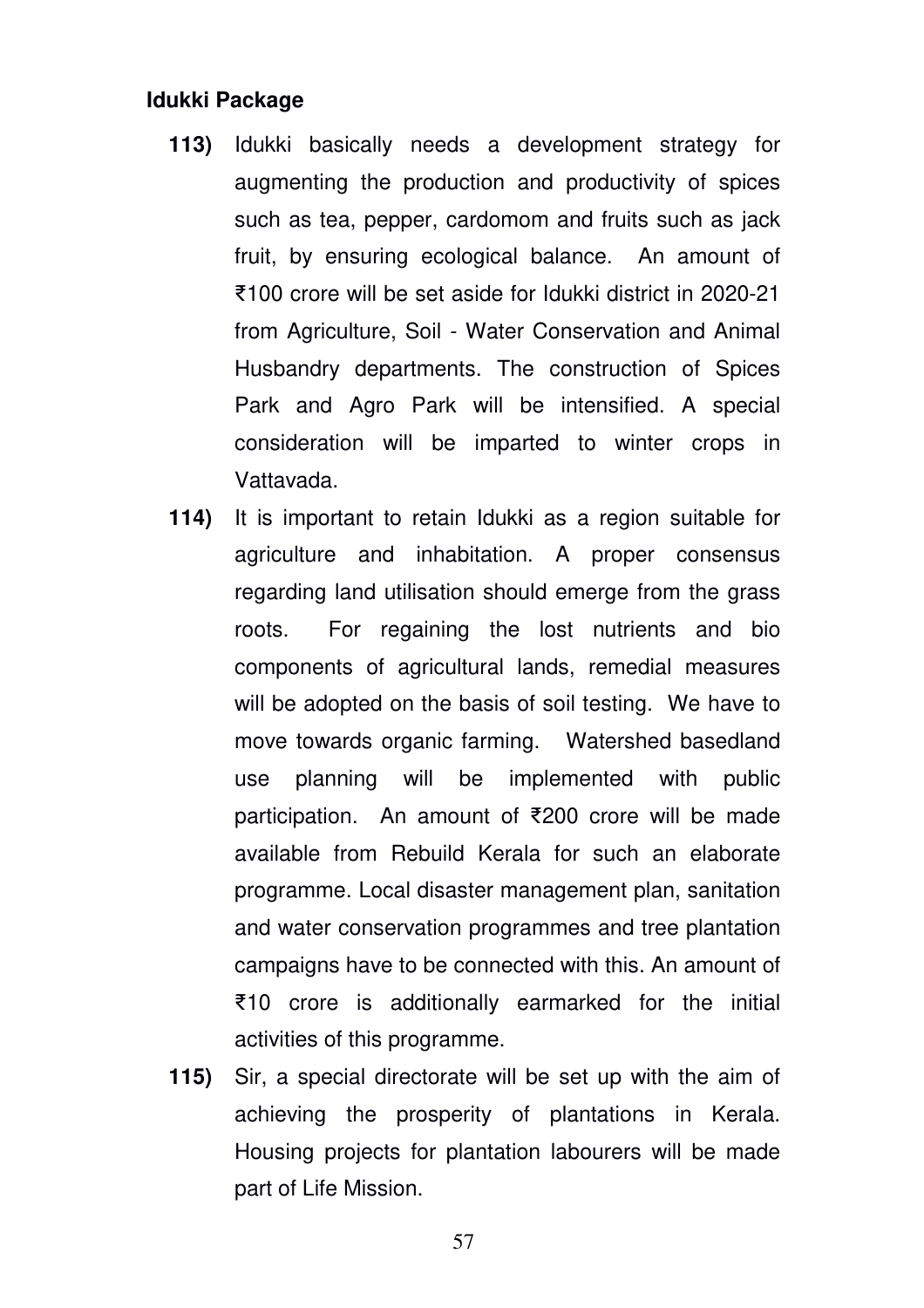- **116)** Tourism clusters and circuits will be formulated. Special thrust will be given to farm tourism. Second phase of Munnar Botanical Garden, Tourism Centre attached to Idukki dam under Tourism Department and Hydel Tourism are the major activities. An Airstrip will also be set up at Idukki.
- **117)** In the backdrop of damages due to flood, special consideration is given to Idukki district for public works. Administrative sanction of ₹130 crore has been accorded under Chief Minister's Rural Road Restoration Project and Rebuild Kerala Initiative. Public roads and bridges worth ₹722 crore are now under construction. The construction of Bodimettu – Munnar National Highway worth ₹278 crore is going on. Sanction for works amounting to ₹1000 crore has been accorded from KIIFB. This includes ₹100 crore to educational sector, ₹80 crore to drinking water, ₹70 crore to Health, ₹40 crore to Sports and₹300 crore to Public Works. Approximately ₹400 crore worth works are under appraisal stage. Construction of the Medical College will be intensified. From all these, an amount of ₹1000 crore will be expended in 2020-21 as part of Idukki Package.
- **118)** Sir, detailed review meetings on implementation of Idukki, Wayanad and Kuttanad packages will be conducted before the month of April. An amount of ₹90 crore is earmarked for Kasargode Package in 2020-21.

#### **V**

### **AGRICULTURE AND TRADITIONAL SECTORS**

### **Coconut Serried Land of Kerala**

**119)** This scheme is for substantially enhancing the coconut production and ensuring at least 20 percent hike in the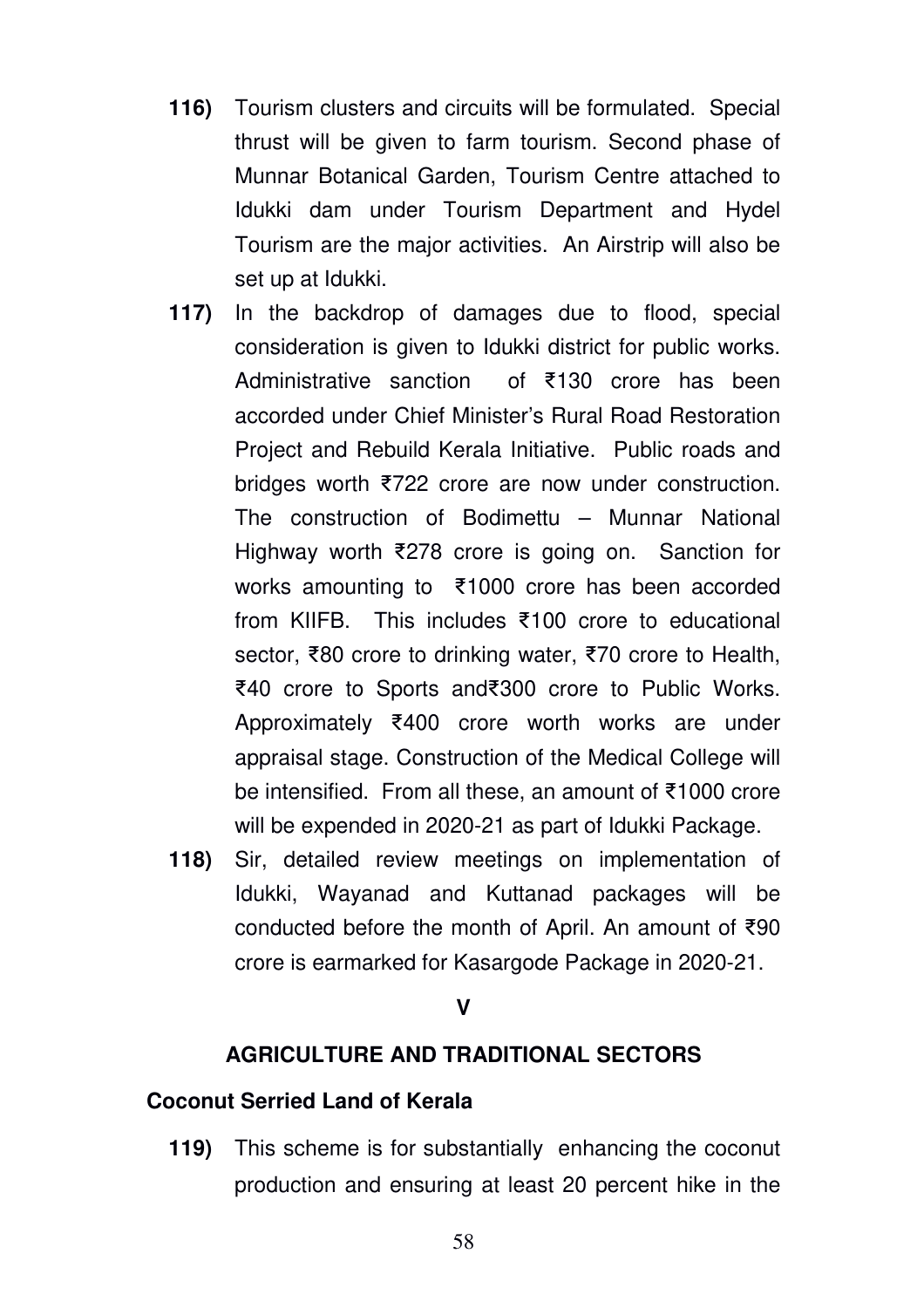price through value added products. Each ward will be supplied with 75 Coconut seedlings in 2020-21.The price of coconut will be made available to the farmers by avoiding middlemen and their income will be supplemented by value addition of coconut and its byproducts.Scheme for connecting coconut villages with co-operative societies is ready. In the first phase, 40 co-operative societies will be partnered with this. Necessary assistance with 90 percent subsidy will be given to the societies for establishing coconut husk mills. A subsidy of 25 percent will be made available on investment for coconut oil and other coconut products. Same assistance will be extended to coconut producer companies also. Labour Societies of these banks will pluck coconuts and provide the price to the farmers through online on the same day of harvest. Share of value addition will be given as bonus also.

#### **'Jeevani' - Our Agriculture, Our Health**

**120)** This is the scheme for ensuring healthy food by encouraging backyard farming. An amount of ₹18 crore is earmarked for this. In addition to this, ₹7 crore is earmarked to VFPCK for vegetable sector. These three agencies namely Local Government Institutions, VFPCK and Agriculture Department will invest a total amount of at least ₹500 crore in the vegetable sector. Self sufficiency can be achieved substantially if co-ordination is ensured . An amount of ₹3 crore is earmarked for Pineapple processing centre at

59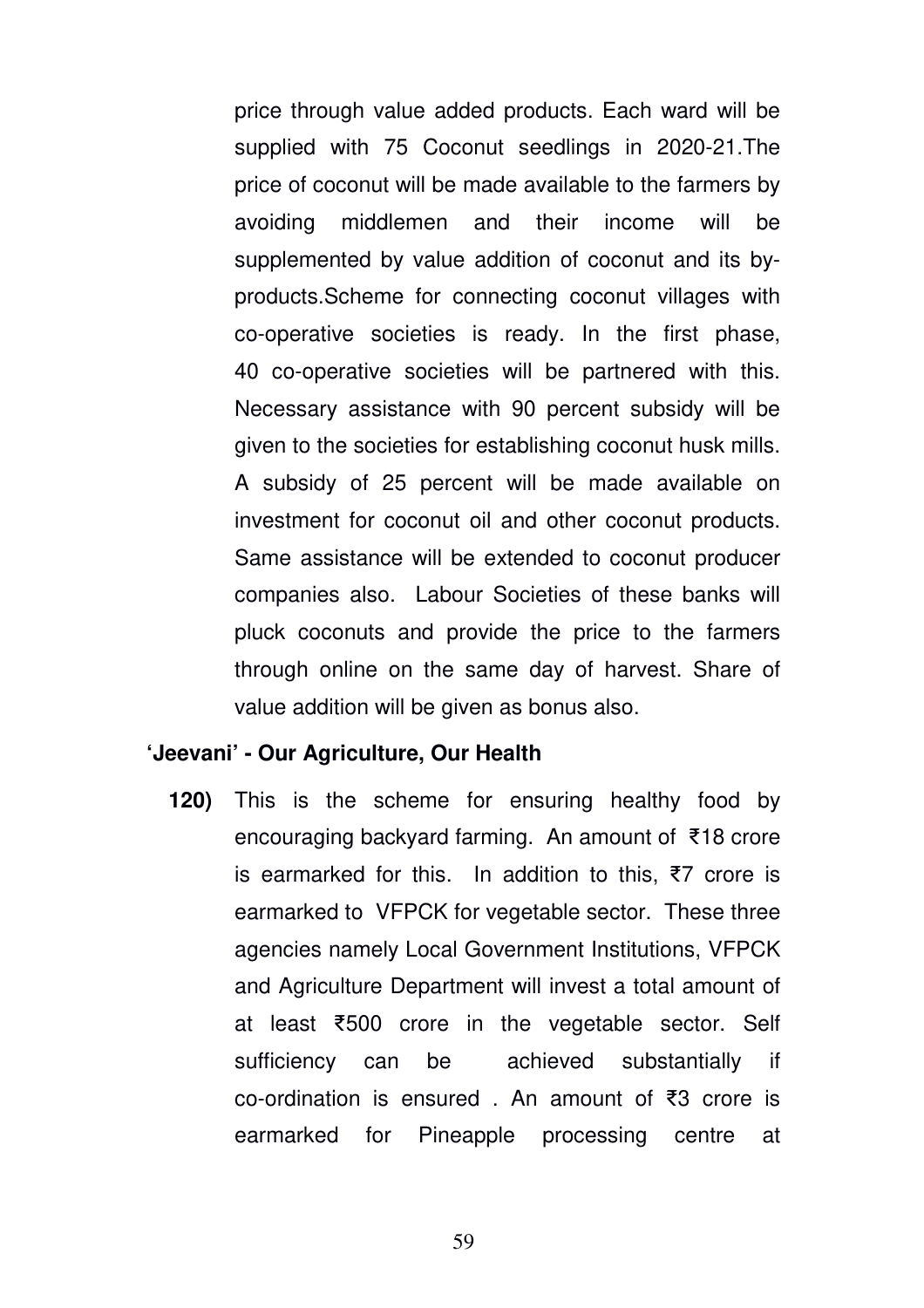Vazhakkulam. This centre and Agro Park at Thrissur will have facilities for making wines from fruits.

**121)** We should be able to procure small scale production surplus of fruits and vegetables after domestic consumption in a single platform. An electronic platform in the model of Uber has been developed by Kerala Development Innovation Strategy Council (K-DISC) for this purpose. Farmers, Co-operative Societies, Banks, other producers, large and small scale merchants and consumers are being brought together in a network on this Kerala Food Platform. Details regarding where, when and how these transacted commodities, are produced, will be made available in this platform. Quality Certification facility as per Partnership Guarantee Scheme will also be available in this platform. Integrated Farming method implemented by Palliakkal Co-operative Bank at Ernakulam district has been currently incorporated in this platform. It is aimed to operationalize this platform by also including the production of Vadakkanchery Municipal area on a pilot basis.

#### **Barren-land free villages**

**122)** An amount of ₹118 crore is earmarked for Paddy Cultivation. Agriculture Department will provide ₹5500 as subsidy per hectare. Local Government Institutions are extending multifaceted support to agriculture as part of barren-land free project. An amount of ₹2 crore is earmarked for "Irippoo Krishi" in Kole area under Operation Double Kole and ₹2 crore is earmarked for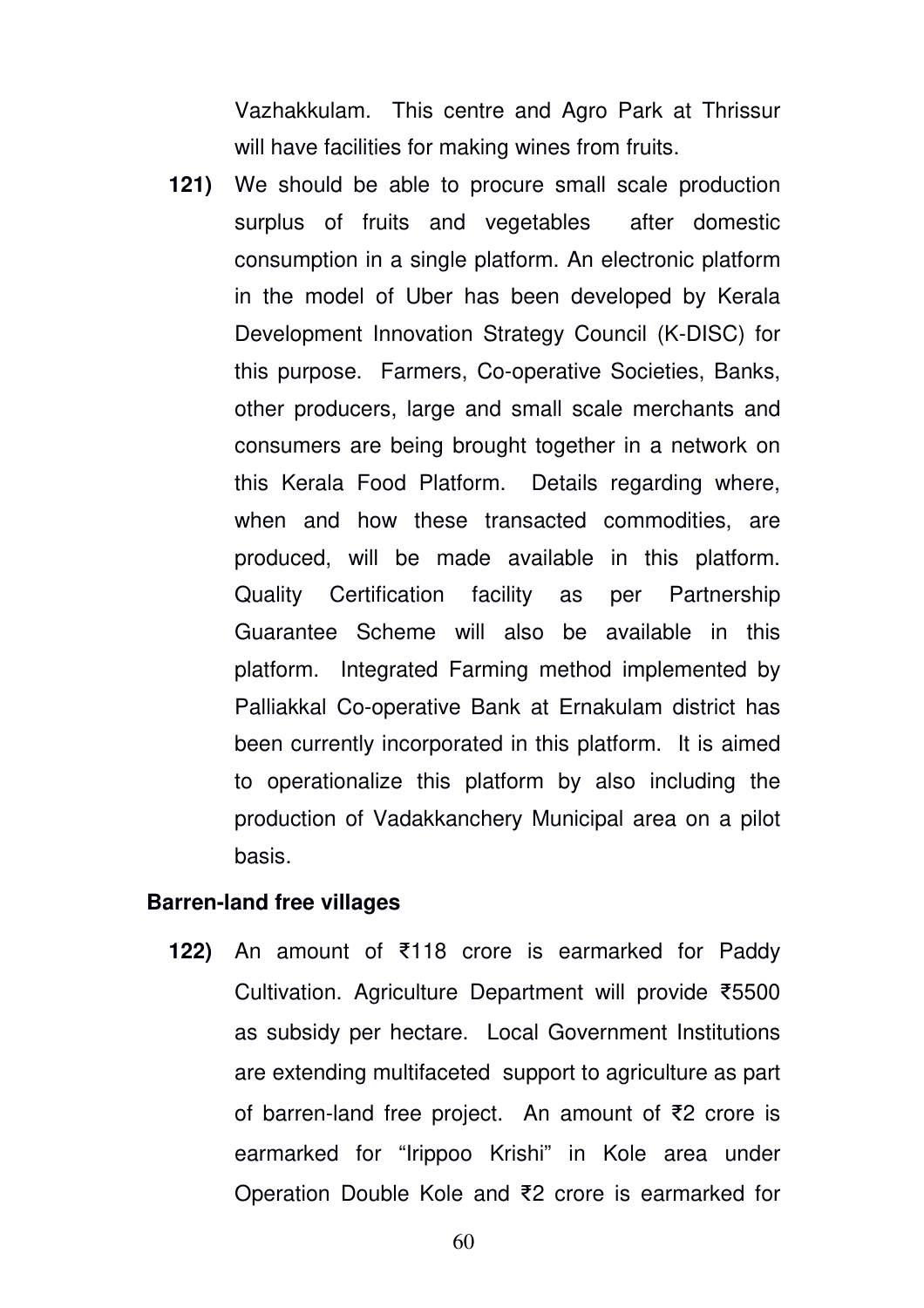Pokkali cultivation. At present, there are 26barren-land free villages. It is expected that, this will be raised to 152 in 2020-21.

**123)** The outlay of Agriculture sector is ₹764 crore. If the contribution of other agencies are taken into account, there will be an approximate expenditure of ₹2000 crore in agriculture sector during this year. ₹52 crore is earmarked for marketing mechanism, ₹20 crore for crop insurance and ₹28 crore for soil card project. Emphasis for soil water conservation activities is continued. An amount of ₹94 crore is made available for this in the current year.

### **Integrated Rice Park and Rubber Park**

- **124)** Integrated Rice Park and Rubber Park were announced in the previous year. Rice Park in Palakkad under Co-operative sector will commence operation in 2020-21. Detailed Project Report (DPR) for two Rice Parks under Industries Department is ready. An amount of ₹20 crore is earmarked. Work will commence in 2020-21.
- **125)** The first phase of Rubber Park will be established in the 500 acre land remaining after the requirement of News Print Factory. As the transport connectivity, water connection and electric connection are already available, operation of the Park could be commenced in 2020-21 itself. The land required for the development of second phase of Rubber Park will be acquired in 2020-21.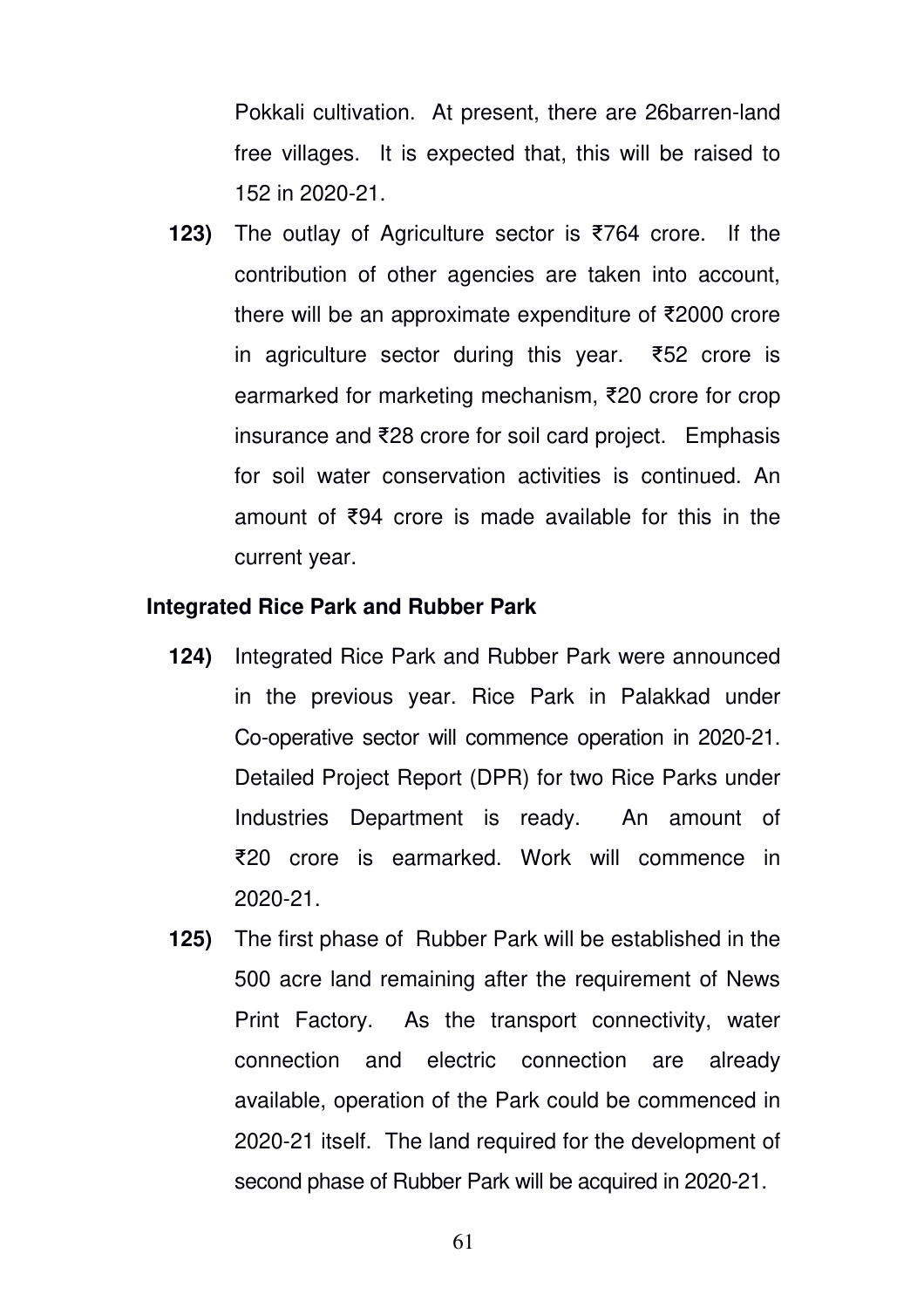## **Self Sufficiency in Milk production**

**126)** We are able to produce 94 percent of our milk requirement in the State itself. This budget also aims at continuing the Milk production strategy, which has proved to be successful, more intensively. Total outlay of Animal Husbandry sector is ₹422 crore. Out of this, ₹54 crore is earmarked for Public Sector Undertakings and ₹75 crore to Veterinary University. An amount of ₹40 crore is earmarked for marketoriented dairy farms and milkshed projects. An amount of ₹20 crore is earmarked as financial assistancefor Dairy Societies and ₹15 crore for Cattle feed subsidy.

## **Community Micro Irrigation**

- **127)** The scheme for implementing drip irrigation technique for horticulture and fruit bearing trees is intended to be extended on the basis of farmers' collective . The trials carried out by farmers of Palakkad Chittoor and Vadakarapathy region are great successes. It was not only able to double the productivity but also to halve the weed control expenditure and electricity charges. Based on this model, an amount of ₹14 crore is earmarked in this financial year for integrated community micro drip irrigation project in 50 acres of land each in 14 districts.
- **128)** A total of ₹864 crore is earmarked for irrigation. So far, an amount of ₹1051 crore has been expended on Moovattupuzha Valley irrigation project, which was commissioned in 1974, with an estimated cost of ₹21 crore. An amount of ₹230 crore is earmarked for clearing pending bills of irrigation projects. It will be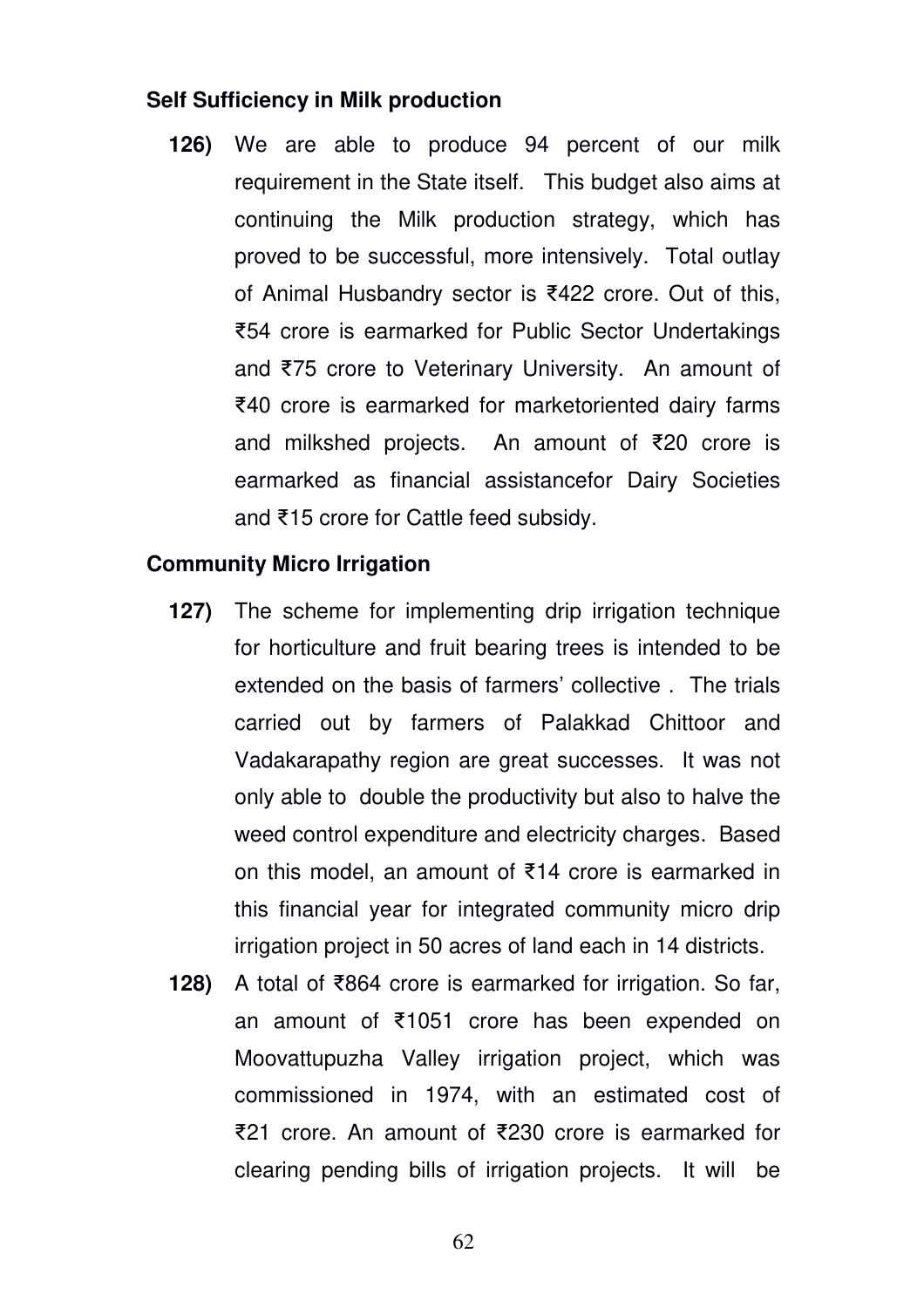commissioned in the month of April. An amount of ₹61 crore is earmarked for projects related to interstate river water basins of Kabani, Bhavani & Pambar. The new project on the anvil is the Attapadi Valley Irrigation Project.

### **Modernization of Coir Industry**

- **129)** In 2015-16, coir production was below 10000 tonne. In 2020-21 this will become 40000 tonne. The lion's share of fibre requirement for this will be produced in Kerala itself. This coir will be converted into traditional coir products or geo textiles.
	- 400 mechanized mills, 2000 automatic spinning machines and 200 automatic geo textile looms are being established.
	- Coco Log production factory, rubberized mattress production factory and mechanized geo textiles factory will be started under the aegis of Coir Corporation,
	- Instead of Coirfed plastics, Coirmulching sheets production factory will be started.
	- Three type of products will be produced in thecoir composite factories of Foam Mattings. These are coirboards made using only 20 percent of resin, boards made up of coir and bamboo mat and boards made up of coir pith.
	- An agreement has been made with the multinational company Dutch Plantin to establish a coir pith processing company at Valayar.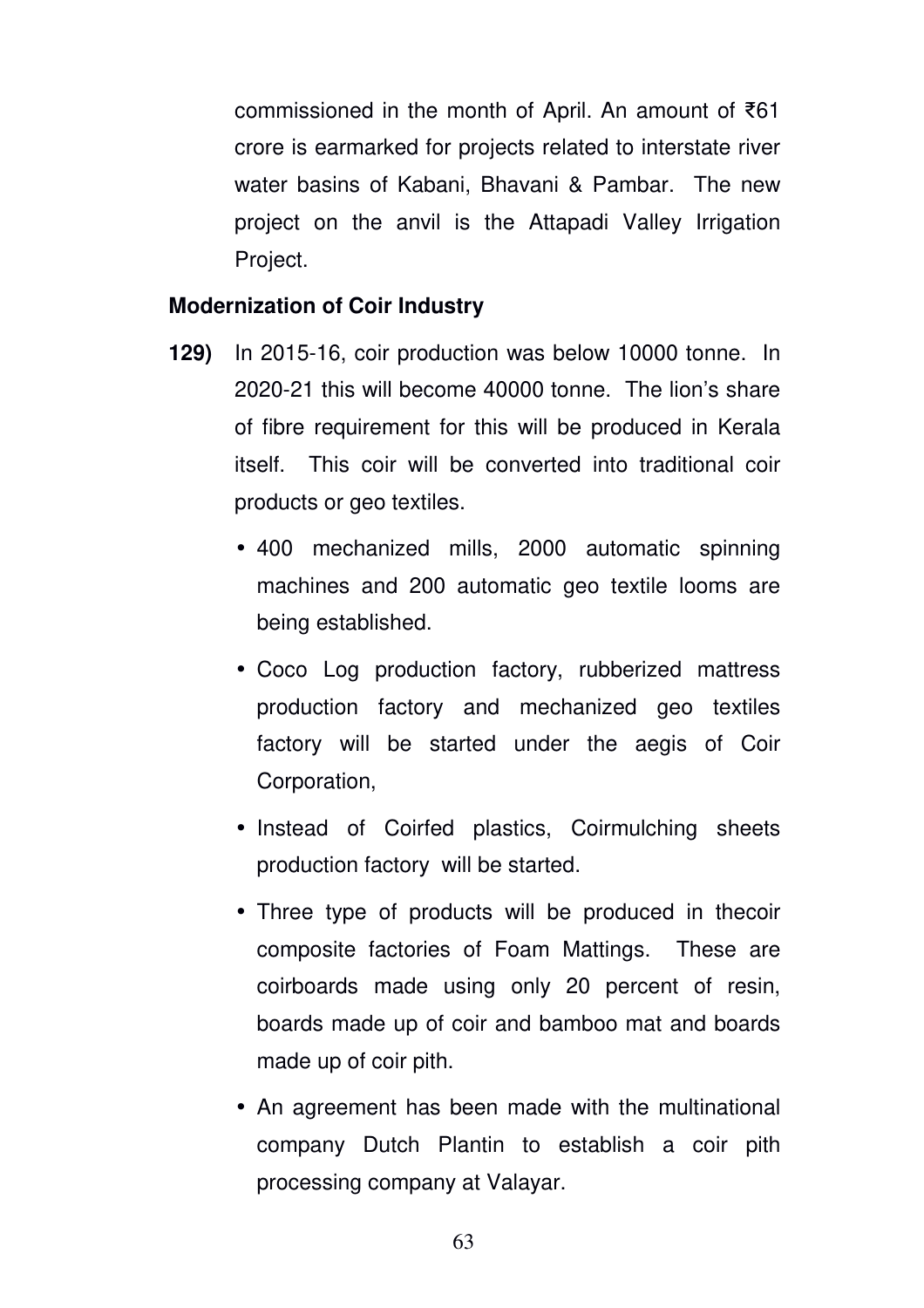- Coirfed will act as a service centre for providing coir pith inoculum and its services to various Indian cities. Technology is provided by NCRMI.
- 25 start-ups will be established under the leadership of young engineers to supply geo textiles.
- **130)** Mechanization will not affect the labour or labourers of traditional sector. Their produce will be processed by government ensuring minimum price and marketed by providing subsidy. It is targeted to enhance the average annual income of the coir spinning society labourers which was ₹13000 in 2015-16 to over and above ₹50000, during the year 2020-21. An income of at least ₹600 per day will be ensured for the labourers of mechanized sector.
- **131)** An amount of ₹112 crore is earmarked in 2020-21. Apart from this, an amount of ₹130 crore is intended to be spent through NCDC assistance. An amount of ₹50 crore is expected from Coir Board for starting 10 coir clusters. An amount of ₹25 crore is additionally earmarked for one time settlement of small scale producers who had availed loan under the remote scheme of the 70s, settling the loan arrears of societies in district banks, gratuity of the employees, pension fund deposits, and also for clearing electricity bill arrears.

## **Revival of Cashew Industry**

**132)** In 2019, Cashew Development Corporation has provided 161 days of employment and Capex has provided 214 days of employment. 480 factories functioned. 2020-21 will be an year of intense drive to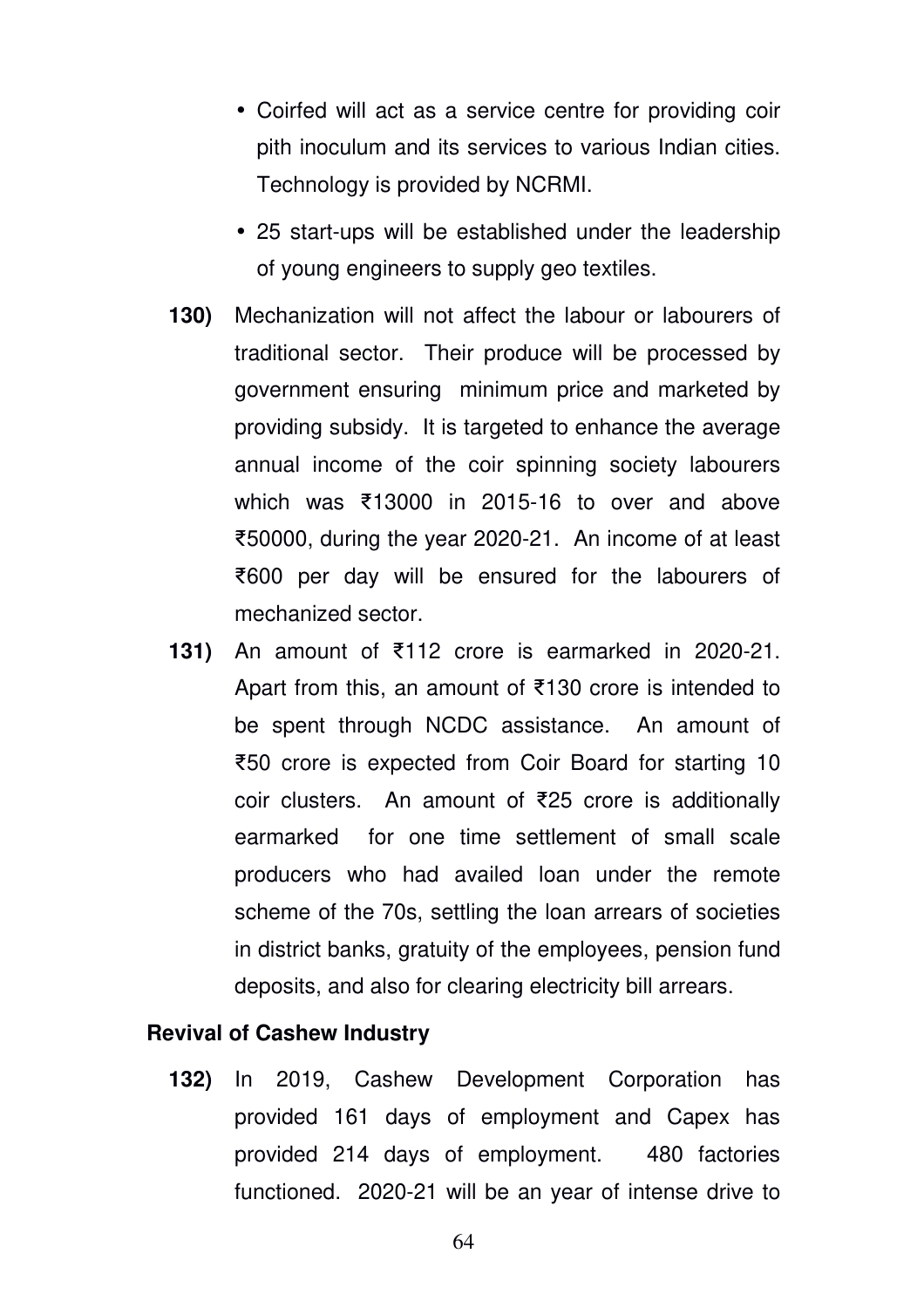reopen the other closed factories and to complete the revival activities of the industry. For this an amount of ₹135 crore is earmarked.

- An amount of ₹20 crore is earmarked for giving compensation to the owners of the factories which were taken over in 1970s.
- An amount of ₹20 crore is earmarked for interest subsidy of private cashew factories that come under the revival package.
- An amount of ₹20 crore is earmarked for clearing gratuity arrears.
- An amount of ₹50 crore is earmarked for Cashew **Board**
- An amount of ₹20 crore for the modernization of Cashew Corporation and CAPEX.
- An amount of ₹5 crore for cashew cultivation.
- **133)** Capex and the Cashew Development have not become ready to adhere to the conditions laid out in the previous budget to start an escrow account for repaying the price of raw cashew supplied by the Cashew Board. This condition must strictly be followed. From this year onwards Cashew Board will intervene in the cashew kernel market also.

## **Handloom**

**134)** An amount of ₹28 crore is earmarked in the plan for the Handloom sector. In addition to this, an amount of ₹105 crore is earmarked for Handloom Uniform Scheme and ₹20 crore for income guarantee scheme, making a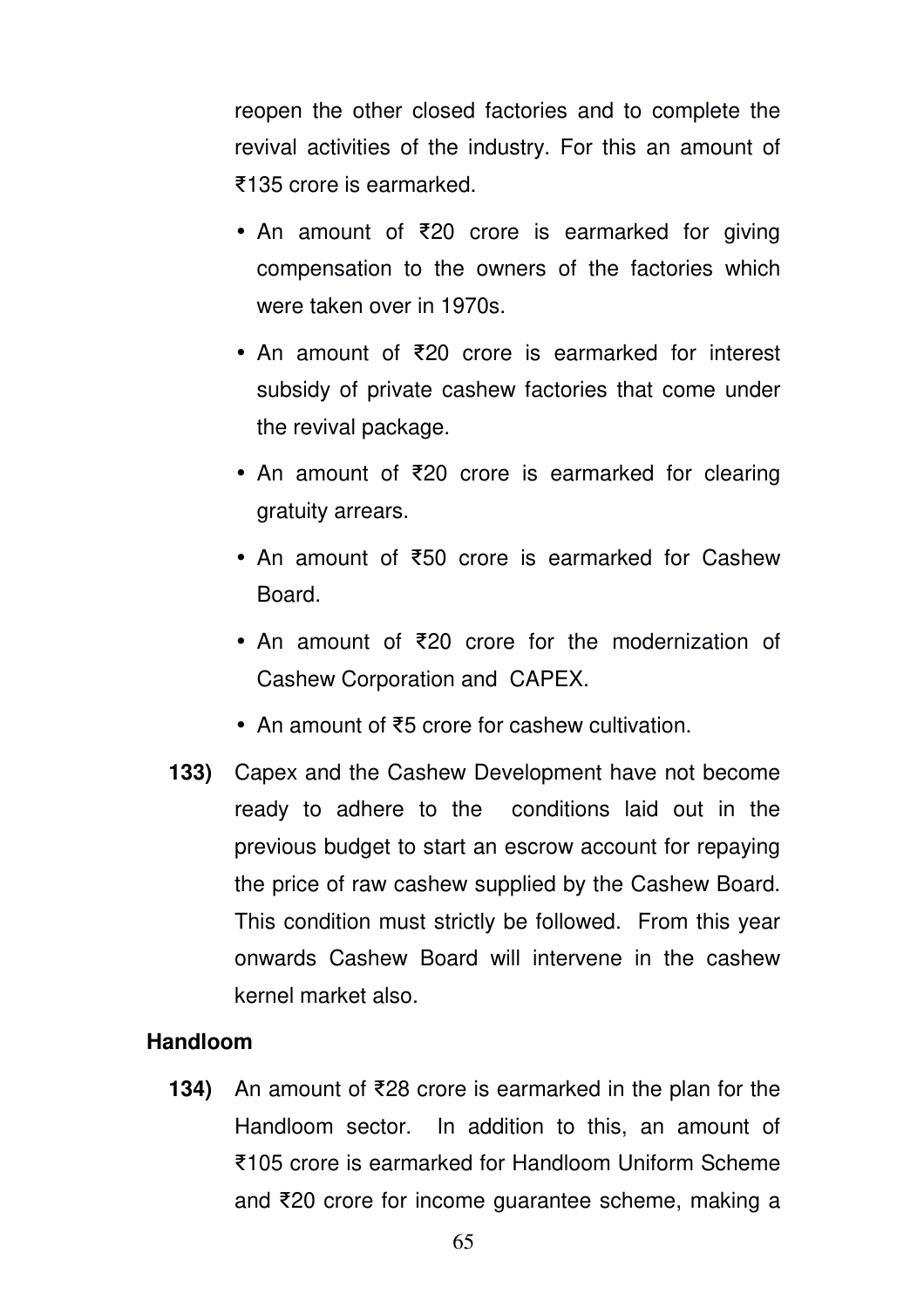gross amount of ₹153 crore. A new handloom processing centre will be opened at Naadukaani at a cost of ₹6 crore.

**135)** An amount of ₹23 crore is earmarked for power loom mills.

### **Other Traditional Industries**

- **136)** An amount of ₹16 crore is earmarked for Khadi & Village Industries. Apart from this, an amount of ₹15 crore is earmarked for giving rebate for Khadi produced in Kerala. Around ₹20 crore also will be available from income guarantee scheme.
- **137)** An amount of ₹3 crore is earmarked for Handicraft Development Schemes. An amount of ₹5 crore is earmarked for Bamboo Development Corporation. A production facility for bamboo composite boards will start functioning in 2020-21. Large scale bamboo planting activities will be taken up as part of Haritha Mission Campaign.
- **138)** Toddy Board will commence operation in 2020-21 .

#### **VI**

#### **OTHER SECTORS**

#### **Kerala Financial Corporation**

**139)** Kerala Financial Corporation is the most efficiently functioning State Financial Corporation in the country. The non performing assets which was 10.57 percent in 2015-16 was reduced to 5.77 percentthrough one time settlement and intensive arrear recovery programmes.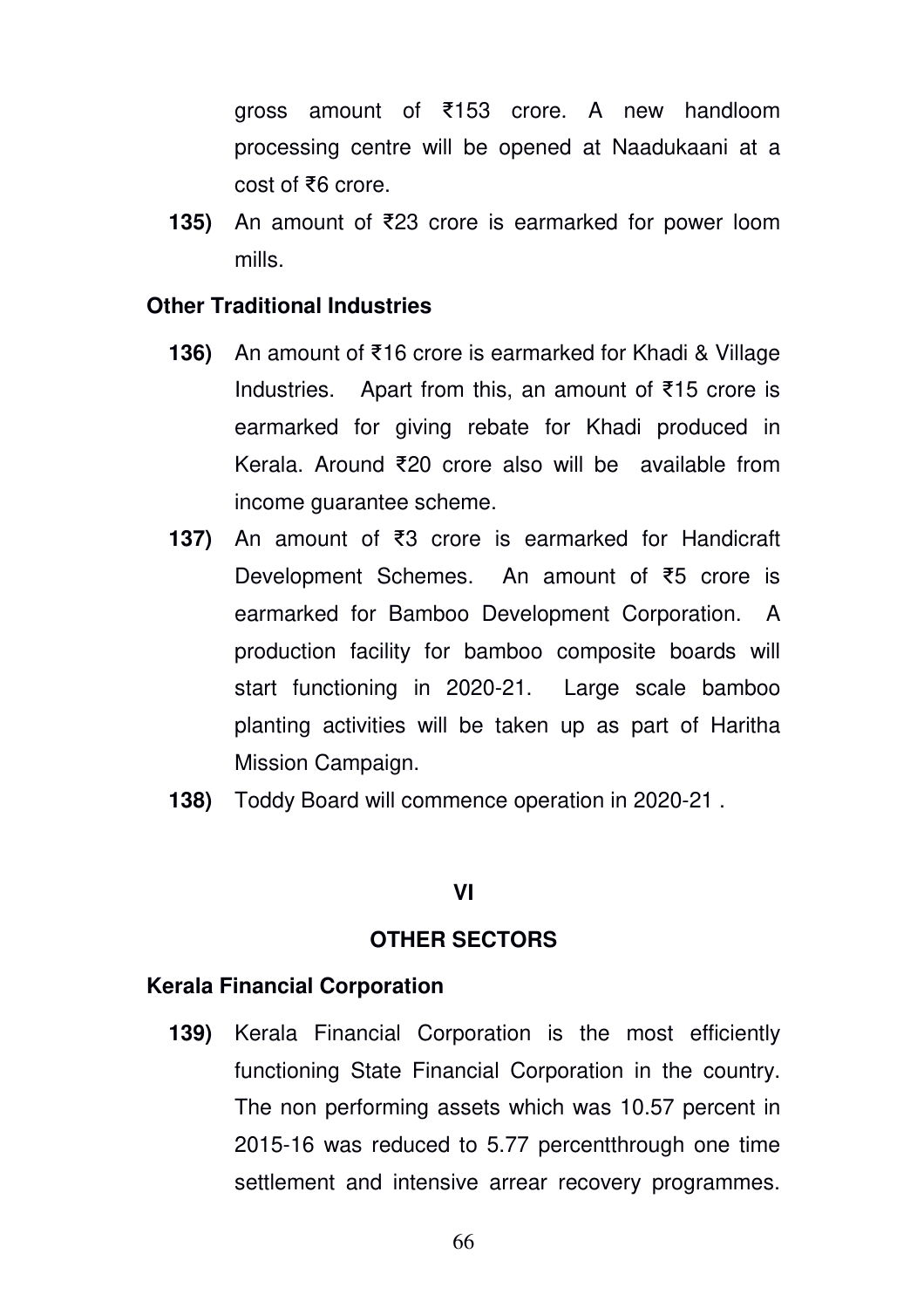The base interest rate was slashed to 9 percent from 14.5percent. As per RBI stipulation risk weighted asset ratio must be a minimum of 9 percent. The ratio of Kerala Financial Corporation is 19 percent.Fresh loan disbursementin the year 2015-16 was ₹1025 crore. This will increase to ₹1500 crore in 2019-20. Whilethe profit will raise to ₹20 crore from ₹5 crore. In the backdrop of having 'Double A' rating, the Kerala Financial Corporation has resolved to make a giant leap in loan disbursement in 2020-21. For achieving this the equity base of the firm must expand substantially.

**140)** Sir, the share capital of Kerala Financial Corporation is being increased by ₹200 crore. Based on this, the Kerala Financial Corporation can additionally mobilise ₹2000 crore from the market. The public sector undertakingsin Kerala will be provided with loans amounting to ₹300 crore from Kerala Financial Corporation. The interest of this loan will be paid directly by the Government.

### **Kerala State Financial Enterprises**

- **141)** The Kerala State Financial Enterprises is celebrating its Golden Jubilee. In comparison to 2015-16, the turnover of chits rose by 40 percent and became ₹22744 crore. While the total turnover rose by 50 percent and became ₹43647 crore. The operational profit rose to ₹509 crore from ₹236 crore. New schemes will be formulated and implemented in the Golden Jubilee year.
	- $\blacklozenge$  Pravasi Chits will be made available to malayalis residing in other states also.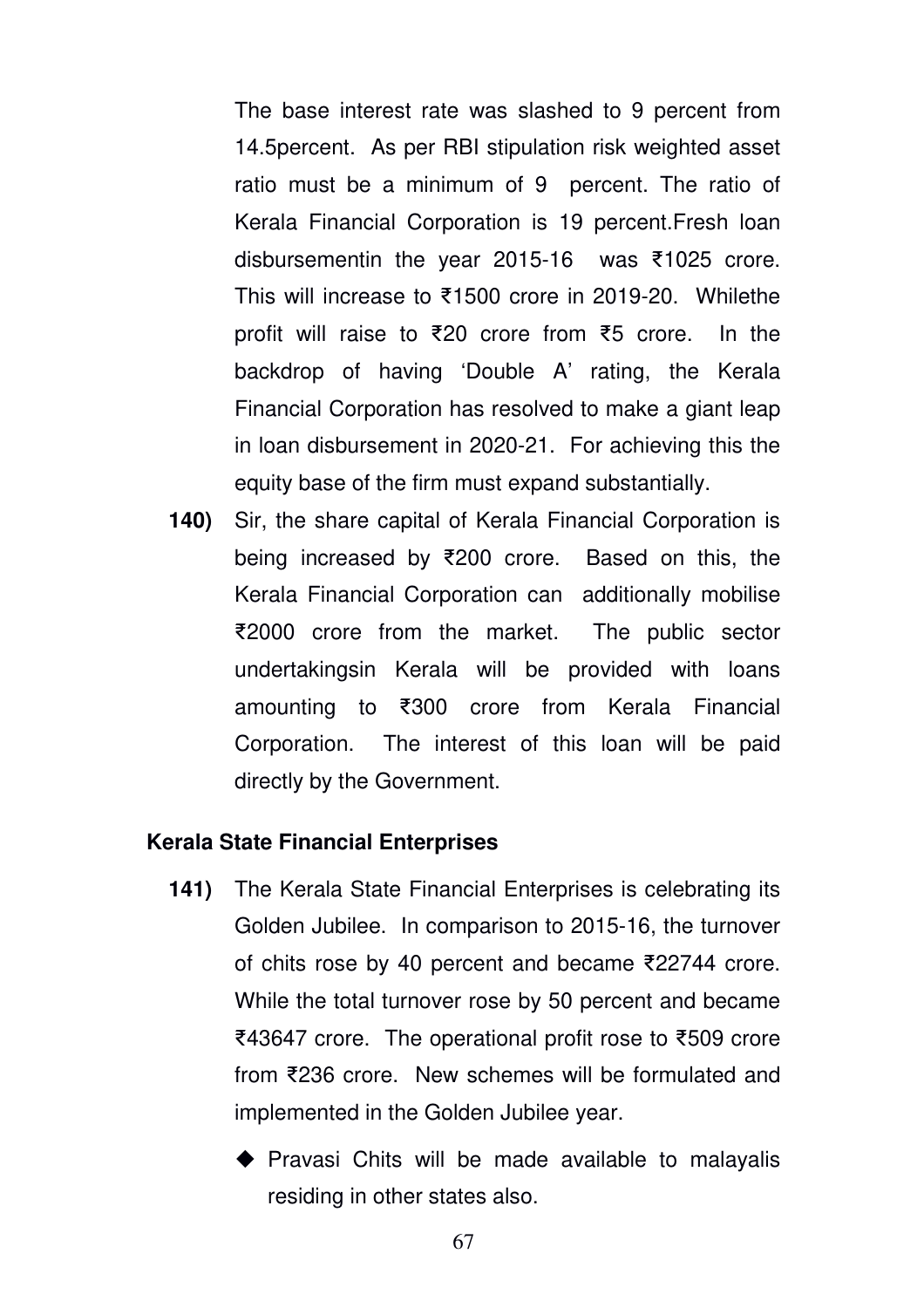- ◆ Steps will be taken to make Pravasi Chits more attractive.
- Gold loan will be enhanced to ₹5000 crore.
- ◆ 50 smart branches will be opened.
- ◆ Kudumbashree Chits will be started.

### **Small Scale Industries**

**142)** The most vibrantindustrial sector in Kerala is the Small Scale Industries Sector. An amount of ₹36 crore is earmarked for industrial parks and the development of common facility centers. An amount of ₹70 crore is earmarked for various entrepreneurship development programmes. An amount of ₹10 crore is earmarked for the revival of sick units and ₹10 crorefor interest subsidies.

## **Commerce**

**143)** An amount of ₹16 crore is earmarked for the commercial sector. Of this, ₹10 crore is for setting up permanant marketing cum exhibition complex. An amount of ₹20 crore is additionally earmarked for settling the pension arrears of Traders Welfare Fund.

## **Higher Education**

**144)** The plan outlay for higher education sector is ₹493 crore, of which ₹125 crore is for Kerala, Calicut, Kannur, Mahathma Gandhi, Sanskrit, Malayalam & Law Universities. An amount of ₹16 crore is earmarked for Higher Education Council and ₹9 crore for KCHR. An amount of ₹50 crore is set aside for ASAP. An amount of ₹5 crore is earmarked for 'K.R. Narayanan Institute of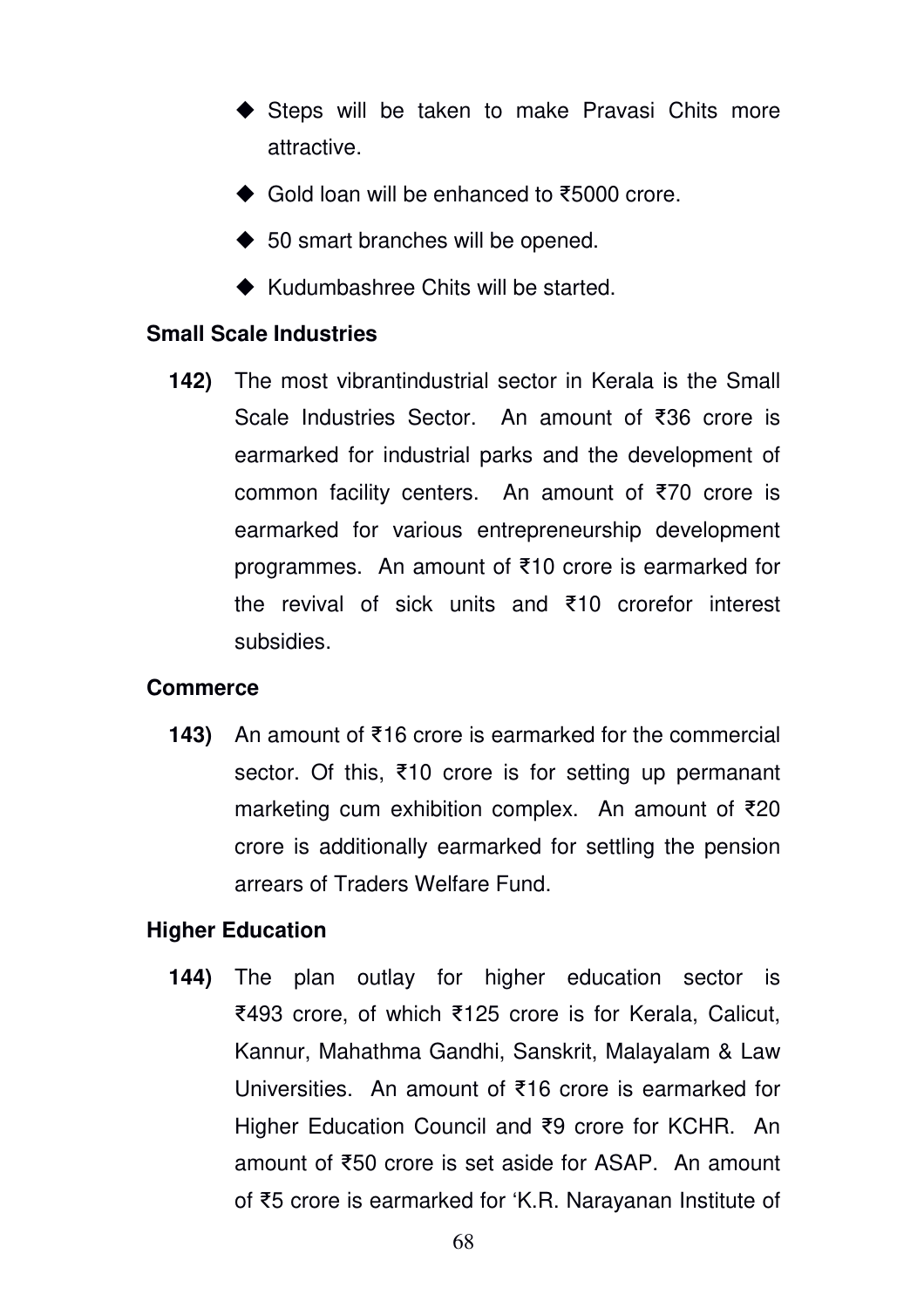Visual Sciences and Arts'. Of this, ₹2 crore is for museums for video documentation. Various scholarships such as 'Erudite', 'Scholar Support', 'Walk with Scholar', 'Fostering Research in Students', 'Orise' etc for improving academic standards will be continued. Sir, non plan share of some universities is low. Necessary enhancement will be provided later after examining the financial condition.

- **145)** KIIFB aided infrastructure development of Colleges and Universities will be implemented in 2020-21. Construction of a ₹100 crore worth laboratory in Cochin University is underway. ₹50 – 100 crore each will be alloted from KIIFB for other Universities. An amount of ₹142 crore is alloted for the construction of College buildings.
- **146)** A program will be implemented in 2020-21 for the renovation of laboratories in all government colleges. Each college has to prepare and submit special projects required for this. The amount required for this will be made available from theMajor Infrastructure Head.
- **147)** Higher Education Council will determine the best three departments in universities from the domains of science, arts & literature and social studies, and special awards will be provided for its development. Necessary posts and fund for infrastructure development will be provided. An amount of ₹20 crore is specially earmarked for this. Higher Education Council itself will select researchers for Kairali Research Award.
- **148)** Sir, the Thrissur campus of Calicut University is functioning in the ancestral home and property of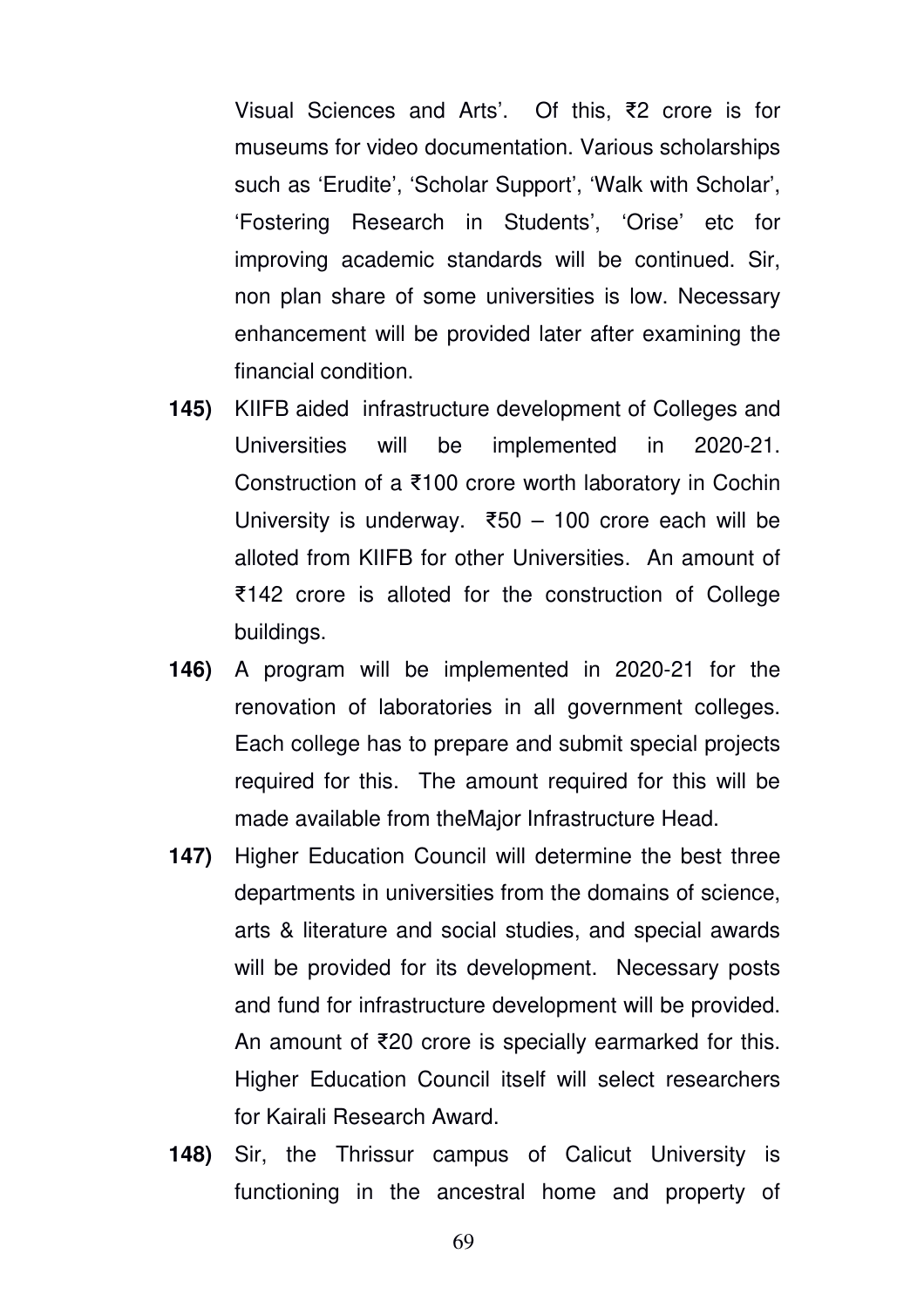Dr.John Mathai. This house will be renovated and developed as a memorial for first generation economists in Kerala namely P.J.Thomas, V.R.Pillai, Padmanabhan Pillai and Dr.K.N.Raj. The Chief Advisor for this project will be Prof.M.A.Oommen. An amount of ₹2 crore is earmarked for 'N.R.Madhavamenon Interdisciplinary Centre for Research Ethics and Protocols' under Cochin University. An amount of ₹2 crore is sanctioned for the history musuem of CMS College which is celebrating its bicentenary.

- **149)** Appointment of sufficient teachers for courses sanctioned in previous years has not been done. A Government order will be issued within the month of March for the creation of 1000 posts as per the criteria of 16 hours teaching per week.
- **150)** It is necessary to sanction new courses in the higher education sector. For that, a committee chaired by the Secretary, Higher Education will be assigned to scrutinize the applications received from colleges. It is intended to sanction a total of 60 courses. Eligible colleges will be selected on the basis of certain criteria.
	- New generation inter disciplinary courses will be started.
	- Colleges need to have 'A plus' grade in NAAC accreditation. Exemption will be given to government colleges.
	- Exemption will be given only to the colleges newly started by Scheduled Tribe Trusts.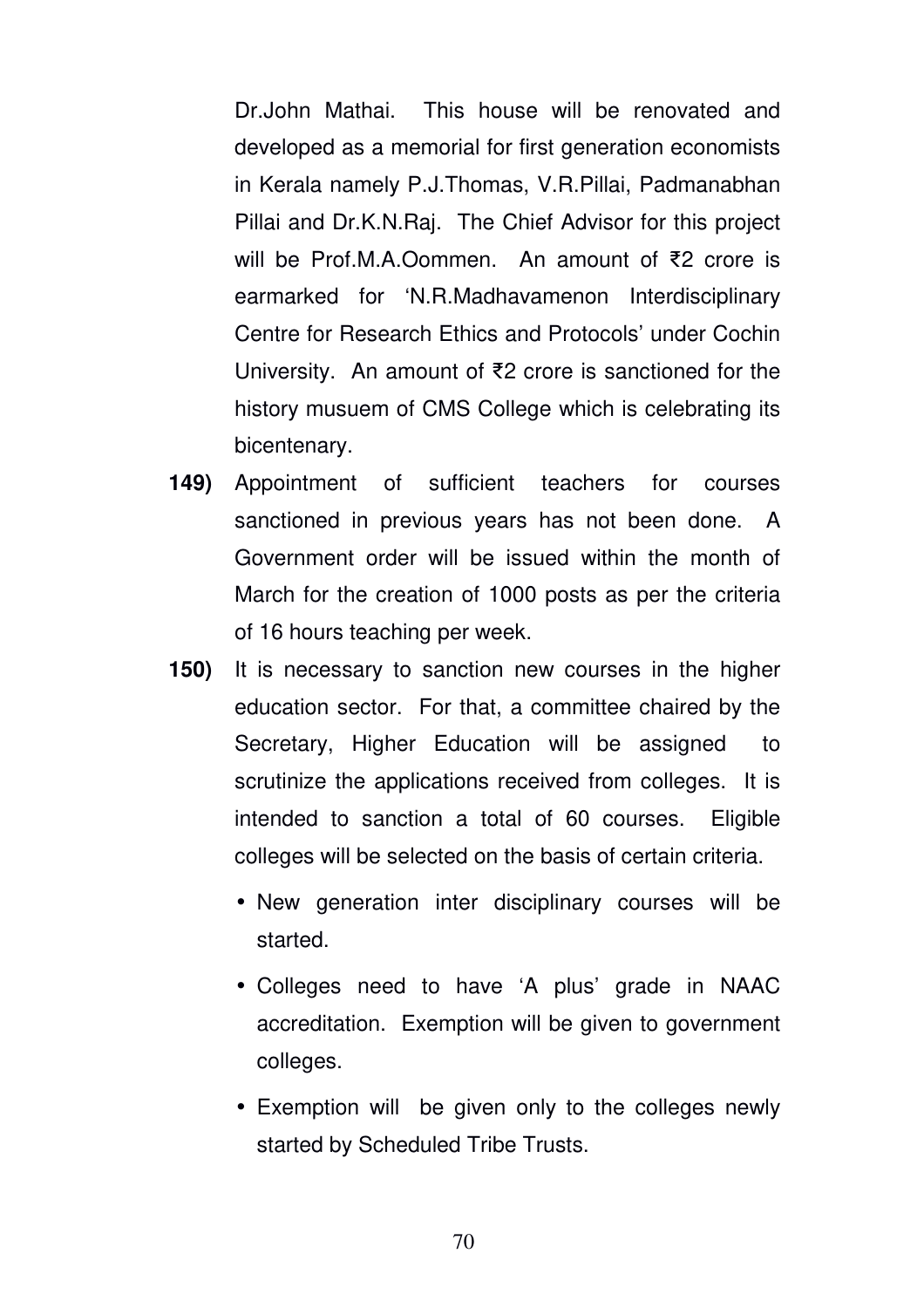- Legacy and expertise of the college in that subject, the number of teachers and condition of nearby colleges will be considered for sanctioning courses.
- Permanent posts will be created only after five years. Courses should be conducted on temporary / contract basis till then.
- **151)** The Gulati Institute of Finance and Taxation will continue its national level consultations in Central – State financial relations. An international seminar on Labour Code will be conducted in the month of November with the co-operation of Labour Department. A national seminar on new Emigration Act conducted in association with NORKA. For this, an amount of ₹5 crore is sanctioned to GIFT.

### **Technical Education**

- **152)** The outlay for technical education is ₹210 crore. An amount of ₹22 crore is earmarked for Cochin University and ₹18 crore each for Technical University, Kerala State Science and Technology Museum and IHRD. An amount of ₹37 crore each is earmarked for engineering colleges and ₹40 crore each for Polytechnics.
- **153)** K-DISC is providing leadership to Kerala Medical Technology Consortium. A programme has also been formulated for incorporating emerging technology in government. An amount of ₹25 crore is earmarked for K-DISC.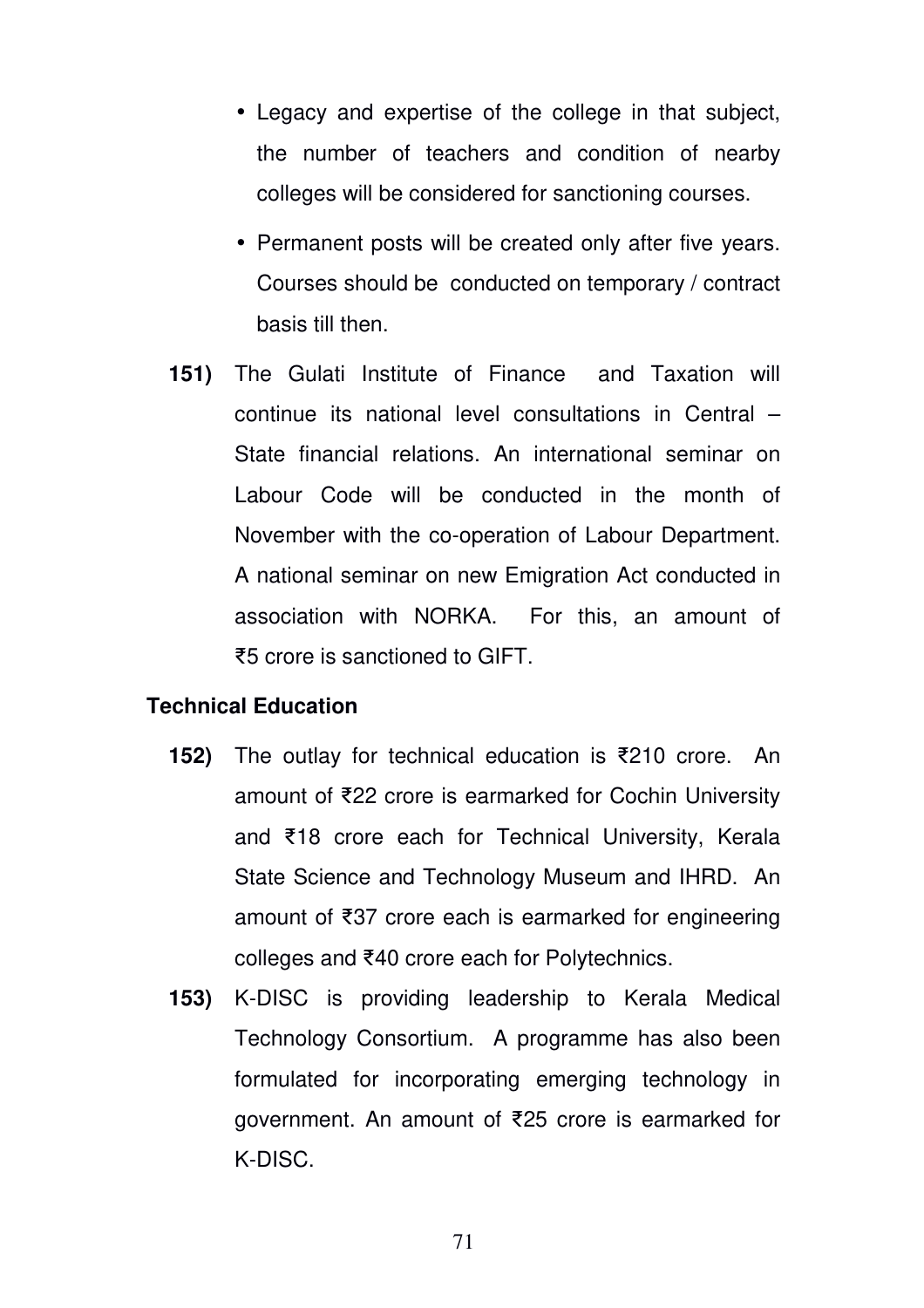# **Drinking Water**

- **154)** Never ever in the history of Kerala Water Authority has it undertaken such large number of drinking water projects.
	- 61 works worth ₹4384 crore from KIIFB.
	- 283 works worth ₹1254 crore from AMRUT.
	- 1448 works worth ₹1562 crore from State Plan.
	- 39 works worth ₹736 crore from NABARD.
	- 52 works worth ₹620 crore from centrally sponsored drinking water project.
- **155)** Thus, activities are going on for attaining a production capacity of 10 crore litre per day from 1891 projects worth ₹8523 crore. The time bound completion of these works is a challenge. These projects could be completed on time and drinking water scarcity in the State could be resolved substantially, if the enthusiasm and efficiency shown by the employees of Water Authority during floods in restoring the production capacity, that was 52 percent non functional, within two weeks and for ensuring drinking water and sewage treatment in Sabarimala; could be replicated.
- **156)** Moreover, one third of the above projects are to relay the existing supply pipelines. Through this, distribution loss could be reduced substantially and per unit cost of water could be lowered. Today, the average cost of one kilo litre water is ₹23.72 . But the average price charged for water is ₹9.50. This gap has to be reduced. A fundamental restructuring is inevitable for this.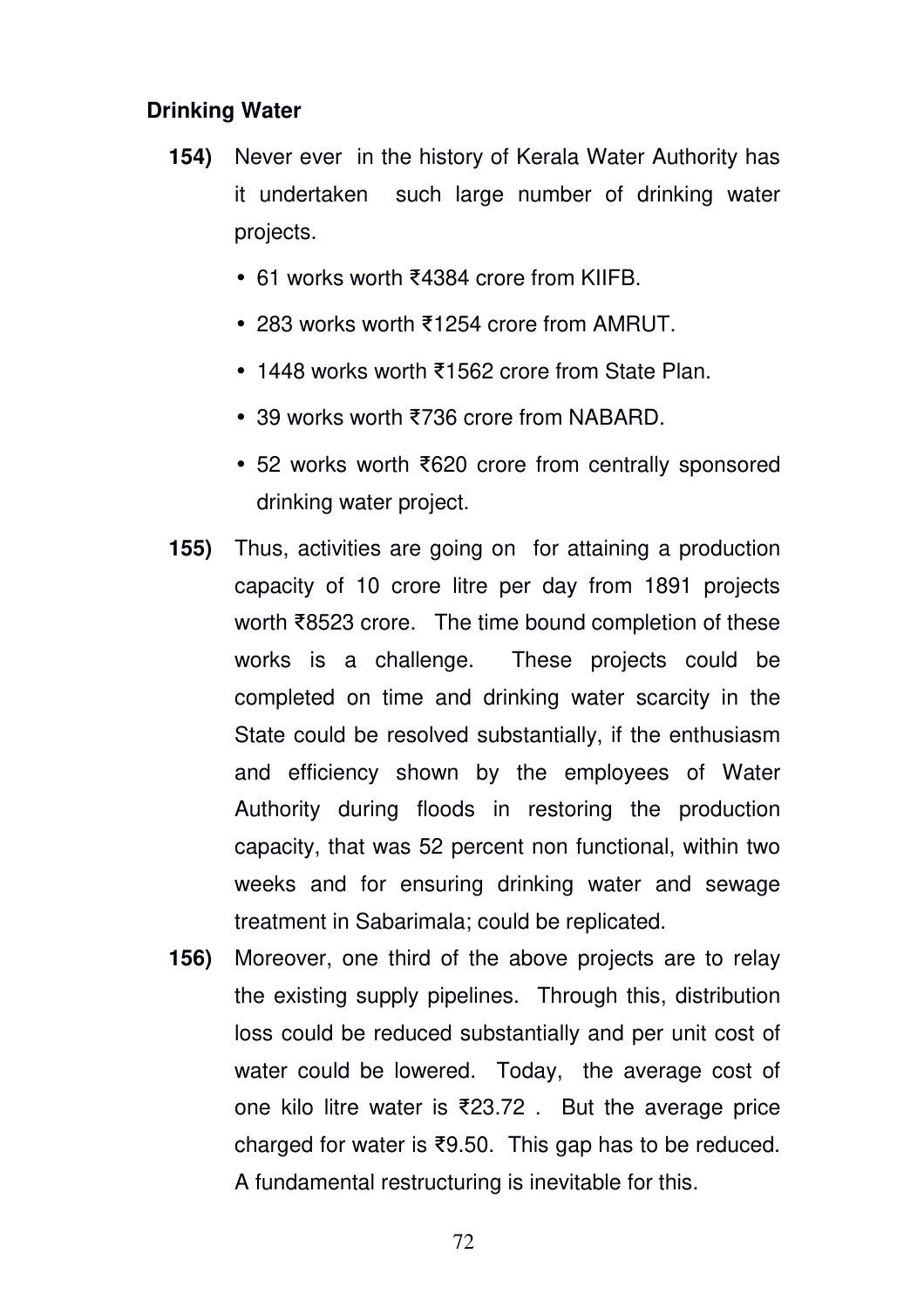**157)** An amount of ₹675 crore is earmarked for Kerala Water Authority. An amount of ₹400 crore will also be available from central schemes. Bottled water from Water Authority will be made available on commercial basis in 2020-21. An amount of ₹2 crore is sanctioned for the completion of Aruvikkara Bottled Water Project. In the backdrop of Alappuzha drinking water project getting delayed, an amount of ₹4 crore is sanctioned additionally for rejuvenating old sources, as a part of an emergency plan for overcoming drought.

## **Forest**

- **158)** The outlay for Forest Department is ₹179 crore. An amount of ₹56 crore is additionally expected from centrally sponsored schemes. In addition to ₹110 crore from KIIFB for reducing human – wildlife conflict and an amount of ₹24 crore will be made available from plan. Animals in Thrissur Zoo will be rehabilitated to Puthur in 2020.
- **159)** Sir, thenovel intervention in forest sector in 2020 is the project for rehabilitating deep forest inhabitants. Forest could only be conserved by retaining them as a large contiguous area. Human interference should be limited to the outskirts of dense forests. For this,an amount of ₹106 crore is sanctioned from Rebuild Kerala.

# **Scheduled Classes**

**160)** 

'Not indeed before the king Or anyone for that matter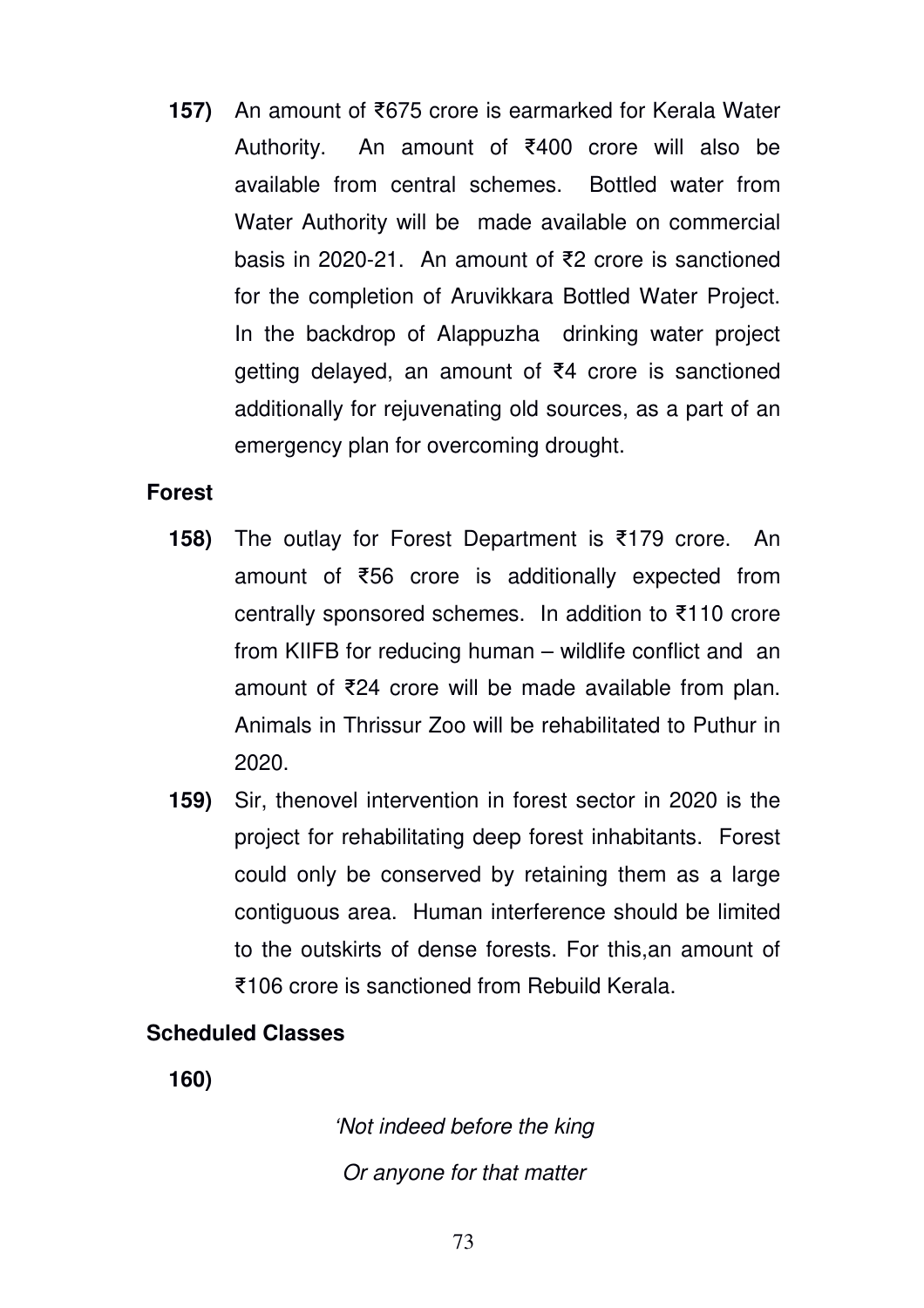#### May be stand

Crest fallen,

**Hands** 

Not held behind in acquiescence But self-assuredly folded in the front. May he be so guarded He clamours Time after time'

Thus, the poet Asokan Marayur draws the desire of Scheduled communities for self confidence.Sir, improvement in financial status is essential for social progress. But in India, in general, what is the attitude towards scheduled communities? In no other Indian state development fund for Scheduled Tribes has been allocated in proportion to the population. With the discontinuation of five year plan such a principal itself has become irrelevant. But in Kerala, 12.64percent is allocated over and above the proportion of population. Outlay for Scheduled Caste Sub Plan is ₹ 2730 crore and that for Tribal Sub Plan is ₹786 crore. In addition to this, an amount of ₹458 crore will be available from centrally sponsored schemes.

**161)** Top most priority is for housing. An amount of ₹685 crore under Scheduled Caste Sub Plan and ₹247 crore under Scheduled Tribe Sub Plan are earmarked for, land for landless, completion of incomplete houses,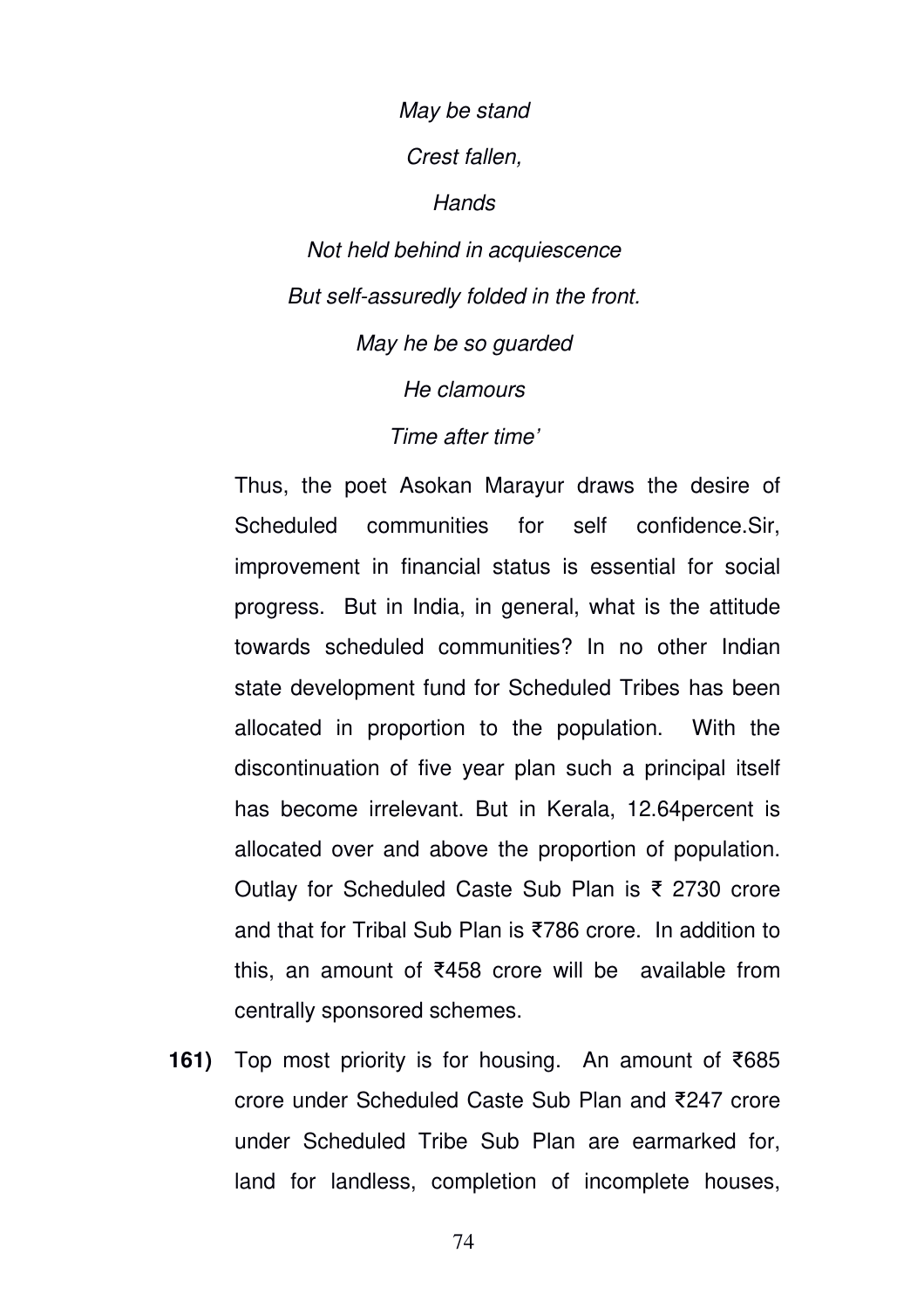share of Life Mission and for study rooms. In 2020-21, housing will be provided to 15000 Scheduled Caste families and 5000 Scheduled Tribe families from Life Mission. Under the study room projects started by this government, study rooms have been constructed for 8465 housesso far.In 2020-21, 4000 study rooms will also be constructed.

**162)** Sir,

'Swimming against the flow Shouting out 'Arppo' boisterously, A fistful of world clusters, Returning to the boat……..'

The above lines of M.R.Radhamani include the great desire for social progress by earning education. Next to housing, the priority is for education. An amount of ₹386 crore is earmarked to Scheduled Caste Sub Plan and ₹115 crore to Scheduled Tribe Sub Plan for education. For model residential schools, an amount of ₹93 crore is earmarked through KIIFB and an amount of ₹23 crore from plan. Gothra Bandhu Scheme for providing education to the newly admitted Scheduled Tribe students in schools will be implemented all over the State by appointing the competent youth from the Scheduled Tribe community, have qualifications such as TTC and B.Ed, as mentor teacher.

**163)** The program announced in the previous budget for giving placement to youths of Scheduled category by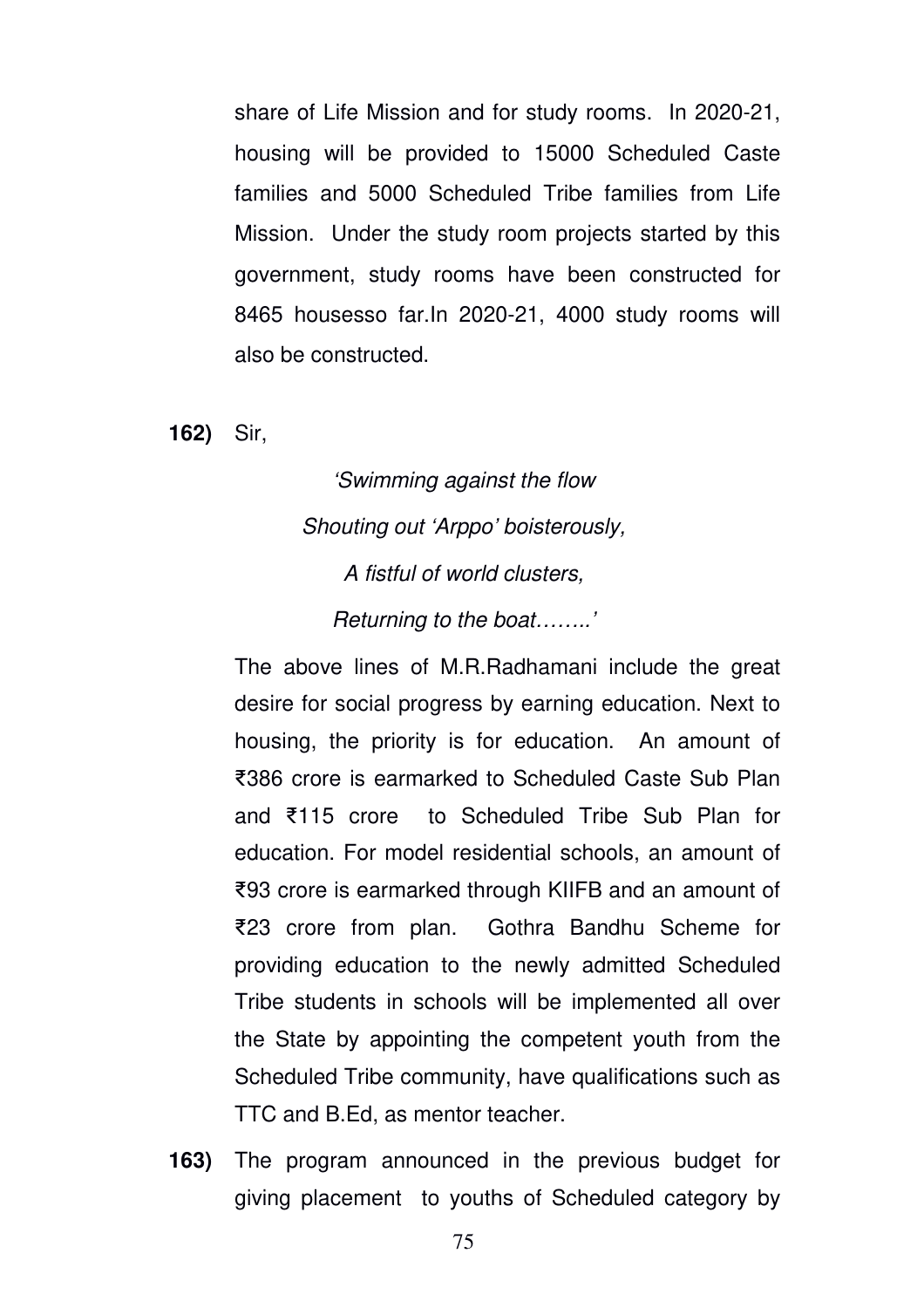implementing vocational skill trainingis successful. Placement has been given to 4896 persons so far. Of this, 383 got job in foreign countries. It is targeted to give employment to 10000 persons in 2020-21.

## **Welfare of Other Communities**

- **164)** An amount of ₹101 crore is earmarked for the welfare of backward communities. Of this, ₹53 crore is for OEC educational schemes. Including central share, ₹36 crore is available for Scholarships. An amount of ₹50 lakh is allocated as share capital for Pottery Development Corporation.
- **165)** An amount of ₹42 crore is earmarked for Minority Welfare
- **166)** An amount of ₹36 crore is earmarked for the Welfare of Forward Communities.

## **Geriatric Care**

**167)** In this sector, formation of 25000 elderly neighborhood groups under the aegis of Kudumbashree was the most significant event in the geriatric care in 2019-20. 'Snehitha calling bell scheme' was also formulated for elderly people living alone. But the proposal 'Pakal Veedu' for 2-3 wards has not been implemented properly. Local Self Governments are bound to set apart at least ₹290 crore from their plan fund for elderly people. This must be included in the local plan for 2020-21. There is no need to construct new buildings. Existing libraries and rented houses can be used for this. Elderly neighborhood groups should be associated with these centers. 'Sayamprabha Scheme' of Social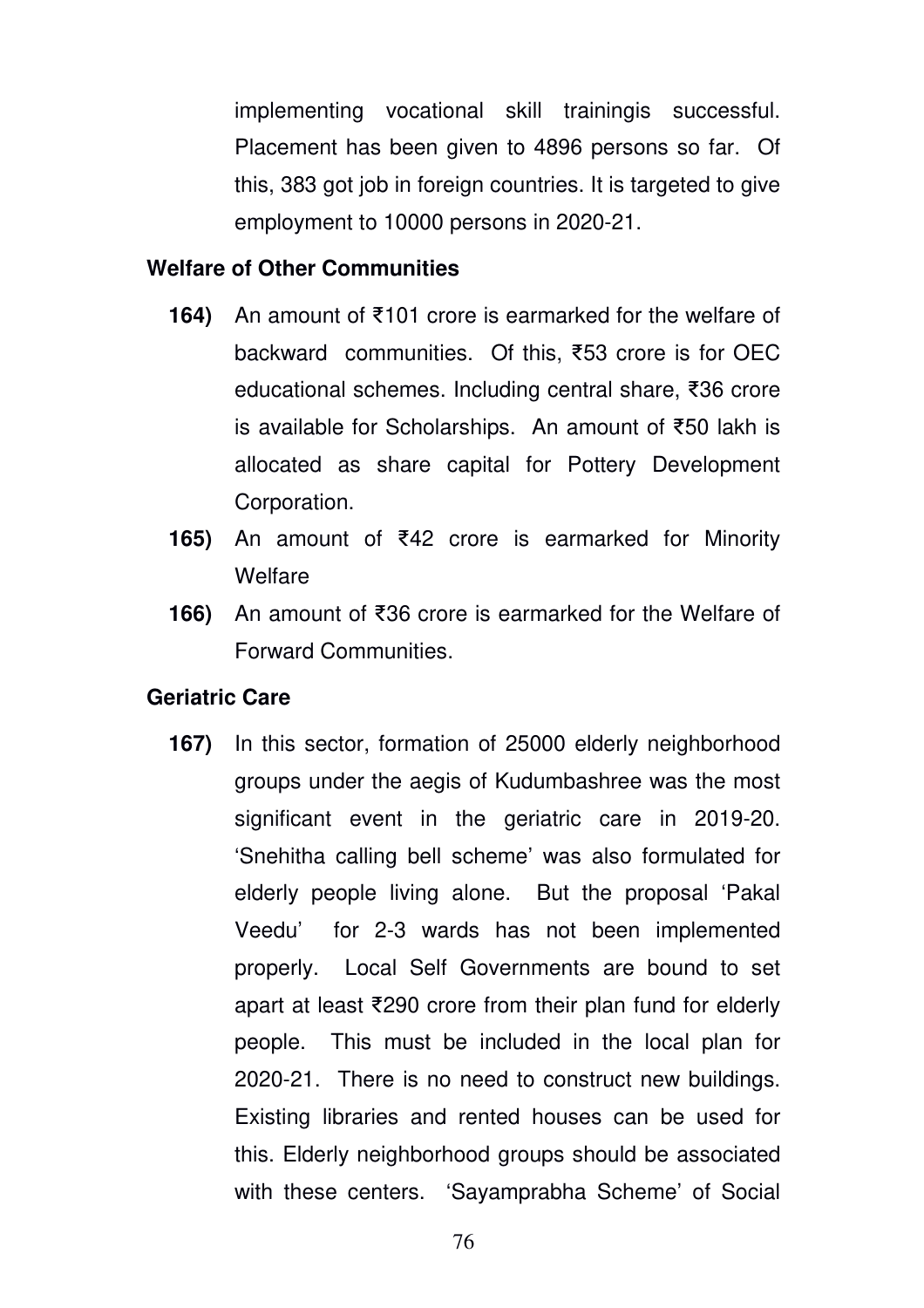Justice Department, having an allocation of ₹6.5 crore, has to be integrated. An amount of ₹24 crore is earmarked for 'Vayomithram Project'. Sir, the programmes for the geriatric welfare are spread across all departments. By adding these together elder budget will be prepared likewise gender budget and the same will be presented along with budget documents.

**168)** The amount of ₹100 crore, that was sanctioned to Kerala Agricultural Workers Welfare Fund Board, will be given at once. In 2020-21, ₹50 crore is also allocated.

#### **Protection of the Differently Abled**

- **169)** Kerala got the award of Central Government for being the best differently abled protecting state for formulating a policy frame work suitable to support each phase in the life cycle of differently abled. Immunization including MMR vaccine for preventing deformities in the gestation period itself is the outset. The next phase will be the screening for detecting deformities in the infancy itself and to initiate remedial measures. For this, an amount of ₹50 crore is earmarked for schemes like 'Anuyathra', 'Sruthitharangam' and 'Aarogya Kiranam'.
- **170)** Differently abled children ofmild and moderate natureare usually admitted in normal schools. There is also Autism Park, in which differently abled children are taught either in special or common class room on experimental basisirrespective of their intensity of deformity.
- **171)** Sir, an amount of ₹40 crore is earmarked as financial assistance to 290 special schools run by voluntary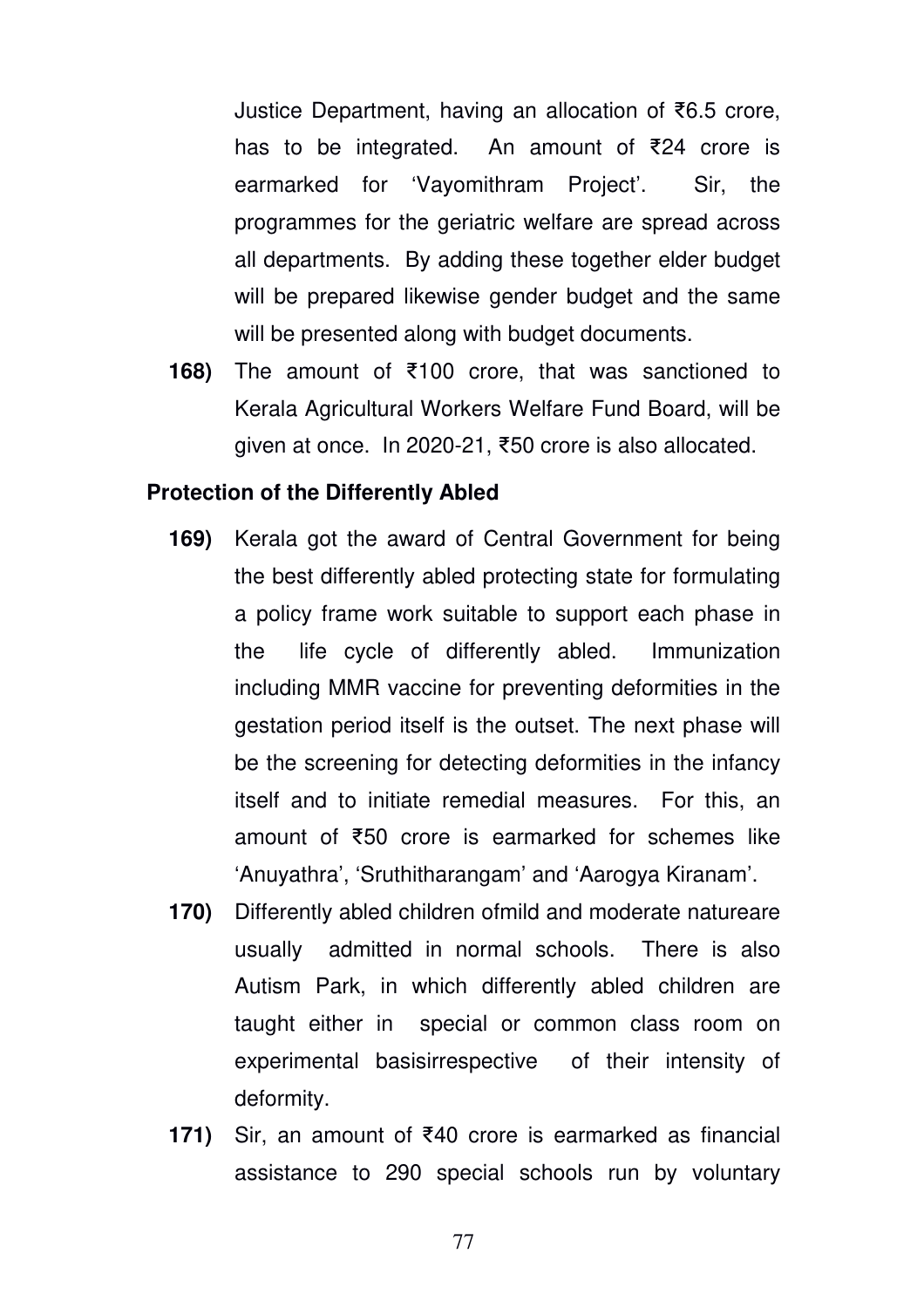organizations and others. Apart from this, an amount of ₹10 crore is earmarked for the protection of differently abled who are above the age of 18. The additionalamount required for this should be met from the plan outlayfor the Education Department. An amount of ₹35 crore is earmarked for Bud Schools. An amount of ₹1 crore is earmarked for different art centre for the training of differentially abled artists and for providing employment to them as professional performers.

- **172)** An amount of ₹40 crore is earmarked for treatment and care of the differently abled and ₹31 crore is for their Mental Health Programmes. An amount of ₹9 crore is for Barrier Free Kerala. A special scheme will be implemented for making 28 public institutions in the city of Thiruvananthapuram, as barrier free. An amount of ₹40 crore is earmarked for giving allowance to the nursing assistant of the differently abled.
- **173)** An amount of ₹217 crore is set apart for this sector fromthe departments like Social Justice, Education, Health & Family Welfare and Local Administration. Apart from this, Local Administrative Institutions are bound to set apart at least ₹290 crore. A total amount of more than ₹500 crore is available for expending with clemency and co-ordination.

## **Transgender**

**174)** Kudumbashree organises 'Special Neighborhood groups' for transgenders. A Co-operative society of themhas already been established. An amount of ₹5 crore is earmarked for 'Mazhavillu' programme.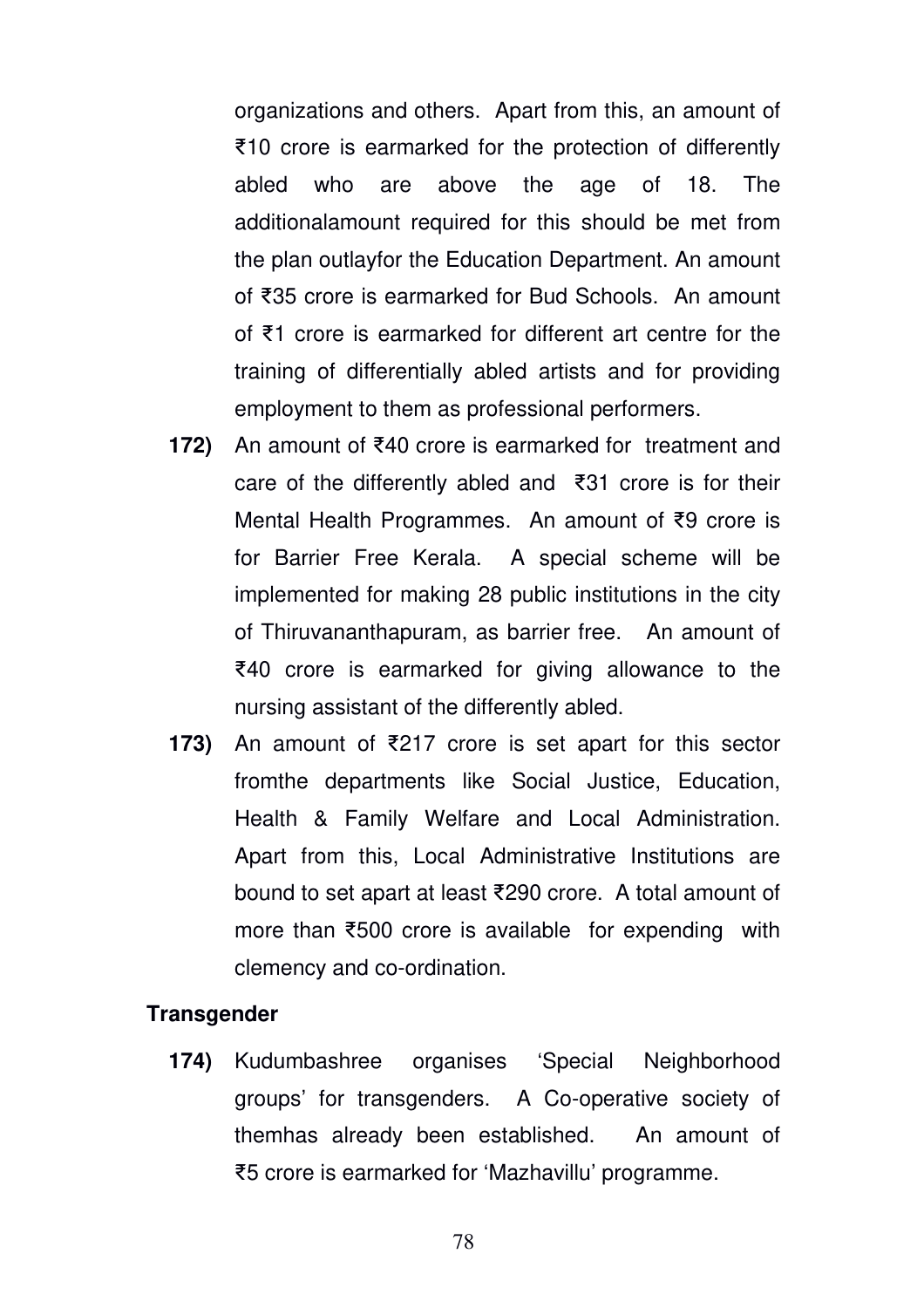# **Culture**

- **175)** The outlay of cultural sector is ₹157 crore. Some new schemes are on the anvil.
	- An amount of ₹4 crore for a new building for the preservation of Palmleef archives.
	- An amount of ₹6 crore for International Archives study and Research centre at Karyavattom.
	- An amount of ₹8 crore for the construction of a new 'Sreechithra Art Gallery' with most modern technology.
	- An amount of ₹7 crore is set apart for Kerala Lalithakala Academy. Out of this, ₹2 crore is earmarked to set up museum in Kerala by engaging artists on contract basis.
	- An amount of ₹3 crore is earmarked for constructing a suitable heritage monument at Attingal Palace in connection with 300<sup>th</sup> anniversary of Attingal riot.
	- Financial assistance to the tune of ₹3 crore was announced in the previous budget for Female Directors. This will continue. Apart from this, an amount of ₹3 crore is earmarked for the encouragement of Directors from Scheduled categories. Assistance given to one person will not exceed ₹50 lakh.
	- An amount of ₹3 crore is additionally allocated for promoting amateur drama. Theselected drama will get a maximum amount of ₹5 lakh.

79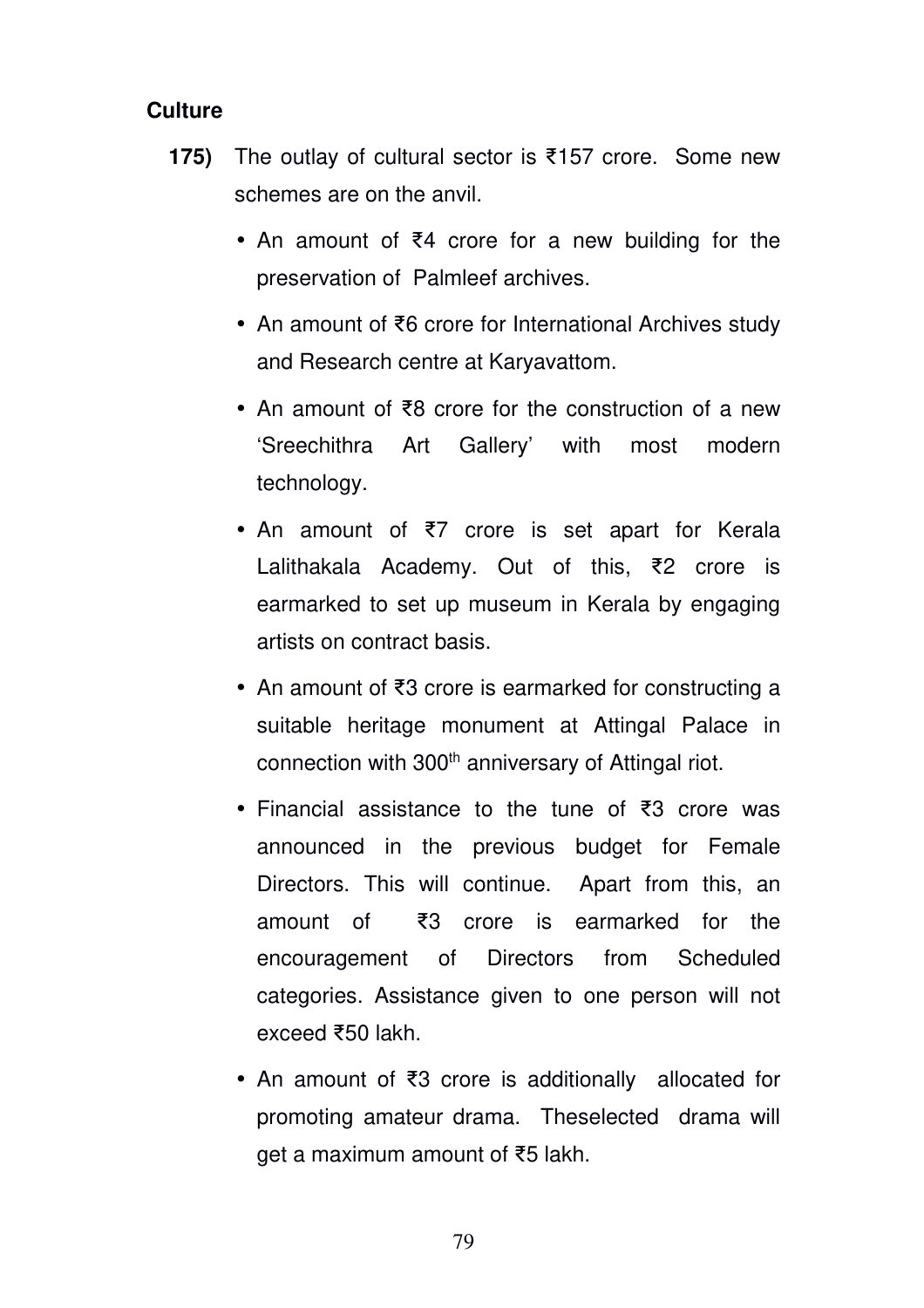- An amount of ₹5 crore is earmarked for K.M.Mani Foundation to construct a monument building, ₹5 crore is for taking over E.K.Imbichibava's house at Ponnani as monument, ₹1 crore is for Unnayi Warrior Samskarika Kala Nilayam.
- Ernakulam Public Library is being rejuvenated with an amount of ₹12 crore from CSR Fund and others. An amount of ₹1 crore is allocated as State Government share.
- An amount of ₹75 lakh is allocated to set up Yesudas Digital Library.

# **Sports**

**176)** An amount of ₹120 crore is earmarked for Sports and Youth Affairs. 2020-21 will be the year that is going to take off a big leap in the amneties of sports in Kerala, while taking into account of the KIIFB projects also. An amount of ₹33 crore is earmarked for Sports Council. An amount of ₹2 crore is allocated for 'Yogakendra' at Aralam.

## **Port**

**177)** Vizhinjam International Seaport is the most important project of the Port Department. The construction of 11 KV line, Water Treatment plant and piling of berthhas been completed. Land acquisition is upto 97 percent. Whereas, 20 percent of Breakwater construction, 60 percent of Land filling and 60 percent of concreting of Acropod have only been completed. It is estimated that, an amount of ₹350 crore is required for the project upto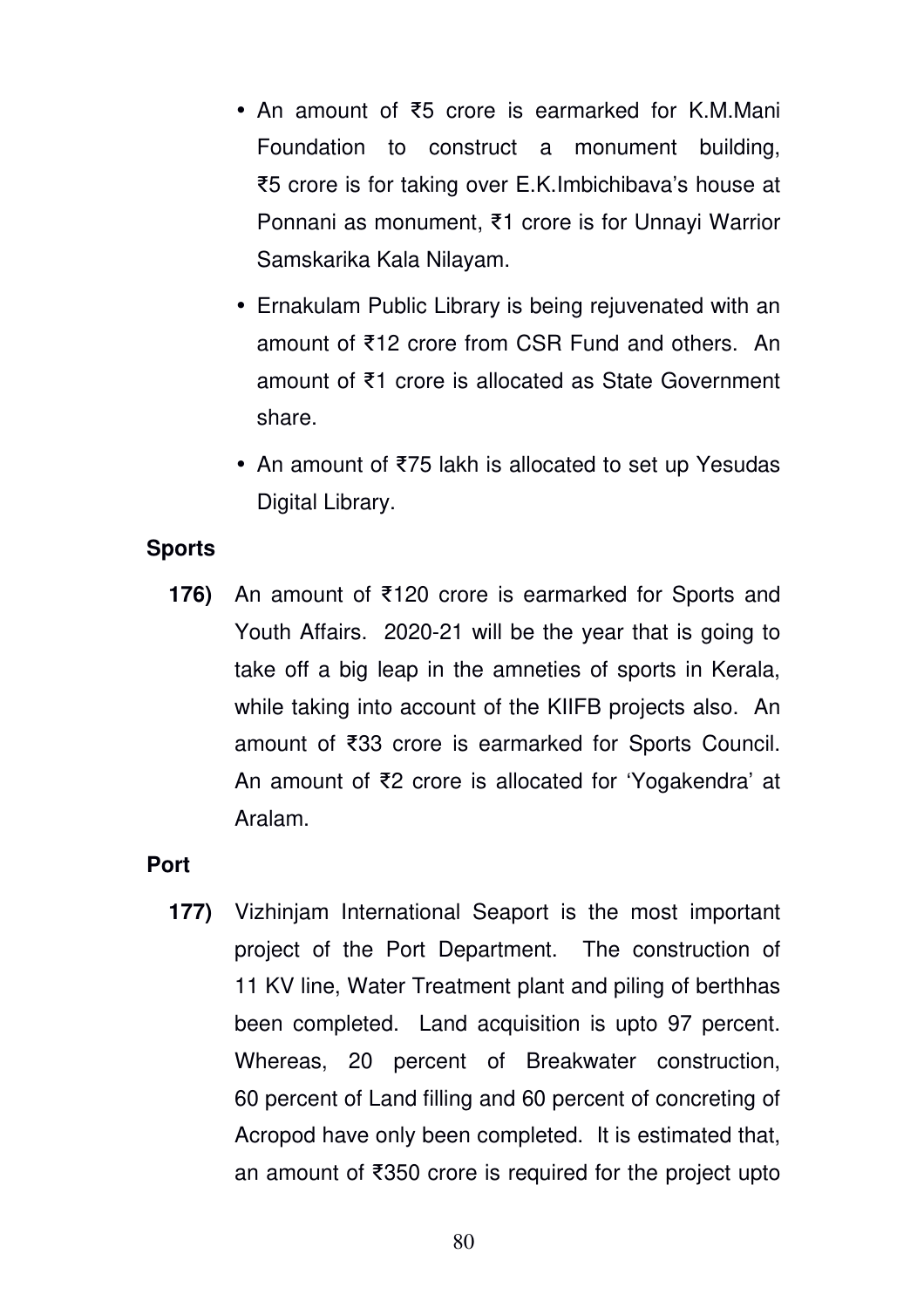March 2021. This has been met from ₹1000 crore set apart for major projects. Apart from this, an amount of ₹69 crore is earmarked for Port Department.

# **Transport**

- **178)** An amount of ₹1000 crore is allocated for KSRTC as special financial assistance. ₹109 crore is earmarked in plan.
- **179)** An amount of₹111 crore is allocated for Water Transport Department. Out of this, ₹26 crore is earmarked for State Water Transport. An amount of ₹75 crore is earmarked for Coastal Shipping and Inland Navigation Department.

# **Civil Supplies**

**180)** An amount of ₹60 crore is earmarked for Civil Supplies Corporation. Of this, ₹38 crore is meant for the arrangements of National Food Security Act. An amount of ₹12 crore is earmarked for therenovation of Supplyco outlets.

# **Co-operation**

**181)** The outlay of Co-operative Sector is ₹134 crore. Of this, the most important is thevarious financial assistance of ₹41 croreto primary credit co-operative societies. An amount of ₹7 crore is earmarked for the expansion and diversification of co-operative institutions. 2020-21 will be an year that Primary Co-operative Societies of Kerala are going to take vital steps for procuring of coconut and its value addition. An amount of ₹10 crore is earmarked for promoting these activities.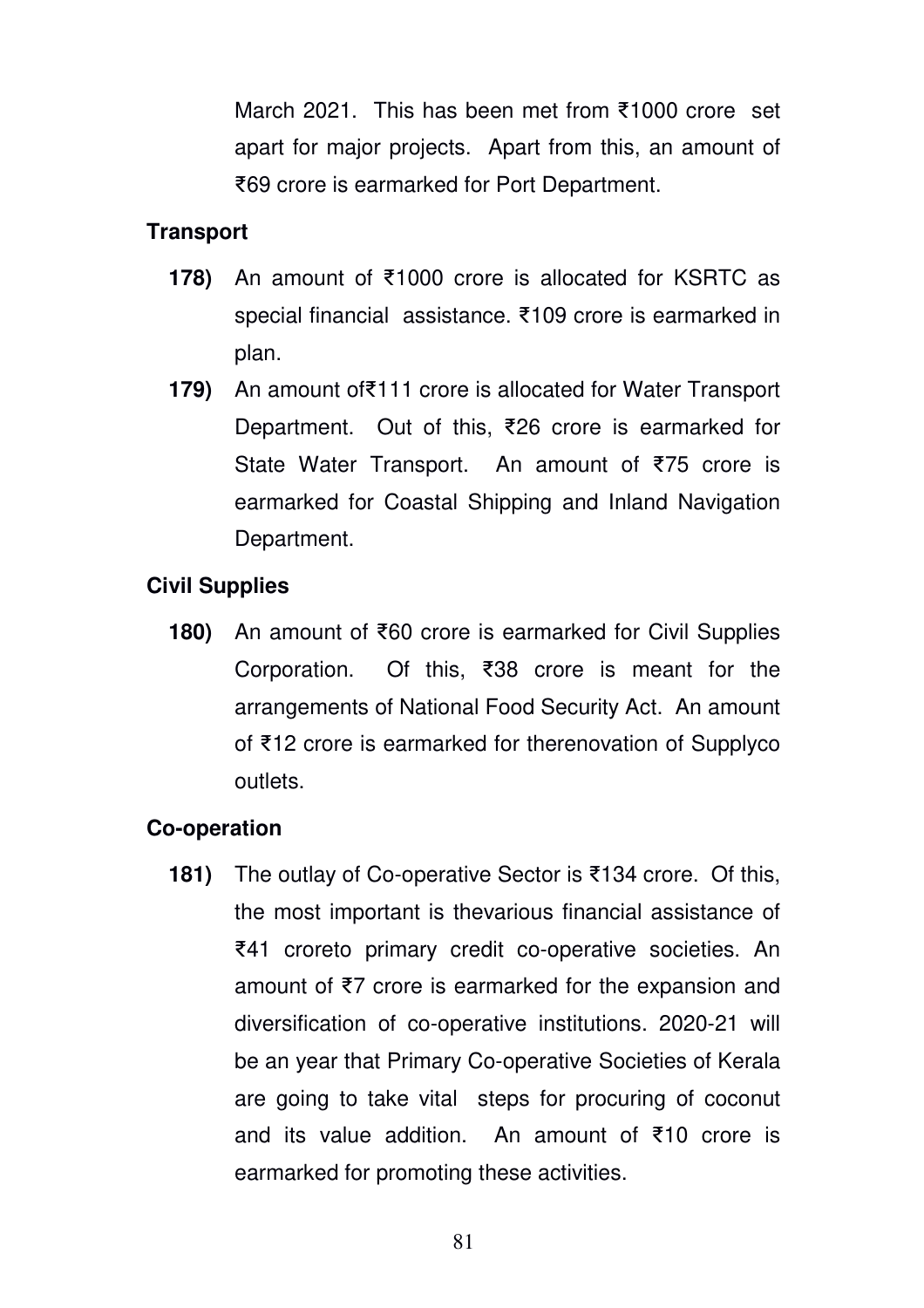# **Kerala State Lottery**

**182)** The turn over of Kerala State Lottery in 2015-16 was ₹5445 crore. This will be raised to ₹12000 crore in 2019-20. The target for 2020-21 is ₹15000 crore. The evil ploy of lottery mafia is the main threat faced by us. They succeeded in unifying the GST rate to 28 percent. The Act and rulesframed by us is, having, a great barrierto their illegal activities. They have challenged these Acts in the Court. Along with effective legal fight theKeralites should be arrayed together against this lottery mafia. For this, the co-operation of all is requested for. Comprehensive software update of Lottery Department will be implemented this financial year. A mechanism in which authenticity of Lottery ticket can be verified by the public is about to come.

## **Uniformed Forces**

- **183)** An amount of ₹193 crore is earmarked for the modernization of Police and Vigilance Departments. Apart from this, ₹60 crore will be received from centrally sponsored schemes including state share.
- **184)** An amount of ₹16 crore is earmarked for renovation of Jail and ₹10 crore for the welfare and rehabilitation of prisoners.
- **185)** Outlay of Fire & Rescue Service worth ₹70 crore is almost completely for ensuring modern equipments and technical amneties.
- **186)** An amount of ₹12 crore is earmarked for Excise Department. Out of this, ₹5 crore is for 'Vimukthi' – a De-addiction programme.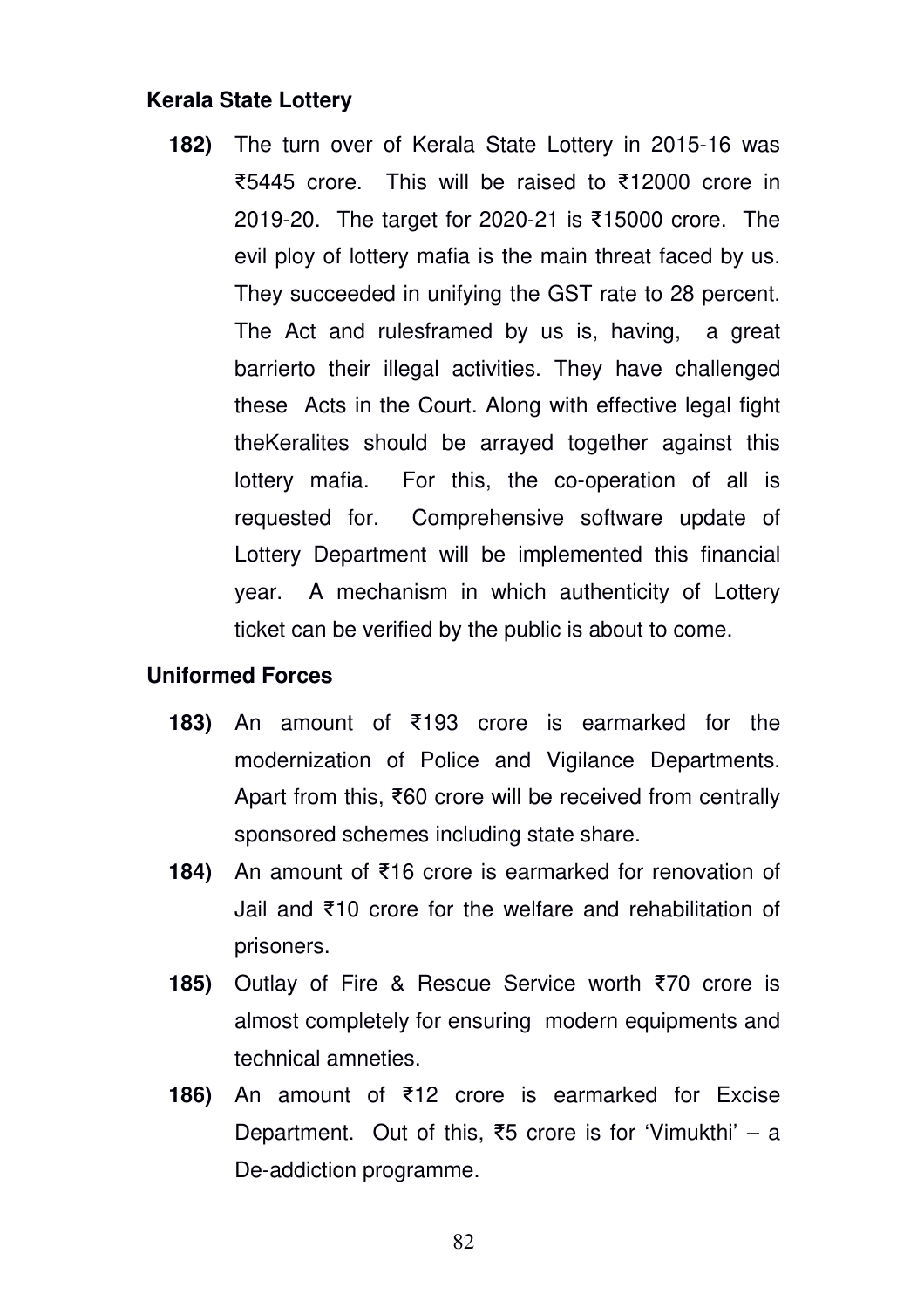**187)** Outlay of Motor Vehicle Department is ₹39 crore. Of this, ₹6 crore is for road safety measures.

# **Other Regulatory Departments**

- **188)** Top priority for technical renovation of Treasuries will be continued. ₹20 crore is set apart for this. More Treasury buildings will be taken up for renovation.
- **189)** A total amount of ₹86 crore is earmarked for Land Revenue Department. Out of this, ₹42 crore is for computerization and ₹18 crore is for setting up of Smart Revenue office.
- **190)** An amount of ₹1034 crore is earmarked for State Disaster Management Department.
- **191)** An amount of ₹305 crore is earmarked for Labour Department. ₹20 crore is earmarked for the scheme for guest labourers.
- **192)** An amount of ₹84 crore is earmarked for State Audit and ₹19 crore for State Insurance.
- **193)** Reconstruction of Registration offices through KIIFB assistancewill almost be completed this year. An amount of ₹10 crore is set apart for renovation and digitalization of Registration Offices.
- **194)** An amount of ₹15 crore is earmarked for the technical renovation of GST Department and for the installation of surveillance camera network.
- **195)** An amount of ₹10 crore is set apart for Legal Metrology Department.
- **196)** An amount of ₹9 crore is earmarked for Printing & Stationary Department.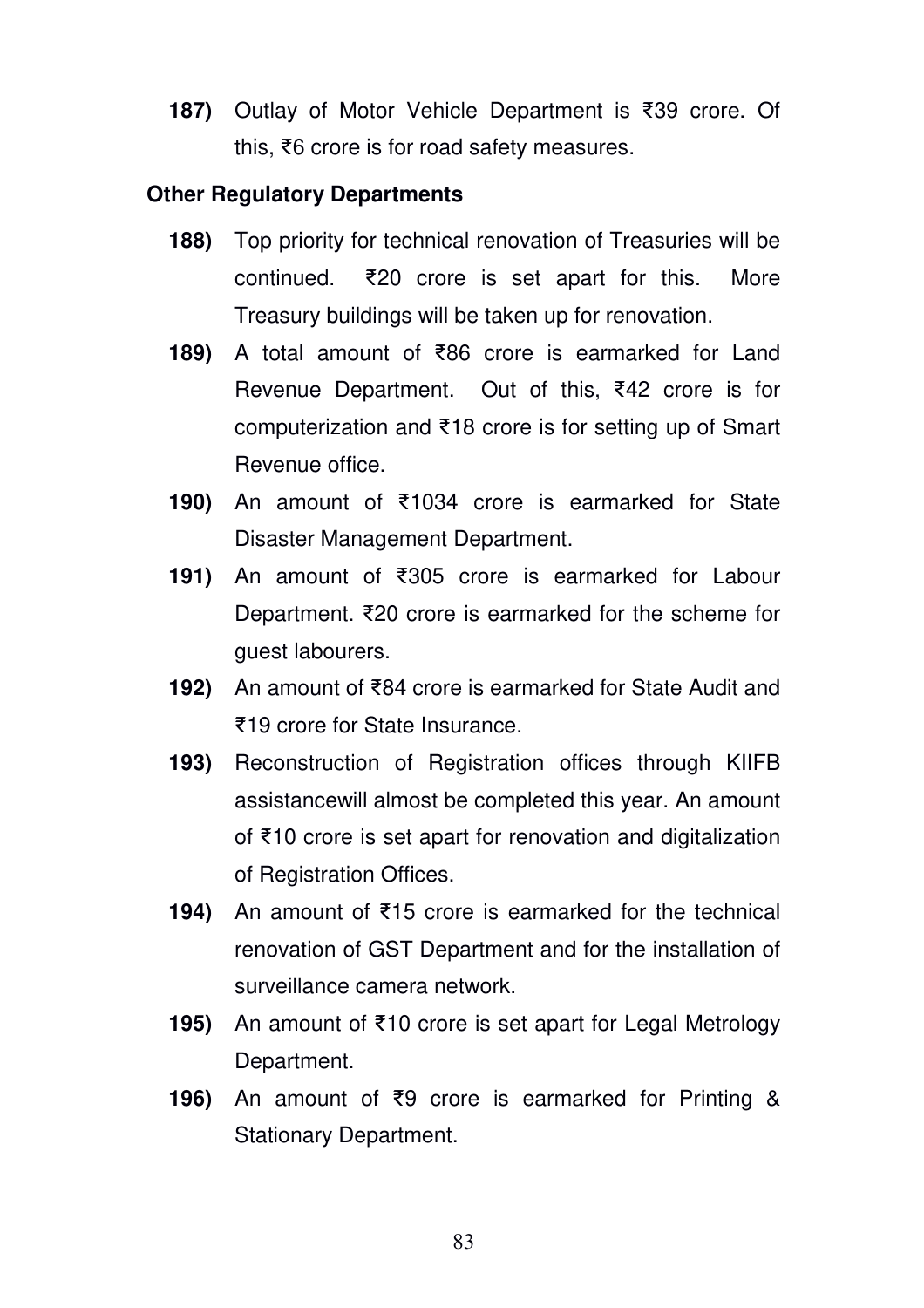- **197)** An amount of ₹2 crore is earmarked for Economics & Statistics. An amount of ₹64 crore is expected from the Central Government towards the survey activities of this Department.
- **198)** The11<sup>th</sup> Pay Revision of government employees will be implemented in this year. DA arrears will be given in phases next financial year. Considering the opinion of Government employees, House Building Advance will be restored in the manner that the Government will provide the same directly.

# **Constitutional Institutions**

- **199)** The outlay of Judiciary is ₹33 crore. This is in addition to the Court Complexes now under construction.
- **200)** PSC An amount of ₹5 crore is earmarked for construction activities and ₹3 crore for computerization.
- **201)** Legislative Assembly construction of new apartments is progressing on a war footing.

#### **Others**

- **202)** An amount of ₹38 crore is earmarked for information and publicity.
- **203)** An amount of ₹30 crore is set apart for State Planning Board. Out of this, ₹18 crore is for strengthening of District Planning Offices.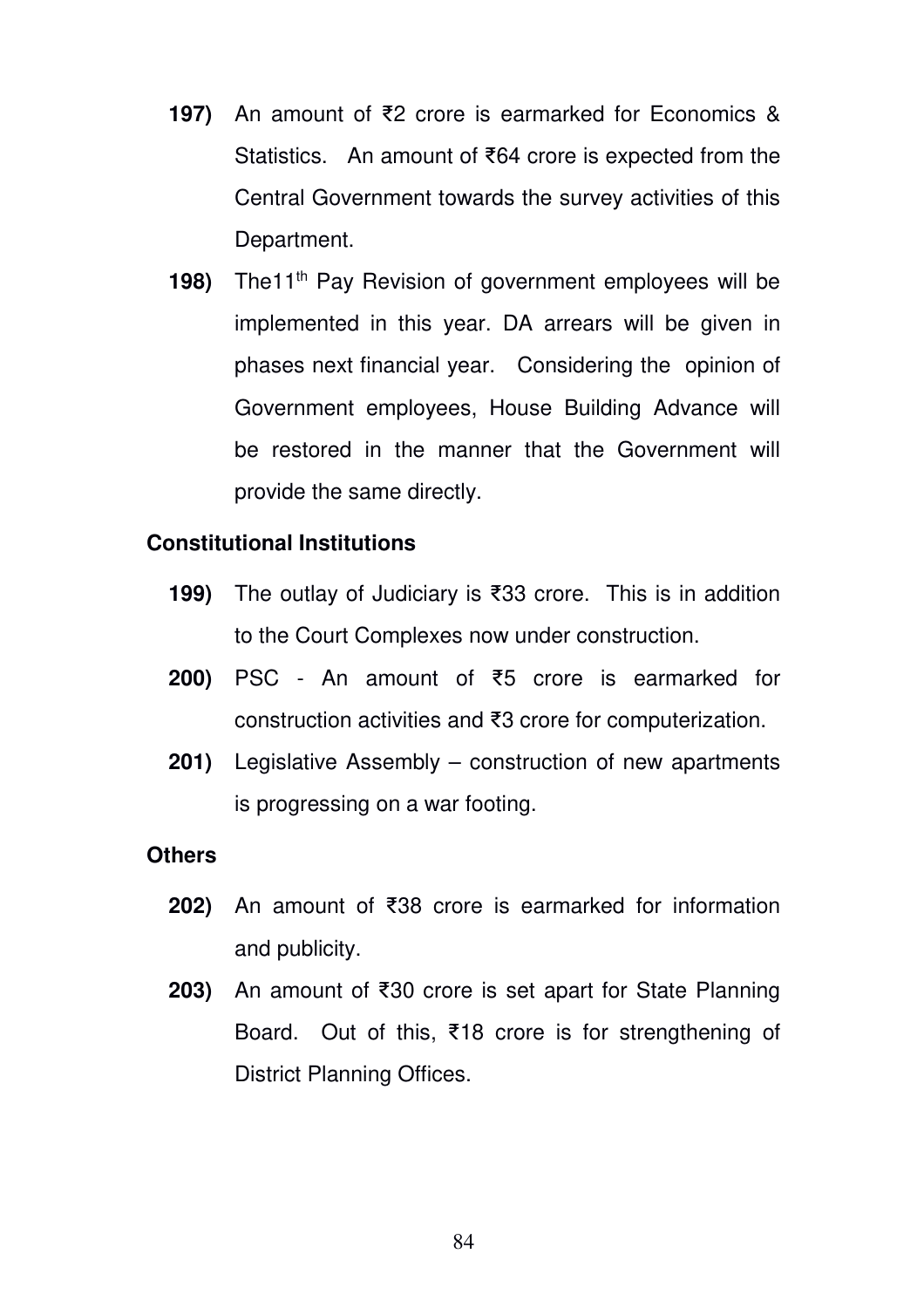#### **TAX PROPOSALS**

**204)** As indicated in the preface the state treasury is in serious financial crisis due to the discrimination by centre and economic slowdown. However, it is made clear from preceding paragraphs that it is not intended to cut expenditures resulting stagnation of developmental activities. The budget declarations have a higher expenditure of 15% above the revised estimate for 2019-20. A fiscal policy with expenditure cuts will end in making the possibility of recession a reality. But this situation of high increase in expenditures vis a vis not achieving the expected growth in revenues, cannot continued herein after.

#### **Austerity Measures**

- **205)** Sir, the efficiency of expenditure has to be increased while curtailing avoidable frivolous spending. Let me state certain suggestions, before embarking on the revenue augumentation measures.
- **206)** It should be possible to exclude ineligible persons from Governments welfare and service schemes. The mustering of old age-welfare pensioners will be completed within the coming days. Even after several extension of time limits 4.98 lakhs persons have not turned up or has refused to inform the secretaries of local bodies to collect the requisite information from their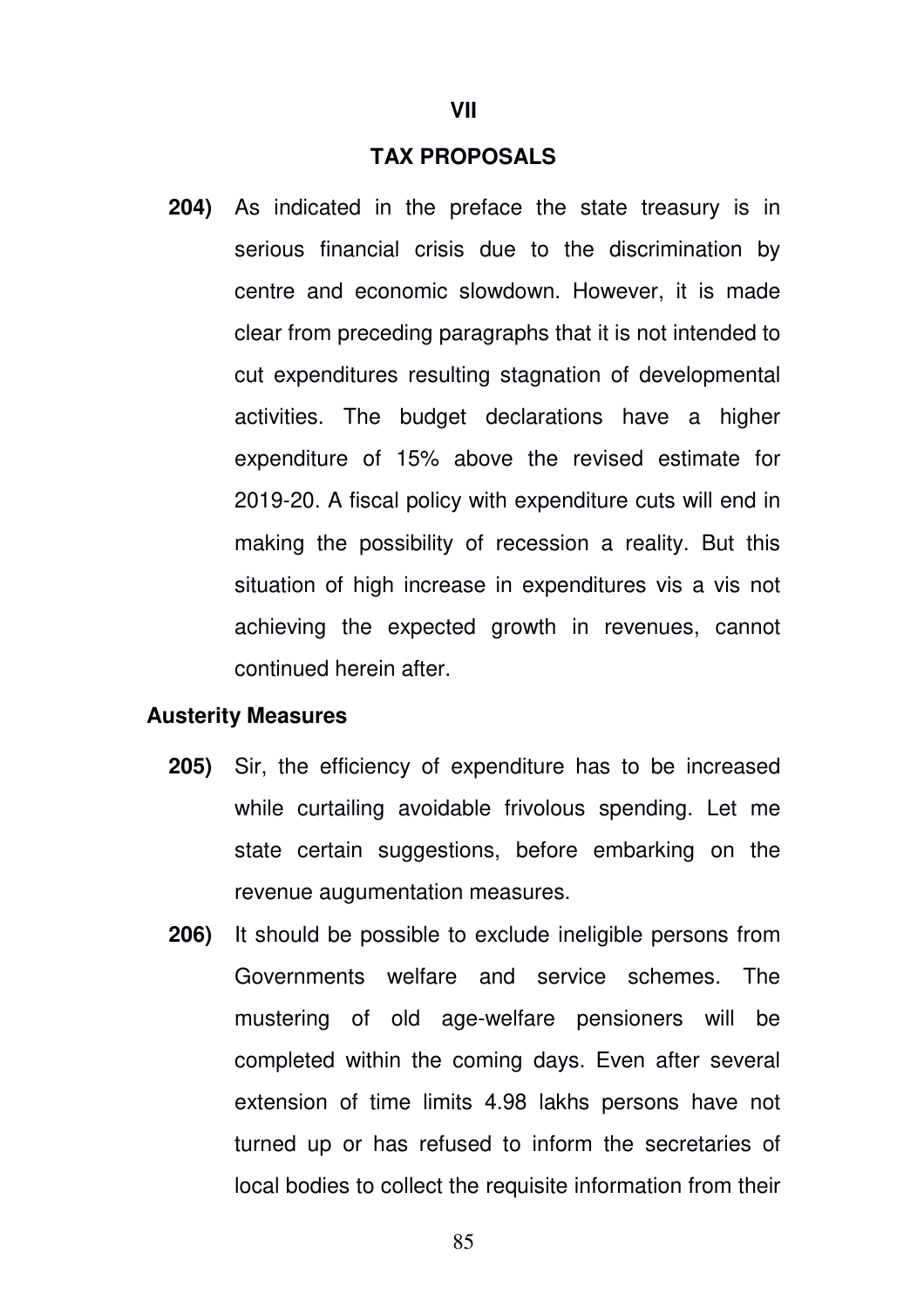homes. Deceased persons, Government pensioners, non-residents, non-eligible persons, drawing more than one pension, married persons drawing widow pension, etc, will be deleted from the list. Because of these measures an expenditure of 700 crore rupees is avoided. This enabled to give a raise of 100 rupees in pension amount to eligible pensioners, even in this time of financial crisis. These type of examination of beneficiaries under various Government schemes will continue

**207)** 17614 Number of new posts were created during the tenure of this Government. It was sanctioned after intense deliberations and detailed examination. However, 18119 number of posts were created in Government aided schools without following these procedures. 13255 numbers of teachers continues to be in the protected category. With the implementation of Right to Education Act, the teacher-student ratio was reduced from 45 students to 30 per teacher in lower primary schools and to 35 students in upper primary schools. It was interpreted that even if there is one student above this ratio, new posts could be created. At the sub district level if the AEO approves, posts were created. Many complaints were received on creation of such posts. These complaints will necessarily have to be examined. The situation that one post could be created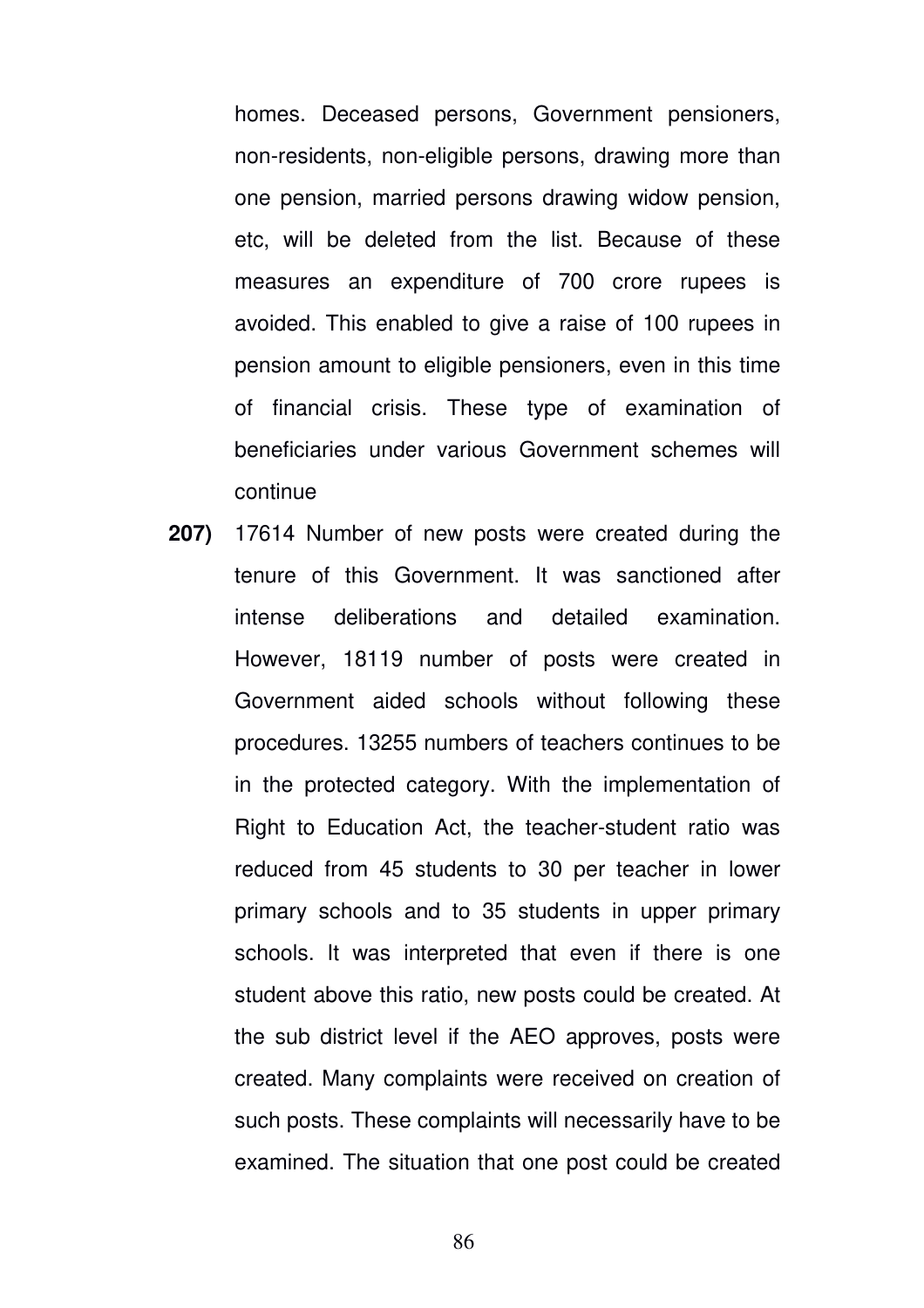if the student ratio exceeds by even one student will have to change. New posts should be created only with concurrence of Governement. K.E.R will be amended accordingly.

- **208)** As stated earlier, it is decided to expend 21174 crore rupees through local bodies in the year 2020-21. All missions and campaigns are centred on local bodies. Present staff strength is not sufficient for this. However, LSGD has 1000 employees in its DRDA and performance audit wings. Their duties are not relevant at present. More important tasks has to be done at lower levels. So, it is decided to re-deploy them. All of them will be re-deployed before the end this financial year.
- **209)** In State Goods and Service Tax Department 234 number of employees have no work due to the abolition of check-posts. Out of this, 25 persons have been re-deployed to Lotteries department and the remaining will be re-deployed to panchayaths. While re-deploying, facility will be given to the employees to opt for local body at their native place.
- **210)** Likewise, all departments will be subjected to detailed scrutiny on this aspects. Many lower posts have become irrelevant due to computerisation. Even though text books are now despatched directly to schools from the press, is earlier centralised infrastructure is still continuing. People recruited for various schemes at

87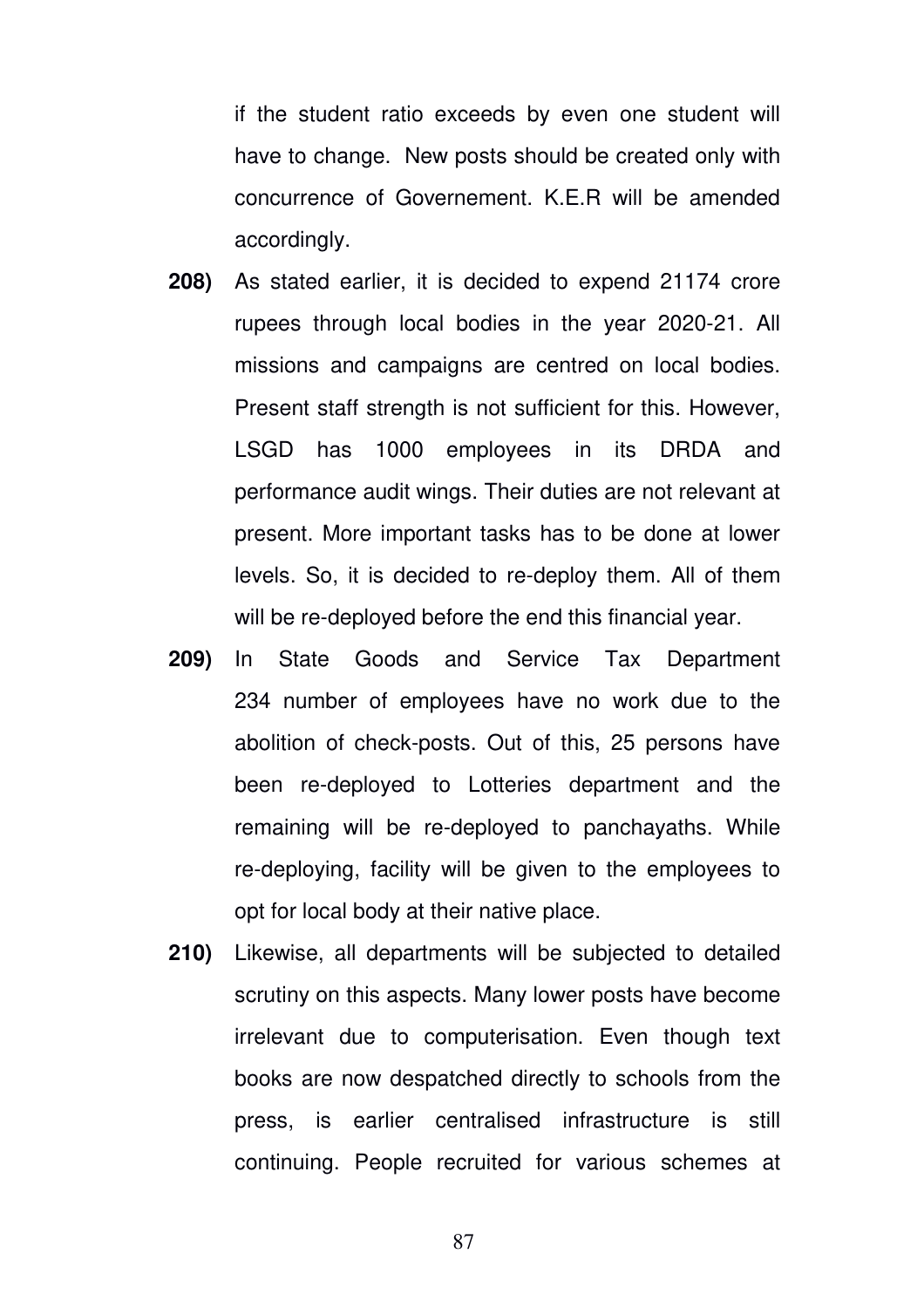different times are still continuing even though the schemes are completed. Engineers remain in many irrigation schemes even though the works have completed. At the same time, for local water shed development programmes, canal cleaning, preparation of estimates and supervision etc. more engineers are required.

**211)** At present there is an order restraining expenditure on purchase of cars, TA bills, starting new grant-in-aid institutions etc. This will be implemented strictly. The new policy is hire cars on monthly rent rather than purchases. If contracts are entered with EESL, a central Government institution, to hire electric cars, Rs.7.5 crores per 1000 vehicles can be saved. It is expected to avoid excess expenditure of 1500 crores by aforesaid measures.

#### **Goods and Services Tax**

**212)** Goods and Services Tax has not yielded the expected revenues. Since the reasons were discussed in the beginning, it is not intended to repeat the same. Considering 2015-16 as the base year and applying 14% growth rate should have yielded a revenue of 28416 crores. But only rupees 15030 crores was collected under GST, upto December 2019. Though the difference between protected revenue and GST

88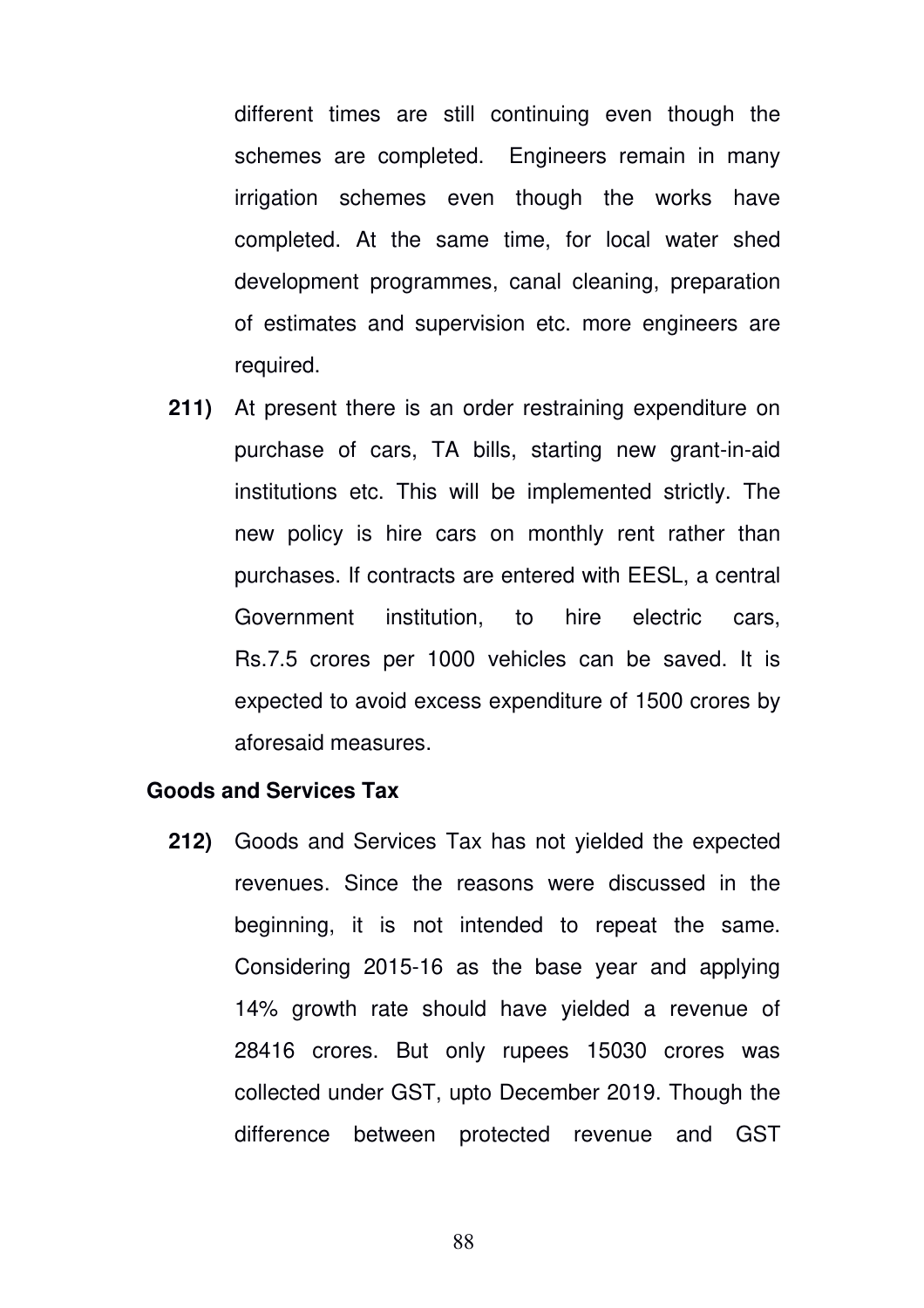collection has to be compensated, the Central Government is failing to do so.

- **213)** Our aim is to get out of compensation limit in the financial year 2020-21. To achieve this the following actions will be implemented.
	- 1. 75% Offices of SGST department will exclusively deployed for collection of GST.
	- 2. Though the GST registrations in other states have doubled since the implementation of GST, no proportionate increase is observed in Kerala. Necessary steps would be taken to widen the tax net by including upto 1 Lakh new registrations.
	- 3. The annual returns for 2017-18, 2018-19 will be available before the end of March. It will be subjected to scrutiny and audit. By this, wrong input tax availment and tax evasion can be detected and collected.
	- 4. The data received from GST information system will be analysed using various data analytic methods. Based on the analytical reports the sectors where Inspection and audit are required, will be identified.
	- 5. The details of goods vehicles will be collected through cameras installed at borders. When the facility to cross verify the details with E-way bill will be completely operational, smuggling across the border can be prevented.
	- 6. The business related information gathered from different sources and third parties will be verified with the return filed by tax payers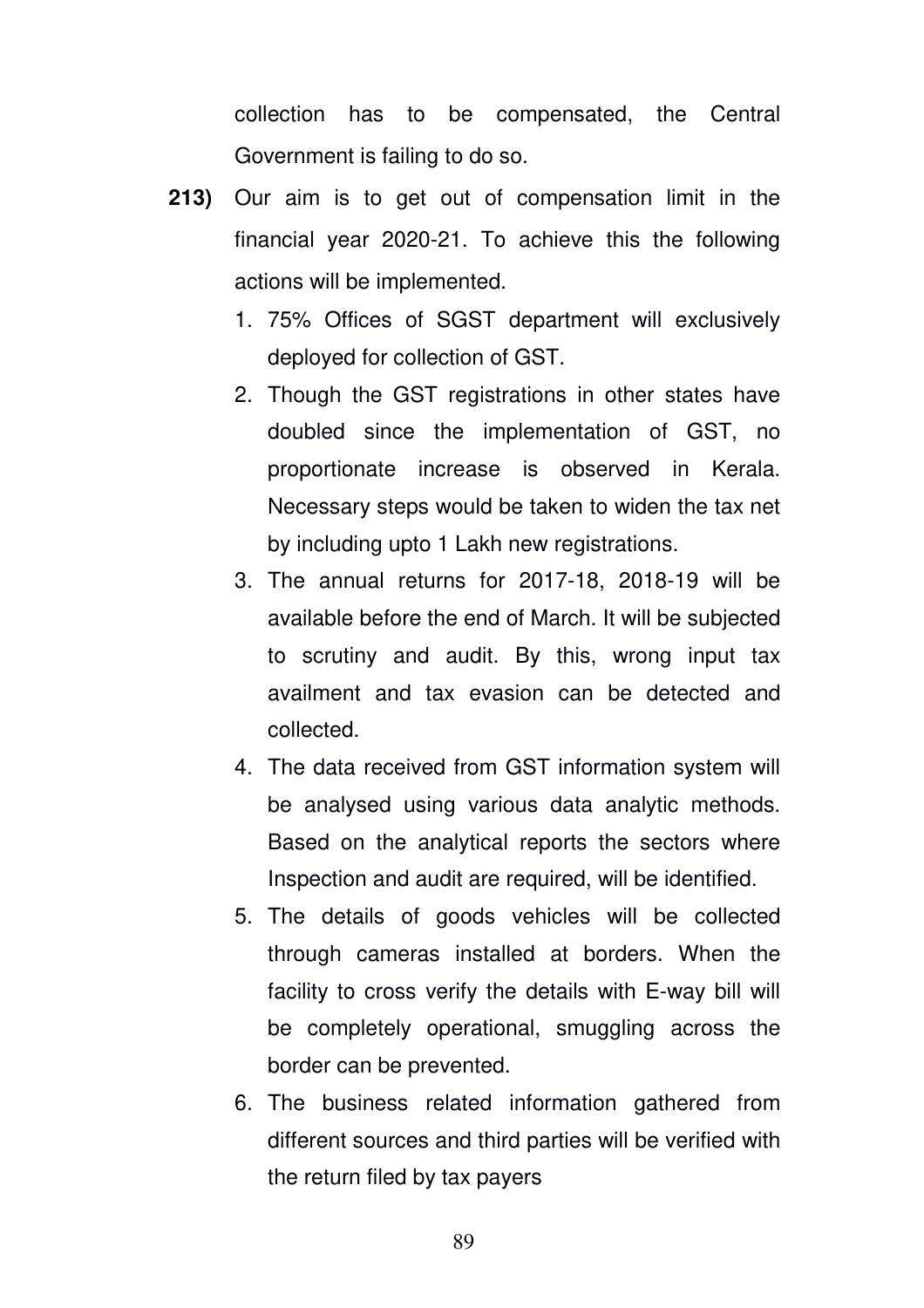- 7. The genuineness of information furnished while taking GST registration will be verified after visiting the place of business. Mobile apps will be utilized for this.
- 8. Assistant State Tax Officers will be specially entrusted to watch proper filing of returns and payment of tax. They will continuously interact with the defaulters over phone, visit their business places, clear the doubts and their responses will be updated through mobile apps.
- 9. Red flag reports will be provided to the officers after analysing the return data with e-way bill, and information received from external sources.
- 10. GST surveillance units will be brought under centralized monitoring system. For the purpose command centres will be established at Amaravila, Walayar and Manjeswaram.
- 11. E-invoice will be made compulsory for evasion prone goods and services.
- 12. Amendments in State GST Act will be made based on the amendments incorporated in the Central Goods and Services Act as per the Union Finance Bill 2020.

# **Kerala Value Added Tax**

- **214)** As per the details available from GST Department. The outstanding tax arrears comes to 13000 crores. The break-up is as under;
	- Rs.400 crores is irrecoverable through revenue recovery process.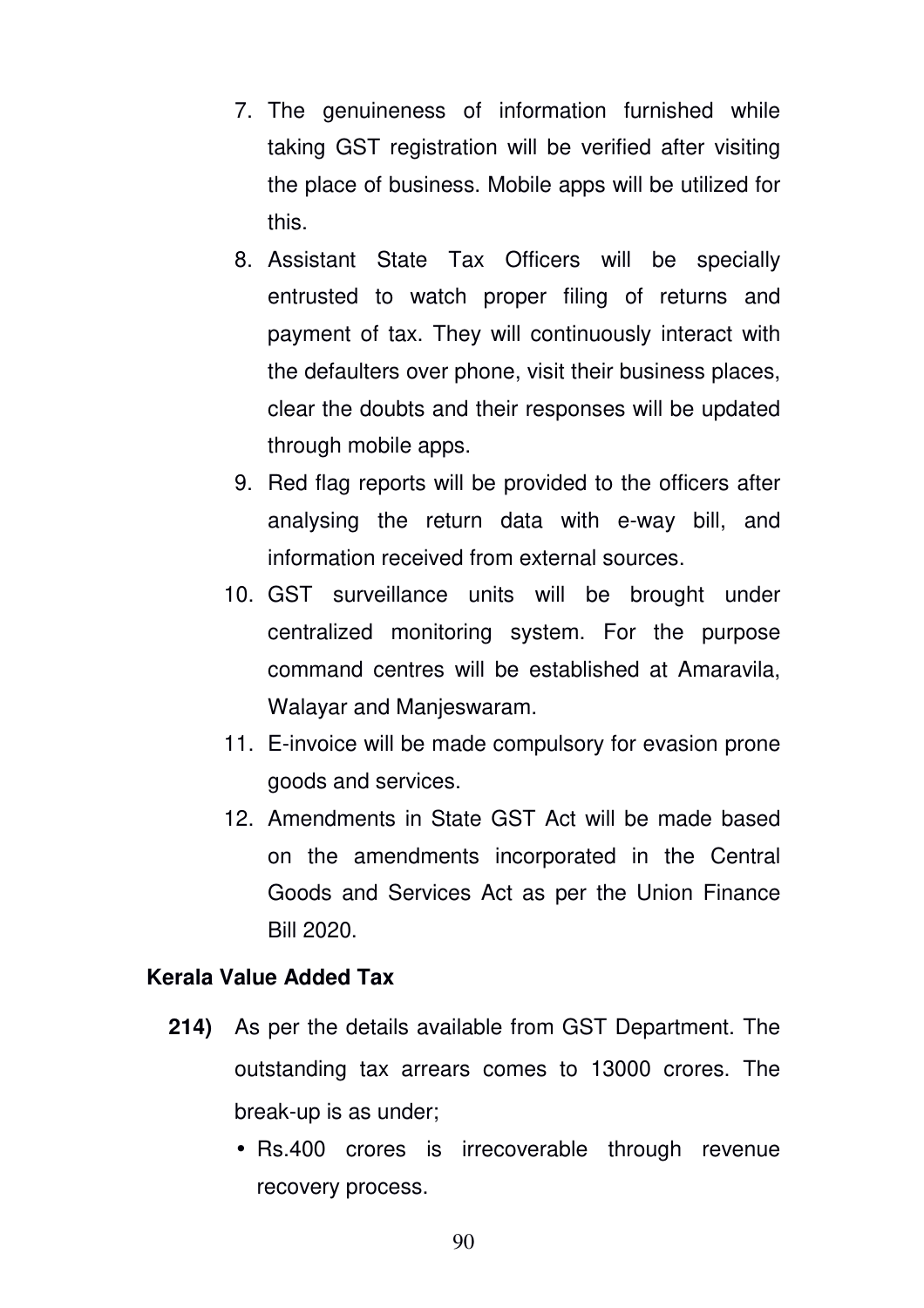- Rs.5000 crores is outstanding against dealers who have either stopped the business or not migrated to GST.
- Rs.4500 crores involved in court cases and appeals.
- Rs. 3100 crores balance amount.
- **215)** Considering the previous experiences, a comprehensive amnesty scheme is declared to collect the outstanding arrears;
	- Entire interest on tax and penalties will be waived.
	- Entire admitted tax will have to paid 50% waiver will be allowed.
	- Amnesty will be applicable for all pending tax arrears including cases pending in appeals.
	- Option should be filed on or before 31<sup>st</sup> July 2020.
	- 10% of rebate will be given to the persons who are remitting arrear demand is lumpsum within 30 days of receipt of the amnesty order. Those who opting for the instalments shall pay 20% of demand within 30 days of receipt of the order and balance amount shall be paid in four instalments before 31<sup>st</sup> December 2020.
- **216)** Those who could not settle arrears under previous amnesty scheme can opt this scheme and credit will be given to the amounts already paid in under previous scheme. In addition to this, any amount paid after receipt of the demand notice shall be credited to tax. Those who had compounded offences and paid tax in such proceedings, such tax will be given credit. No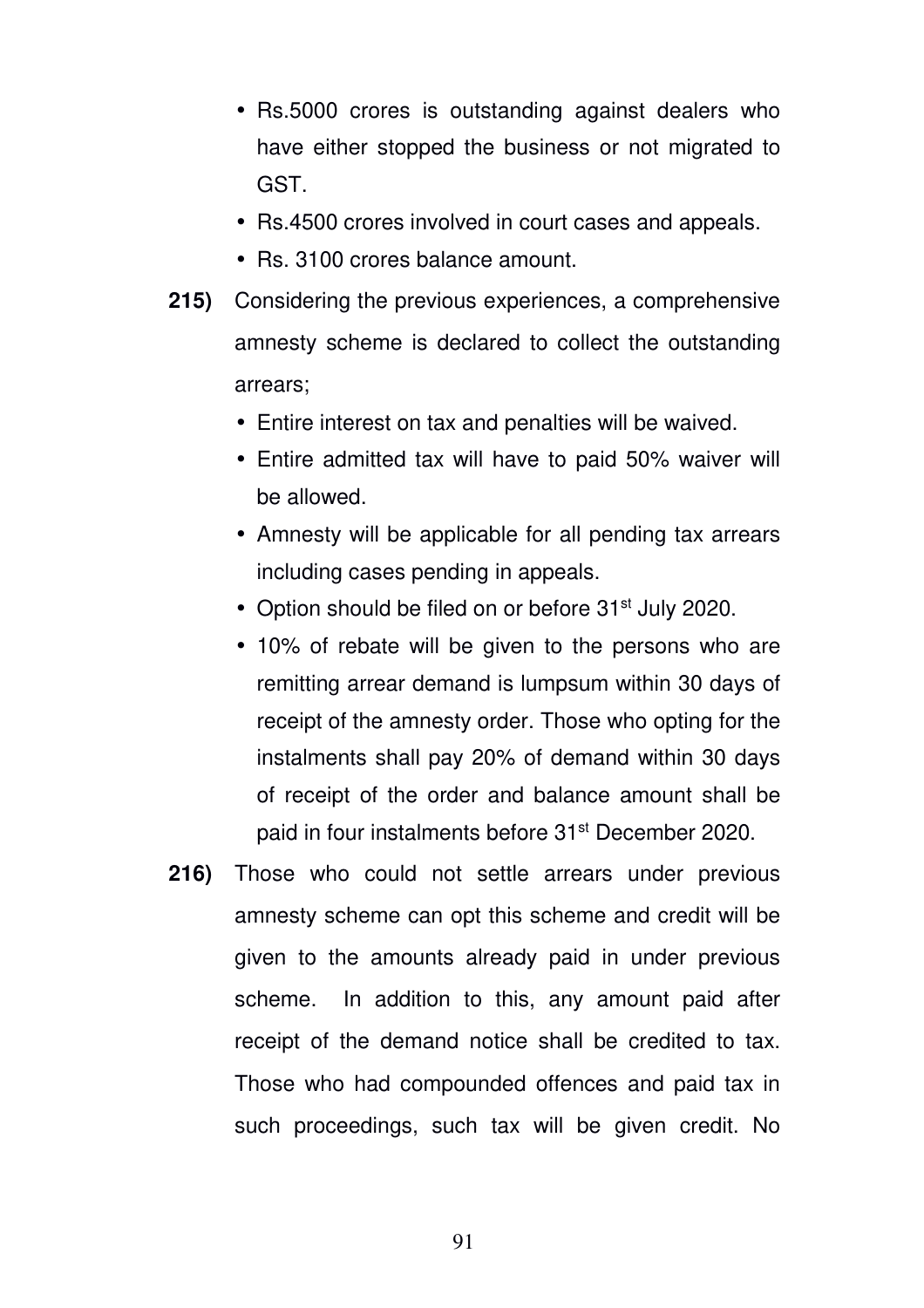refund will be allowed to those cases which opted this scheme. Other conditions of amnesty will continue.

- **217)** This scheme is applicable to all demands coming the Kerala Value Added Tax Act, Central Sales Tax Act, Tax on Luxuries Act, Kerala Surcharges Act and Kerala Agriculture Income Tax Act. The scheme can also be opted within 30 days of receipt of the assessment order. It will be applicable to modified assessments based on appellate orders. In the case of appeals filed by the State, this scheme can be opted, based on the demand in the original assessment order. Those who opt the scheme shall settle the entire outstanding arrears together in a financial year. The Commissioner will be empowered to review cases settled under the scheme suo-moto.
- **218)** The amnesty scheme for Presumptive Tax payers and arecanut dealers will be continued. If such dealers opts this new scheme, continuation of other amnesty scheme will not be allowed.
- **219)** The dealers were allowed to submit the request for return revision under Kerala Value Added Tax upto 30th September 2019. Considering the request from the trade it will be extended upto 31<sup>st</sup> December 2020.
- **220)** The pending assessments from 2014-15 onwords under the VAT and Luxury Tax Act which are subsumed in GST will be completed before 31<sup>st</sup> March 2021.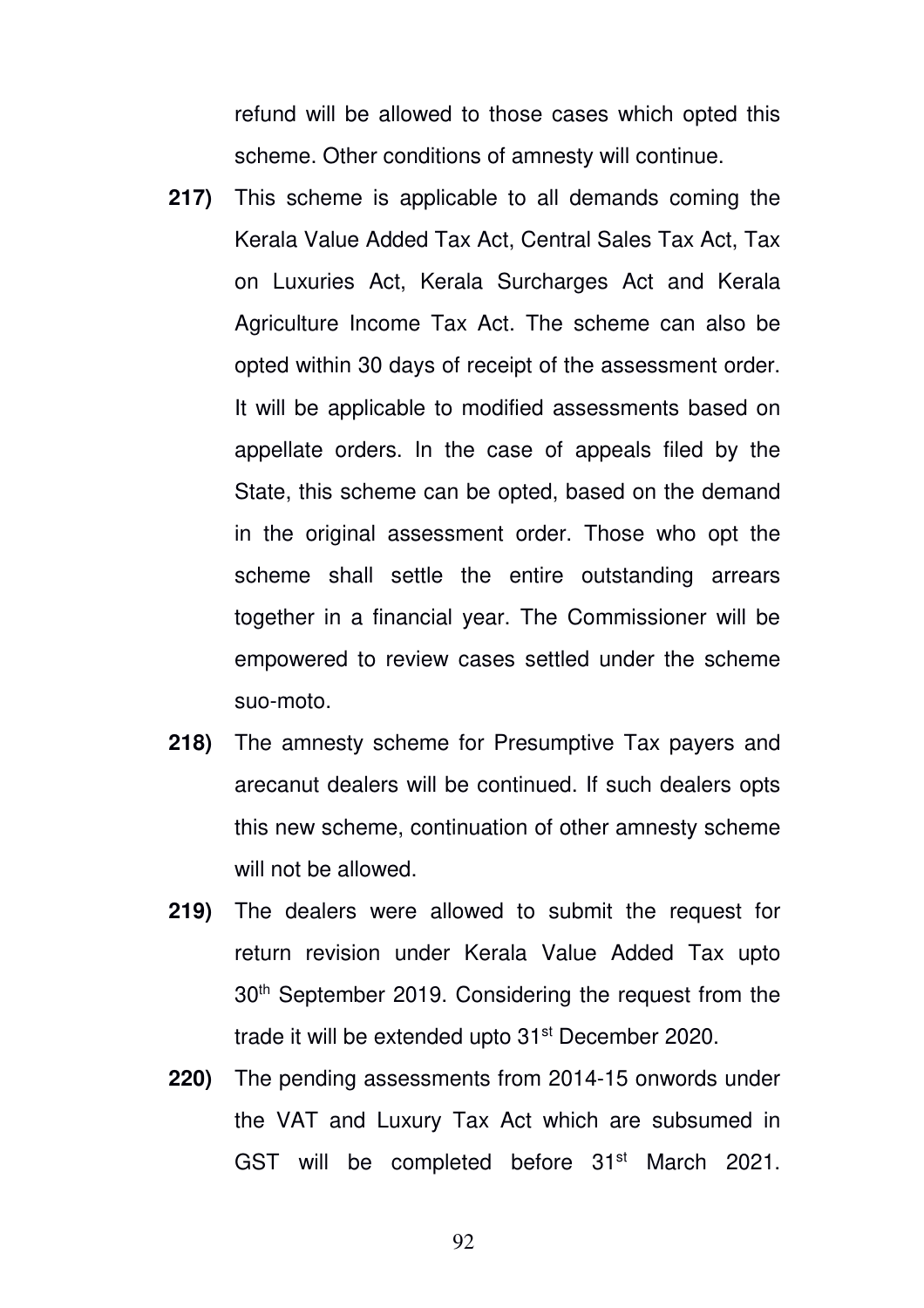Assessments will be limited to penalty cases, cases received from the commissionerate after scrutiny and detection of irregularities and cases pointed out by Accountant General in audit.

#### **Kerala General Sales Tax**

- **221)** During the budget 2019-20 amnesty scheme was declared for arrear demand under Kerala General Sales Tax Act. This scheme will be continued during this year also.
- **222)** The Bar Hotels which were closed as per the Government policy and obtained license subsequently could not file return for the relevant period due to software related issues. In such cases huge demand were created against the dealers. Such dealers are provided with an option to pay tax based on compounding pattern during the period. All conditions relating to compounding specified under Kerala General Sales Tax Act will be applicable to them. As turn over tax is not a collected tax, the persons who opt this scheme is eligible for relief of 50% of interest and complete waiver or penalty. The option for this shall be filed on or before  $31<sup>st</sup>$  July and 20% of the demand shall be paid towards  $1<sup>st</sup>$  instalment within a month and balance to be paid in 4 instalments before 31st December 2020.

93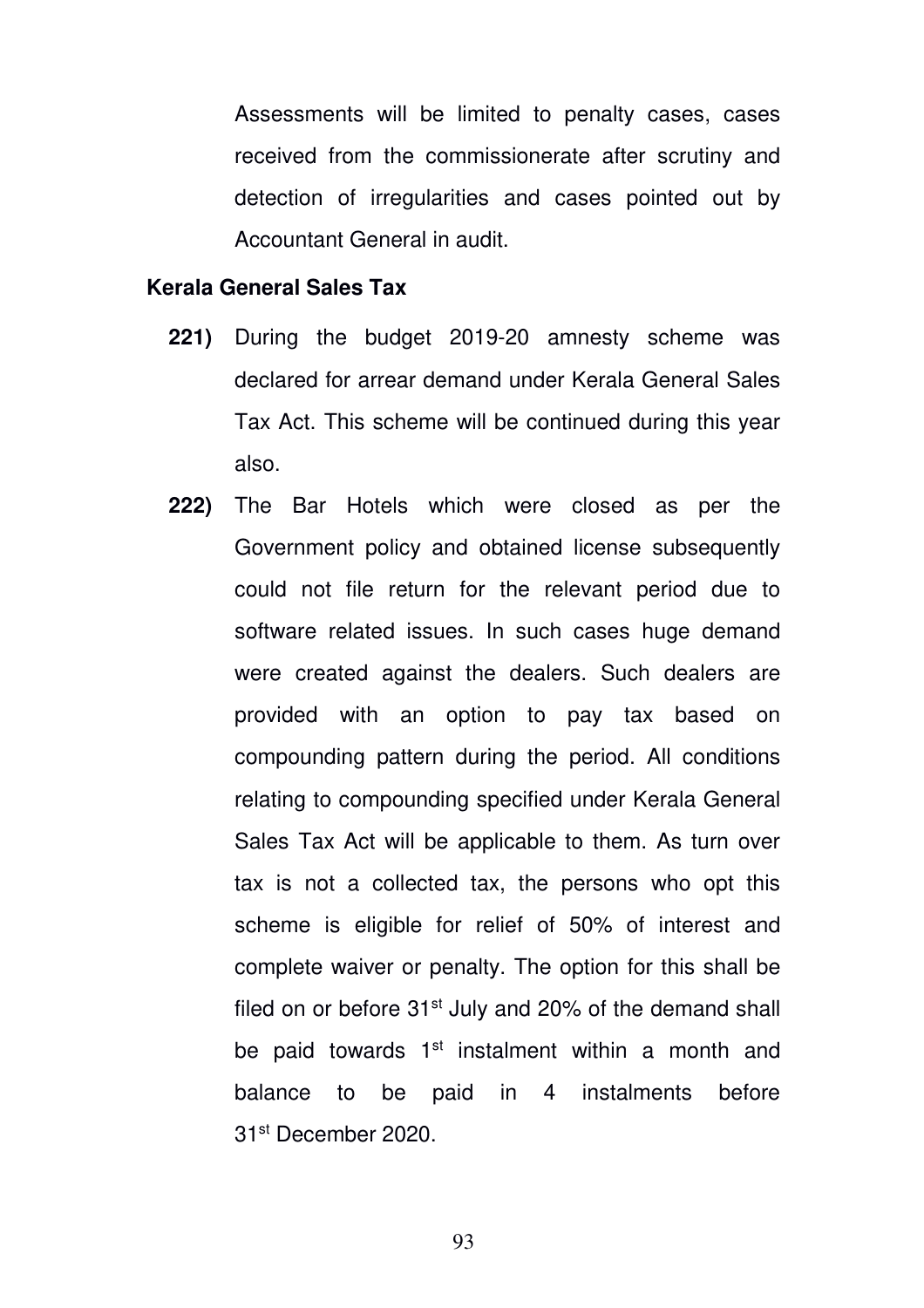# **Luxury Tax**

**223)** During the budget 2019, assessment under tax on Luxuries Act were deemed to be completed in respect of dealers having annual turnover of Rs.5 lakhs. This relief is extended to dealers having turnover upto 10 lakhs.

# **Motor Vehicles**

- **224)** Encouraging electric vehicles is the policy of the Government. For this,
	- The tax on electric auto-Rikshaw will be exempted for the first five years.
	- The existing rebate on the first five year tax on new petrol and diesel autorickshaws will be done away with. The first five year tax on these vehicles will be fixed at one time tax of Rs.2500/-
	- The onetime tax on new electric cars, electric motor cycles, Electric private service vehicles for personal use and electric three-wheelers will be limited to 5%.
- **225)** Vehicles used exclusively for demonstration purposes, in possession of dealers will be levied 1/15 of the tax of the vehicles of the same kind for one year. Onetime tax for 15 years will be levied from such vehicles at the time of registration.
- **226)** The quarterly tax on multi axle vehicles is higher than that of registered in neighbouring states. Hence 25 percent reduction is declared on goods vehicles other than tipper category having registered laden weight greater than 20000 kg.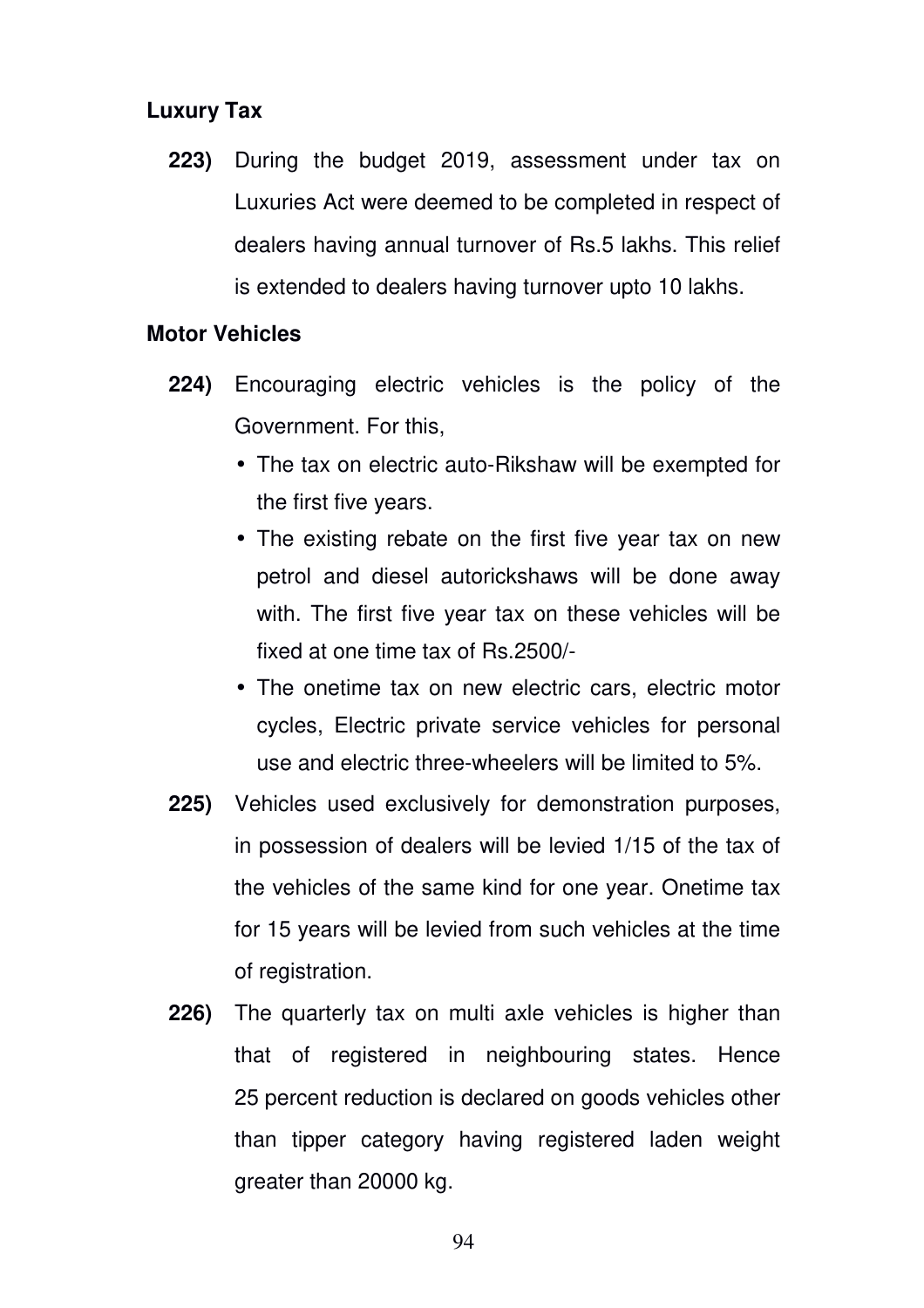- **227)** Purchase value is defined in the Motor Vehicles Taxation Act includes all particulars included in the invoices issued by the vehicle dealers or manufactures. When vehicles above Rs.10 lakhs are sold, 1% of tax has to be collected and paid to the IT Department by the seller. This will be given credit to the vehicle owner while paying income tax. It will be clarified in the Act that this amount will not be includable in purchase value.
- **228)** The tax rate of motor cycles not exceeding value upto Rs.2 lakhs will be increased by 1% and that of motor cars and private service vehicles for personal use not exceeding value of 15 lakhs will be increased by 2%. Rs.200 crores additional revenue is expected through this measure.
- **229)** The tax on three wheelers for private use has not been revised for last 13 years and that of construction equipment vehicles was not revised for last 10 years. Hence the tax on such newly registered vehicles will be increased by 2%. 8 crores additional revenue is expected.
- **230)** The present License fee of Pollution testing stations was not increased for last 16 years. It will be increased to Rs. 15,000/-.
- **231)** Now only 74 numbers are designated as fancy numbers in Kerala Motor Vehicle Rules. More numbers will be included in this category.

95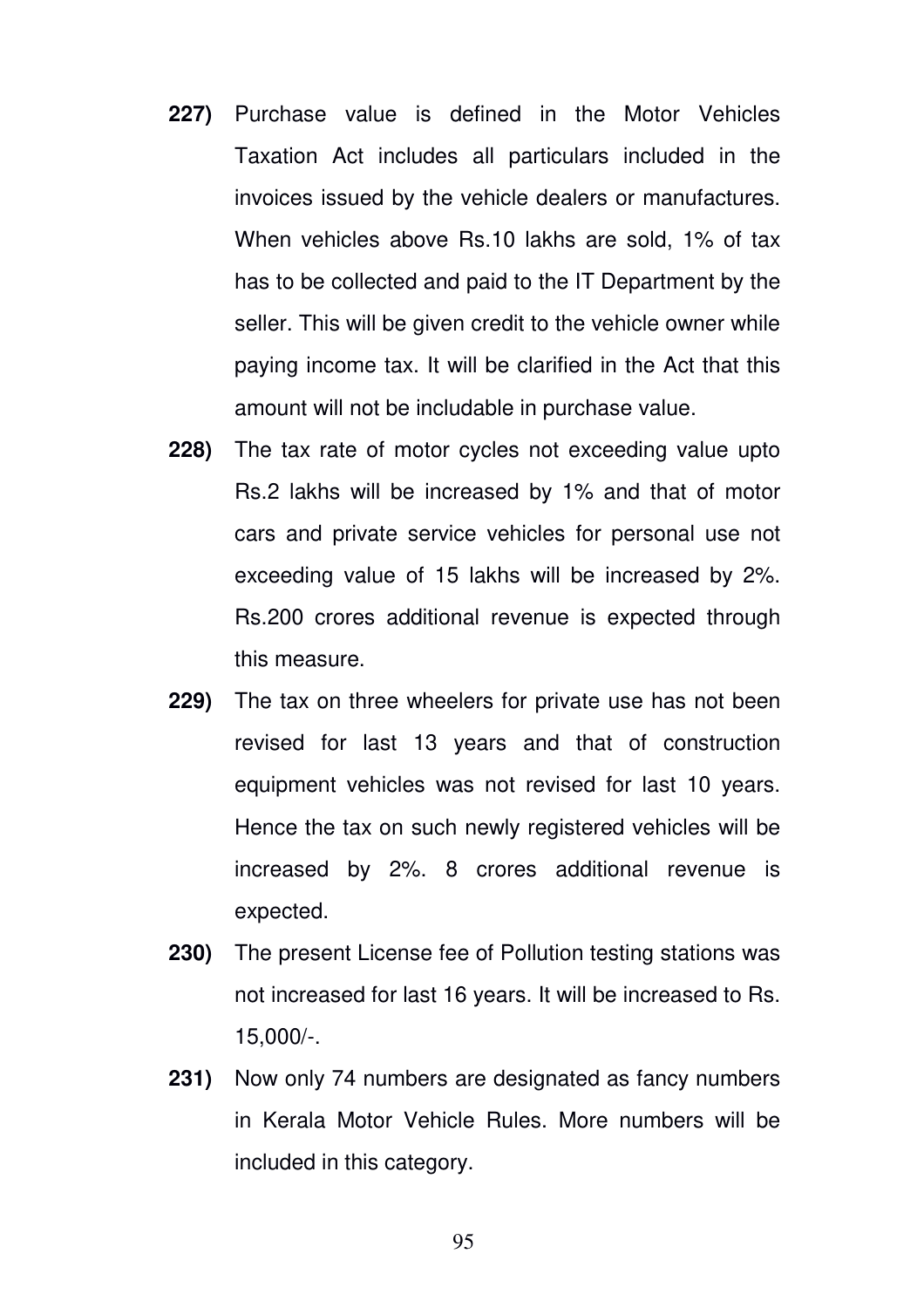- **232)** The tax on education institution buses was not increased for the last 23 years. The tax on buses for educational institutions excluding that of Government and aided educational institutions will be increased in proportion to the seats. Quarterly tax at Rs.50 per seat will be levied on buses having upto 20 seats. For buses above 20 seats the tax will levied at Rs. 100 per seat per quarter Rs. 6 crore additional revenue is expected from this.
- **233)** The Government policy is to encourage Public Transport System. But there are complaints that the tax on stage carriages based on floor area, was fixed at higher rate. Hence, 10% reduction of tax will be made as stage carriages where tax is fixed on the basis of floor area.
- **234)** The existing fee levied under Kerala Motor Vehicle Rules for displaying advertisement is Rs.20 per 100 Sq.cm area for one year. For digital advertisement it is Rs.40. The minimum period for display of advertisements will be limited to one month. The fee for normal advertisements will be revised as Rs.5 per 100 square cms for one month and Rs.10 for digital advertisements. Necessary amendments will be made in Kerala Motor Vehicles Rules for this purpose.
- **235)** Many private motor vehicles which ought to have registered in Kerala, are now being registered in other states including Puduchery and continuously used in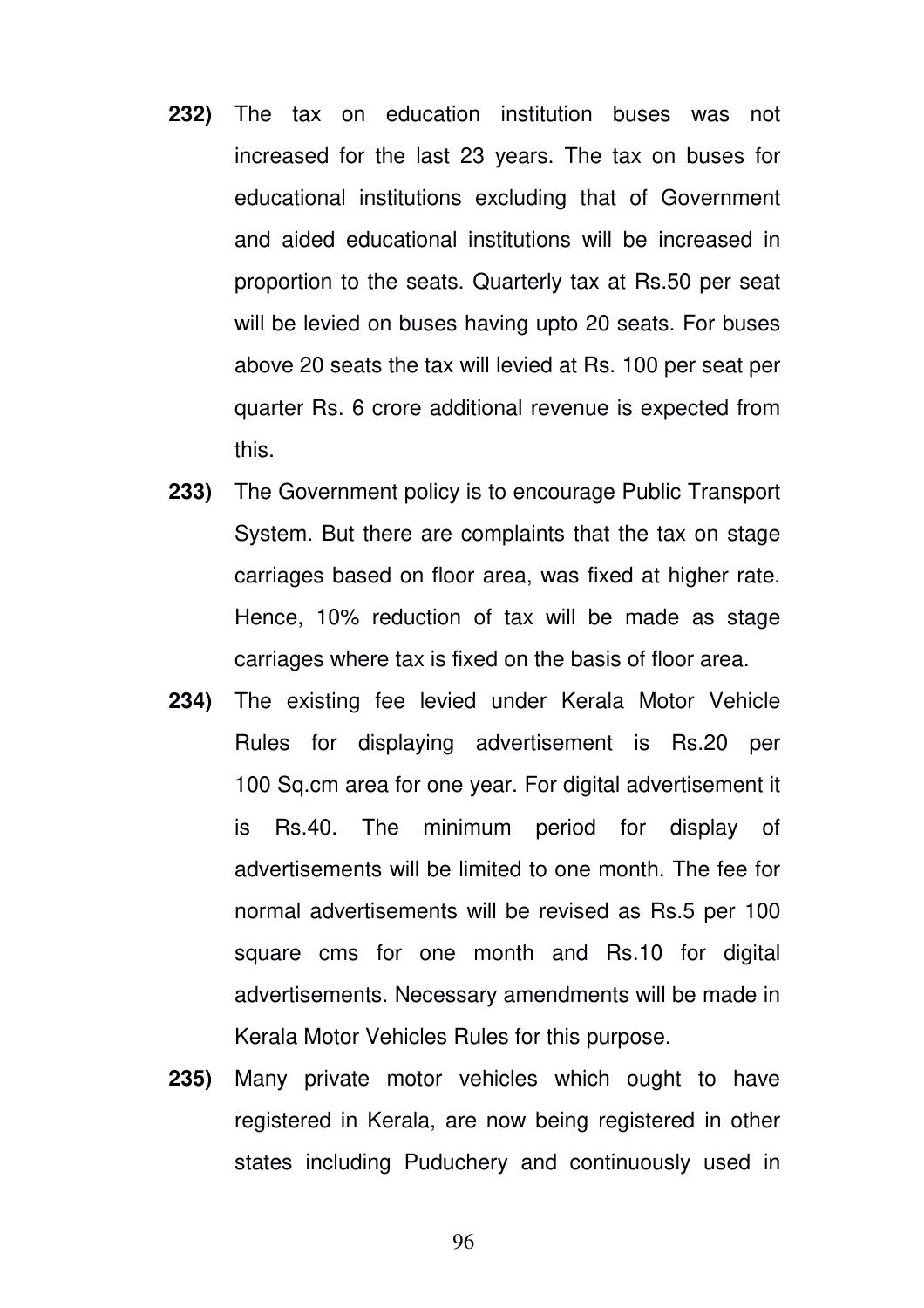Kerala. The efforts to collect tax from them is being hindered by litigations. The condition that these vehicle owners shall pay the tax from the date on which it was registered in other states, is causing hardship for those vehicle owners who intends to change their address to our state. To alleviate this hardship and to avoid further litigation, it will be mandated that they need to pay tax in Kerala only from the date on which NOC was issued from other states for change of address. All penalties in this regard will be waived. This concession will also be available for vehicles currently under litigation.

- **236)** On payment of prevailing rate of tax in Kerala, private vehicles registered in other states and conducting service in that state and also in Kerala intermittently will be allowed to conduct service in Kerala, without NOC for changing the registration.
- **237)** The onetime settlement for tax arrears, introduced in earlier years, will continue this year also, with certain changes. Transport vehicles in arrears of tax for four years or above can settle the arrears on payment of 30% of the arrears of last 4 years. For non-transport vehicles it will be 40% of the arrears for last four years. On settlement all penal actions will be dropped. For vehicles currently not in service, not usable or sold can be exempted from future liabilities, on submission of an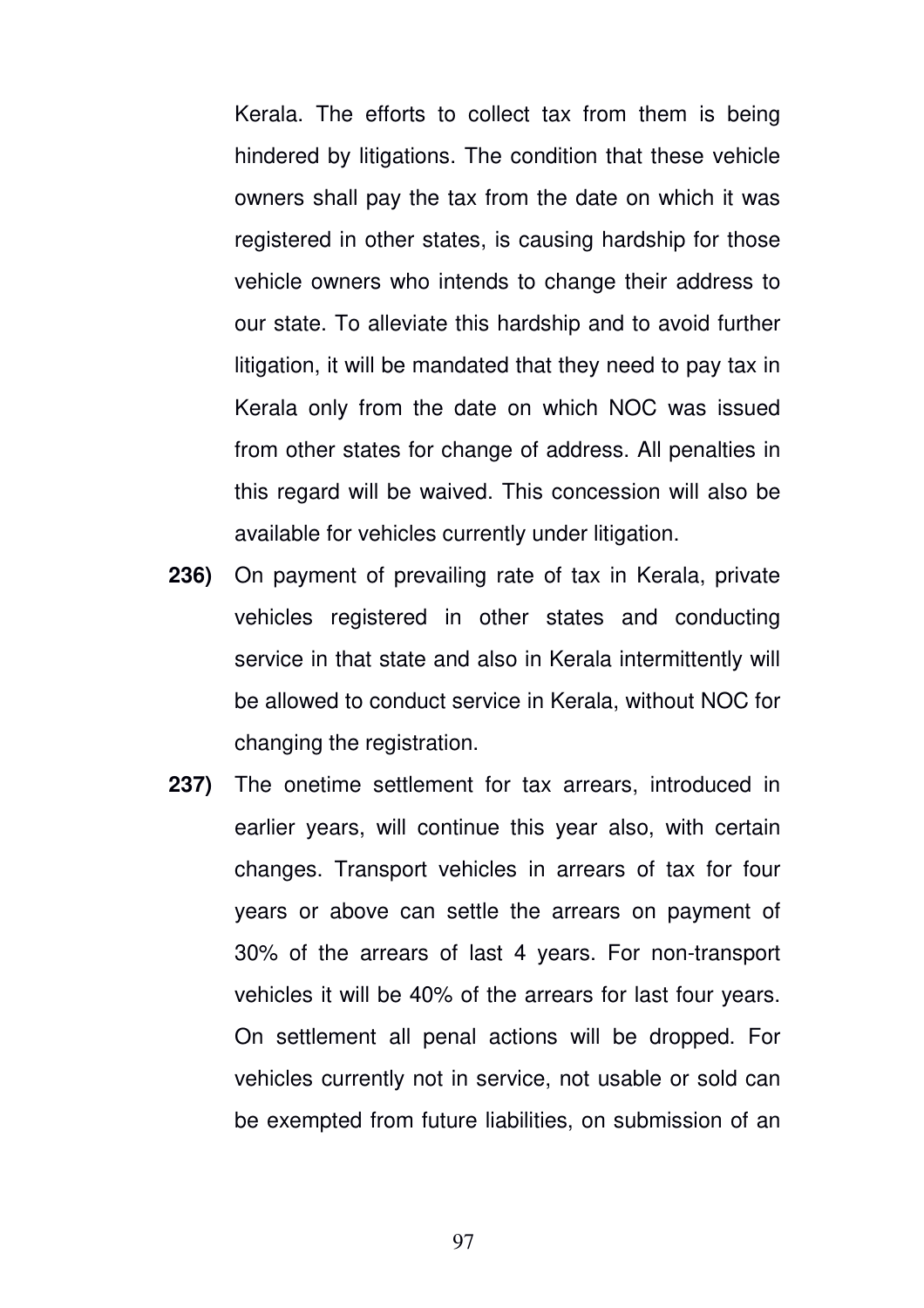affidavit. Arrears currently under revenue recovery can also be settled under this scheme.

- **238)** Transport vehicles registered before 1<sup>st</sup> January 2007 which have not approached motor vehicle department for any service for the last 10 years and non-transport vehicles which are not approached motor vehicle department for the last 20 years will be removed from the arrear list of the department. But if it is found subsequently that the vehicles are conducting service, tax along with penalty will be levied.
- **239)** As per section 22 of Kerala Motor Vehicle Act, the tax on vehicles under Government custody is exempted for the custody period. But, with regard to vehicle taken into custody for non-payment of tax such exemption will be granted only on submission of Form G by the owner. Submission of Form G will be dispensed with in such cases for exempting tax for custody period.

# **Registration and Stamp Duty**

- **240)** The current novel idea of IT, Block Chain Technology will be used to reform the registration system. The idea of smart contract will be implemented by formulating model formats of deeds.
- **241)** Sub registrar offices will be elevated to ISO levels.
- **242)** To enable ease of doing business registration facilities will be made available in selected sub registrar offices on holidays also.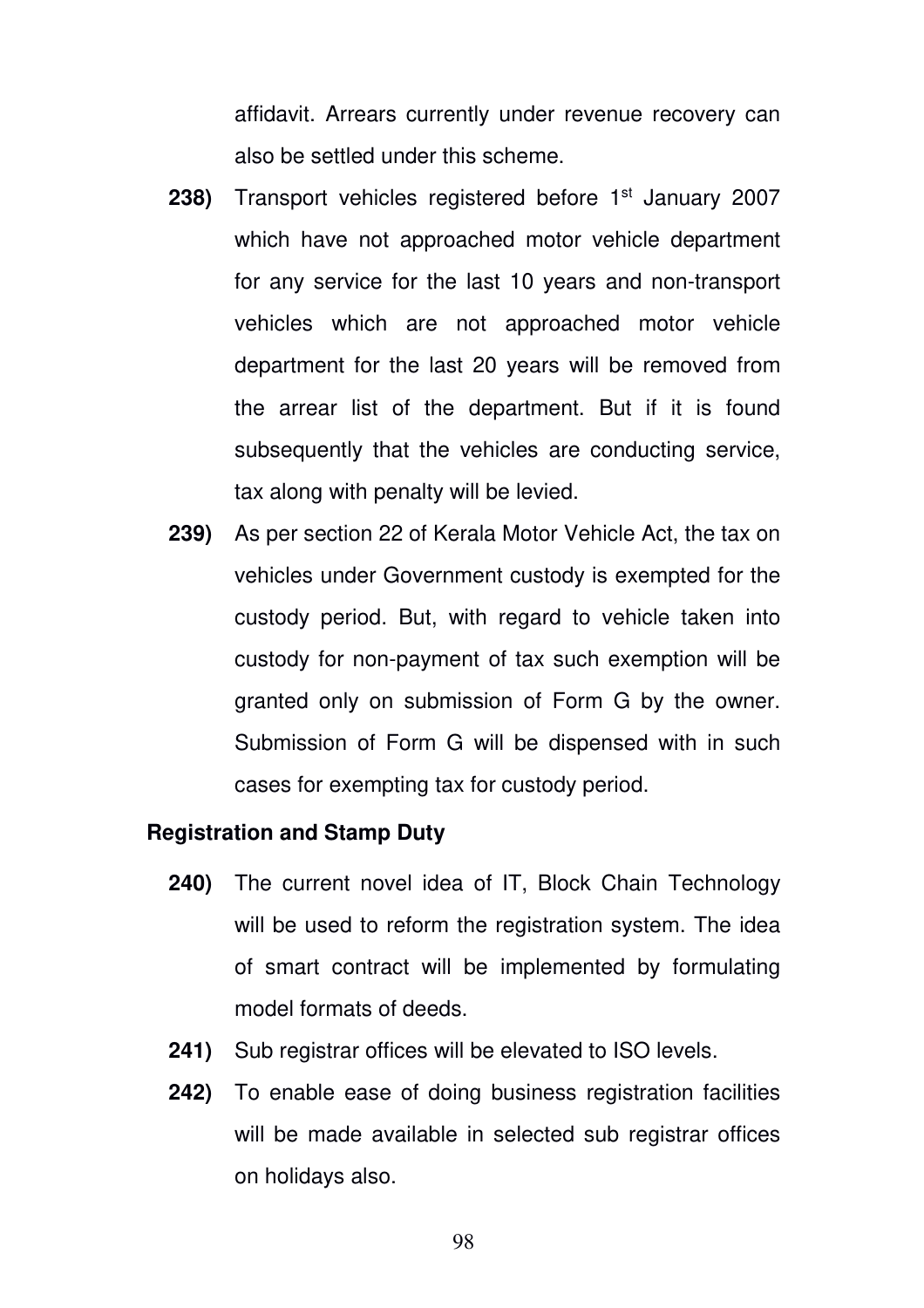- **243)** There is no clear guidelines for valuing buildings other than flats, for the purpose of stamp duty. This causes large scale evasion of tax. To settle this amendments will be made in the Kerala Stamp Act to value such buildings as per CPWD rates. An additional revenue of Rs.225 crores is expected.
- **244)** To narrow down the differences between fair value fixed by Government and market value, 10% increase will be made in the existing fair value. Rs.200 crore is expected through is measure.
- **245)** Implementation of largescale projects will raise in market value of surrounding land. Hence notified land near such largescale projects will be valued at a maximum of 30% above the declared fair value. Rs.50 crore is expected.
- **246)** As per the present provisions, offences relating to Chitties can be compounded only upto 3 times. This limit will be dispensed with. Further the compounding amount will be increased.
- **247)** In order to promote registration and mortgage deed by way of Deposit of Title Deed, Stamp Duty, Registration Fee were reduced. But they are not registered due to the lack of statutory provisions. Therefore, suitable amendments, at par with other states, will be made in the Registration Act to make compulsory registration of title deeds.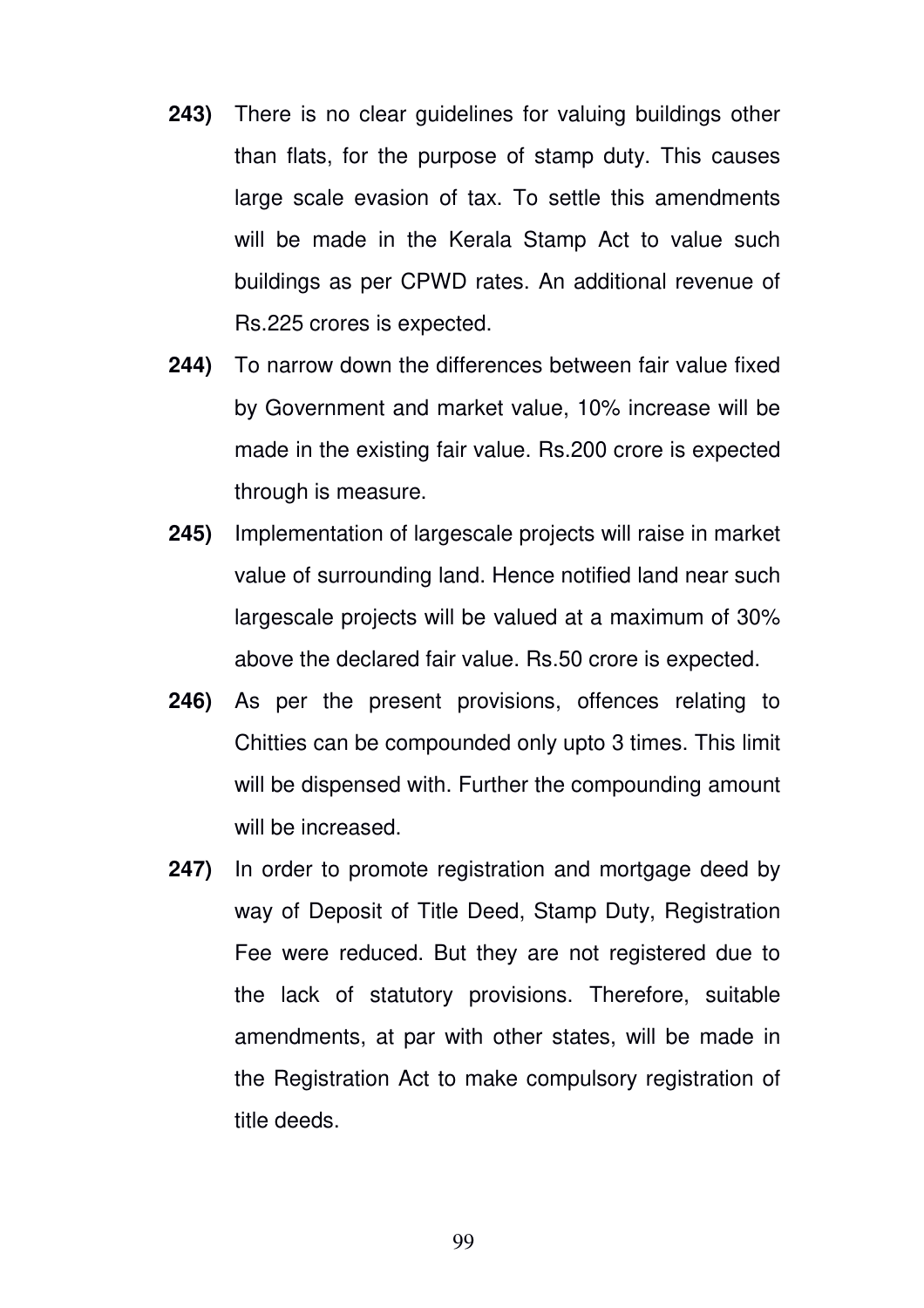#### **Land Revenue**

- **248)** Annual luxury building tax levied on residential building is revised.
	- 278.7 464.50 Sq. Meter  $=$  Rs.5000 (3000 - 5000 Sq. Feet)
	- $464.51 696.75$  Sq. Meter = Rs.7500 (5001 - 7500 Sq. Feet)
	- $696.76 929$  Sq. Meter  $=$  Rs.10000 (7501 - 10000 Sq. Feet)
	- Above  $929$  Sq. Meter  $=$  Rs.12500 (Above 10000 Sq. Feet)

20% rebate will be allowed for those who pay luxury tax in advance for 5 years or above. Additional revenue of Rs.16 crore is expected.

- **249)** The onetime building tax levied by revenue department has not been increased since 2014. This rate will be re-fixed rationally with an upper limit not exceeding 30 percent. Hence forth, the tax rate will be categorised in to three viz. Grama Panchayaths, Municipalities and Corporations. A rebate will be fixed to limit the disproportionate increase with regard to Panchayaths which were not in the special grade earlier.
- **250)** In order to ensure payment of onetime building tax before assigning building number by local self-government institutions necessary provisions will be included in the respective statute.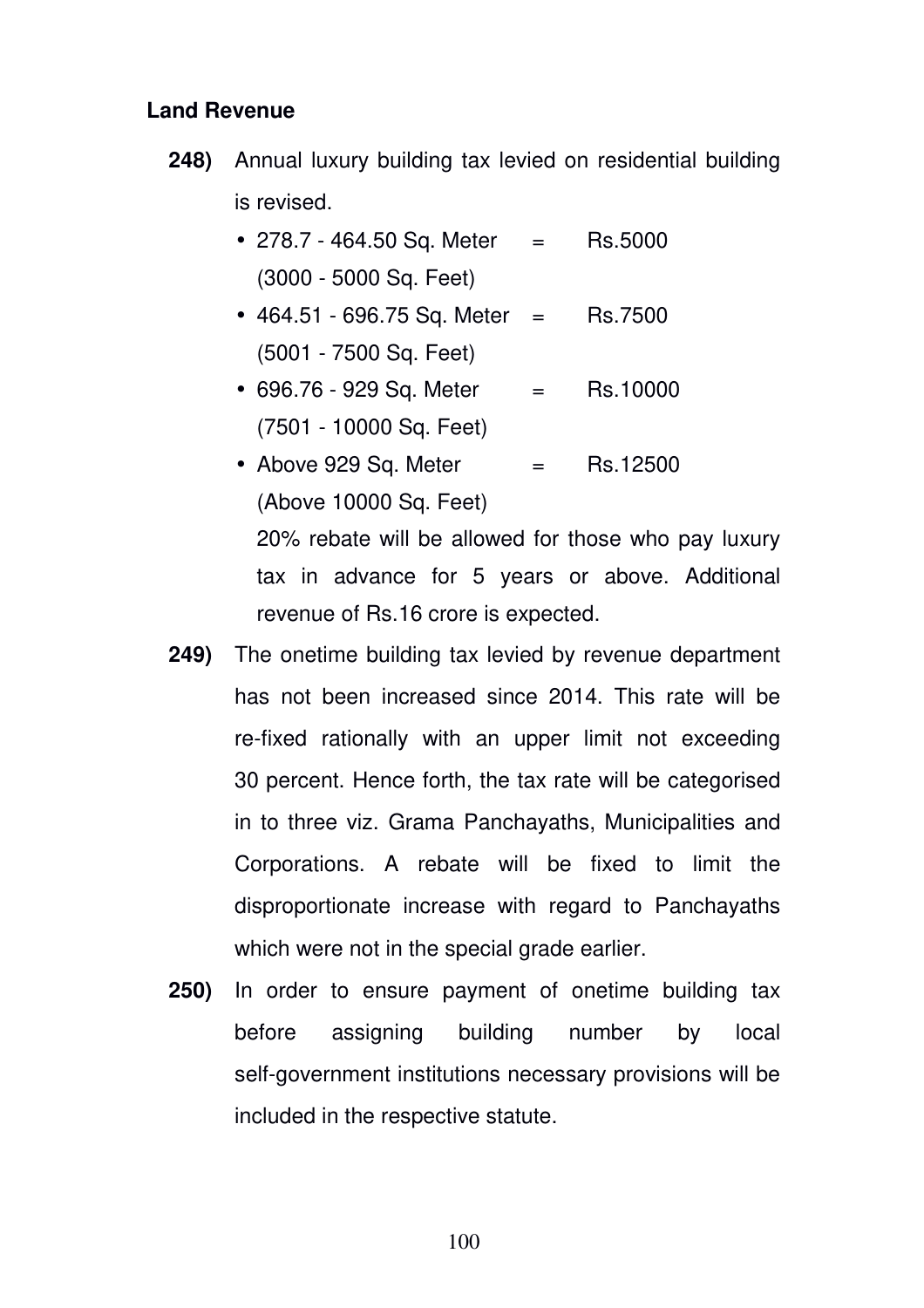**251)** Fees for transfer of registery is revised. Necessary amendment will be made to treat each schedule in the deed as a separate unit

| $\bullet$ Up to 10 Are | <b>Rs.100</b> |
|------------------------|---------------|
| • $11-20$ Are          | <b>Rs.200</b> |

- 21-50 Are  $=$  Rs.300
- $\bullet$  51-1 Hectre  $\qquad \qquad = \qquad$ Rs.500
- 1 Hectre to 2 Hectre  $=$  Rs.700
- Above 2 Hectre  $=$  Rs.1000

Additional revenue of 8 crores is expected.

- **252)** A fee of Rs.200 is imposed for issuing location map prepared by village office after inspecting the location. Location map issued for Government Housing Scheme is exempted. Additional revenue of Rs.50 Crore is expected.
- **253)** A fee of Rs.100 is imposed for issuing Record of Right (Thandaper) by village office. Record of Right issued for Government Housing Scheme is exempted. Additional revenue of Rs.50 Crore is expected.
- **254)** Lease rent of Government Land of Rs.1173.6 crore is in arrear. An onetime settlement scheme is declared to settled arrears. 50% relief on the lease rent is given to the dues based on the lease rent revised in Municipal Corporation and Grama Panchayath upto 27/01/2016, 05/02/2016 respectively. Additional revenue of Rs.100 Crore is expected.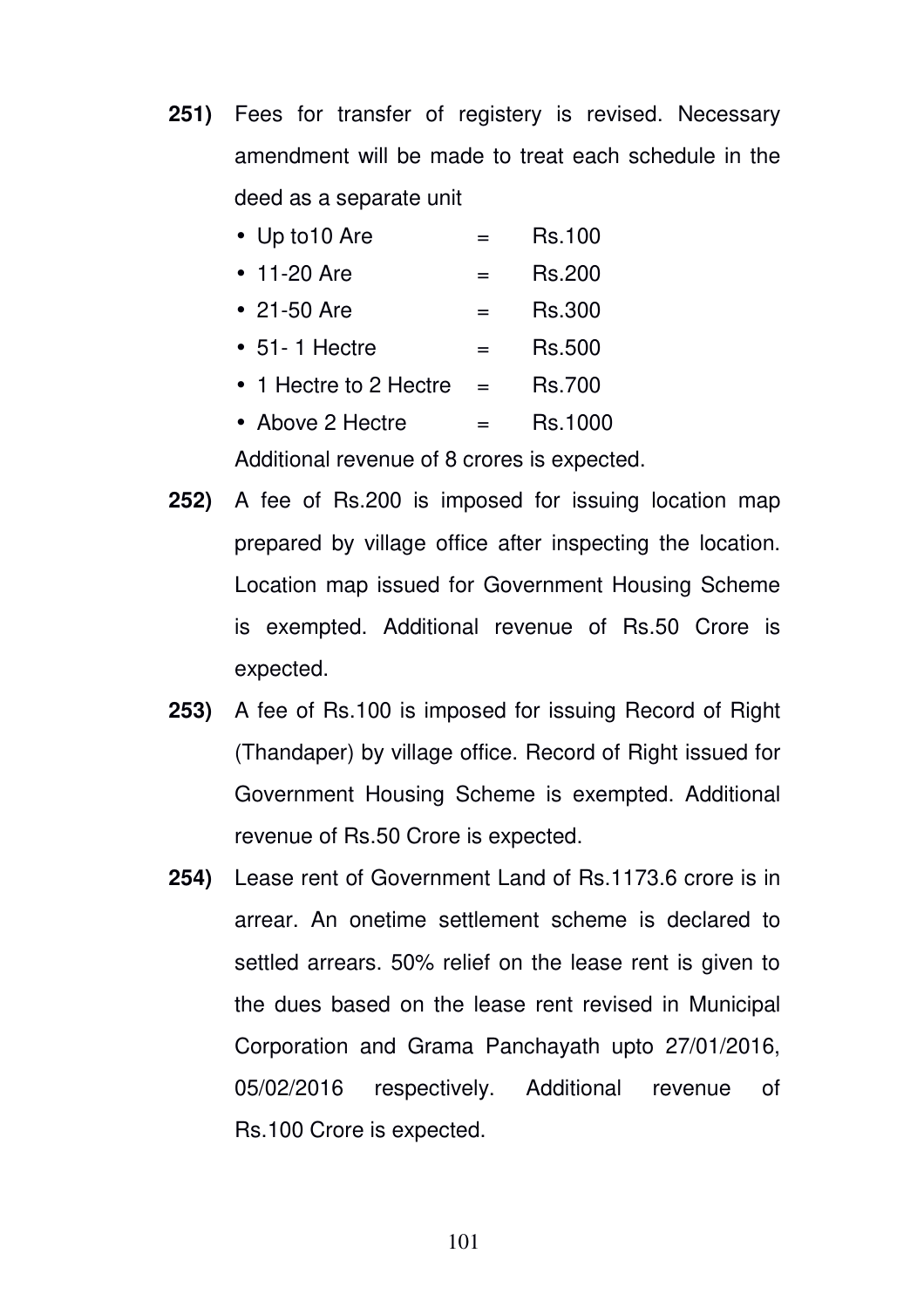- **255)** The fees leviable under the schedule of Kerala Paddy Land and Wet Land Act 2008 and the rules made there under to alter the nature of un-notified land is revised. The fee is based on the fair value of adjacent property. Necessary amendment will be made in this regard.
- **256)** Discussions are going on the matter of de-siltation of dams in Kerala more than ten years. For various reasons this has not materialised now international tender has been floated in case of Mangalam Dam. Taking into account of this experience steps will be taken to prepare DPR for mining in case of 12 dams own by water resources department and 20 dams of KSEB. Tender proceedings will be initiated within 4 months at least in 6 dams. Finance department will co-ordinate the procedures.

#### **VIII**

## **CONCLUSION**

**257)** Sir, let me present the summary of the Revised Budget Estimate for the year 2019-20

## **Revised Estimate for 2019-20**

# **(₹in crore)**

| Revenue Receipts           | 99042.58  |
|----------------------------|-----------|
| <b>Revenue Expenditure</b> | 116516.85 |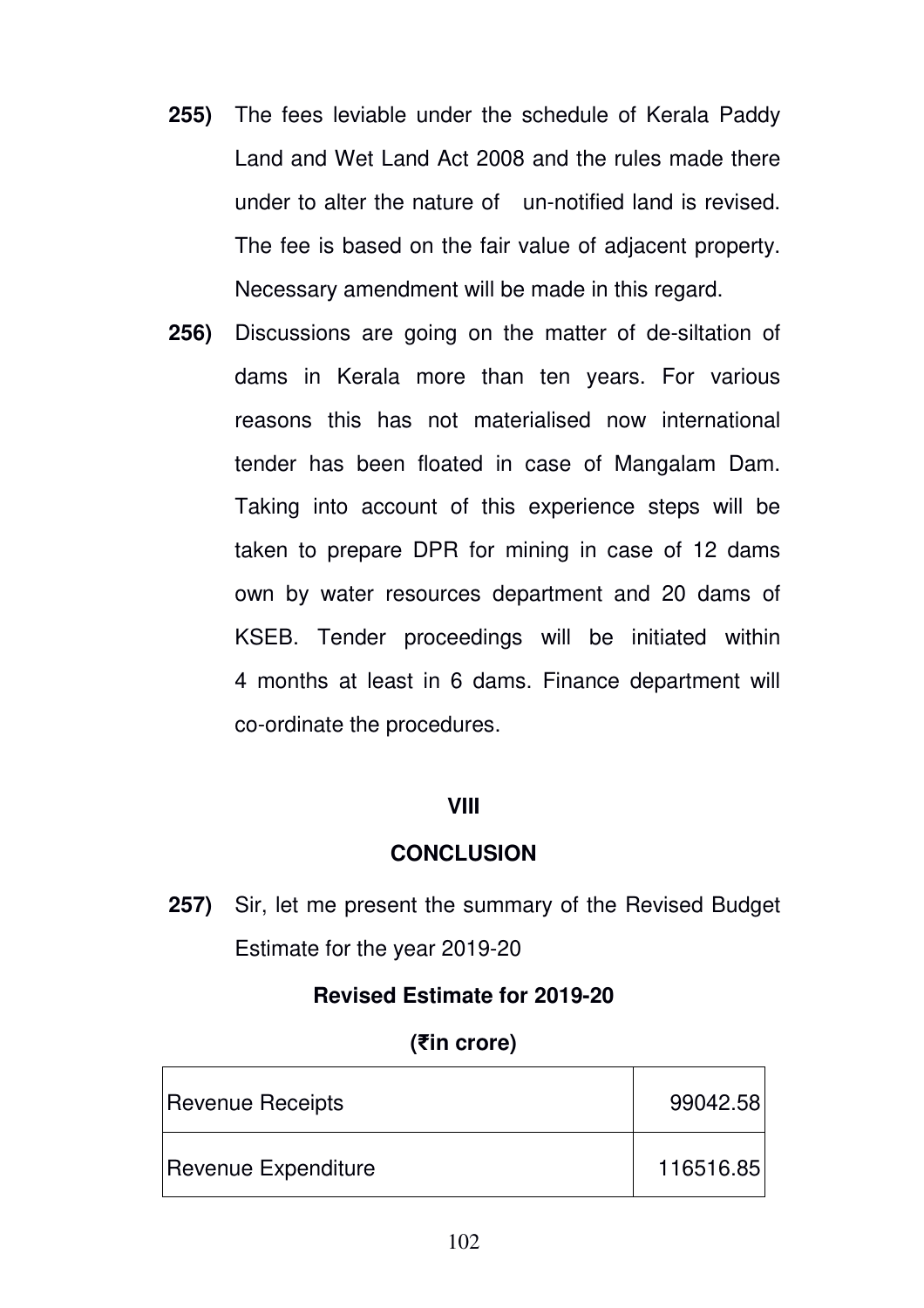| <b>Revenue Deficit</b>                       | $(-)17474.27$ |
|----------------------------------------------|---------------|
| Capital Expenditure (net)                    | $(-)7958.38$  |
| Loans and advances (Net)                     | $(-)753.59$   |
| Public Debt (Net)                            | 19987.25      |
| Public Account (Net)                         | 5899.00       |
| <b>Overall Deficit</b>                       | $(-)299.99$   |
| Opening balance at the beginning of the year | $(-)17.81$    |
| Closing balance at the end of the year       | $(-)317.80$   |

- **258)** As per the Revised Estimate of 2019-20, there is a considerable fall in revenue income and borrowings. Accordingly, Government has been compelled to reduce the expenditure. Total expenditure is less than 12 percent compared to what was provided in the budget. Revenue deficit is higher than the budget estimate, but lower than in the year 2017-18.
- **259)** Let me present the Budget Estimate for the year 2020-21,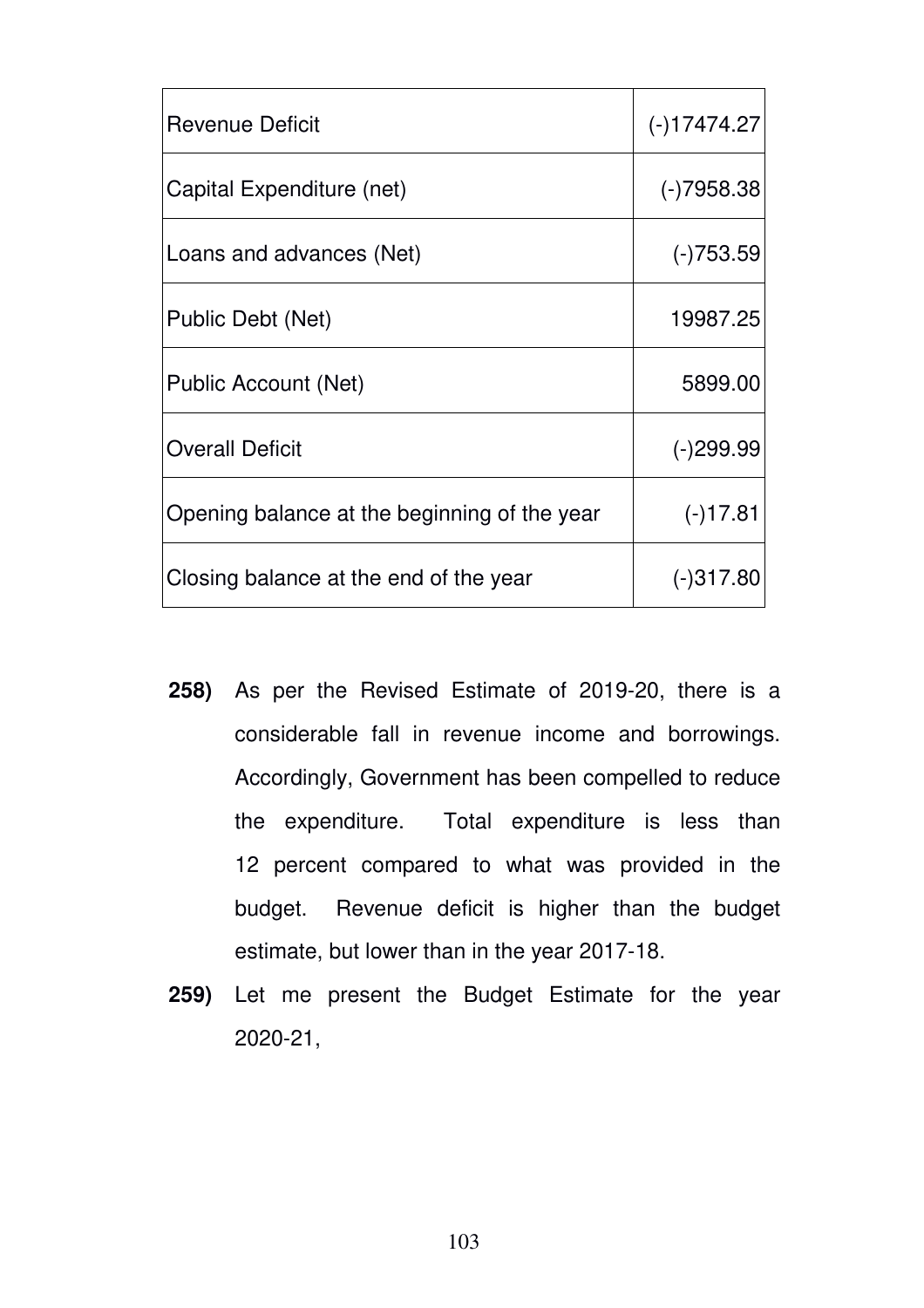# **Budget Estimate for 2020-21**

**(₹in crore)** 

| Revenue Receipts                             | 114635.90     |
|----------------------------------------------|---------------|
| Revenue Expenditure                          | 129837.37     |
| <b>Revenue Deficit</b>                       | $(-)15201.47$ |
| Capital Expenditure (net)                    | $(-)12863.21$ |
| Loans and advances (Net)                     | $(-)1230.70$  |
| Public Debt (Net)                            | 24491.91      |
| Public Account (Net)                         | 4750.00       |
| <b>Overall Deficit</b>                       | $(-)53.47$    |
| Opening balance at the beginning of the year | $(-)317.80$   |
| Closing balance at the end of the year       | $(-)371.27$   |
| Additional expenditure announced             | $(-)632.93$   |
| <b>Tax Relaxation</b>                        |               |
| Additional resource mobilisation             | 1103.00       |
| Cumulative Deficit at the end of the year    | 98.80         |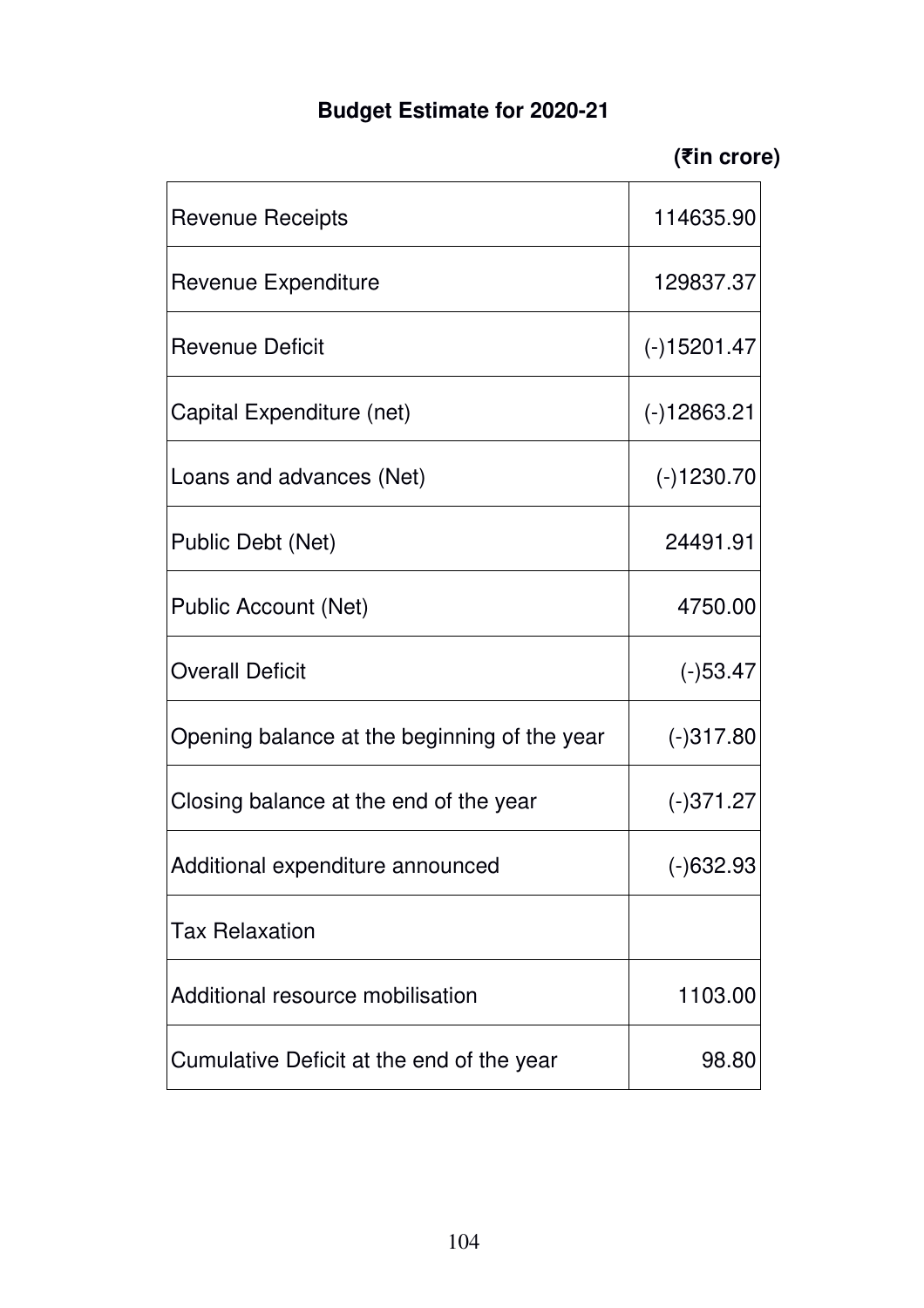- **260)** Including the addtional expenses now announced in this budget speech, the expenditure of 2020-21 is 15 percent higher than the Revised Budget Estimate of current year. 58 percent hike is earmarked in Capital Expenditure compared to the revised estimate. The State has to be led to a stable financial path without curtailing the developmental expenditure. With this objective, addtional resource mobilisation amounting to ₹1103 crore has been announced. Campared to previous years, there are also proposals in the budget to raise the own revenue of the State. Hence, it is estimated that the revenue deficit would come down from the 2019-20 revised estimate figure of 2.01 percent to 1.55 percent. Fiscal deficit would be kept at 3 percent itself.
- **261)** In the present condition, it will take years to reach the stage when loans could entirely be used for capital expenditure. Because, as per the existing accounting system the expenditure for education and health are not classified as capital investment. But, for us this is the capital expenditure for human resource development. So we cannot nullify revenue deficit mechanically. Our determination to bring it down is visible in the budget accounts of 2020-21.
- **262)** We are creating a new edition of the Kerala Development Model. We are making a leap in industrial